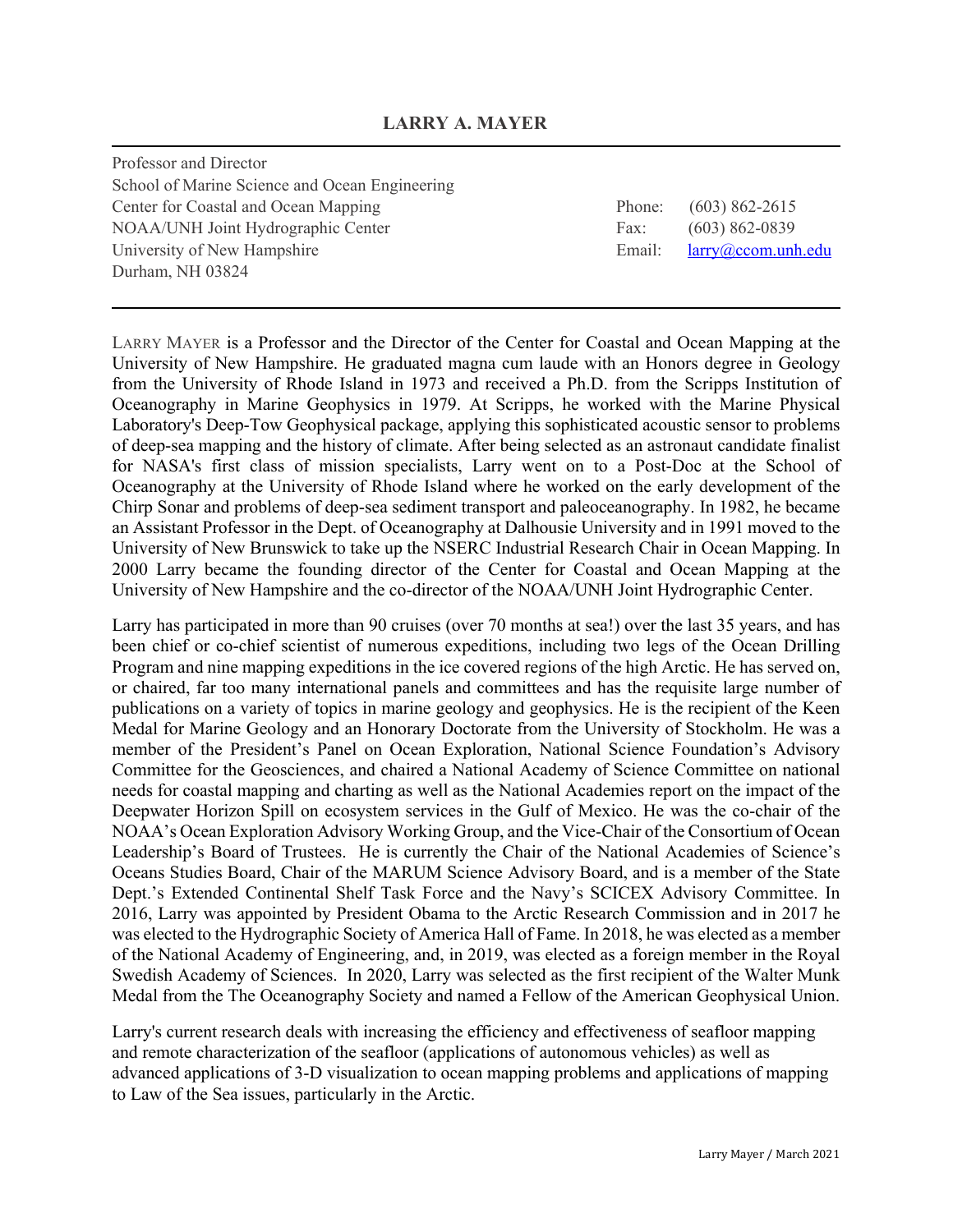# **LARRY A. MAYER**

| Professor and Director                                  |                                                                                                                           |        |                    |  |
|---------------------------------------------------------|---------------------------------------------------------------------------------------------------------------------------|--------|--------------------|--|
| Center for Coastal and Ocean Mapping                    |                                                                                                                           | Phone: | $(603)$ 862-2615   |  |
| NOAA/UNH Joint Hydrographic Center                      |                                                                                                                           | Fax:   | $(603) 862 - 0839$ |  |
| University of New Hampshire<br>Email:<br>lmayer@unh.edu |                                                                                                                           |        |                    |  |
| Durham, NH 03824                                        |                                                                                                                           |        |                    |  |
| Education                                               |                                                                                                                           |        |                    |  |
|                                                         | 1979 Ph.D. Scripps Institution of Oceanography, University of California,<br>San Diego, Marine Geology/Geophysics.        |        |                    |  |
| 1973 B.S.                                               | University of Rhode Island, magna cum laude,<br>Honors program Geology.                                                   |        |                    |  |
| <b>Work Experience</b>                                  |                                                                                                                           |        |                    |  |
| 2014-2019                                               | Founding Director, School of Marine Science and Ocean Engineering, UNH                                                    |        |                    |  |
| $2004 -$                                                | Adjunct Scientist – Woods Hole Oceanographic Institution                                                                  |        |                    |  |
| $2000 -$                                                | Professor and Director of Center for Coastal and Ocean Mapping<br>University of New Hampshire, Durham, New Hampshire      |        |                    |  |
| 1991-99                                                 | Professor and NSERC Chair in Ocean Mapping<br>Department of Geodesy and Geomatics Engineering, University of New Brunswic |        |                    |  |
| 1988-89                                                 | Visiting Professor, Department de Geologie Dynamique, University of Paris.                                                |        |                    |  |
| 1986-91                                                 | Associate Professor of Oceanography,<br>Department of Oceanography, Dalhousie University.                                 |        |                    |  |
| 1986                                                    | Visiting Professor Chair, University of Kiel, W. Germany.                                                                 |        |                    |  |
| 1982-86                                                 | Assistant Professor of Oceanography,<br>Department of Oceanography, Dalhousie University.                                 |        |                    |  |
| 1980-                                                   | Adjunct Professor of Ocean Engineering,<br>Department of Ocean Engineering, University of Rhode Island.                   |        |                    |  |
| 1980-82                                                 | Assistant Marine Scientist, Graduate School of Oceanography,<br>University of Rhode Island.                               |        |                    |  |
| 1979-80                                                 | Post-doctoral Research Associate, Graduate School of Oceanography,<br>University of Rhode Island.                         |        |                    |  |
| 1979                                                    | Post-doctoral Research Associate, Marine Physical Lab,<br>Scripps Institution of Oceanography                             |        |                    |  |
| 1974-79                                                 | Research Assistant, Marine Physical Lab,<br>Scripps Institution of Oceanography                                           |        |                    |  |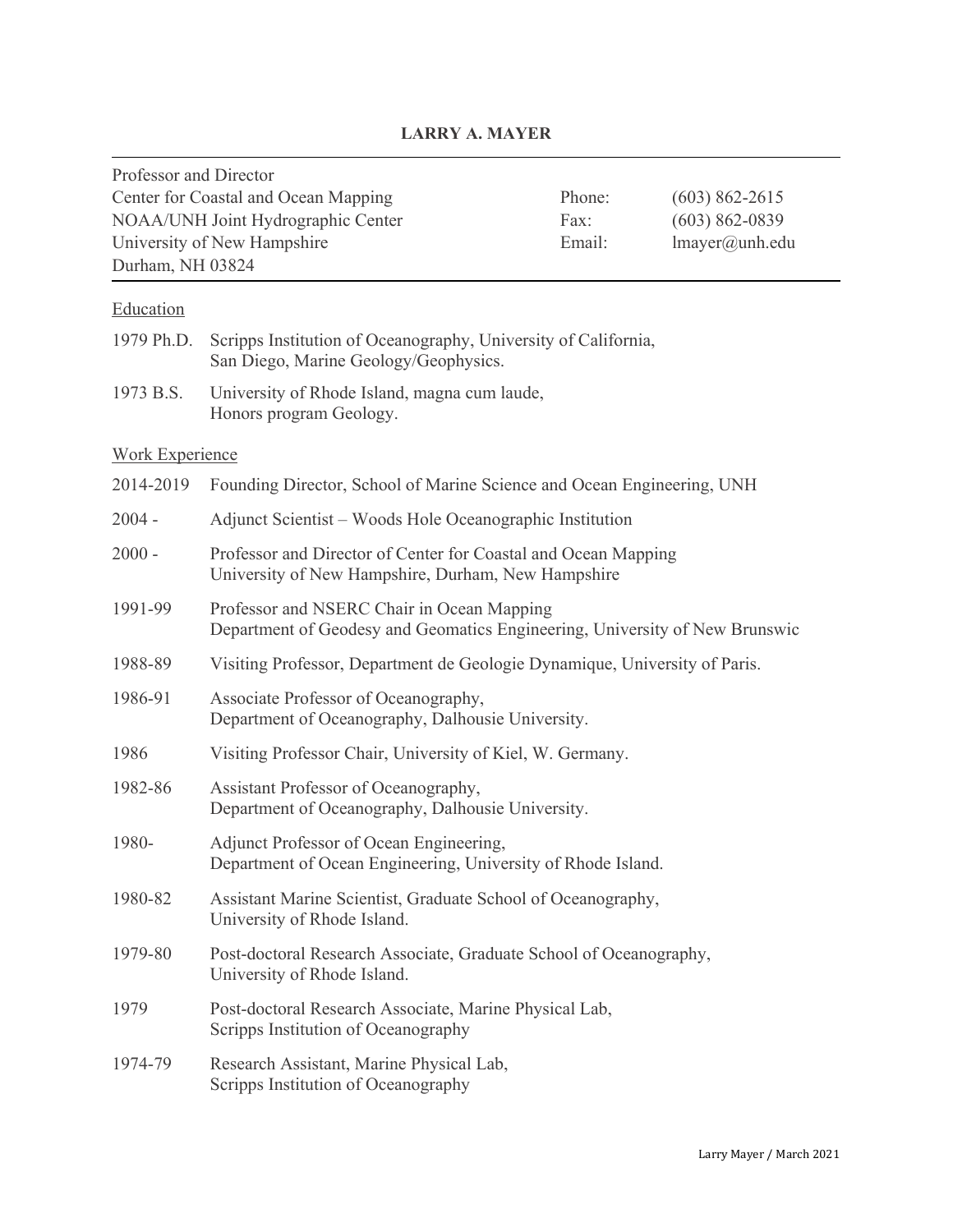## Professional Societies

American Geophysical Union, Oceanography Society, The Hydrographic Society

## Honors and Awards

Elected Fellow of the American Geophysical Union, 2020

First Recipient of the Walter Munk Medal by The Oceanography Society, 2020

*Geosciences* 10th Anniversary Best Paper Award – Best paper 2011-2021

Distinguished Alumni Award University of Rhode Island – College of Environmental and Life Sciences, 2019

Elected as Foreign Member, Royal Swedish Academy of Sciences, Class for Geosciences 2019

Co-chair, Session on Ocean Exploration and Mapping, White House Summit on Ocean Science and Technology, 2019

Elected to the U.S. National Academy of Engineering, Class of 2018

Elected to The Hydrographic Society of America Hall of Fame, Class of 2017

Presidential Appointment to Arctic Research Commission 2016-2021

Chair, National Academies of Sciences Ocean Studies Board 2015-2021

Superior Honor Award, Department of State, 2013

Class of 1944 Professorship, University of New Hampshire, 2013–2016

Vice-Chair, Consortium of Ocean Leadership Board of Trustees, 2013–2015

Chair, National Academy of Sciences Committee on Effects of Deepwater Horizon Spill on Ecosystem Services in the Gulf of Mexico, 2011–2014

Trustee, Consortium of Ocean Leadership, 2009–2012

Distinguished Alumni Award University of Rhode Island – School of Oceanography, 2007

University of New Hampshire Excellence in Research Award, 2007

Chair, National Academies Committee on National Needs for Coastal Mapping and Charting, 2003-2004

Member of U.S. Presidential Panel on Ocean Exploration, 2000

Doctor of Philosophy, *honoris causa*, University of Stockholm, 1999

Geological Association of Canada's Michael J. Keen Medal for contributions to marine geoscience, 1998

Petermann Medal for Paleoceanography (Bronze) in Awarded by the Swedish Royal Academy of Sciences - 1997

President, Canadian Geophysical Union, 1997–1999

Member, Minister of Natural Resources Canada National Advisory Board for Earth Science – 1996–1999

Member, Board of Directors Ocean Networks Canada, 2012–2021

Member, Board of Directors, Canadian Scientific Submersible Facility 1993-2000

Member, Board of Directors, ISOTRACE Laboratories, Toronto 1993–1997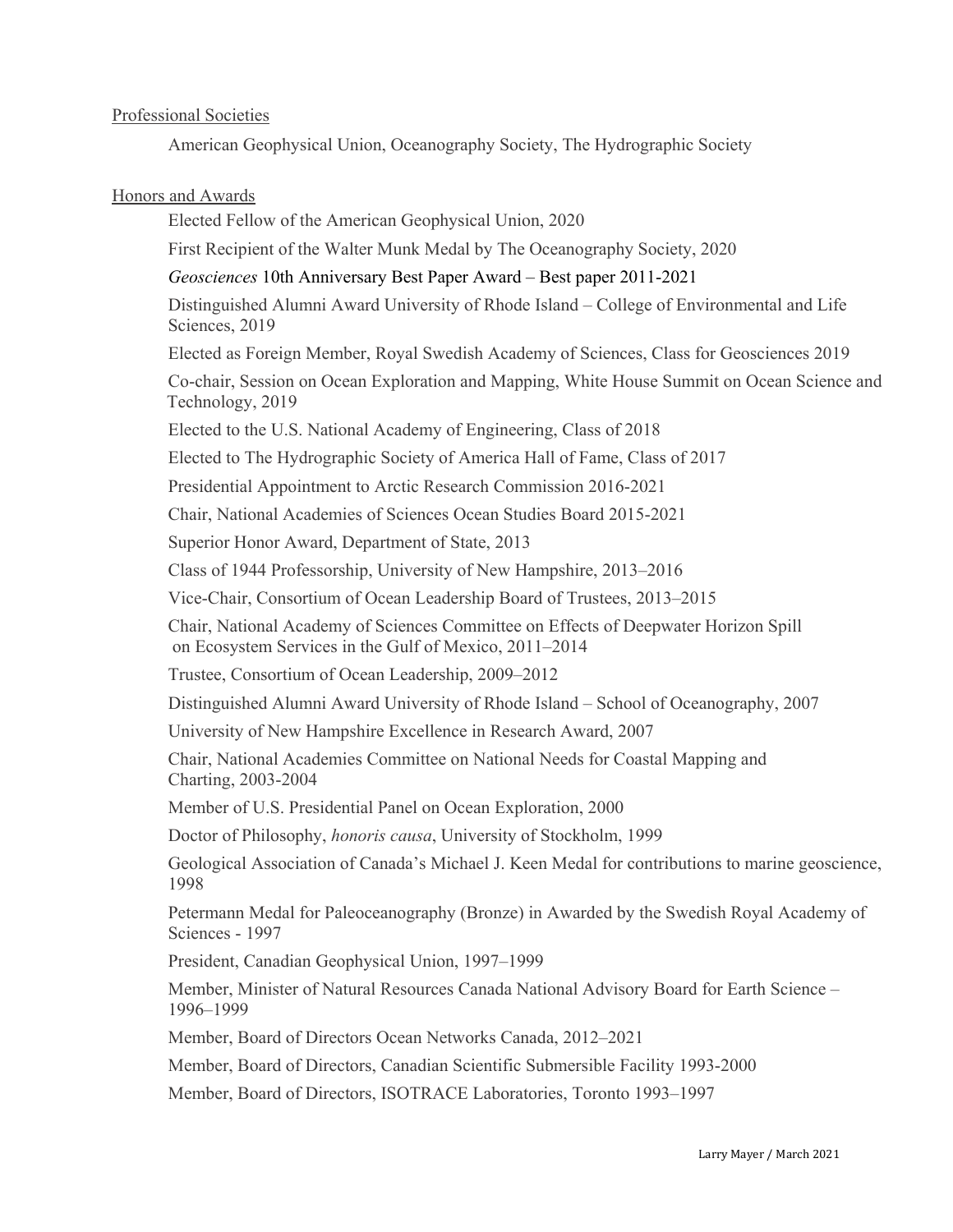Member, Board of Directors, Institute of Acoustics of Atlantic Canada – 1994 - 1997 Member, Board of Directors, Champlain Institute, 1996–1997 Vice President, Board of Directors, Atlantic Center for Remote Sensing of the Oceans 1993 Lansdowne Visiting Appointment, University of Victoria, 1991–1992 CONOCO Distinguished Lecturer, Woods Hole Oceanographic Institute, May 1987 Kiel University Visiting Professor Chair, 1986 Scripps Institution of Oceanography Dissertation Fellowship Selected as Astronaut Candidate finalist for the NASA Space Shuttle Program Phi Kappa Phi Honor Society N.Y. State Regents Scholarship

### Committee Memberships

## International

Chair, Scientific Board, Research Center on Ocean Margins, Bremen Germany, Member, 2006–

Applied Technology Councilor – Oceanography Society, 2020-

Herzberg Medal Selection Committee, Natural Sciences and Engineering Research Council of Canada, Member, 2010

International Review Committee, Natural Sciences and Engineering Research Council of Canada, Member, 2007

Data Management Task Force, Integrated Ocean Drilling Program, Member 2006

Scientific Planning and Policy Oversight Committee of the Integrated Ocean Drilling Program, Member, 2003–2005

Scientific Planning Committee, Ocean Drilling Program and Integrated Drilling Program (Interim), Member, 2000–2003

Inter-Union Commission on the Lithosphere―Arctic, Geology\Geophysics W.G., Member

Executive of the Organizing Committee for the Conference on the Scientific Objectives of Ocean Drilling Beyond, 2003

IUGS Task Group on Global Changes, WG1, Member

Executive Committee of the Ocean Drilling Program, Member, 1994–1998

US National Science Foundation Academic Fleet Review Committee, 1999

American Geophysical Union, Comm. on Education & Human Resources, Member, 1993–1998

GEBCO, Scientific Advisor

SCOR WG 100, Member

Walter Munk Award Selection Committee, Member

Nansen Arctic Drilling Program Scientific Committee, Chairman, 1993–1996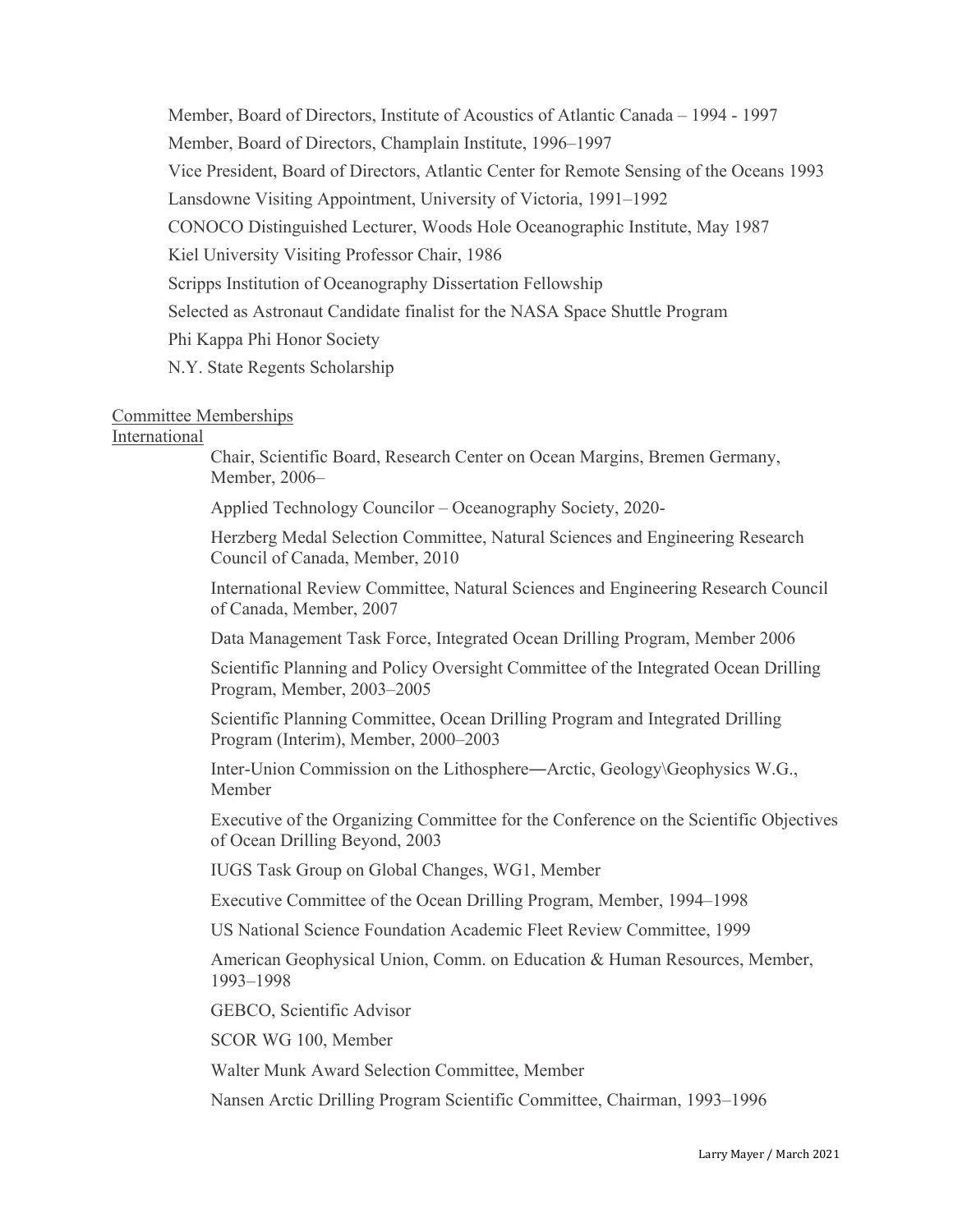Sediments and Ocean History Panel, Ocean Drilling Program, Chairman, 1987–1989 USAC Workshop on Sealevel, Deep-sea Working Group, Co-chairman, 1989 American Geophysical Union Committee on Paleoceanography, Member, 1990–1993

#### National

Chair, U.S. National Committee on the Decade of Ocean Science 2020- Chair, National Academies of Sciences Ocean Studies Board, 2015–2021 Arctic Research Commission, Commissioner 2016-2021 Ocean Research Advisory Panel (ORAP), Member NOAA Hydrographic Services Review Panel, Member Ocean Exploration Trust Board of Trustees, Vice-chair Interagency Task Force on the Extended Continental Shelf, Member National Geographic OCEANUS TV Series, Board of Advisors 2013 UNOLS Arctic Icebreaker Coordinating Committee, Member – 2010-2015 NOAA Ocean Exploration Advisory Working Group, Co-chair, 2008–2014 National Academy of Sciences Committee on Effects of Deepwater Horizon Spill on Ecosystem Services in the Gulf of Mexico, Chair, 2011–2013 Joint Analysis Group, Deepwater Horizon, Member, 2011 OOI Program Advisory Committee, Member, 2010–2013 ORION Cyberinfrastructure Committee, Chair, 2002-2006 National Science Foundation Geosciences Directorate Advisory Committee, 2004– 2006 NSF Ocean Sciences Subcommittee, AC/GEO, Chair 2004–2006 NSF, EWING Replacement Review Committee - 2005 NSF, Ocean Information Technology Working Group - 2007 NOAA, Conversion of the USNS CAPABLE, Requirements Working Group - 2006 National Academy of Sciences Committee on National Needs for Coastal Mapping and Charting, Chair, 2002–2004 President's Ocean Exploration Panel―A panel on ocean exploration reporting to the President of the United States, Member, 2000–2003 Minister of Natural Resources Canada National Advisory Board for Earth Sciences, 1996–2000 Natural Sciences and Engineering Council's Committee on Research NSERC Group Chair, Solid Earth Science, Environmental Earth Science, Interdisciplinary Committees, 1997–2000

Canadian Council for ODP, Chairman, 1994–1998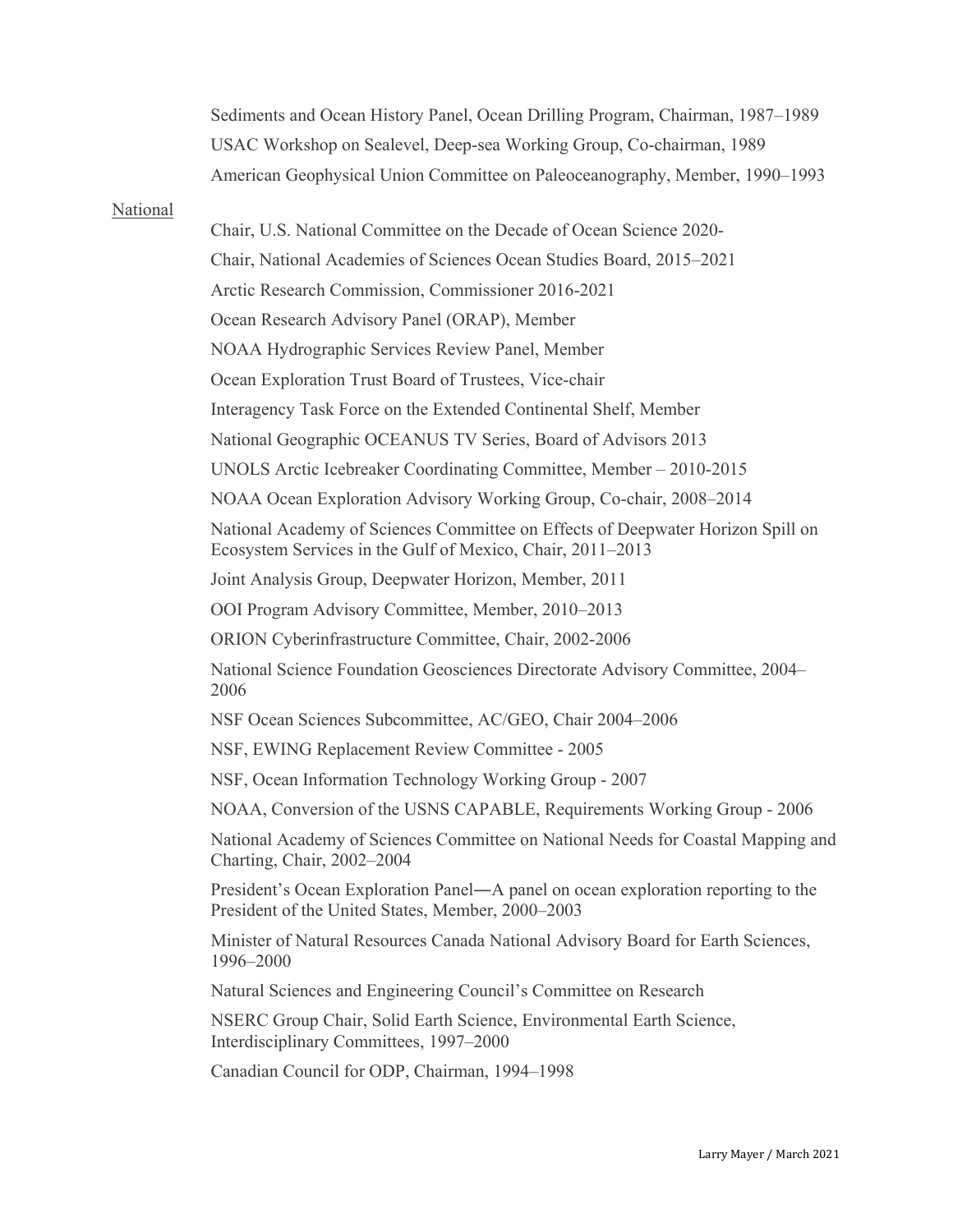Royal Society of Canada's Global Change Program (CGCP), Working Group on Marine-Atmospheric Interactions, Member

Marine Geoscience Committee of the Canadian Geoscience Council, Executive Member

Scientific Advisory Committee, Marine Science Workshop

NSERC Strategic Grant Selection Panel, Member 1993–1996

NACOM―National Action Committee for Ocean Mapping, Invited Member

Canadian Planning Committee for ODP, Member, 1988–1991

NSERC Ad Hoc Committee on Research Vessels, Chairman 1992–1993

Canadian National Programme for JGOFS, Working Group on Paleoceanography and Paleoclimate, Co-chair

## Cruise Participation

Participated in more than 90 cruises (over 70 months at sea!) over the last 35 years; have been chief or co-chief scientist of numerous expeditions including two legs of the Ocean Drilling Program, and nine mapping expeditions in the ice-covered regions of the high Arctic.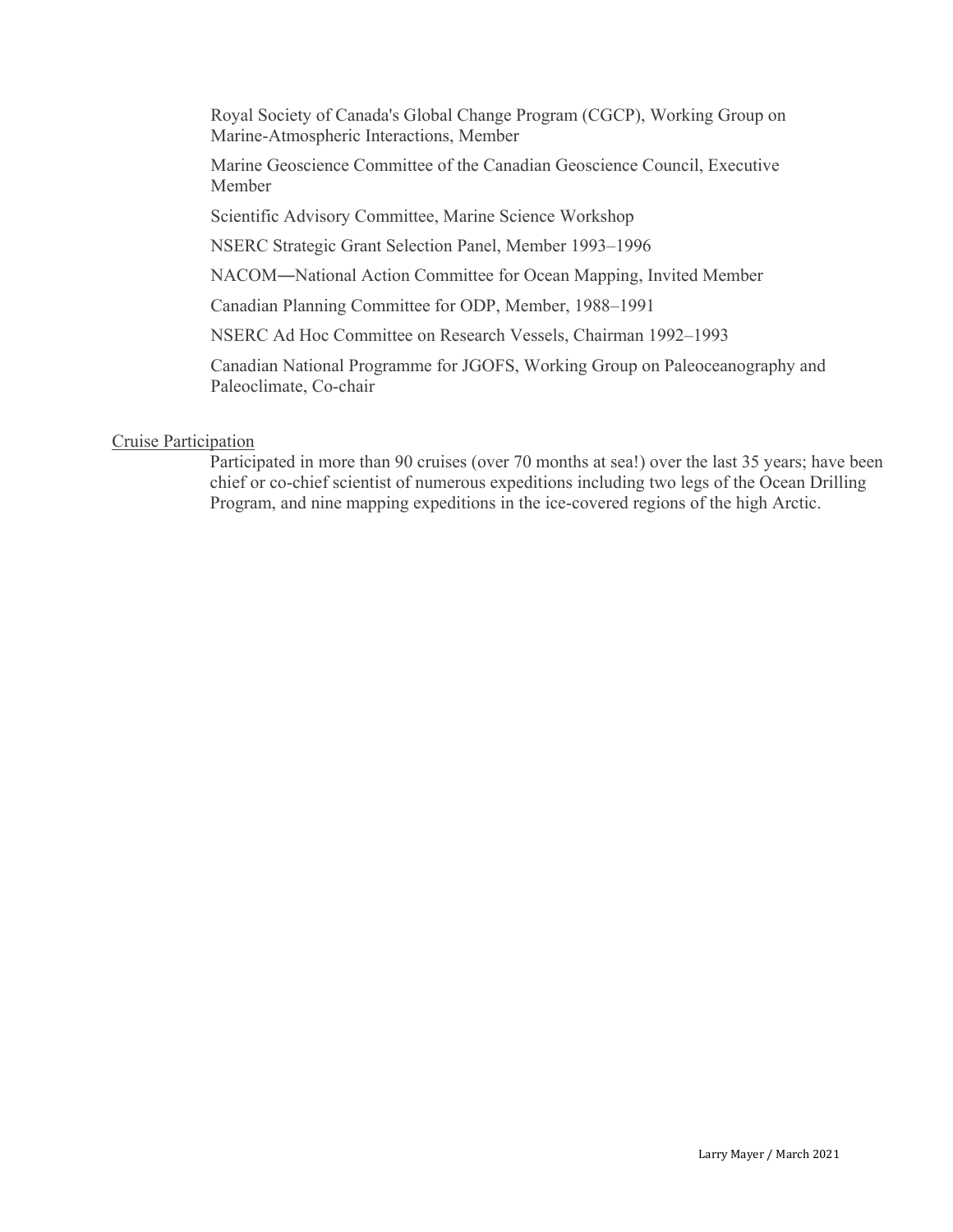Kates Varghese H, Lowell K,, Miksis-Olds J, DiMarzio N, Moretti D and Mayer L., 2021, Spatial Analysis of Beaked Whale Foraging During Two 12 kHz Multibeam Echosounder Surveys. Front. Mar. Sci. 8:654184.doi: 10.3389/fmars.2021.654184, <https://www.frontiersin.org/articles/10.3389/fmars.2021.654184/full>

Dijkstra, J., Mello, K., Waitling L., Mayer. L.A. in press, Fine-scale mapping of deepsea habitat-forming species densities reveals taxonomic specific environmental drivers, Global Ecology and Biogeography

Mello-Rafter K, Sowers D, Malik M, Watling L, Mayer LA and Dijkstra JA, 2021, Environmental and Geomorphological Effects on the Distribution of Deep-Sea Canyon and Seamount Communities in the Northwest Atlantic. *Front. Mar. Sci.* 8:691668. doi: 10.3389/fmars.2021.691668 <https://www.frontiersin.org/articles/10.3389/fmars.2021.691668/full>

Mayer, Larry A., and Roach, Ashley, 2021, The quest to completely map the world's oceans in support of understanding marine biodiversity and the regulatory barriers we have created, in*, M. Nordquist and R. Long, eds., Marine Biodiversity of Areas Beyond National Jurisdiction,* Center for Ocean Law and Policy, V. 24, Chapter 8, pp. 149-156, Brill Publishers, Leiden, The Netherlands, ISBN 978-90-04-42241-4 978-90-04- 42243-8

O'Regan, Matt ,Cronin, Thomas, Reilly, Brendan, Alstrup, Aage Kristian Olsen, Gemery, Laura, Golub, Anna, Mayer, Larry, Morlighem, Mathieu, Moros, Matthias , Munk, Ole Lajord, Nilsson, Johan, Pearce, Christof, Detlef, Henrieka, Stranne, Christian, Vermassen, Flor, West, Gabriel, and Jakobsson, Martin, The Holocene dynamics of Ryder Glacier and ice tongue in north Greenland, The Cryosphere, Preprint no.: tc-2021-95,<https://tc.copernicus.org/preprints/tc-2021-95/>

Snoeijs-Leijonmalm, P., Gjosaeter, H., Ingvaldsen, R.B., Knutsen, T., Korneliussen, Ona, E., Skjoldal, H.R., Stranne, C., Mayer, L.A., Jakobsson, M., and Gardfeldt, K., 2021, A deep scattering layer under the North Pole, Progress in Oceanography, vol. 94, 102560,ISSN 0079-6611,<https://doi.org/10.1016/j.pocean.2021.102560>

Jakobsson, M., Mayer, L.A., Nilsson, J. *et al.*, 2020, Ryder Glacier in northwest Greenland is shielded from warm Atlantic water by a bathymetric sill. *Nature - Commun Earth Environ* **1,** 45.<https://doi.org/10.1038/s43247-020-00043-0>

Ware, C., Mayer, L., Johhnson, P., Jakobsson, M. and Ferrini, V., 2020, A geographic grid system for visualizing bathymetry, Geosci. Instrum. Method. Data Syst., 9, 375– 384,<https://doi.org/10.5194/gi-9-375-2020>

Weidner. E., Stranne, C., Sundberg, J., Weber, T., Mayer, L. and Jakobsson, M., 2020, Tracking the spatioteporal variability of the oxic-anoxic interface in the Baltic Sea with broadband acoustics, *ICES Journal of Marine Science*, , fsaa153, <https://doi.org/10.1093/icesjms/fsaa153>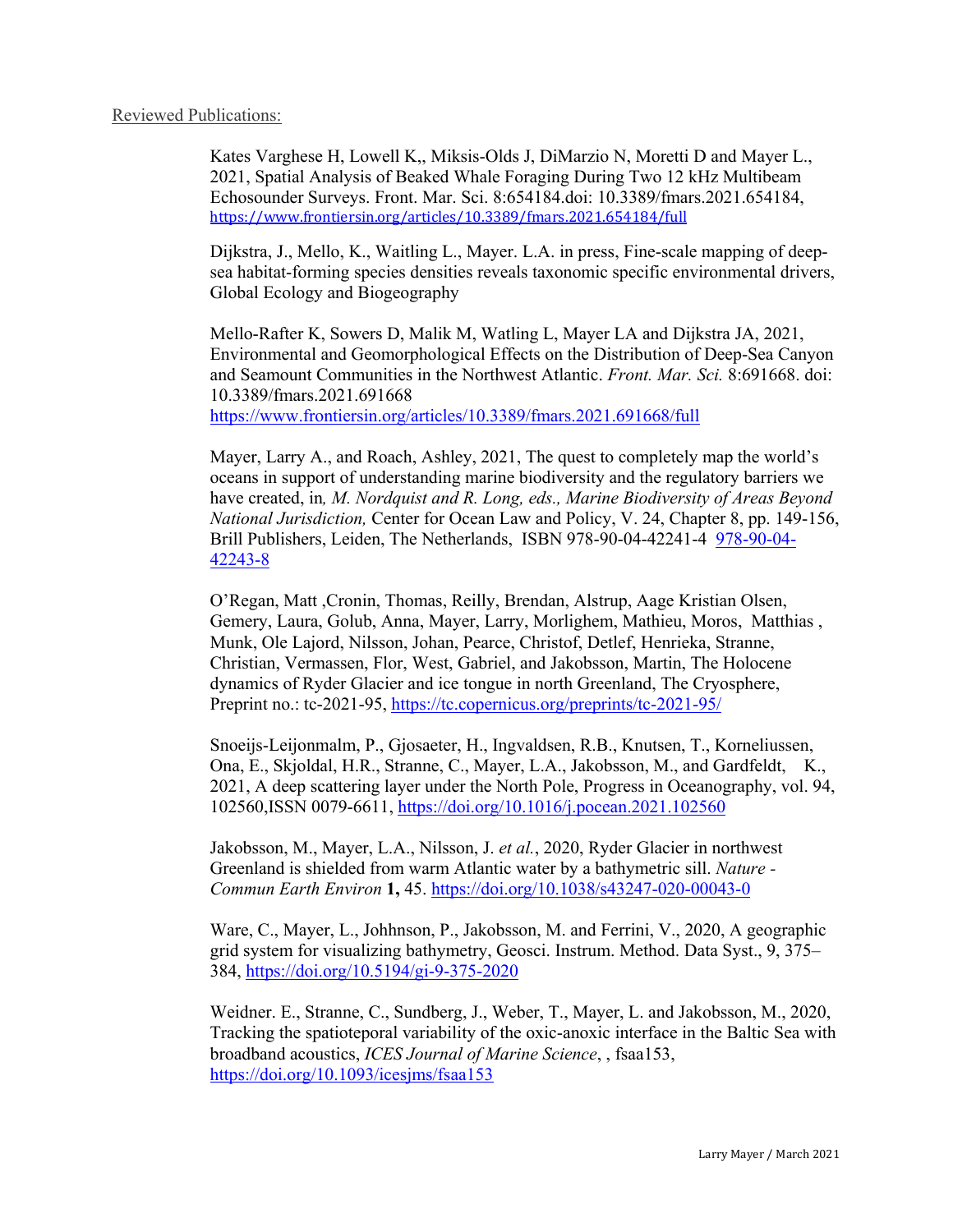Mayer, L.A., 2020, Climate change and the legal effects of sea level rise: an introduction to the science, in *Heider, T., ed., 2020, New Knowledge and Changing Circumstances in the Law of the Sea,* Brill, Nijhoff Press, Leiden, Boston, pp. 343-357.

Baumert, K. A. and Mayer, L.A., 2020, Submarine ridges and submarine elevations under the Law of the Sea Convention: a further look, in *Heider, T., ed., 2020, New Knowledge and Changing Circumstances in the Law of the Sea,* Brill, Nijhoff Press, Leiden, Boston, pp. 264-288.

Barker, L.D.L.; Jakuba, M.V.; Bowen, A.D.; German, C.R.; Maksym, T.; Mayer, L.; Boetius, A.; Dutrieux, P.; Whitcomb, L.L. Scientific Challenges and Present Capabilities in Underwater Robotic Vehicle Design and Navigation for Oceanographic Exploration Under-Ice. *Remote Sens.* 2020, *12*, 2588. [https://www.mdpi.com/2072-](https://www.mdpi.com/2072-4292/12/16/2588/pdf) [4292/12/16/2588/pdf](https://www.mdpi.com/2072-4292/12/16/2588/pdf)

Di Stefano, M., & Mayer, L. A. (2020). Chapter 29 Geomorphology and microhabitats of large, isolated, immobile bedforms in the Great South Channel, Northwest Atlantic Ocean. In *Seafloor Geomorphology as Benthic Habitat* (pp. 503-518). doi[:10.1016/b978-0-12-814960-7.00029-4](http://doi.org/10.1016/b978-0-12-814960-7.00029-4)

Jakobsson, M., Mayer, L.A., Bringensparr, C. *et al.* The International Bathymetric Chart of the Arctic Ocean Version 4.0. *Sci Data* **7,** 176 (2020). <https://www.nature.com/articles/s41597-020-0520-9>

Varghese, H.K., Miksis-Olds, J., DiMarzio, N., Lowell, K., Linder, E., Mayer. L.A., and Moretti, D., 2020, The effect of two 12-kHz multibeam mapping surveys on the foraging behavior of Cuvier's beaked whales off Southern California, Jour. Acoustical Society of America, v. 14, no. 6., pp. 3849-3858. <https://doi.org/10.1121/10.0001385>

Mukasa, S. B., Andronikov, A., Brumley, K., Mayer, L. A., & Armstrong, A., 2020, Basalts from the Chukchi Borderland:  $^{40}Ar^{39}Ar$  Ages and Geochemistry of submarine intraplate lavas dredged from the western Arctic Ocean. *Journal of Geophysical Research: Solid Earth*, 125, e2019JB017604.<https://doi.org/10.1029/2019JB017604>

Masetti, G., Smith, M. J., Mayer, L. A., & Kelley, J. G. W., 2020, Applications of the Gulf of Maine Operational Forecast System to Enhance Spatio-Temporal Oceanographic Awareness for Ocean Mapping. *Frontiers in Marine Science*, v. *6*, Sci., 14 January 2020 |<https://doi.org/10.3389/fmars.2019.00804>

Boggild, K., Mosher, D.C., Travaglini, P., Gebhardt, C., and Mayer, L.A., 2020, Mass wasting on Alpha Ridge in the Arctic Ocean: new insights from multibeam bathymetry and sub-bottom profiler data, Geological Society of London Special Publication 500, <https://doi.org/10.1144/SP500-2019-196>

Sowers, D., Masetti, G., Mayer, L.A., Johnson, P., Gardner, J.V., and Armstrong, A., 2020, Standardized Geomorphic Classification of Seafloor Within the United States Atlantic Canyons and Continental Margin, Frontiers in Marine Science, v. 7, pp. 9, <https://doi.org/10.3389/fmars.2020.00009>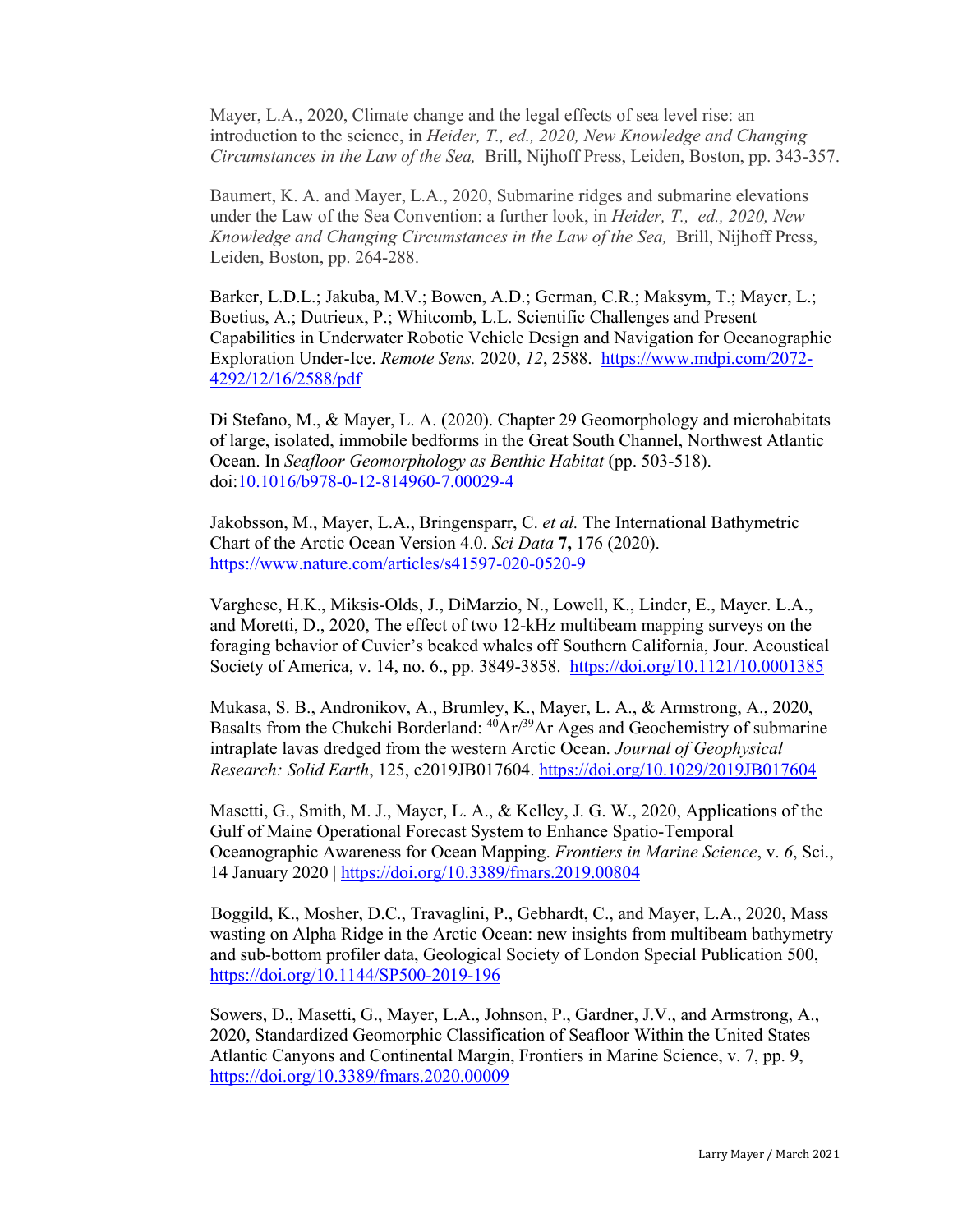Sowers, D., Dijkstra, J. A., Mello, K., Masetti, G., Malik, M., & Mayer, L. A., 2020. Chapter 56 Application of the coastal and marine ecological classification standard to Gosnold Seamount, North Atlantic Ocean. In *Seafloor Geomorphology as Benthic Habitat* (pp. 903-916). doi[:10.1016/b978-0-12-814960-7.00056-7](http://doi.org/10.1016/b978-0-12-814960-7.00056-7)

Hogan, K, [Jakobsson, M.,](https://ccom.unh.edu/user/3084/publications) [Mayer, L. A.,](https://ccom.unh.edu/user/59/publications) [Reilly, B.,](https://ccom.unh.edu/publications?f%5Bauthor%5D=6702) [Jennings, A.,](https://ccom.unh.edu/publications?f%5Bauthor%5D=5691) [Mix, A.,](https://ccom.unh.edu/publications?f%5Bauthor%5D=6698) [Nielsen, T.,](https://ccom.unh.edu/publications?f%5Bauthor%5D=6252) [Andresen, K. J.,](https://ccom.unh.edu/publications?f%5Bauthor%5D=6707) [Normark, E.,](https://ccom.unh.edu/publications?f%5Bauthor%5D=6244) [Heirman, K.,](https://ccom.unh.edu/publications?f%5Bauthor%5D=6221) [Kamla, E.,](https://ccom.unh.edu/publications?f%5Bauthor%5D=6253) [Jerram, K.,](https://ccom.unh.edu/user/55/publications) and [Stranne, C.,](https://ccom.unh.edu/publications?f%5Bauthor%5D=5966) 2020, Glacial sedimentation, fluxes and erosion rates associated with ice retreat in Petermann Fjord and Nares Strait, NW Greenland, *The Cryosphere*. Copernicus Publications, v.14, pp. 261-286,<https://doi.org/10.5194/tc-14-261-2020>

Reilly, B. T., Stoner, J. S., Mix, A. C., Walczak, M. H., Jennings, A., Jakobsson, M., Cheseby, M. (2019). Holocene break-up and reestablishment of the Petermann Ice Tongue, Northwest Greenland. *Quaternary Science Reviews*, *218*, 322-342. doi[:10.1016/j.quascirev.2019.06.023](http://doi.org/10.1016/j.quascirev.2019.06.023)

[Sowers,](https://ccom.unh.edu/user/75/publications) D., [Dijkstra, J. A.,](https://ccom.unh.edu/user/387/publications) [Masetti, G.,](https://ccom.unh.edu/user/156/publications) [Mayer, L. A.,](https://ccom.unh.edu/user/59/publications) [Mello, K.,](https://ccom.unh.edu/user/2263/publications) and [Malik, M. A.,](https://ccom.unh.edu/user/313/publications) 2019, ["Applying a Standardized Classification Scheme \(CMECS\) to Multibeam Sonar](https://ccom.unh.edu/publications/applying-standardized-classification-scheme-cmecs-multibeam-sonar-and-rov-video-data)  [and ROV Video Data on Gosnold Seamount",](https://ccom.unh.edu/publications/applying-standardized-classification-scheme-cmecs-multibeam-sonar-and-rov-video-data) in *Seafloor Geomorphology as Benthic Habitat: GeoHab Atlas of Seafloor Geomorphic Features and Benthic Habitat*, 2nd ed., Elsevier Inc. Chapt. 57, p. 1076

Kates Varghese, H., Smith, M., Miksis-Olds, J., and Mayer, L., 2019, Mapping multibeam echosounders: A square peg in a round hole, Journal of Ocean Technology, V. 14, no. 3, pp. 41-46. [https://www.thejot.net/article](https://www.thejot.net/article-preview/?show_article_preview=1085)[preview/?show\\_article\\_preview=1085](https://www.thejot.net/article-preview/?show_article_preview=1085)

Wölfl A., Snaith H., Amirebrahimi S., Devey C. W., Dorschel B., Ferrini V., Huvenne Veerle A. I., Jakobsson M., Jencks J., Johnston G., Lamarche G., Mayer L., Millar D., Pedersen T., Picard K., Reitz A., Schmitt T., Visbeck M., Weatherall P., Wigley R., 2019, Seafloor Mapping – The Challenge of a Truly Global Ocean Bathymetry, Frontiers in Marine Science, v.6., pp. 283, DOI=10.3389/fmars.2019.00283 <https://www.frontiersin.org/article/10.3389/fmars.2019.00283>

Weidner, L., Weber, T.C., Mayer, L.A., Jakobbson, M., Chernykh, D., Semiletov, I., 2019, A wideband acoustic method for direct assessment of bubble-mediated flux, Continental Shelf Research, S0278-4343(18)30364-9 <https://doi.org/10.1016/j.csr.2018.12.005>

Mayer, L. A., 2018, Mapping the world's oceans, The Bridge – Journal of the National Academy of Engineering, v. 48, no. 3, pp. 35-44. <https://www.nae.edu/Publications/Bridge/195218.aspx>

Lomac-MacNair, K., Jakobsson, M., Mix, A., Freire, F., Hogan, K., Mayer, L.A., and Smultea, M.A., 2018, Seal occurrence and habitat use during summer in Petermann Fjord, Northwestern Greenland, Arctic, v.71, no.3, p. 334–349. ISSN 1923-1245 https://doi.org/10.14430/arctic4735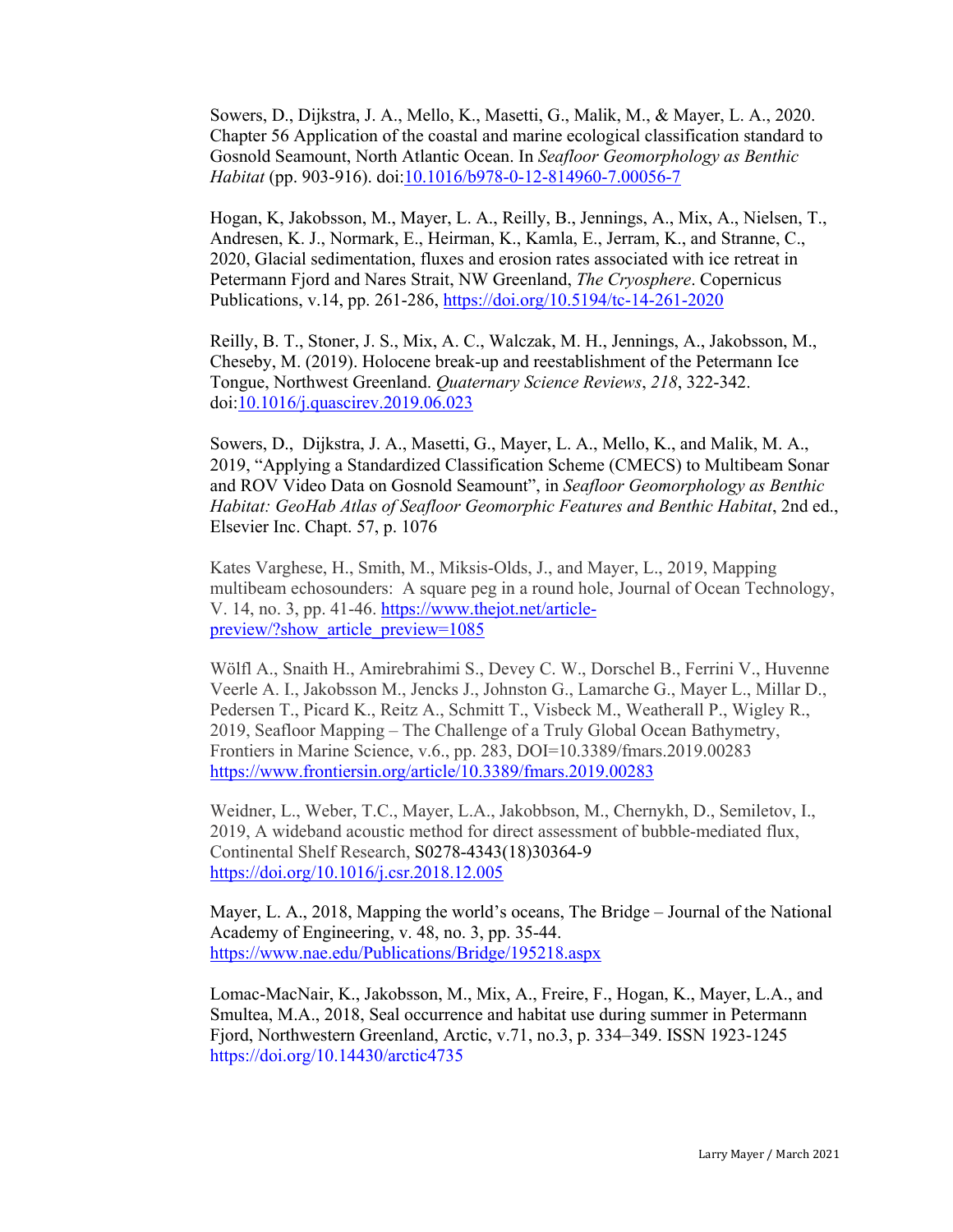Mayer, L.; Jakobsson, M.; Allen, G.; Dorschel, B.; Falconer, R.; Ferrini, V.; Lamarche, G.; Snaith, H.; Weatherall, P. The Nippon Foundation—GEBCO Seabed 2030 Project: The Quest to See the World's Oceans Completely Mapped by 2030. *Geosciences* 2018, *8*, 63;<https://doi.org/10.3390/geosciences8020063>

Masetti, G.; Mayer, L.A.; Ward, L.G. A Bathymetry- and Reflectivity-Based Approach for Seafloor Segmentation. *Geosciences* 2018, *8*, 14. <https://doi.org/10.3390/geosciences8010014>

Jakobsson, M. , Hogan, K., Mayer, L.A., Mix, A., Jennings, A.,Stoner, J.,Ericson, B., Jerram, K., Mohammad, R., Pearce, C., Reilly, B. and Stranne, C., 2018, The Holocene retreat dynamics and stability of Petermann Glacier in northwest Greenland: Nature Communications, v. 9, no. 1, p. 2104. Doi: 10.5194/os-14-1-2018, <https://www.nature.com/articles/s41467-018-04573-2>

Stranne, C., Mayer, L., Jakobsson, M., Weidner, E., Jerram, K., Weber, T. C., Anderson, L. G., Nilsson, J., Björk, G., and Gårdfeldt, K.: Acoustic mapping of mixed layer depth, Ocean Sci., 14, 503-514, [https://doi.org/10.5194/os-14-503-2018,](https://doi.org/10.5194/os-14-503-2018) 2018.

Di Stefano, M.; Mayer, L.A. An Automatic Procedure for the Quantitative Characterization of Submarine Bedforms. *Geosciences* 2018, *8*, 28. <https://doi.org/10.3390/geosciences8010028>

Malik, M., Lurton, X., and Mayer, L.A., 2018, A framework to quantify uncertainties of seafloor backscatter from swath mapping echosounders, Marine Geophysical Research,<https://doi.org/10.1007/s11001-018-9346-7>

Björk, G., Jakobsson, M., Assmann, K., Andersson, L., Nilsson, J., Stranne, C., and Mayer, L., Bathymetry and oceanic flow structure at two deep passages crossing the Lomonosov Ridge, *Ocean Sci*., 2018, doi.org/10.5194/os-2017-14. [https://www.ocean](https://www.ocean-sci.net/14/1/2018/)[sci.net/14/1/2018/](https://www.ocean-sci.net/14/1/2018/)

Stranne, C., Mayer, L.A., Weber, T.C., Ruddick, B.R., Jakobsson, M.J., Jeram, K., Weidner, E., Nilsson, J. and Gardfeldt, K., 2017, [Acoustic mapping of thermohaline](https://www.nature.com/articles/s41598-017-15486-3)  [staircases in the Arctic](https://www.nature.com/articles/s41598-017-15486-3) Ocean, Nature Scientific Reports, 7:15192, DOI:10.1038/s41598-017-15486-3

Morlighem, M, Williams, C. N., Rignot, E., An, L., Arndt, J. E., Bamber, J. L., Catania, G., Chauche, N., Dowdeswell, J. A., Dorschel, B., Fenty, I., Hogan, K., Howat, I., Hubbard, A., Jakobsson, M., Jordan, T.M., Kjeldsen, K.K., Millan, R., Mayer, L., Mouginot, J., Noel B.P., Cofaigh, C.O., Palmer, S., Rysgaard, S., Seroussi, H.,J. Siegert, M.J., Slabon, P., Straneo, F., van den Broeke, M.R., Weinrebe, W., Wood M., and Zinglersen K. B., 2017, BedMachine v3: Complete bed topography and ocean [bathymetry mapping of Greenland from multi-beam echosounding combined with mass](https://www.researchgate.net/publication/319886808)  [conservation,](https://www.researchgate.net/publication/319886808) Geophysical Research Letters, V. 44, no. 21, September 2017, DOI: 10.1002/2017GL074954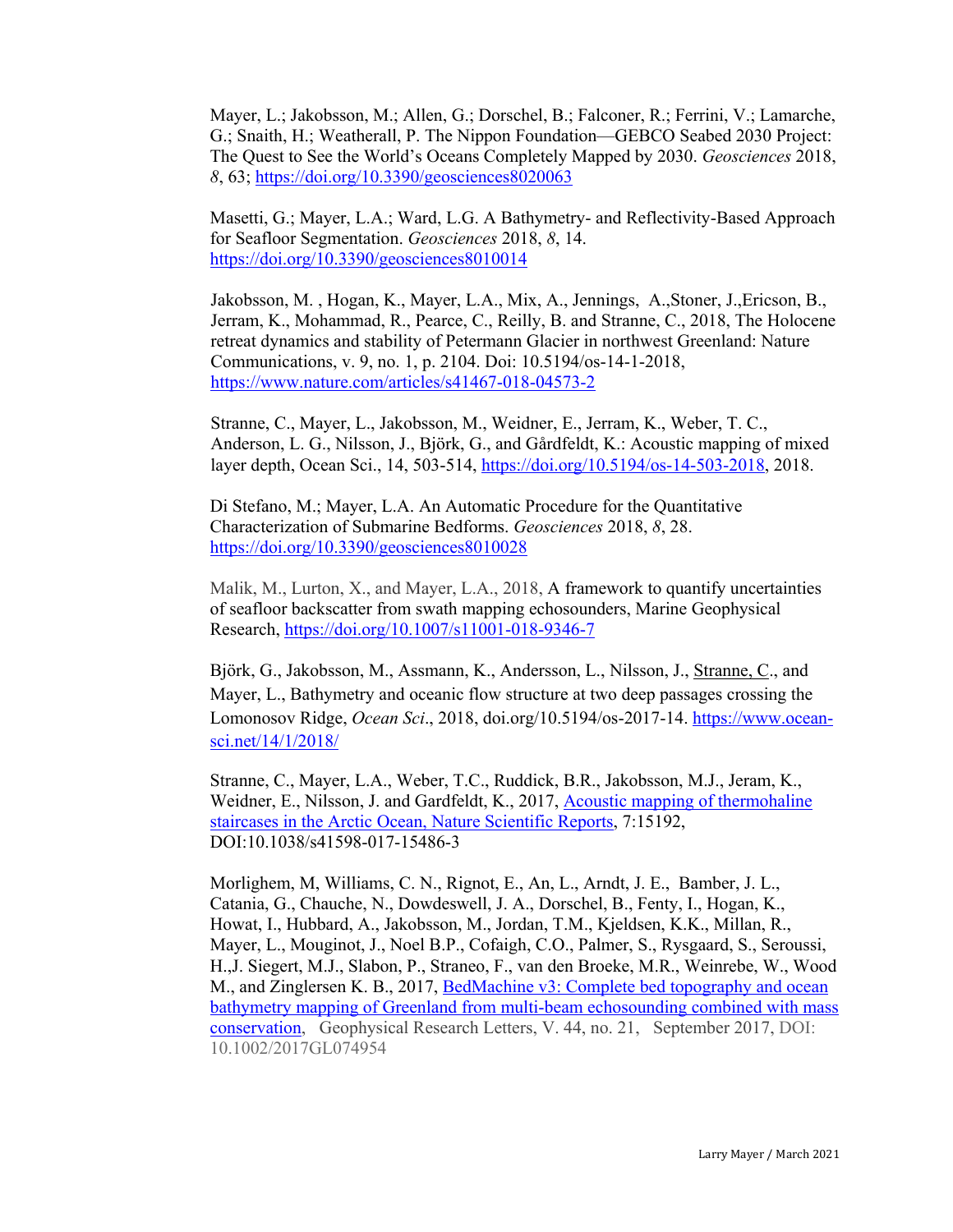O'Regan, M., Backman, J., Barrientos, N., Cronin, T., Gemery L., Kirchner, N., Mayer, L.A., Nilsson, J., Noormets, R., Pearce, C., Semilietov, I., Stranne, C., and Jakobsson, M., 2017, [De Long Trough: A newly discovered glacial trough on the East Siberian](http://www.clim-past-discuss.net/cp-2017-56/)  [Continental Margin,](http://www.clim-past-discuss.net/cp-2017-56/) Clim. Past Discuss, doi:10.5194/cp-2017-56, 2017

Jakobsson, J., Pearce, C., Cronin, T.M., Backman, M., Anderson, L.G., Barrientos, N., Björk, G., Coxall, H., de Boer, A., Mayer**,** L. A., Mörth, C-M., Nilsson, J., Rattray, J.E., Stranne, C., Semilietov, I., and O'Regan, M., 2017, [Post-glacial flooding of the](http://www.clim-past-discuss.net/cp-2017-11/)  [Beringia Land Bridge dated to 11,000 cal yrs BP based on new geophysical and](http://www.clim-past-discuss.net/cp-2017-11/)  [sediment records,](http://www.clim-past-discuss.net/cp-2017-11/) Clim. Past Discuss, doi:10.5194/cp-2017-11, 2017

Gardner, Lj. V. & Mayer, L. A., 2017, Chatham Fan and adjacent upper Baranof Fan channels and levee, US Gulf of Alaska margin. Geological Society, London, Memoirs,46:387-388,doi:10.1144/M46.18, <http://mem.lyellcollection.org/content/46/1/387.extract>

Mayer, L. A. & Gardner, J. V., 2017, Cascades and plunge pools on the continental slope of the Gulf of Alaska. Geological Society, London, Memoirs, 46:389-390, doi:10.1144/M46.20, [http://mem.lyellcollection.org/content/46/1/389.extract](http://mem.lyellcollection.org/content/46/1/389.extract?etoc)

Mayer, L. A., Gardner, J. V. & Armstrong, A. A., 2017, An ultrahigh-latitude submarine channel: Northern Chukchi Rise. Geological Society, London, Memoirs, 46:391-392,doi:10.1144/M46.19, <http://mem.lyellcollection.org/content/46/1/391.extract>

Jakobsson, M., Gyllencreutz, R., Mayer, L. A., Dowdeswell, J A., Canals, M., Todd, B. J., Dowdeswell, E. K., Hogan, K. A.& Larter, R D., 2017, Mapping submarine glacial landforms using acoustic methods. Geological Society, London, Memoirs, 46:17-40, doi:10.1144/M46.182<http://mem.lyellcollection.org/content/46/1/17.extract>

Jakobsson, M., Pearce, C., Cronin, T.M., Backman, J., Anderson, L.G., Barrientos, N., Björk, G., Coxall, H., de Boer, A. Mayer, L.A., Mörth, C-M., Nilsson, J., Rattray, J.E., Stranne, C., Semilietov, I., and O'Regan, M., 2017, [Post-glacial flooding of the](http://www.clim-past-discuss.net/cp-2017-11/)  Beringia Land Bridge dated to 11,0[00 cal yrs BP based on new geophysical and](http://www.clim-past-discuss.net/cp-2017-11/)  [sediment records](http://www.clim-past-discuss.net/cp-2017-11/) Clim. Past Discuss, doi:10.5194/cp-2017-11.

Mayer, L.A., 2016, The Arctic Continental Shelf and its Evolving Morphologic Context, in Nordquist, M., Moore, J.N., and Long, Ronan, eds., *Challenges of the Changing Arctic: Continental Shelf, Navigation and Fisheries,* Brill Nijhoff Press, Leiden, pp.19-4, DOI 10.1163/9789004314252-005

Jakobsson, Martin, Nilsson, Johan, Anderson, Leif, Backman, Jan, Bjork, Goran, Cronin, Thomas M., Kirchner, Nina, Koshurnikov, Andrey, Mayer, Larry, Noormets, Riko, O/'Regan, Matthew. Stranne, Christian, Ananiev, Roman, Barrientos Macho, Natalia, Cherniykh, Denis, Coxall, Helen, Eriksson, Bjorn, Floden, Tom, Gemery, Laura, Gustafsson, Orjan, Jerram, Kevin, Johansson, Carina Khortov, Alexey, Mohammad, Rezwan, Semiletov, Igor, 2016, Evidence for an ice shelf covering the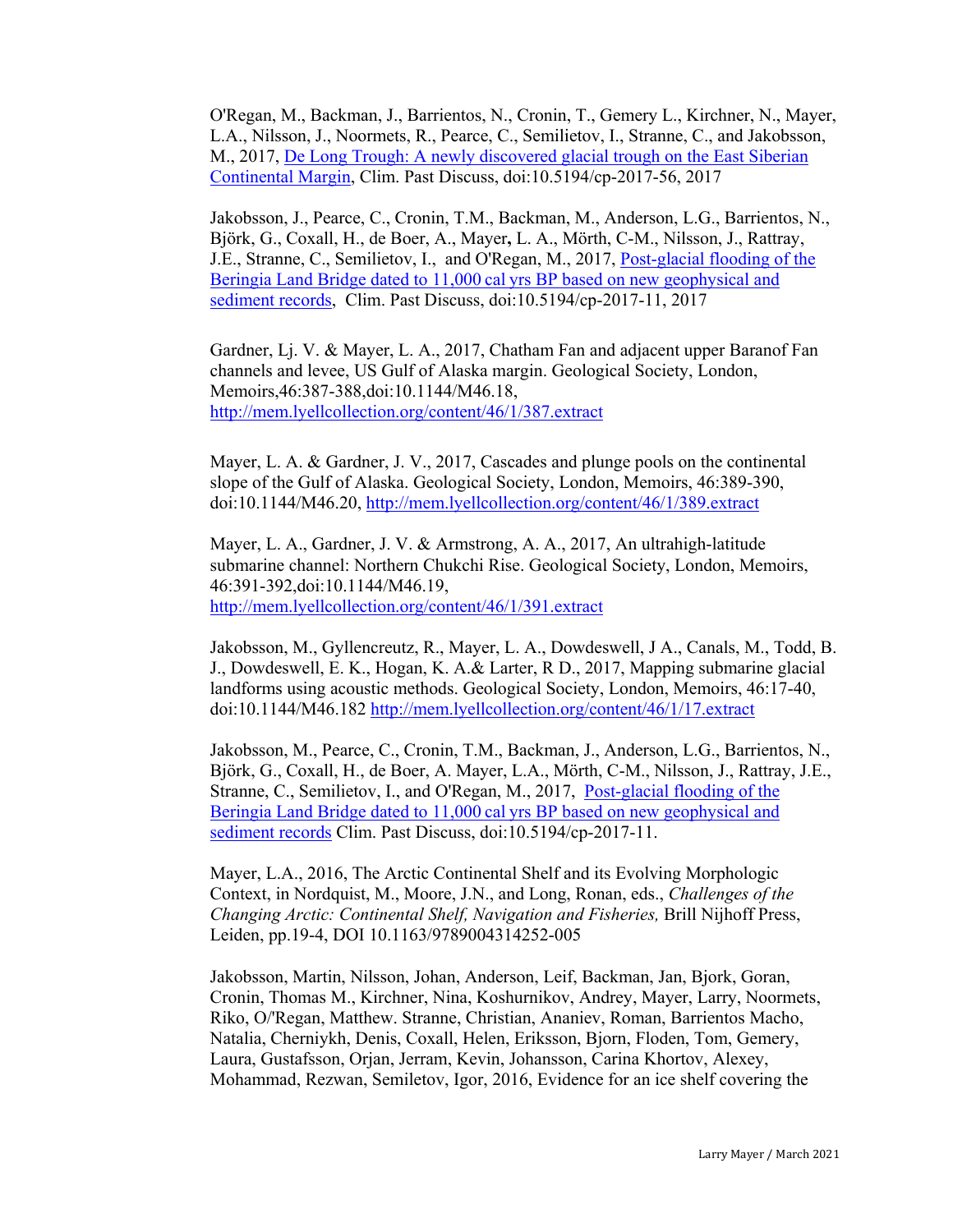central Arctic Ocean during the penultimate glaciation, Nature Commun. 7:10365 doi: 10.1038/ncomms10365. <https://www.nature.com/articles/ncomms10365>

Raineault, N., Ballard, R.D., Mayer, L.A., Fisher, C. R. Carey S., Marsh L., Kane, R., tuzun, S., Shank, T. M., and Smart, C., 2016, Exploration of Hydrothermal Vents Along the Galapagos Spreading Center, Oceanography, V. 29, No. 1, Supplement, pp. 35-37.

Raineault, N., Mayer, L.A., Ballard, R.D., and Irish, O., 2016, Mapping the Eastern Pacific Ocean, Oceanography, V. 29, No. 1, Supplement, pp. 38-39.

Armstrong, A., Mayer, L.A., and Gardner, J.V., 2015, Seamounts, channels, and new discoveries: benefits of continental shelf surveys extend beyond the limits of the shelf, Jour. of Ocean Technology, v. 10, No. 3, pp. 1-14

Jakobsson, M., Mayer, Larry, Monahan, D., 2015, Arctic Ocean Bathymetry: A Necessary Geospatial Framework. ARCTIC, [S.l.], v. 68, n. 5, p. 41-47, ISSN 1923- 1245[.http://arctic.journalhosting.ucalgary.ca/arctic/index.php/arctic/article/view/4451/4](http://arctic.journalhosting.ucalgary.ca/arctic/index.php/arctic/article/view/4451/4655) [655.](http://arctic.journalhosting.ucalgary.ca/arctic/index.php/arctic/article/view/4451/4655) Date accessed: 02 Oct. 2015. doi[:http://dx.doi.org/10.14430/arctic4451.](http://dx.doi.org/10.14430/arctic4451)

Freire, F., Gyllencreutz, R., Greenwood, S.L., Mayer, L.A., Egilsson, A., Thorsteinsson, T., Jakobsson, 2015, M., High resolution mapping of offshore and onshore glaciogenic features in metamorphic bedrock terrain, Melville Bay, northwestern Greenland, Geomorphology, vol., 250, pp. 29-40, ISSN 0169-555X, [http://dx.doi.org/10.1016/j.geomorph.2015.08.011.](http://dx.doi.org/10.1016/j.geomorph.2015.08.011) (http://www.sciencedirect.com/science/article/pii/S0169555X15301240)

Shumchenia EJ, Guarinello ML, Carey DA, Lipsky A, Greene J, Mayer L, Nixon ME, Weber J (2015). Inventory and comparative evaluation of seabed mapping, classification and modeling activities in the Northwest Atlantic, USA to support regional ocean planning. Journal of Sea Research 100, 133-140.

Brumley, K., Miller, E.L., Konstantinou, A., Grove, M., Meisling, K.E., and Mayer, L.A., 2015, First bedrock samples dredged from submarine outcrops in the Chukchi Borderland, Arctic Ocean, Geosphere, February 2015, vol. 11, no. 1, pp. 76-92 doi:10.1130/GES01044.1.

Mayer, L.A., 2014, Ocean Mapping, Journal of Ocean Technology, vol. 9, no. 2, pp. 13-18.

Weber, T.C., Mayer, L.A., Jerram, K., Beaudoin, J., Rzhanov, Y., and Lavalvo, D., 2014, Acoustic estimates of methane gas flux from the seabed in a  $6000 \text{ km}^2$  region of the Northern Gulf of Mexico, Geochem. Geophys. Geosyst. vol. 15, pp. 1911-1925, doi:10.1002/2014GC005271.

Jakobsson, M., Andreassen, K., Bjarndottir, L.R., Dove, D., Dowdeswell, J.A., England, J.H., Funder, S., Hogan, K., Ingolfsson, O., Jennings, A., Larson, N.K., Kirchner, N., Landvik, J.Y., Mayer , L., Mikkelsen, N., Moller, P., Niessen, F., Nilsson, J., O'Regan, M., Polyak, L., Norgaard-Pedersen, N., and Stein, R., 2014, Arctic Ocean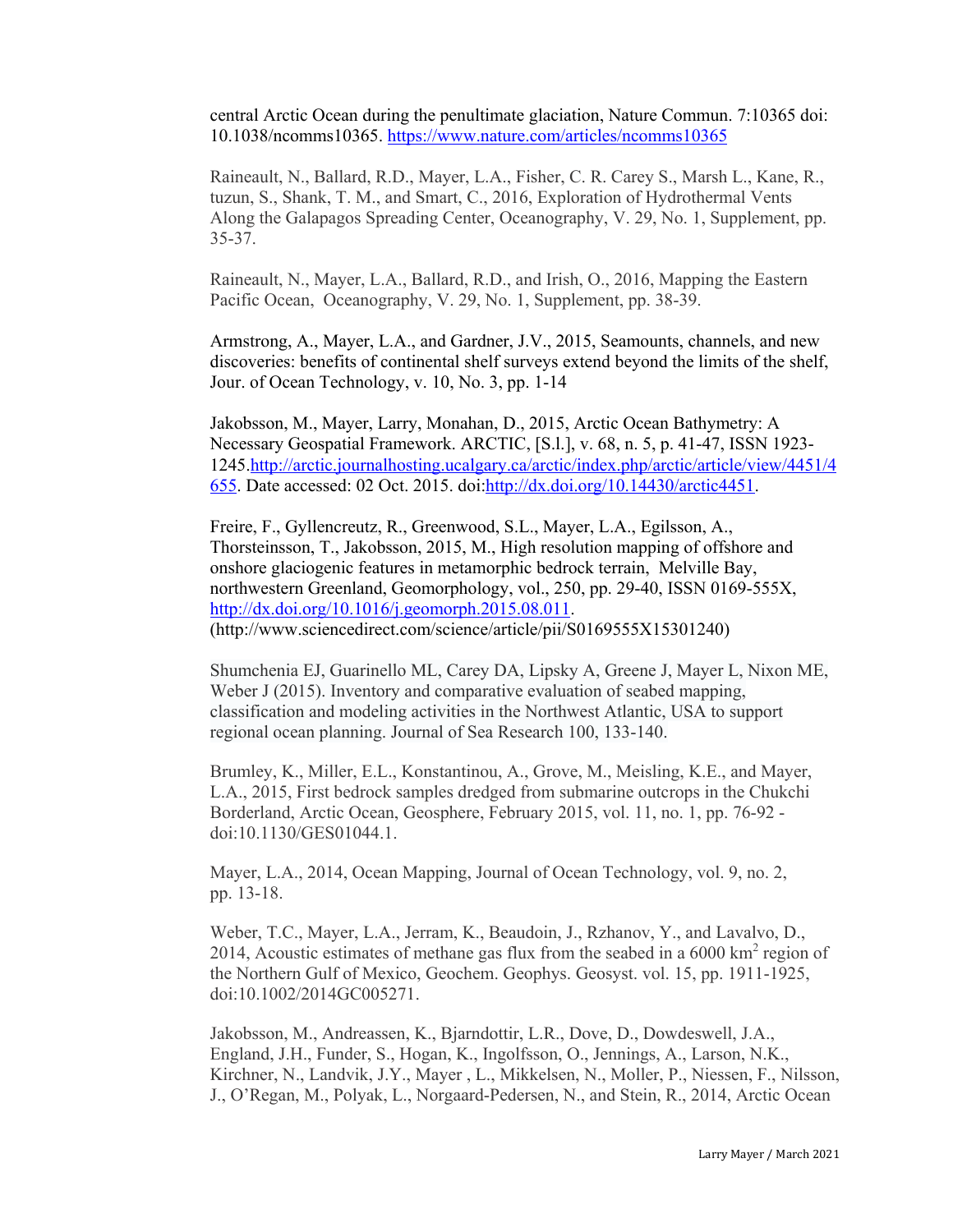glacial history, Quaternary Science Reviews, vol. 92, pp. 42-67. <http://dx.doi.org/10.1016/j.quascirev.2013.07.033>

Flinders, A.F., Mayer, L.A., Calder, B.R., and Armstrong, A.A., 2014, Evaluation of Arctic multibeam sonar data quality using nadir crossover error analysis and compilation of a full-resolution data product, Computers & Geosciences, vol. 66, May 2014, pp. 228-236, ISSN 0098-3004, [http://dx.doi.org/10.1016/j.cageo.2014.02.003.](http://dx.doi.org/10.1016/j.cageo.2014.02.003) [\(www.sciencedirect.com/](http://www.sciencedirect.com/) science/article/pii/S0098300414000284).

Jakobsson, M., Mayer, L.A., Coakley, B. et al., 2013, The International Bathymetric Chart of the Arctic Ocean (IBCAO) Version 3.0, Geophysical Research Letters, vol. 39, no. 12, L12609, doi:10.1029/2012GL052219.

Trembanis, A., DuVal, C., Beaudoin, J., Schmidt, V., Miller, D., and Mayer, L., 2013, A detailed seabed signature from Hurricane Sandy revealed in bedforms and scour, Geochemistry, Geophysics, Geosystems, Online August 2013 Doi:10.1002/ggge.20260 ISSN:1525-2027.

Guinda-Salsamendi, X., Gracia, A., Puente, A., Juanes, A. J., Rzhanov, Y., Mayer, L.A., 2013, Application of landscape mosaics for the assessment of subtidal macroalgae communities using the CFR index, Deep Sea Research Part II: Topical Studies in Oceanography. Online 13 OCT 2013 DOI: 10.1016/j.dsr2.2013.09.037.

Mitchell, G., Mayer, L.A., Bell, K.C., Ballard, R. D., Raineault, N. A., Roman, C., Ballard, W.B., Cornwell, K., Hine, A. Shinn, E., Dimitriadis, I., and Bogdan, O., 2013, Exploration of Eratosthenes Seamount – A continental fragment being forced down an oceanic trench, Oceanography, vol. 26, no.1, supplement.

Hickman S.H., Hsieh, P.A., Mooney, W.D., Enomoto, C.B., Nelson, P.H., Mayer, L.A., Weber, T.C., Moran, K., Flemings, P.B., and McNutt, M.K., 2013 Scientific basis for safely shutting in the Macondo Well after the April 20, 2010 *Deepwater Horizon* blowout, in Science Applications in the Deepwater Horizon Oil Spill Special Feature - Physical Sciences - Environmental Sciences PNAS 2012 109 (50) 20268-20273, published ahead of print December 3, 2012, doi:10.1073/pnas.1115847109.

Moore, T.C., Mayer, L.A., and Lyle, M., 2012, Sediment mixing in the tropical Pacific and Radiolarian stratigraphy, Geochem. Geophys. Geosyst, doi: 10.1029/2012GC004198.

Mayer, L.A., 2012, Arctic Marine Research: A U.S. Practitioner's Perspective, in S. Wasum-Rainer, I. Winkelmann, and K. Tiroch, eds., *Arctic Science, International Law and Climate Change*, Max-Planck-Institut fur auslandisches offentliches Recht und Volkerrect, vol. 235, Springer Heidleberg, pp. 83-95. Doi: 10.1007/978-3-642-24203-8.

Weber, T.C, Mayer, L.A, Beaudoin, J., Jerram, K, Shedd, W., and Rice, G., 2012, Mapping Gas Seeps with the Deepwater Multibeam Echosounder on Okeanos Explorer Oceanography, vol. 25, no. 1, Supplement.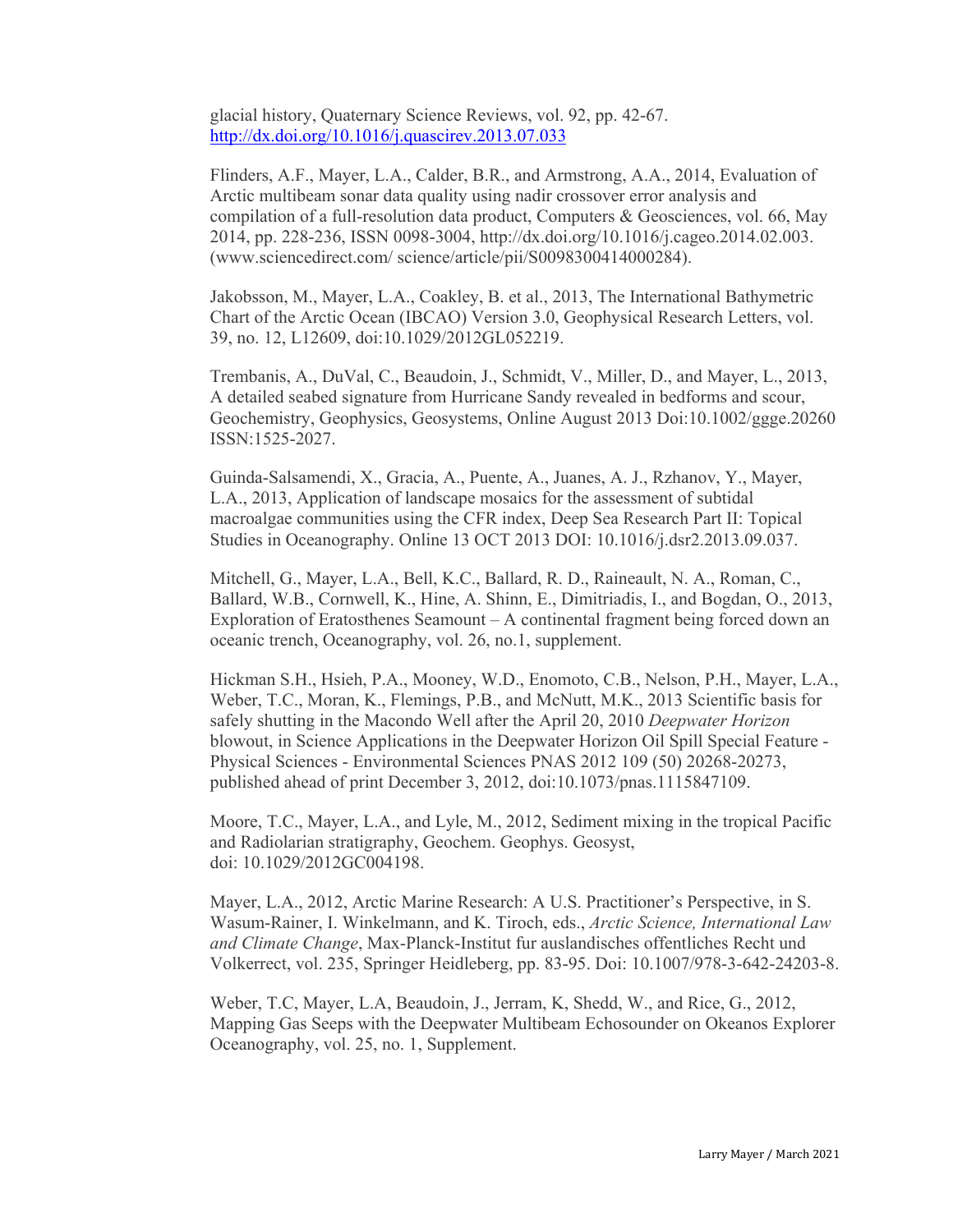Mayer, L.A., 2012, The Continental Shelf and Changing Sea Level, in M. Nordquist and J. Norton Moore, eds., *Maritime Boundary Diplomacy*, Center for Oceans Law and Policy Series, Martinus Nijhoff Publishers, Leiden, pp. 197-212.

Rzhanov, Y., [Fonseca L.,](http://drupal.bluewhale.ccom.nh/user/47/publications) and Mayer L. A., 2012 "Construction of Seafloor Thematic Maps from Multibeam Acoustic Backscatter Angular Response Data," *Computers and Geosciences Journal*, vol. 41, pp. 181-187.

Mayer, L.A., Roach, J.A., and Baker, B., 2012, Deepwater Horizon and the Arctic: Is there a Need for International Regulation, in M. Nordquist and J. N. Moore, A.H.A. Soons, and H. Kim eds., *The Law of the Sea Convention: U.S. Accession and Globalization*, Center for Oceans Law and Policy Series, Martinus Nijhoff Publishers, Leiden, pp. 512 - 528.

Mayer, L.A., 2012, Recent Advances in Ocean Mapping, Journal of Ocean Technology, vol. 7, no, 2. pp. 1-12.

Weber, T.C., De Robertis, A.S., Greenaway, S.F., Smith S., Mayer, L.A., and Rice. G. 2011, Estimating oil concentration and flow rate with calibrated vessel-mounted acoustic echo sounders in: Science Applications in the Deepwater Horizon Oil Spill Special Feature: PNAS 2011: 1108771108v1-6.

Trusel, Luke D., Cochrane, Guy R., Etherington, Lisa L. Powell, Ross D., and Mayer, Larry A., 2010, Marine benthic habitat mapping of Muir Inlet, Glacier Bay National Park and Preserve, Alaska, with an evaluation of the Coastal and Marine Ecological Classification Standard III: U.S. Geological Survey Scientific Investigations Map 3122, 4 sheets, various scales, 1 pamphlet, 26 p.

Mayer, L.A., Armstrong, A.A., Calder, B.R. and Gardner, J.V., 2010, Seafloor mapping in the Arctic: support for a potential U.S. extended continental shelf, International Hydrographic Review, no. 3, pp. 14-23.

Jakobsson, M., Nilsson, J., O'Regan, M.A., Backman, J., Lowemark, L., Dowdewell, J.A., Mayer, L.A., Polyak, L., Colleoni, F., Anderson, L., Bjork, G., Darby, D., Eriksson, J., Hanslik, D., Hell, B., Marcussen, C., Sellen, E., and Wallin, 2010, A., An Arctic ice shelf during MIS 6 constrained by new geophysical and geological data, Quarternary Research. V. 29 pp. 3505-3517 doi:10.1016.

Mayer, L.A., 2010, Seafloor mapping and exploration in a changing Arctic sea ice environment, in Nordquist, M. H., J. N. Moore and T. H. Heidar, eds., Changes in the Arctic Environment and the Law of the Sea, Center for Oceans Law and Policy, 33. Leiden/Boston: Martinus Nijhoff Publishers, pp. 83-106.

Gurshin, C.W.D., J.M. Jech, W.H. Howell, T.C. Weber and L.A. Mayer, 2009, Measurements of acoustic backscatter and density of captive Atlantic cod with synchronized 300-kHz multibeam and 120-kHz split-beam echosounders. ICES Journal of Marine Science 66:1303-1309.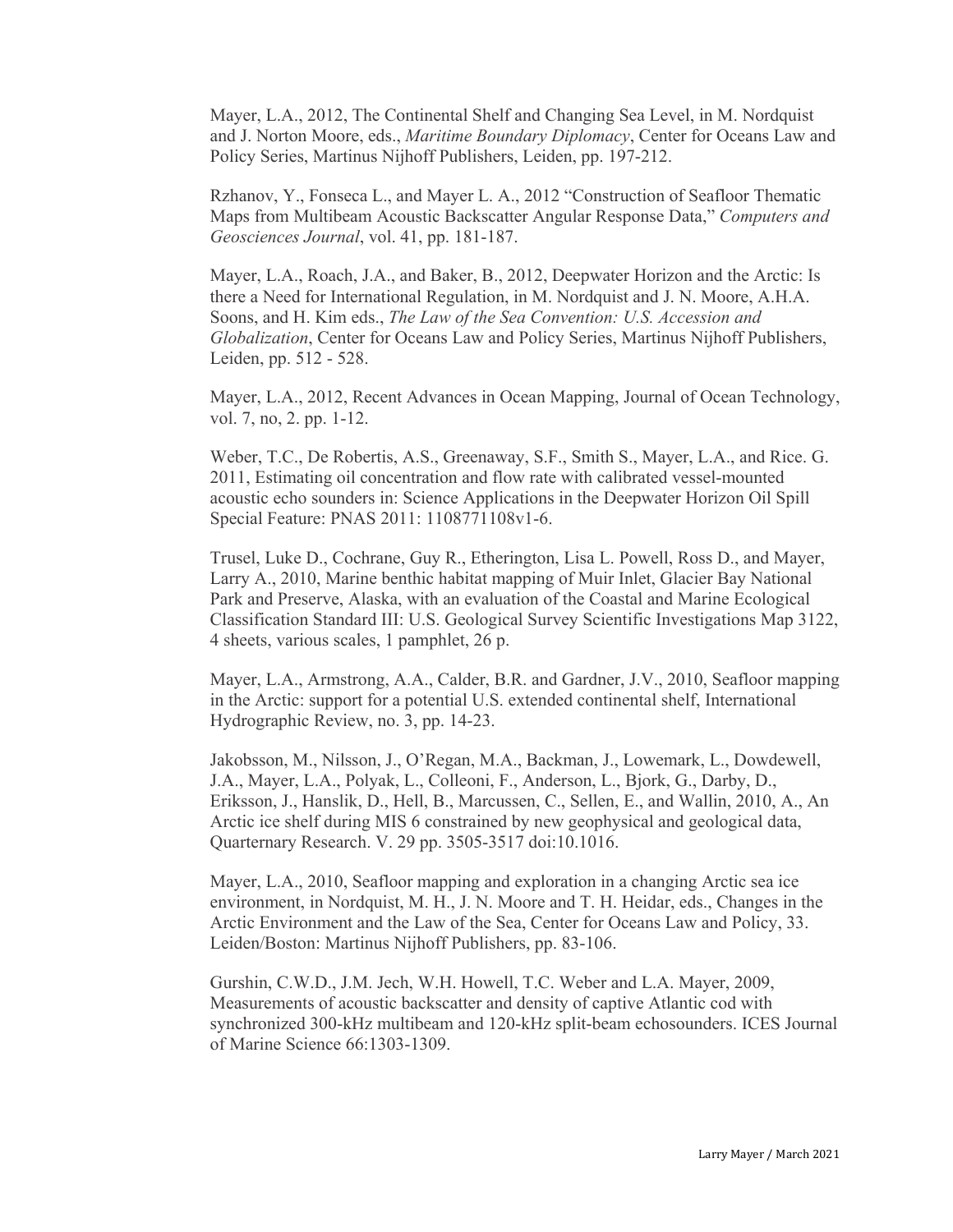Grizzle, R.E., Ward, L.G., Mayer, L.A., Malik, M. A., Cooper, A.B., Abeels, H.A., Greene, J.K., Brodeur, M.A., and Rosenberg, A.R., 2009, Effects of a large fishing closure on benthic communities in the western Gulf of Maine, USA: recovery from the effects of gillnets and otter trawls, Fisheries Bulletin, vol. 107, pp. 308-317.

Fonseca, L., C. Brown, B.R. Calder, L.A. Mayer, and Y. Rzhanov, 2009, Angular Range Analysis of acoustic themes from Stanton Banks Ireland: A link between visual interpretation and multibeam echosounder angular signatures, Journal of Applied Acoustics, vol. 70, pp. 1298-1304. Special Issue doi:10.1016/j.apacoust.2008.09.008.

Jakobsson, M., Macnab, R., Mayer, M., Anderson, R., Edwards, M., Hatzky, J., Schenke, H-W., and Johnson, P., 2008, An improved bathymetric portrayal of the Arctic Ocean: Implications for ocean modeling and geological, geophysical and oceanographic analyses, vol. 35, L07602, Geophysical Research Letters, doi:10.1029/2008GL033520.

Mayer, L.A., Raymond, R., Glang, G., Richardson, M.D., Traykovski, P., and Trembanis, A, 2007, High, Resolution mapping of mines and ripples at the Martha's Vineyard Coastal Observatory, IEEE Journal of Oceanic Engineering, vol. 32, no. 1, pp. 133-149.

Traykovski, P., Richardson, M.D, Mayer, L.A., and Irish, J.D., 2007, Mine Burial Experiments at the Martha's Vineyard Coastal Observatory, IEEE Journal of Oceanic Engineering, vol. 32, no. 1, pp. 150-166.

Fonseca, L., and Mayer, L.A., 2007, Remote estimation of surficial seafloor properties though the application of Angular Range Analysis to multibeam sonar data, Marine Geophysical Researches, vol. 28, no. 2, pp. 119-126, DOI 10.1007/s11001-007-9019-4.

Gulick, S.P.S., Lowe, L.A., Pavlis, T., Mayer, L.A., and Gardner, J.V., 2007, New insights into the Transition Fault debate: Propagating strike-slip in response to stalled subduction in the Gulf of Alaska, Geology, vol. 35, no. 8, pp 763-766.

Bekins, B., Spivak, A., Davis, E., and Mayer, L.A., 2007, Dissolution of biogenic ooze over basement edifices in the equatorial Pacific with implications for hydrothermal ventilation of the oceanic crust, Geology, vol. 35, no. 8, pp. 679-682.

Gardner, J.V., Calder, B.R., Hughes Clarke, J.E., Mayer, L.A., Elston, G., and Rzhanov, Y., 2007, Drowned shelf-edge delta complexes and barrier islands and related features along the outer continental shelf north of the head of De Soto Canyon, NE Gulf of Mexico, Geomorphology, vol. 89, pp. 370–390.

Jakobsson, M., Backman, J., Rudels, B., Nycander, J., Frank, M., Mayer, L., Jokat, W., Sangiorgi, F., O'Regan, M., Brinkhuis, H., King, J., & Moran, K., 2007, The early Miocene onset of a ventilated circulation regime in the Arctic Ocean, *Nature* 447, 986- 90 (21 June 2007) | doi:10.1038/nature05924.

Malik, M. and Mayer, L.A., 2007, Investigation of seabed fishing impacts on benthic structure using multi-beam sonar, sidescan sonar, and video, ICES Journal of Marine Science, vol. 64, no. 5, pp. 1053-1065. ID: FSM056.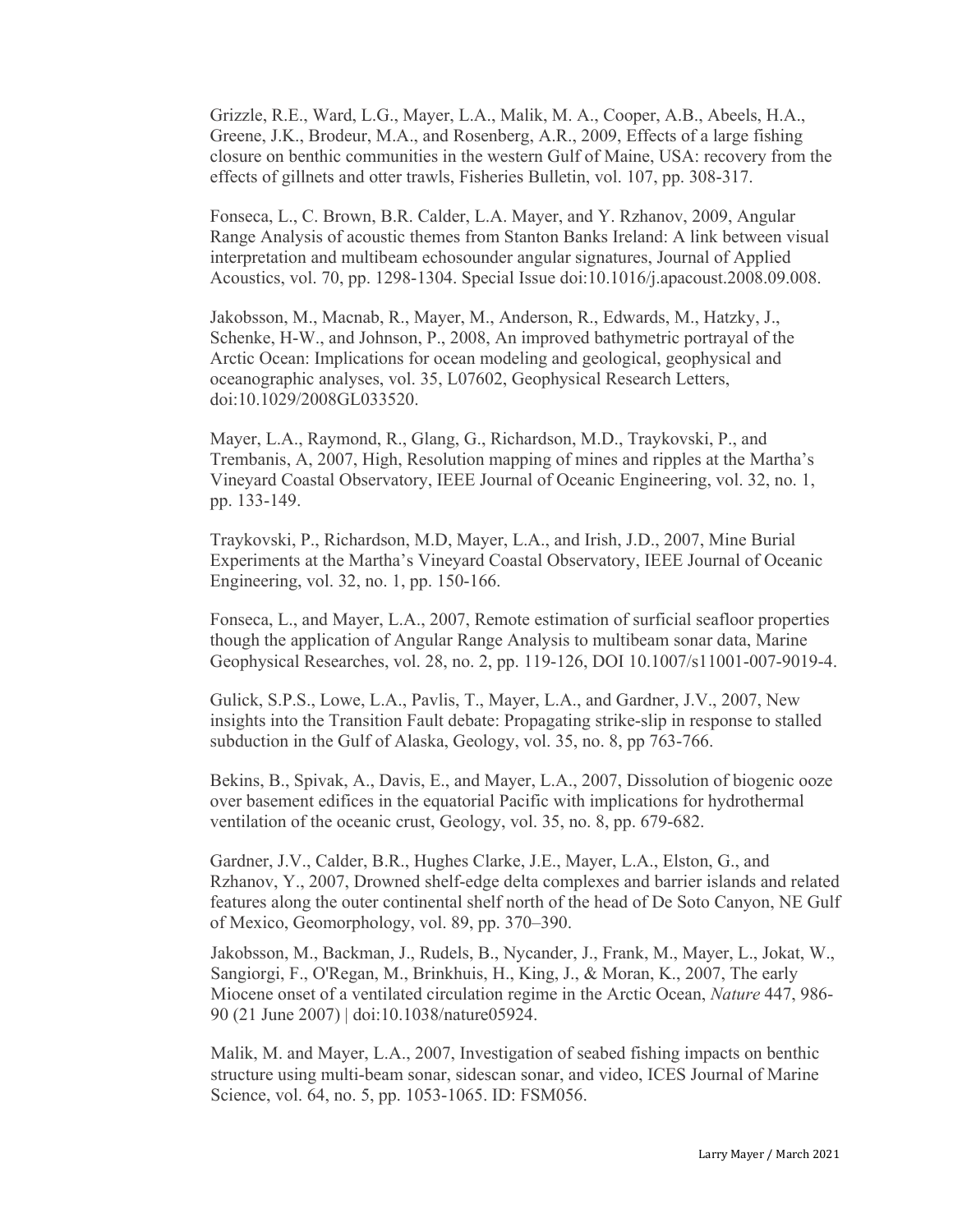Kraft, B. J., I. Overeem, C.W. Holland, L.F. Pratson, J.P.M. Syvitski, and L.A. Mayer, 2006, Stratigraphic model predictions of geoacoustic properties, *IEEE Journal of Ocean Engineering,* vol. 31, no. 2, pp. 266-283.

Backman, J., Moran, K., McInroy, D.B., Mayer, L.A., and the Expedition 302 Scientists, Proc. IODP, 302: Edinburgh (Integrated Ocean Drilling Program Management International, Inc.). doi:10.2204/iodp.proc.302.105.2006.

Ballard, R., Hammond, S., and Mayer, L.A., 2006, NOAA's OKEANOS EXPLORER and Telepresence Technology, Marine Technology Reporter, vol. 49, no. 2, pp. 24-33.

Mayer, L.A., 2006, Frontiers in seafloor mapping and visualization, Marine Geophysical Researches, vol. 27, no. 1, pp. 7-17.

Gardner, J.V., Mayer, L.A., and Armstrong, A., 2006, Mapping supports potential submission to U.N. Law of the Sea, EOS, Transactions, of the American Geophysical Union, vol. 87, no. 16, pp. 157-160.

Cutter, G.R., Rzhanov, Y., Mayer, L.A., and Grizzle, R.E., 2005, Ground-truthing benthic habitat characteristics using video mosaic images, in *Barnes, P.W., and Thomas, J.P., eds, Benthic Habitats and the Effects of Fishing,* American Fisheries Society Symposium 41, American Fisheries Society, Bethesda Md., pp. 171-179.

Kent, G.M., Babcock, J.M., Driscoll, N.W., Harding, A.J., Dinger, J.A., Seitz, G.G., Gardner, J.V., Mayer, L.A., Goldman, C.R., Heyvaert, A.C., Richards, R.C., Karlin, R., Morgan, C.W., Gayes, P.T., and Owen, L.A., 2005, 60 k.y. record of extension across the western boundary of the Basin and Range province: Estimate of slip rates from offset shoreline terraces and a catastrophic slide beneath Lake Tahoe, Geology, vol. 33, no. 5, pp. 365-368.

Jakobsson, M., Gardner, J.V, Vogt, P., Mayer, L., Armstrong, A., Backman, J., Brennan, R., Calder, B.R., Hall, J., and Kraft, B, 2005, Multibeam bathymetric and sediment profiler evidence for ice grounding on the Chukchi Borderland, Arctic Ocean, Quaternary Research, vol. 63, pp. 150-160.

Foote, K.G., Chu, D., Hammar, T.R., Baldwin, K.C., Mayer, L.A., Hufnagle, Jr., L. C., and Jech, J.M., 2005, Protocols for calibrating multibeam, sonar, J. Acoust. Soc. Am., 117, 2013-2027.

Mayer, L.A., Jakobsson, M., and Hall, J., 2005, Challenges of collecting Law of the Sea data in the Arctic., in *Nordquist, M., Moore, J.N, and Skarirdov, A.S, eds, International Energy Policy, the Arctic and Law of the Sea* Martinus, Nijhoff Publishers, Leiden, Netherlands, pp. 125-140.

Gardner, J.V., Dartnell, P., Mayer, L.A., Hughes Clarke, J.E., Calder, B.R., and Duffy, G., 2005, Shelf-edge deltas and drowned barrier-island complexes on the NW Florida outer continental shelf. Geomorphology, vol. 64, pp. 133-166.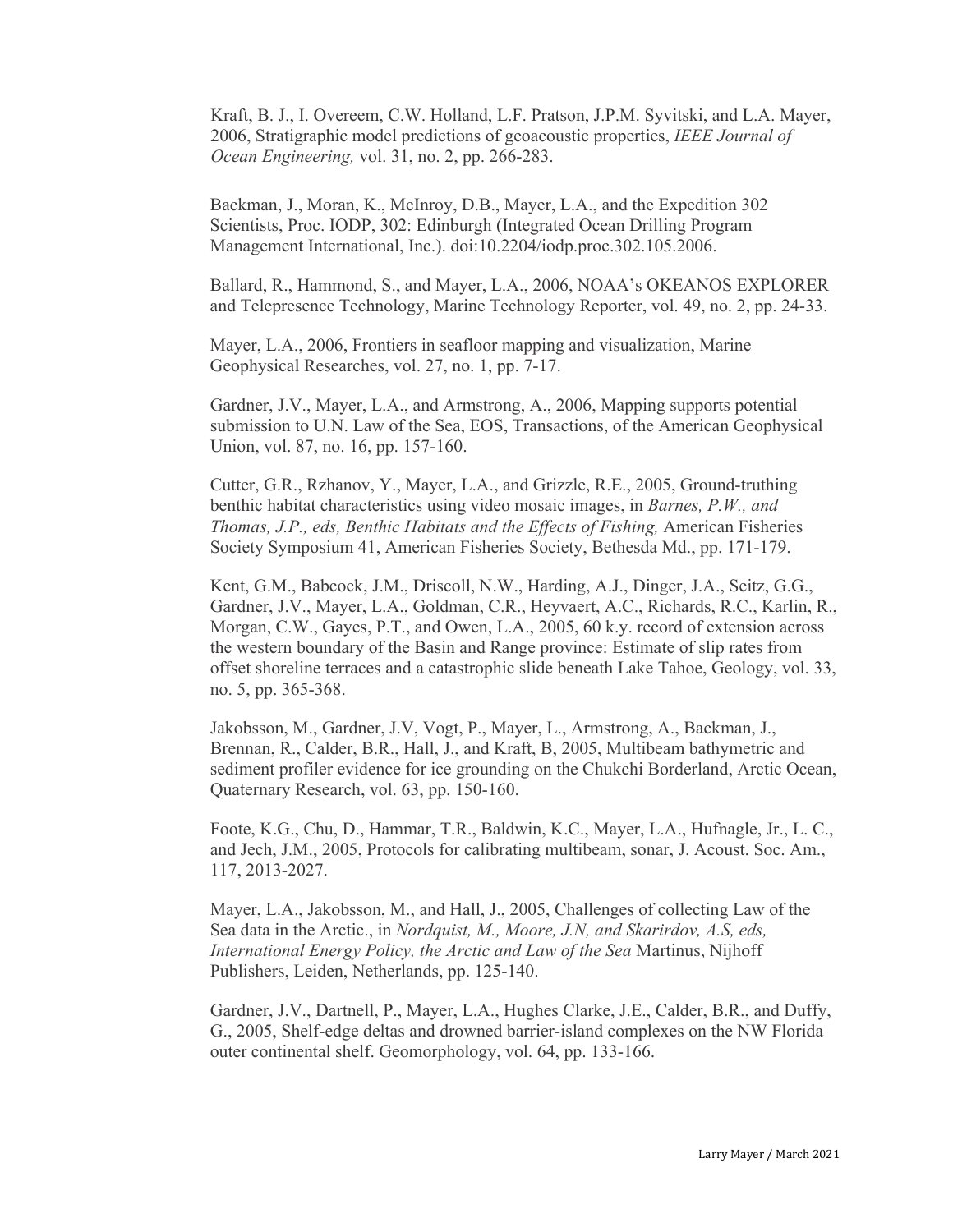Mayer, L.A, Jakobsson, M., and Armstrong, A., 2004, Evaluating U.S. data holdings relevant to the definition of continental shelf limits, in, *Legal and Scientific Aspects of Continental Shelf Limits*, Nordquist, M., Moore, J.N., and Heider, T., eds, Martinus Nijhoff Publishers, Leiden, Netherlands, pp. 313-330.

Goff, J.A., B.J. Kraft, L. A. Mayer, S.G. Schock, C.K. Sommerfield, H. C. Olson, S. P. Gulick and S. Nordfjord, 2004, Seabed characterization on the New Jersey middle and outer shelf: Correlability and spatial variability of seafloor sediment properties, *Marine Geology,* vol. 209, pp. 147-172.

Dartnell, P., Gardner, J.V., Mayer, L.A., and Hughes Clarke, J.E., 2004, Los Angeles and San Diego margin high-resolution multibeam bathymetry and backscatter data. U.S. Geological Survey Open-File Report 2004-1221 [\(http://pubs.usgs.gov/of/2004/1221\)](http://pubs.usgs.gov/of/2004/1221).

Calder, B.R. and Mayer, L.A., 2003, Automatic Processing of High-Rate, High-Density Multibeam Echosounder Data, Geochem. Geophys and Geosystems (G3), 10.1029/2002GC000486, 4(6).

Cutter, G.R., Y. Rzhanov, L.A. Mayer, 2003, Automated segmentation of seafloor bathymetry from multibeam echosounder data using local Fourier histogram texture features. Experimental Marine Biology and Ecology, *285/286*, 355-370.

Gardner, J.V., Dartnell, P., Mayer, L.A., Hughes Clarke, J.E., 2003, Geomorphology, acoustic backscatter, and processes in Santa Monica Bay from multibeam mapping, Marine Environmental Research, vol. 56, pp. 15-46.

Dartnell, P., J. V. Gardner, J. E. Hughes Clarke, L. A. Mayer, 2003, Bathymetry and acoustic backscatter of the mid and outer continental shelf, head of De Soto Canyon, northeastern Gulf of Mexico data, images, and GIS, U.S. Geological Survey Open-File Report OF03-007 (DVD).

Gardner, J.V., Hughes Clarke, J.E. Mayer, L.A., and Dartnell, P., 2003, Bathymetry and acoustic backscatter of the mid and outer continental shelf, head of De Soto Canyon, northeastern Gulf of Mexico―data, images, and GIS, U.S. Geological Survey Open-File Report OF03-007 (DVD).

Jakobsson, M., Mayer, L.A., and Armstrong, A., 2003, Analysis of data relevant to establishing outer limits of a continental shelf under Law of the Sea Article 76, International Hydrographic Review, vol. 4, no. 1., pp. 2-18.

Jakobsson, M., Calder, B.R., & Mayer, L.A., 2002, On the Estimation of Errors in Sparse Geophysical Datasets", 2002, J. Geophys. Res., Vol., 107 Number: B12 Pages: ETG 14-1 to ETG 14-11 Date: 2002-12-20 ISSN/ISBN: 0148-0227 Citation no.: 2358 DOI: doi:10.1029/2001JB000616 Article ID: 2001JB000616.

Bacon, C.R., Gardner, J.V., Mayer, L.A., Buktenica, M.W., Dartnell, P., Ramsey, D.W., and Robinson, J.E., 2002, Morphology, volcanism, and mass wasting in Crater Lake, Oregon, Geol. Soc. AM., Bull., vol. 114, no. 6., pp. 675-692.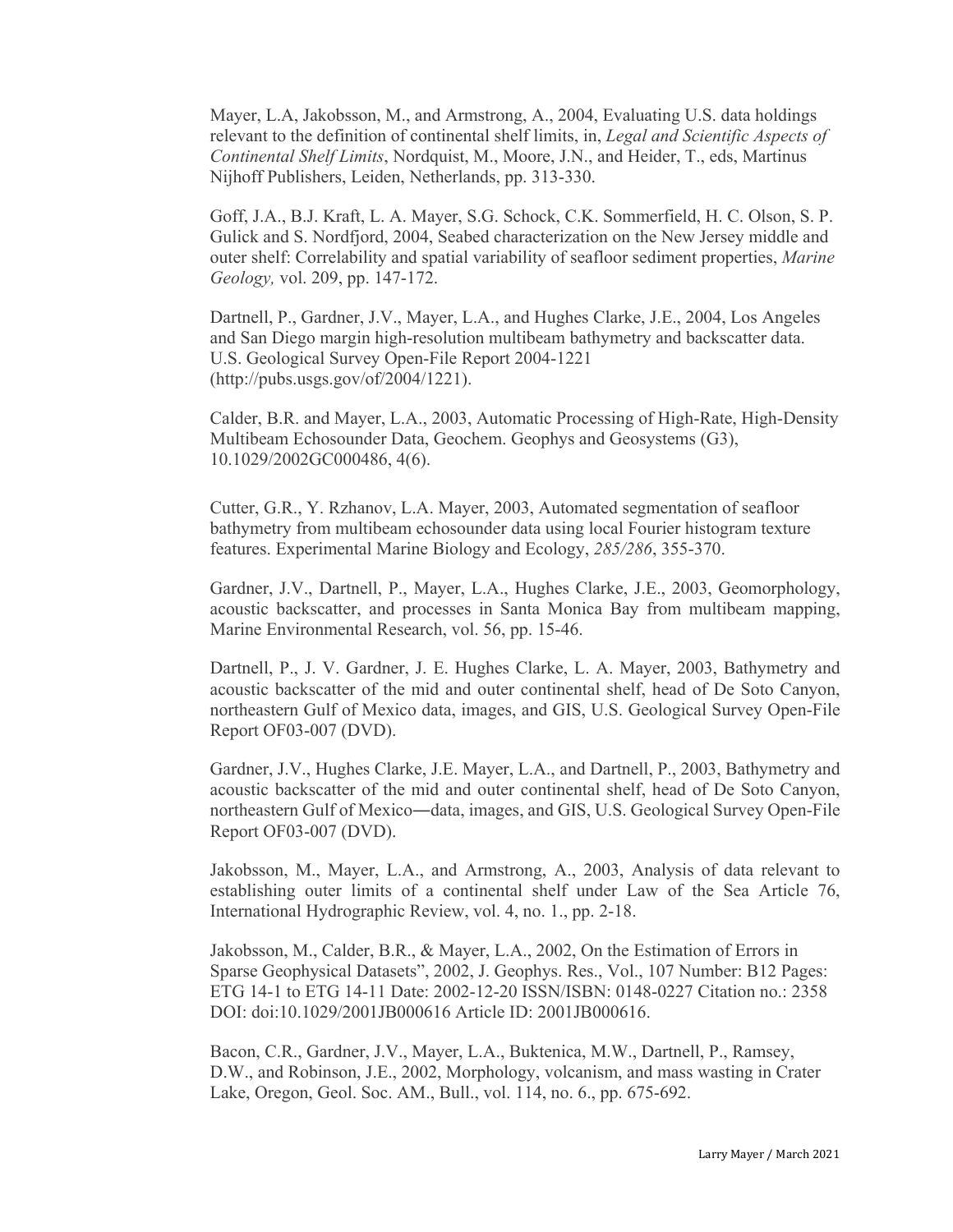Mayer, L.A., and Baldwin, K.C, 2002, Shallow Water Survey 2001: Papers based on selected presentations from the Second International Conference on High Resolution Surveys in Shallow Water, Marine Technology Society Journal, vol. 35, no. 4, pp. 3-4.

Gardner, J.V., Dartnell, P., Stone, J.C., Mayer, L.A., and Hughes Clarke, J.E., 2002, Bathymetry and selected perspective views offshore greater Los Angeles, California. U.S. Geological Survey Water Resources Investigations Report 02-2146, 1 sheet, scale 1:40,000.

Gardner, J.V., Hughes Clarke, J.E., and Mayer, L.A., 2002, Bathymetry and acoustic backscatter of the mid and outer continental shelf, head of De Soto Canyon, northeastern Gulf of Mexico. US Geological Survey Open-File Rept. 02-396, 51p.

Fonseca, L., Mayer, L.A, Orange, D. and Driscoll, N., 2002, The high frequency backscattering angular response of gassy sediments: Model/data comparisons from the Eel River Margin, California, Journal of the Acoustical Society of America. vol. 111, no. 6, pp. 2621-2631.

Mayer, L.A., Li, Yanchao, and Melvin, G., 2002, 3-D visualization for pelagic fisheries assessment and research, ICES Journal of Marine Science, vol. 59, pp. 216-225.

Melvin, G., Li, Yanchao, Mayer, L.A., and Clay, A., 2002, Automated tools for sonar logging on commercial fishing vessels, ICES Journal of Marine Science., vol. 59.

Fonseca, L., Mayer, L.A. and Paton, M., 2002, ArcView Objects in the Fledermaus Interactive 3-D Visualization System: Examples from the STRATAFORM GIS, in. Wright, D. ed., Undersea With GIS, ESRI Press, Redlands, CA, pp. 1-23.

Weber, M.E., Mayer, L.A., Hillaire-Marcel, C., Bilodeau, G., Rack, F., Hiscott, R.N., and Aksu, A., 2001, Derivation of del18O from sediment cores log data: Implications for millennial-scale climate change in the Laborador Sea, Paleoceanography, vol. 16, no. 5, pp. 503-514.

Fenstermacher, L.E., Crawford, G.B., Borgeld, J.C., Britt, T, George, M., Klien, A. Driscoll, N., and Mayer, L.A. , 2001, Enhanced acoustic reflectivity due to high abundance of sand dollars, *Dendraster excentricus*, Marine Georesources and Geotechnology, vol. 19, pp. 135-145.

Gardner, J.V., Mayer, L.A., Hughes Clarke, J.E., Dartnell, P., and Sulak, K.J., 2001, The bathymetry and acoustic backscatter of the mid shelf to upper slope off Panama City, Florida, northeastern Gulf of Mexico. US Geological Survey Open-File Rept. 01- 448, 59 p.

Lewis, C.F.M., Mayer, L.A., Mukhopadhyay, P.K., Kruge, M.A., Coakley, J.P., and Smith, M.D., 2000, Multibeam sonar backscatter lineaments and anthropogenic organic components in lacustrine silty clay, evidence of shipping in western Lake Ontario, Intl. Journal of Coal Geology, vol. 43, pp. 307-324.

Gardner, J.V., Mayer, L.A., and Hughes Clarke, J.E. 2000, Morphology and processes in Lake Tahoe (California – Nevada), Bull. Geol. Soc. America, v 112, no. 5, pp. 736-746.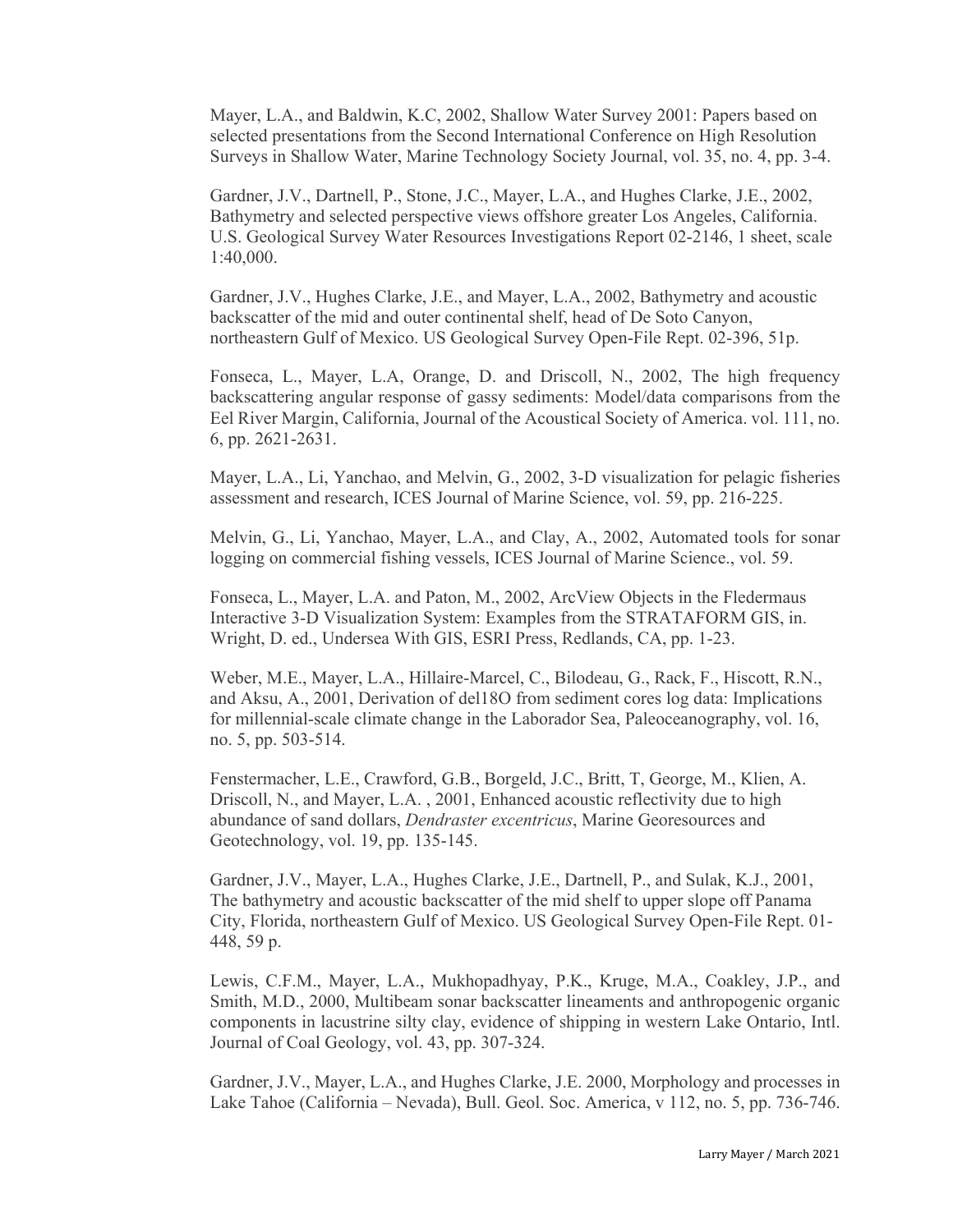Mayer, L.A., Hughes Clarke, J.E., and Dijkstra, S., 1999, Multibeam Sonar: Potential Applications for Fisheries Research, Journal of Shellfish Research, vol. 17, no. 5, pp. 1463-1467.

Goff, J., Orange, D.L., Mayer, L.A., and Hughes Clarke, J.E, 1999, Detailed investigation of continental shelf morphology from a high-resolution swath sonar survey over the Eel River Basin, Northern California, Marine Geology, vol. 154, pp. 255-270.

Goff, J.A., Swift, D.J.P., Duncan, C.S., Mayer, L.A, and Hughes Clarke, J., 1999, High-resolution swath sonar investigation of sand ridge, dune and ripple morphology in the offshore environment of the New Jersey margin, Marine Geology, vol. 161, pp. 307-337.

Borgeld, J.C., Hughes Clarke, J.E., Goff, J.A., Mayer, L.A., and Curtis, J.A., 1999, Acoustic backscatter of the 1995 flood deposit on the Eel Shelf, Marine Geology, vol. 154, pp. 197-210.

Gardner, J.V, Mayer, L.A., Hughes Clarke, J.E.H., and Kleiner, A., 1998, Highresolution multibeam bathymetry of East Flower Gardens and Stetson Bank, Gulf of Mexico, Gulf of Mexico Science, vol. 16, no 2., pp. 131-144.

Brew, D. and Mayer, L.A., 1998, Modelling of Pliocene-Pleistocene abyssal mudwaves using synthetic seismograms: Marine Geol., vol. 149, pp. 3-16.

Lewis., C.F.M, Mayer, L.A., Cameron, G.D.M, and Todd, B.J., 1997, Drumlins in Lake Ontario, in Davies, T.A., Bell, T., Cooper, A.K, Josenhans, H, Polyak, L., Soldheim, A., Stoker, M.S., and Stravers, J.A., eds, Acoustic Images of Glaciated Continental Margins, Chapman Hall, London., pp. 48-49.

Bloomer, S.F. and Mayer, L.A., 1997, Core-log-seismic integration as a framework for determining the basin-wide significance of regional reflectors in the eastern equatorial Pacific, Geophysical Research Letters, vol. 24, no. 3, pp. 321-324.

Hughes Clarke, John E., Mayer, Larry A. and Wells, David E., 1996, Shallow-water imaging multibeam sonars: A new tool for investigating seafloor processes in the coastal zone and on the continental shelf. Marine Geophysical Researches, vol. 18, no. 6, pp. 607-629.

Mayer, L.A., Gobrecht, C., and Pisias, N.G., 1996, Three-dimensional visualization of orbital forcing and climatic response: Interactively exploring the pacemaker of the iceages, Geoligische Rundschau, vol. 85, pp. 505- 512.

Goff, J.A., Mayer, L.A., Hughes Clarke, J.E., and Pratson, L.F., 1996, Swath mapping on the continental shelf and slope: the Eel River Basin, Northern California, Oceanography, vol. 9, no. 3, pp. 178-182.

Du, Z, Wells, D. and Mayer, L.A., 1996, An Approach to Automatic Detection of Outliers in Multibeam Echo Sounding Data, The Hydrographic Journal, no. 79, pp. 19-23.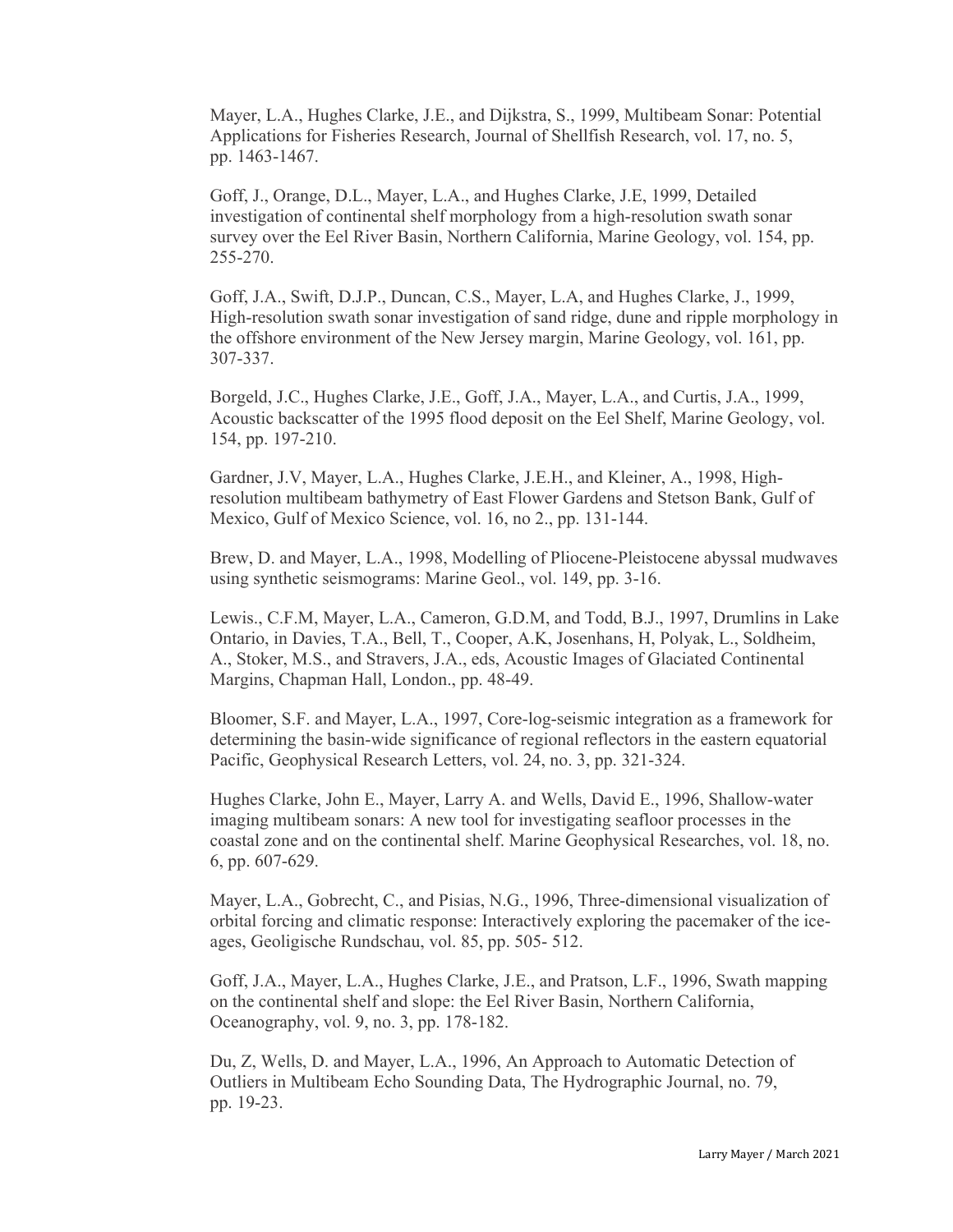Masry, S., Mayer, L.A., and Hughes Clarke, J.E., 1995, Integrating Geographic Information and Image Analysis Functionality into a Single Spatial Analysis System, Schriftenreihe des Studientgangs Vermessungswesen, pp. 179-183.

Bloomer, S.F., Mayer, L.A., and Moore, T.C., 1995, Seismic stratigraphy of the eastern equatorial Pacific: paleoceanographic implications, In: Pisias, N. G., Mayer, L.A., and Janecek, T.R., (Eds.), Proc. ODP, Sci. Results: 138, College Station, TX, pp. 537-554.

Hagelberg, T.K., Pisias, N.G., Mayer, L.A., Shackleton, N.J. and Mix, A.C., 1995, Spatial and temporal variability of late Neogene equatorial Pacific carbonate: ODP Leg 138, in Pisias, N.G., Mayer, L.A., and Janecek, T.R., (eds.), Proc. ODP, Sci. Results: 138, College Station, TX, pp. 321-336.

Pisias, N.G., Mayer, L.A., and Mix, A.C., 1995. Paleoceanography of the eastern equatorial Pacific during the Neogene: Synthesis of Leg 138 drilling results, in Pisias, N. G., Mayer, L.A., and Janecek, T.R., (eds.), Proc. ODP, Sci. Results: 138, College Station, TX, (Ocean Drilling Program) pp. 5-24.

Pisias, N.G., Mayer, L.A., and Janecek, T.R., (eds.), 1995, Proc. ODP, Sci. Results: 138, College Station, TX, (Ocean Drilling Program). 960 p.

Moore, T.C., Rea, D.K., Mayer, L.A., Lewis, C.F.M., and Dobson, D.M., 1994, Seismic stratigraphy of Lake Huron - Georgian Bay and post-glacial lake level history, Canadian Journal of Earth Science, vol. 31, pp. 1606-1617.

Rea, D.K., Moore, T.C., Lewis, C.F.M., Mayer, L.A., Dettman, D.L., Smith, A.J., and Dobson., D.M. 1994, Stratigraphy and paleolimnologic record of lower Holocene sediments in Norther Lake Huron and Georgian Bay, Canadian Journal of Earth Science. vol. 31, pp. 1586-1605.

Mayer, L.A., 1994, Paleoceanography from a single hole to the ocean basins through seismics and logging, OCEANUS, vol. 36, no. 4, pp. 40-44.

Rea, D.K., Moore, T.C., Jr., Anderson, T.W., Lewis, C.F.M., Dobson, D., Dettman, D.L., Smith, A.J., and Mayer, L.A., 1994, Great Lakes paleohydrology: Complex interplay of glacial meltwater, lake levels and sill depths, Geology, vol. 22, pp. 1059- 1062.

Mayer, L.A., 1993, Future trends in the Earth Sciences: The Oceans. Geoscience Canada, vol. 20, no. 3, pp. 123-127.

Mayer, L.A., Jansen, E., Backman, J., and Takayama, T, 1993, Climatic cyclicity at Site 806: the GRAPE record. Proceedings of the Ocean Drilling Program: Scientific Results, vol. 130, pp. 623-639.

Jansen, E., Mayer, L.A., Backman, J., Leckie, M., and Takayama, T., 1993, Evolution of Pliocene climatic cyclicity at Site 806B (5-2 Ma): oxygen isotope record, Proceedings of the Ocean Drilling Program: Scientific Results, vol. 130, pp. 349-362.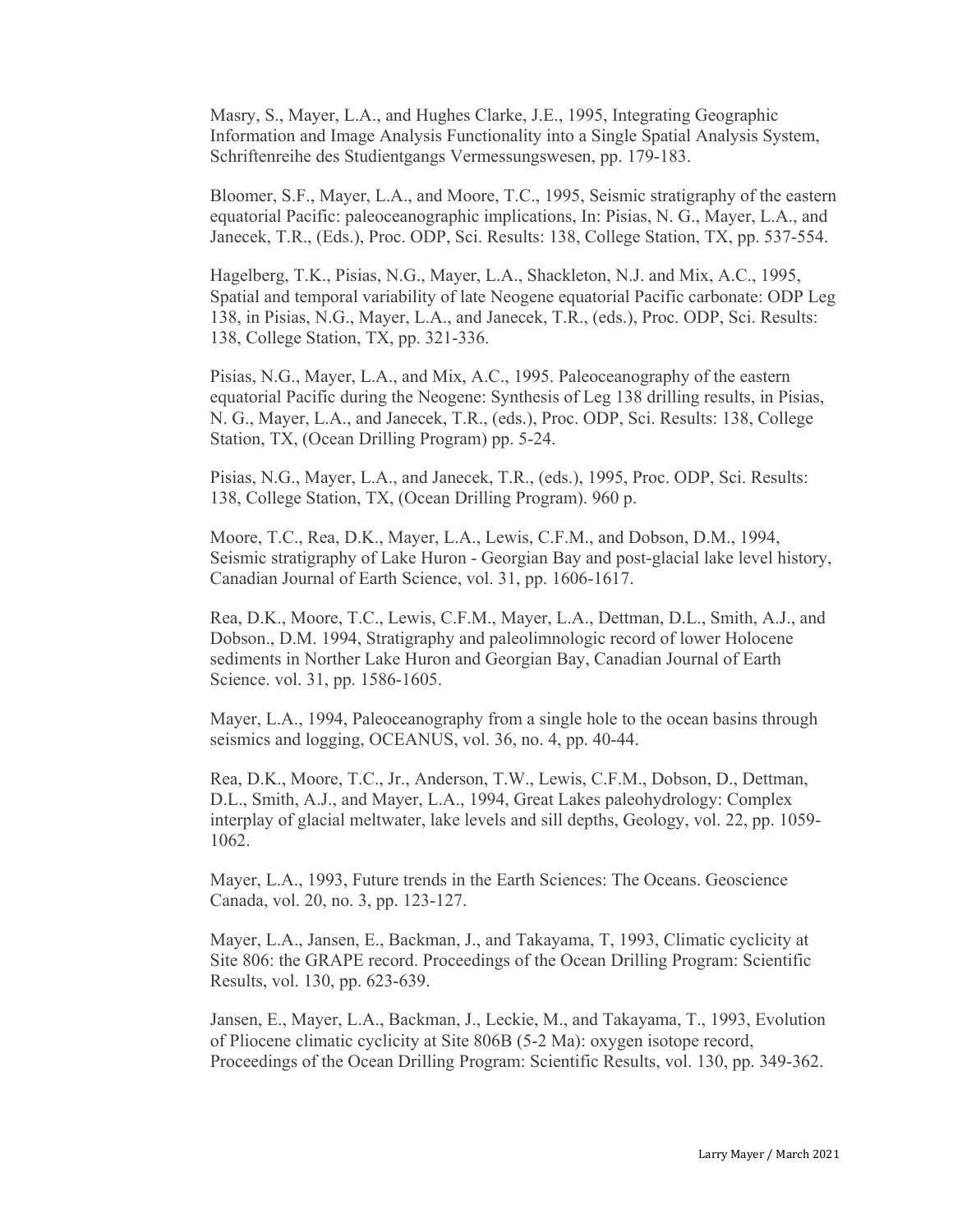Urmos, J., Wilkens, R.H., Bassinot, F., Lyle, M., Marsters, J., and Mayer, L.A., 1993. Laboratory and Well-Log Velocity and Density Measurements from the Ontong Java Plateau: New in-situ corrections to laboratory data for pelagic carbonates, Proceedings of the Ocean Drilling Program: Scientific Results, vol. 130, pp. 607-622.

Lyle, M., Wilkens, R., and Mayer, L.A., 1993, Detailed stratigraphic correlation of the Neogene sedimentary sequences on the Ontong Java Plateau by well logging: ODP Sites 803, 805, 806, 807, and DSDP Site 586, Proceedings of the Ocean Drilling Program: Scientific Results, vol. 130, pp. 587-606.

Mosher, D., Mayer L.A., T.H. Shipley, E.L. Winterer, R.A. Hagen, J.C. Marsters, F. Bassinot, R.H. Wilkens and M. Lyle, 1993. Seismic stratigraphy of the Ontong Java Plateau, Proceedings of the Ocean Drilling Program: Scientific Results, vol. 130, pp. 33-49.

Bassinot, F., Marsters, J., Mayer, L.A., and Wilkens, T., 1993. Velocity anisotropy in calcareous sediments from Leg 130, Ontong Java Plateau. Proceedings of the Ocean Drilling Program: Scientific Results, vol. 130, pp. 663-672.

Bassinot, F.C., Marsters, J.C., Mayer, L.A., and Wilkens, R.H., 1993. Variations of porosity in calcareous sediments from the Ontong Java Plateau. Proceedings of the Ocean Drilling Program: Scientific Results, vol. 130, pp. 653-661.

Hagen, R.A., Mayer, L.A., Mosher, D.C., Kroenke, L.W., Shipley, T.H., and Winterer, E.L., 1993. Basement structure of the northern Ontong Java Plateau. Proceedings of the Ocean Drilling Program: Scientific Results, vol. 130, pp. 23-31.

Courtney, R.C. and Mayer, L.A., 1993. Calculation of acoustic parameters by a filter correlation method, Journal of the Acoustical Society of America 93 (2), pp. 1145- 1154.

Courtney, R.C., and Mayer, L.A., 1993. Acoustic properties of fine-grained sediments from Emerald Basin: Towards an inversion for physical properties using the Biot-Stoll model, Jour. Acous. Soc. Amer. 93 (6), pp. 3193-3200.

Mayer, L.A., Pisias, N.P., and Janecek, T., 1992, Proceedings of the Ocean Drilling Program–Initial Reports: 138 College Station, Texas (Ocean Drilling Program). 1462 p.

Lyle, M., Mayer, L.A., Pisias, N., Hagelberg, T., Dadey, K., Bloomer, S. and the Shipboard Scientific Party of Leg 138, 1992. Downhole logging as a paleoceanographic tool on Ocean Drilling Program Leg 138: Interface between high-resolution stratigraphy and regional syntheses, Paeloceanography, vol. 7, no. 6, pp. 691-700, December 1992.

Berger, W.H., Kroenke, L.W., Mayer, L.A., Bachman, J., Janecek, T., Krissek, L., Leckie, M., and Lyle, M., 1992. The record of Ontong Java Plateau: Main Results of ODP Leg 130, Bull. Geol. Soc. Amer., vol. 104, pp. 954-972.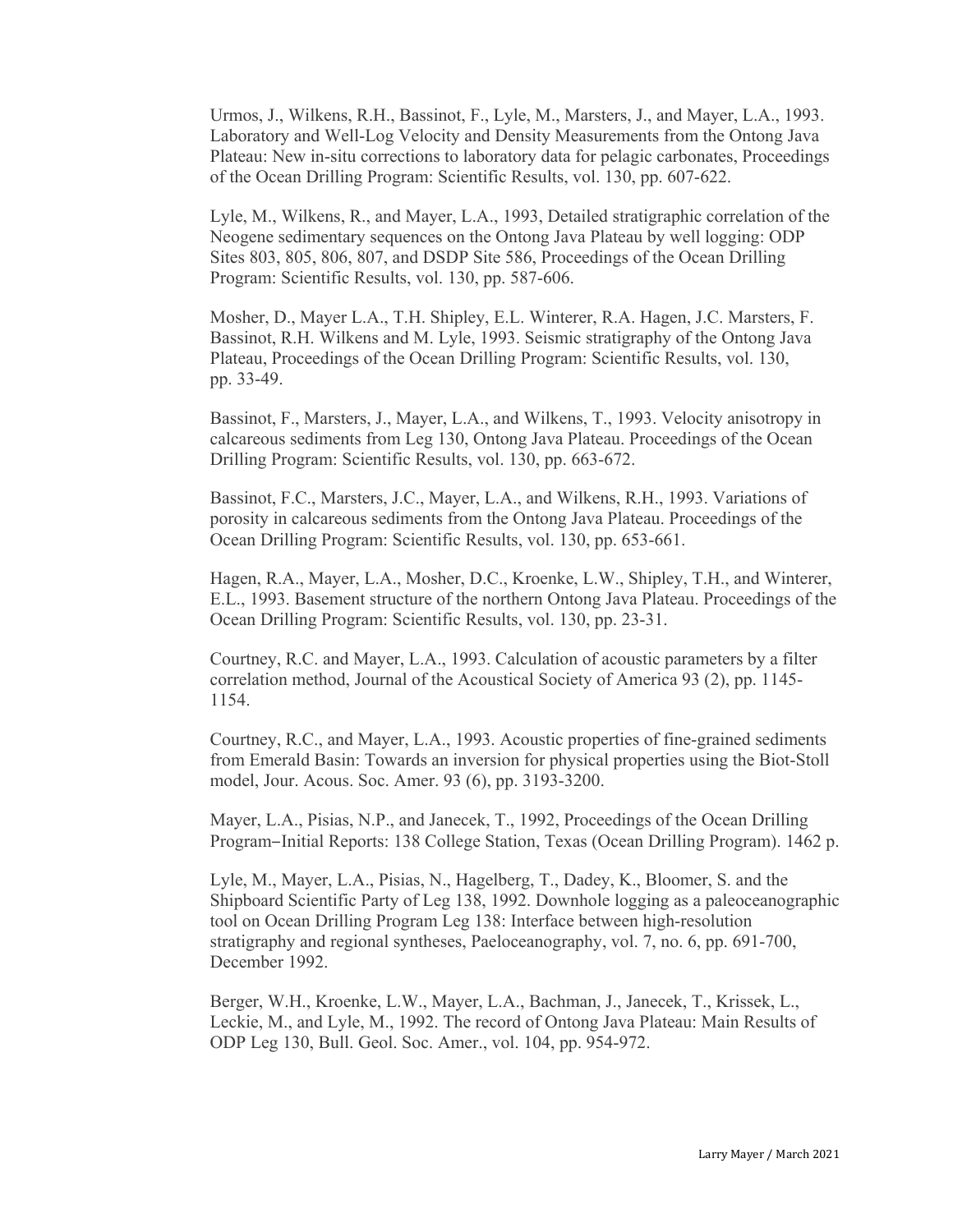Berger, W.H., Kroenke, L.W., Mayer, L.A., 1992, Proceedings of the Ocean Drilling Program, Scientific Results: 130, College Station, Texas (Ocean Drilling Program), 867 p.

LeBlanc, L., Mayer, L.A., Rufino, M., and Schock, S., 1992, Marine sediment classification using the chirp sonar, Jour. Acous. Soc. America, vol. 91, no. 1, pp.107-115.

Herbert, T.D., and Mayer, L.A., 1991, Long climatic time series from sediment physical property measurements, Jour. of Sed. Pet., vol. 61, no. 7, pp. 1089-1108.

Wells, D.E., Mayer, L.A., and Hughes Clarke, J.E., 1991, Ocean Mapping: From where? to what?, Jour. Can. Inst. of Mapping and Surveying, vol. 45, no. 4., pp. 383-391.

Mayer, L.A., 1991, Extraction of high-resolution carbonate records for paleoclimatic reconstruction, Nature, vol. 352, pp. 148-150.

Mayer, L.A., Shipley, T., Winterer, E.L., Mosher, D., and Hagen, R., 1991, SeaBeam and seismic reflection surveys on the Ontong Java Plateau, in Berger, W.H. and Kroenke, L., eds., Proceedings of the Ocean Drilling Program, vol. 130, pp. 45-76.

Tarduno, J.A., Mayer, L.A., Musgrave, R., and the Shipboard Scientific Party, 1991, High-resolution whole core magnetic susceptibility data from ODP Leg 130, in, Berger, W.H., and Kroenke, L., eds., Proceedings of the Ocean Drilling Program, vol. 130, pp. 549-552.

Jansen, E., Mayer, L.A., and the Shipboard Scientific Party, 1991 ,Cyclicity in Leg 130 GRAPE records, in, Berger, W.H., and Kroenke, L., eds., Proceedings of the Ocean Drilling Program, vol. 130, pp. 553-558.

Berger, W.H., Kroenke. L.W, Mayer, L.A., and the Shipboard Scientific Party: Ontong Java Plateau, 1991, Leg 130 Synopsis of major drilling results, Proceedings of the Ocean Drilling Program: Initial Reports, vol. 130, pp. 497-540.

Shor, A.N., Piper, D.J.W., Hughes Clarke, J. E., and Mayer, L.A., 1990, Giant flutelike scour and other erosional features formed by the 1929 Grand Banks turbidity current, Sedimentology, vol. 37, pp. 631-645.

Mienert, J., Mayer, L.A., Jones., G.A., and King, J.W., 1990, Physical and acoustic properties of Arctic Ocean deep-sea sediments: Paleoclimatic implications, in Bleil, U. and Thiede, J., eds., Geological History of the Polar Oceans: Arctic versus Antarctic, NATO ASI Series, Kluwer Academic Publishers, Dordrecht, pp. 455–474.

Shackleton, N.J., van Andel, Tj. H., Boyle, E.A., Jansen, E., Labeyrie, L., Leinen, M., McKenzie, J., Mayer, L., and Sundquist, E., 1990, Contributions from the oceanic record to the study of global change on three time scales, Paleo, Paleo, Paleo, (Global and Planetary Change Section), vol. 82, pp. 5-37.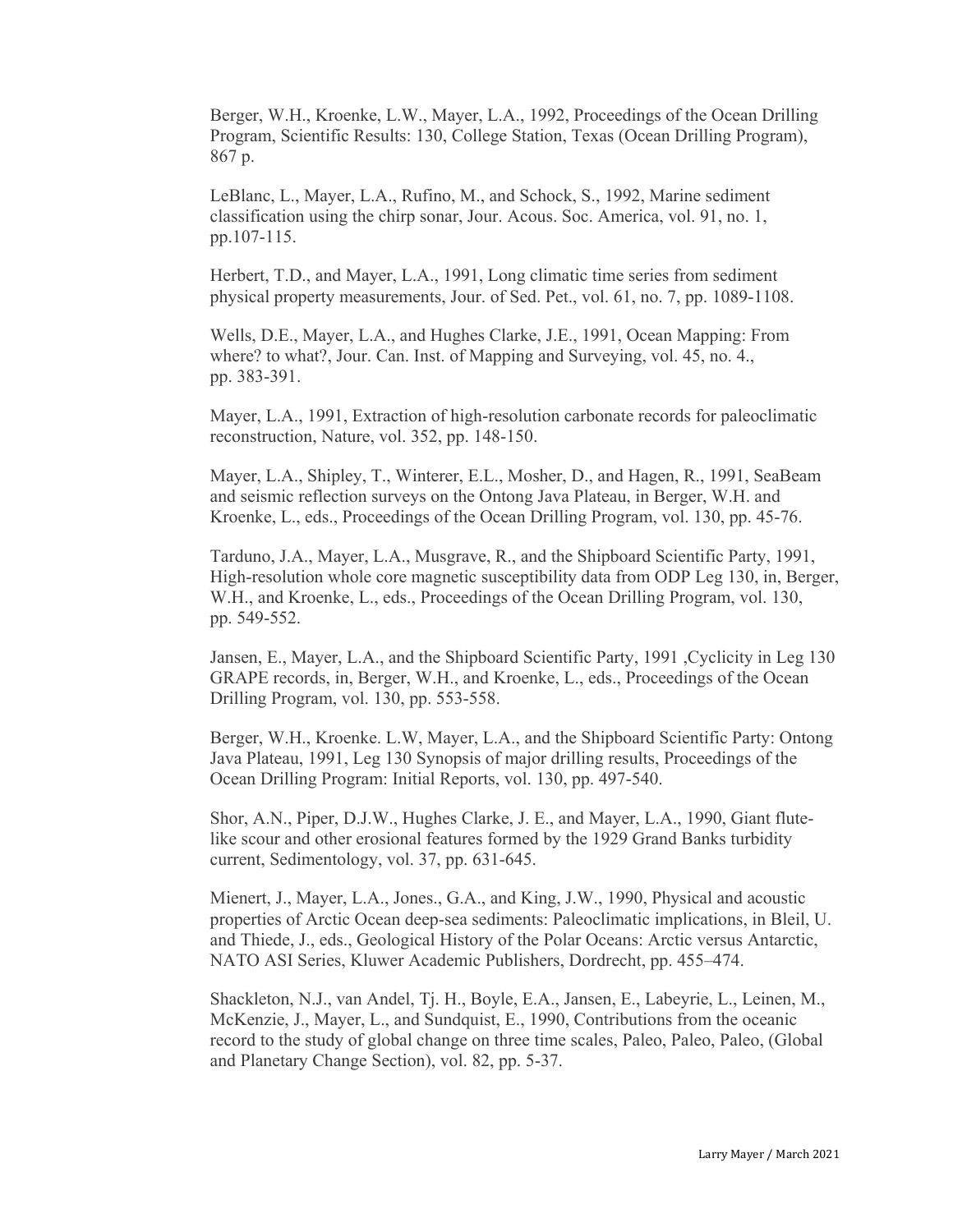Hughes Clarke, J.E, Shor, A.N., Piper, D. J.W., and Mayer, L.A., 1990, Large-scale current induced erosion and deposition in the path of the 1929 Grand Banks turbidity current, Sedimentology, vol. 37, pp. 1-17.

Theyer, F., Vincent, E., and Mayer, L.A., 1990, Sedimentation and paleoceanography of the central equatorial Pacific, in, Winterer, E.L., Hussong, D.M., and Decker, R.W., eds., The Geology of North America, Chapter 18,The Eastern Pacific Ocean and Hawaii, Geolgical Society of America, Boulder, CO, pp. 347-372.

Hempel, P., Mayer, L.A., Bohrmann, G., Pittenger, A., and Taylor, E., 1989, The influence of biogenic silica on seismic lithostratigraphy at ODP Sites 642, 643, eastern Norwegian Sea, in, Eldholm, O., and Thiede, J., eds., Proceedings of the Ocean Drilling Program, vol. 104, pp. 941-951.

Hughes Clarke, J., Mayer, L.A., Piper, D.J.W., and Shor, A.N, 1989, Pisces IV submersible dives in the epicentral region of the 1929 Grand Banks earthquake, in Piper, D.J.W., ed., Submersible studies off the east coast of Canada, Geological Society of Canada Special Paper no. 88-20, pp. 57-69.

Scott, D.B., Mudie, P.J., de Vernal, A., Hillaire-Marcel, C., Baki, V., Mackinnon, L.D., Medioli, F., and Mayer, L.A., 1989, Lithostratigraphy, biostratigraphy, and stable isotope stratigraphy of cores from ODP Leg 105 site surveys. Labrador Sea - Baffin Bay, in, Arthur M.A., and Srivastava, S., eds., Proceedings of the Ocean Drilling Program, vol. 105, pp. 561-582.

Shipley, T., Mayer, L.A., and Winterer, E.L., 1989, Seismic reflections and sedimentation in the pelagic equatorial Pacific, in Bally, A.W., ed., Atlas of Seismic Stratigraphy, vol. 3, AAPG Studies in Geology #27,. AAPG, Tulsa, OK.

Schock, S., LeBlanc, L., and Mayer, L.A., 1989, Sediment property determinations using a wide-band, frequency modulated sonar system, Geophysics, vol. 54, no. 4, pp. 445-450.

Kong, L., Detrick. R.S., Fox, P.J., Mayer, L., and Ryan, W.B.F., 1988, The morphology and tectonics of the MARK area from Sea Beam and Sea MARC I observations (Mid-Atlantic Ridge 23o N), Marine Geophysical Researches, vol. 10, pp. 59-90.

Mayer, L.A., Shor, A.N., Hughes Clarke, J., and Piper, D.J.W, 1988, Dense biological communities at 3850 m on the Laurentian Fan and their relationship to the deposits of the 1929 Grand Banks earthquake, Deep Sea Research, vol. 35, no. 8, pp. 1235-1246.

Thiede, J., Johnson, G.L., Kristoffersen, Y., Blasco, S., and Mayer, L.A., 1988, Deep Sea Drilling in the ice-covered Arctic: Scientific, environmental, technical and political challenge, in, Wolfrum, R., ed., Antarctic Challenge III, Duncker and Humbolt, Berlin, pp. 563-582.

Detrick, R.S., Fox, P.J., Schulz., N., Polkalny, R., Kong, L., Mayer, L., and Ryan, W.B.F., 1988, Geologic and tectonic setting of the MARK area, in, Detrick, R.S., Honnerez, J., et al, Proceedings of the Ocean Drilling Program, vol. 106/109, pp. 15-22.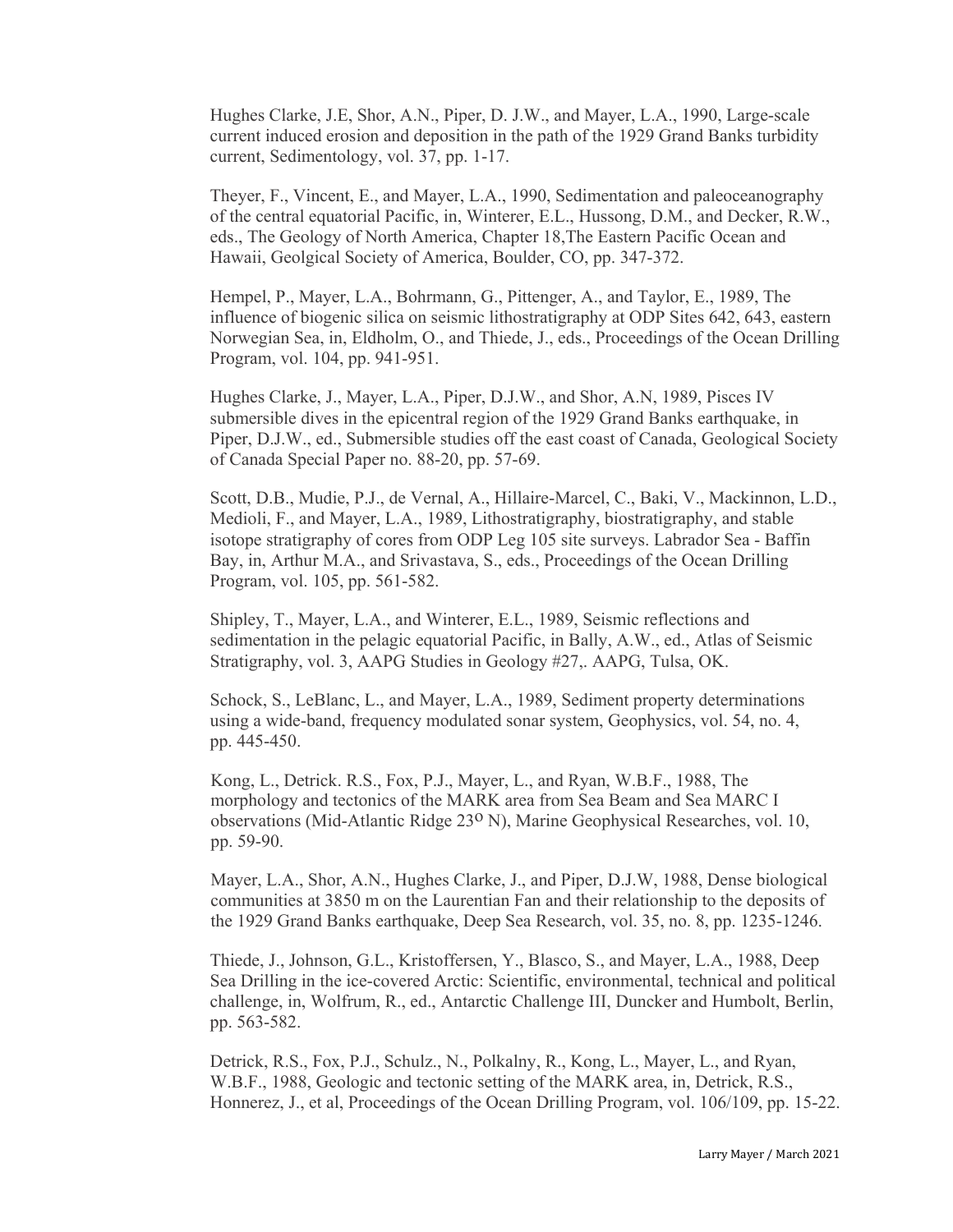Berger, W.H., and Mayer, L.A., 1987, Cenozoic paleoceanography 1986: An introduction, in Berger, W.H. and Mayer, L.A., eds. Paleoceanography, vol. 2, no. 6, pp. 613-623.

Mayer, L.A., Shipley, T. and Winterer, E.L., 1986. Equatorial Pacific seismic reflectors as indicators of global oceanographic events, Science, vol. 233, pg 761-764.

Mayer, L.A. and Theyer, F. eds., 1985. Initial Reports of the Deep Sea Drilling Project vol. 85, Washington, (U.S. Government Printing Office). 1021 pp., includes six introductory and site chapters of which I am the lead author.

Mayer, L.A., Shipley, T.H., Theyer, F., Wilkens, R.F. and Winterer, E.L., 1985. Seismic modelling and paleoceanography at DSDP Site 574, In, Mayer, L., and Theyer, F., Initial Reports DSDP, vol. 85, (U.S. Government Printing Office), pp. 947-970.

Theyer, F., Mayer, L.A., Barron, J. and Thomas, E., 1985. A synthesis of equatorial Pacific paleoceanography, In, Mayer, L., and Theyer, Initial Reports DSDP, vol. 85, (U.S. Government Printing Office), pp. 971-986.

Wimbush, M. and Mayer, L.A. 1984. Time lapse Recording of Deep- Sea Sediment Transport, in, Underwater Photography: Scientific and Engineering Applications, P.F. Smith, ed. Van Nostrand Reinhold, NY, pp. 141-158.

Mayer, L.A., 1982. Physical properties of sediment recovered on Deep Sea Drilling Project Leg 68 with the Hydraulic Piston Corer, in Prell, W.L., Gardner, J.V., et al. Init. Repts of DSDP vol. 68, US Govt. Printing Office, Washington DC, pp. 365-382.

Mayer, L.A., Theyer, F., and the scientific staff of DSDP Leg 85, 1982. The fifth major D/V Challenger operation in central equatorial waters, Nature, vol. 298, pp. 512-515.

Mayer, L.A., Theyer, F., and the scientific staff of DSDP Leg 85, 1982. Piston coring the bulge: Challenger returns to the central equatorial Pacific, Geotimes, vol. 27, no. 10, pp. 19-20.

Hamilton, E. L., Bachman, R. T., Berger, W. H., Johnson, T. C., and Mayer, L.A., 1982, Acoustic and other related properties of calcareous deep-sea sediment, 1982, Jour. Sed. Petrology, vol. 52, no. 3, pp. 733-753.

Richardson, M. J., Wimbush, M., Mayer, L.A., 1981. An exceptionally strong nearbottom current on the continental rise of Nova Scotia, Science, vol. 213, no. 4510, pp. 887-888.

Lonsdale, P. F., Hollister, C. D., and Mayer, L.A., 1981. Erosion and deposition in interplain channels of the Maury channel system, Northeast Atlantic, Oceanologica Acta, vol. 4, no. 2, 185-200.

Mayer, L.A., 1981. Erosional troughs in deep-sea carbonates and their relationship to basement structure, Marine Geology, vol. 39, pp. 59-80.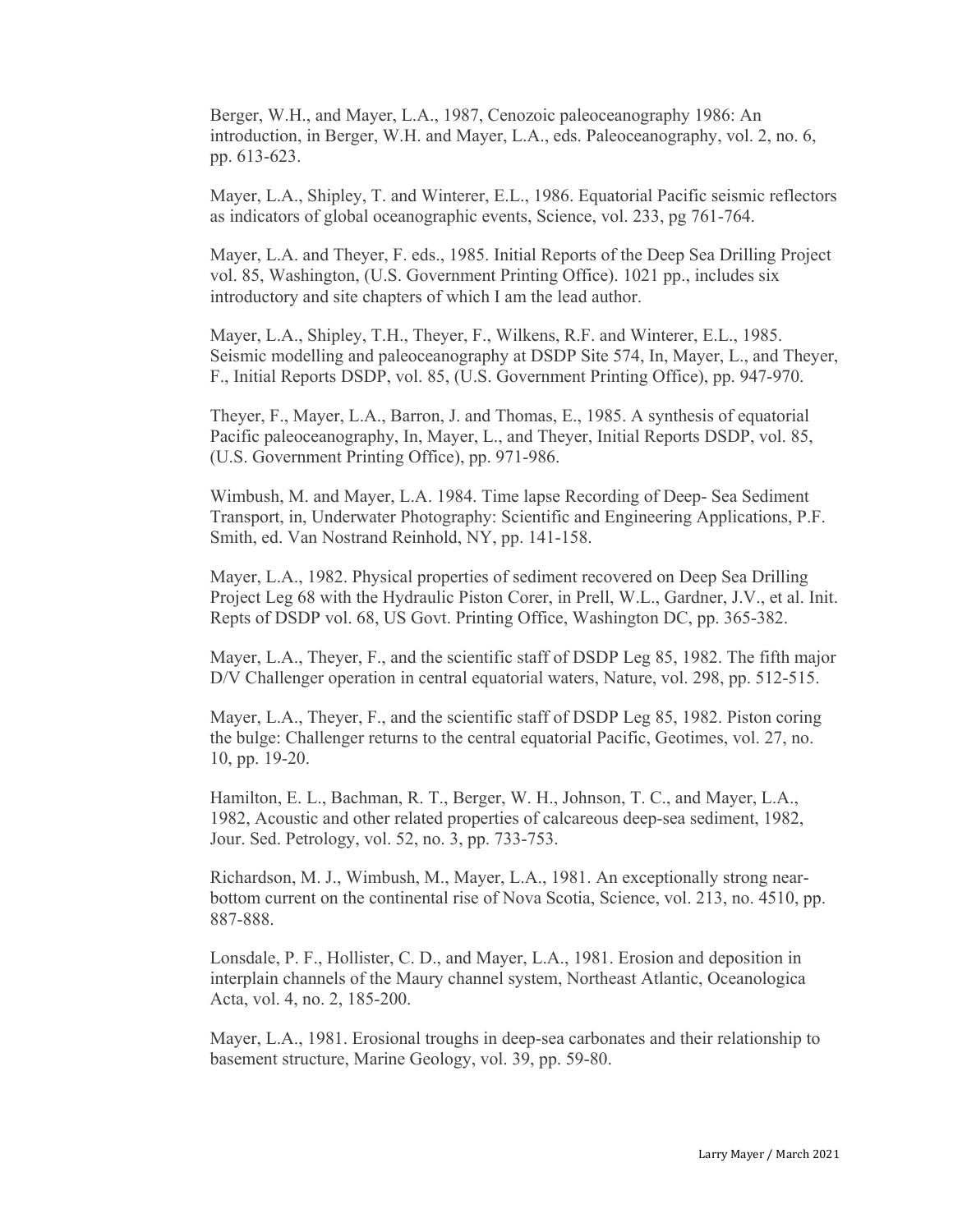Tyce, R. C., Mayer, L.A., and Spiess, F. N., 1980. Near-bottom seismic profiling: High lateral variability, anomalous amplitudes, and estimates of attenuation, Jour. Acoustical Society of America, vol. 68, no. 5, pp. 1391-1402.

Mayer, L.A., 1980. Deep-sea carbonates physical property relationships and the origin of high frequency acoustic reflectors, Marine Geology, vol. 38, pp. 165-183.

Embley, R. W., Hoose, P. J., Lonsdale, P., Mayer, L.A., Tucholke, B. E., 1980. Furrowed mudwaves on the western Bermuda Rise, Geol. Soc. Am. Bull. Part I, vol. 91, no. 12, pp. 731-740.

Prell, W. L., Gardner, J. V., Adelseck, C., Bleichschmidt, G., Fleet, A., Keigwin, L. D., Kent, D., Ledbetter, M. T., Mann, U., Mayer, L.A., Reidel, W. R., Sancetta, C., Spariosu, D., and Zimmerman, H. B., 1980. Hydraulic piston coring of late Neogene and Quaternary sections in the Caribbean and equatorial Pacific: Preliminary results of Deep Sea Drilling Project Leg 68, Geol. Soc. of American Bull. Part I, vol. 91, pp. 433-444.

Mayer, L.A., 1979. Deep-sea carbonates: acoustic, physical, and stratigraphic properties. Jour. Sed. Petrology, vol. 49, no. 3, pp. 819-836.

Mayer, L.A., 1979. The origin of fine-scale acoustic stratigraphy in deep-sea carbonates: Journal of Geophysical Research, vol. 84, no. B-11, pp. 6177-6184.

Berger, W. H. and Mayer, L.A., 1978. Deep-sea carbonates: Acoustic reflectors and lysocline fluctuations: Geology, vol. 6, no. 1, pp. 11-16.

Berger, W. H., Adelseck, C. G., and Mayer, L.A., 1976. Distribution of carbonate in surface sediments of the Pacific Ocean: Journal of Geophysical Research, vol. 81, no. 15, pp. 2617-2627.

### Unreviewed Conference Proceedings or Other Papers

Gee, L., Mayer, L.A., Heffron, E., Raineault, N., Turchik , A., Mittlestaedt, E., Hourigan, T., and Cormier, M-H, 2019, Contributing to Global Seabed Mapping Initiatives: *Nautilus* Maps Remote Pacific Areas, Oceanography v. 32, no. 1, Supplement, pp. 38-39

Soule, A., Heffron, E., Gee, L., Mayer, L., Raineault, N., German, C., Lim, D., Zoeller, M., and Parcheta, C., 2019, Mapping the Lava Deltas of the 2018 Eruption of Kilauea Volcano, Oceanography v. 32, no. 1, Supplement, pp.  $36 - 47$ .

 Ballard, R., Mayer, L., Broad, K., Coleman, D., Heffron, E., and Schmidt, V., 2019 "Walking with the Ancients", in the Southern California Continental Borderland, Oceanography v. 32, no. 1, Supplement, pp. 54-55.

Mosher, D.C., Courtney, R.C., Jakobsson, M., Gebhardt, C., and Mayer, L.A., 2015, Mapping the surficial geology of the Arctic Ocean: A layer for the IBCAO, OTC 22561 Arctic Technology Conference, Copenhagen, Denmark, 23-25 March 2015.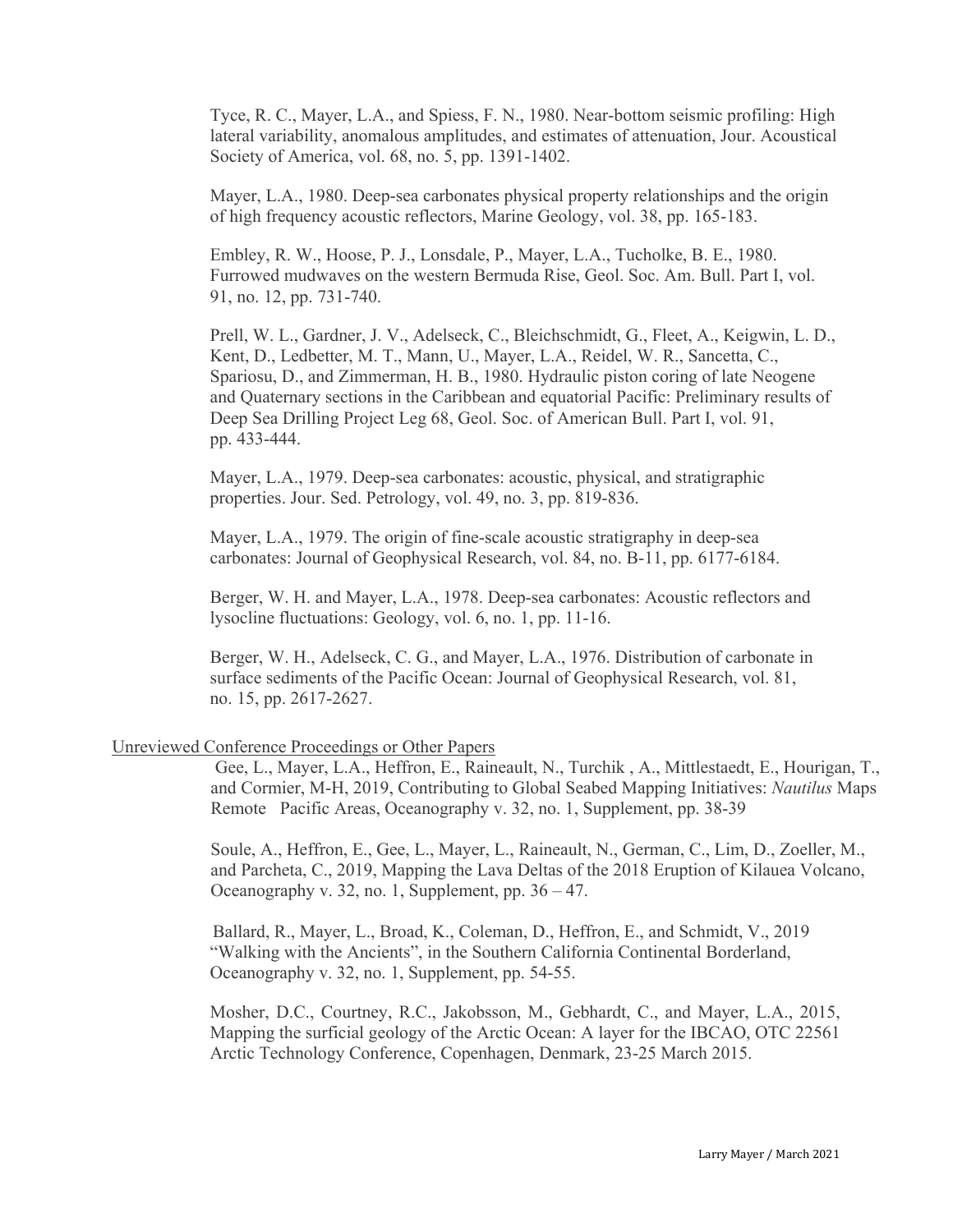Mayer, L.A., Croff-Bell, K.L., Ballard, R.D., Nicolaides, S., Konnaris, K., Hall, J.K., Tibor, G., Austin, J.A., and Shank, T., 2011, Discovery of sinkholes and seeps on Eratosthenes Seamount, Oceanography vol. 24, no.1, Supplement, pp. 28-29.

Bell, R., Mayer, L.A., Konnaris, K., Croff Bell, K.L., and Ballard, R.D., 2011, Potential marine mammal-induced seafloor scours on Eratosthenes Seamount, Oceanography vol. 24, no.1, Supplement, p. 31.

Fonseca, L., Gardiner, J.V, Calder, B, Mayer, L., and Armstrong, A., 2008, UNCLOS Multibeam Data, Hydro International, November 2008, pp. 14-17.

Fonseca L., Mayer L.A., Kraft B., 2005, Seafloor characterization through the application of AVO analysis to multibeam sonar data, in Pace, N.G., Blondel P. (eds.) Boundary Influences In High Frequency, Shallow Water Acoustics. Institute of Acoustics, Bath University Press, pp. 241-250.

Mayer, L.A., Calder, B.R., Schmidt, J., and Malzone, C., 2004, Exploring the third dimension: high-resolution multibeam sonar as a tool for archaeological investigations – an example from the D-Day beaches of Normandy, in Akal, T., Ballard, R.D., and Bass, G.F., eds*., The Application of Recent Advances in Underwater Detection and Survey Techniques to Underwater Archaeology,* Institute of Nautical Archaeology Press, Bodrum, Turkey, pp. 70-79.

Mayer, L.A., Calder, B.R., Schmidt, J.S., and Malzonne, C., 2003, Providing the third dimension: High-resolution multibeam sonar as a tool for archaeological investigations―an example from the D-Day beaches of Normandy, in, Proceedings of the U.S. Hydrographic Conference, Technical Papers CD, March 2003.

Mayer, L.A., Kraft, B.J, Simpkin, P., Lavoie, P. Jabs, E. and Lynsky, E., 2002, In Situ determination of the variability of seafloor acoustic properties: an example from the ONR Geoclutter area, In, Impact of Littoral Environmental Variability on Acoustic Predictions and Sonar Performance, N.G. Pace and F.B. Jensen, eds. Kluwer Press, Dordrecht, pp. 115-122.

Kraft, B.J, Mayer, L.A., Simpkin, P., Lavoie, P. Jabs, E., Lynsky, E. and Goff, J., 2002, Calculation of in situ acoustic wave properties in marine sediments, in Impact of Littoral Environmental Variability on Acoustic Predictions and Sonar Performance, N.G. Pace and F.B. Jensen, eds., Kluwer Press, Dordrecht, pp. 123-130.

Depner, J., Reed, B., Byrne, S., Parker, J., Paton, M., Mayer, L. and Ware, C., 2002, Dealing with increasing data volumes and decreasing resources, in Proc. IEEE Oceans, 2002, Biloxi, MS.

Ware, C., Arsenault, R., Plumlee, M. Mayer, L., and Smith, S., 2001, GeoZui3D: Data Fusion for Interpreting Oceanographic Data. Proceedings, Oceans 2001, pp. 2498-2502

Calder, B.R., and Mayer, L.A., 2001, Robust Automatic Multi-Beam Bathymetric Processing, Proceedings of the US Hydrographic Conference, Norfolk, VA, May 2001.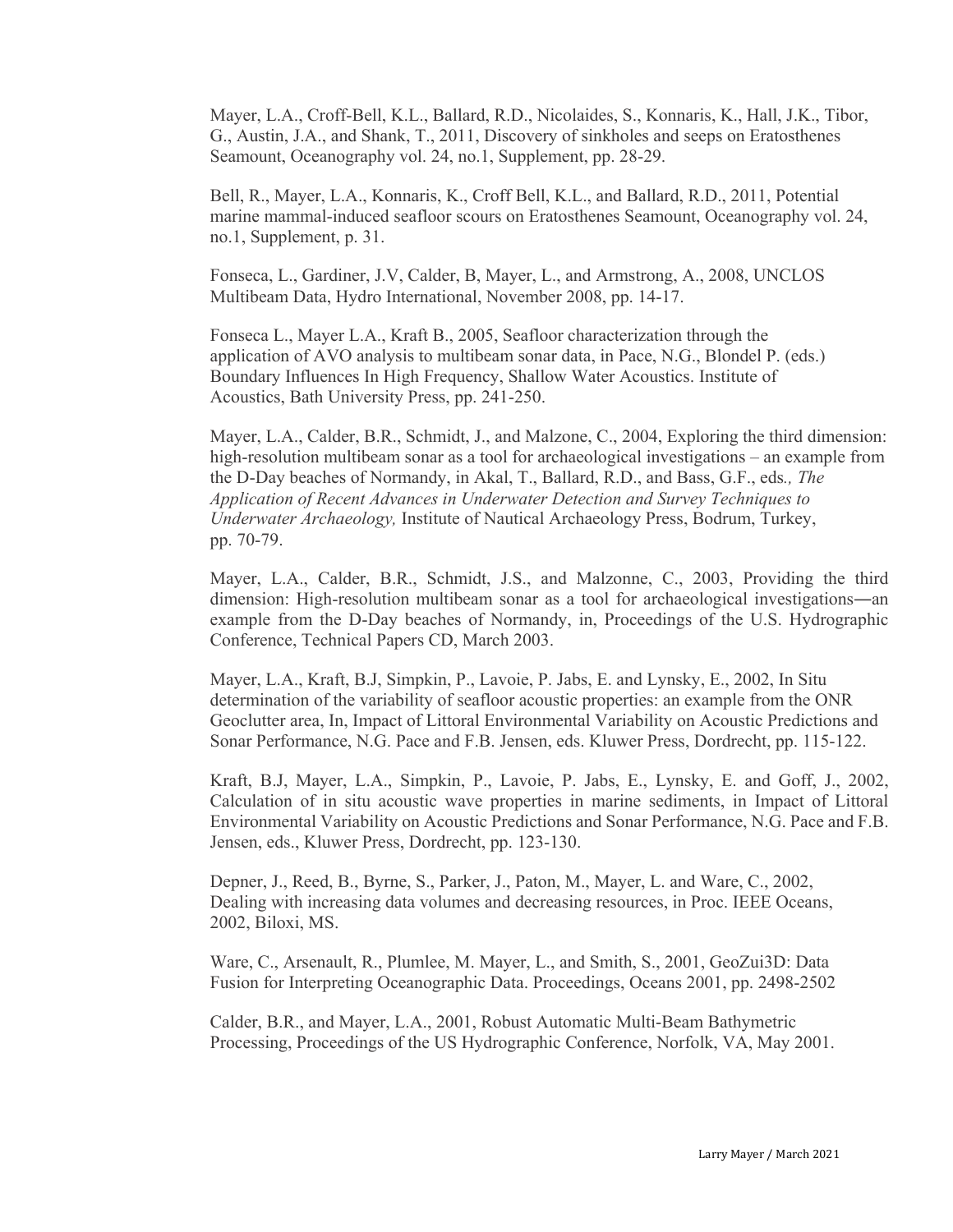Jakobsson, M., Calder, B.R., Mayer, L.A., & Armstrong, A., 2001, Error Estimation of Bathymetric Grid Models Derived from Historic and Contemporary Datasets, US Hydrographic Conference, Norfolk, VA, May 2001.

Mayer, L.A., Fonseca, L., Ware, C., Paton, M., Gee, L., Gardner J.V., and Orange, D., 2001, Interactive 3-D Visualization and Exploration of Deepwater Geohazards, Paper no. 12955, Proceedings of the Offshore Technology Conference, Houston, TX, 11 p.

Paton, M., Mayer, L.A., and Ware, C., 1997, Interactive 3-D tools for pipeline route planning, Proceedings of the IEEE- Oceans 97, vol. 2, pp. 1216-1222.

Mayer, L.A., Dijkstra, S., Hughes Clarke, J.E., Paton, M., and Ware, C., 1997, Interactive tools for the exploration and analysis of multibeam and other seafloor acoustic data, in Pace, N.G., Pouliquen, E., Bergem, O., and Lyons., eds., High Frequency Acoustics in Shallow Water, SACLANT Conference Proceedings Series, CP-45, NATO SACTLANT Research Centre, La Spezia, Italy, pp. 355-362.

Mayer, L.A., Paton, C.W., Gee, L, Gardner, J.V., and Ware, C.W., 2000, Interactive 3-D Visualization: A tool for seafloor navigation, exploration, and engineering, Proceedings of the IEEE Oceans, vol. 2, pp. 913-920

Armstrong, A. and Mayer, L.A., 2000 , The NOAA Joint Hydrographic Center and the UNH Center for Coastal and Ocean Mapping: An Educational and Research Partnership of the Federal Government, the University of New Hampshire and Ocean Industry, IEEE, Oceans, V. 1, pp. 705-710.

Dijkstra, S. and Mayer, L.A., TracEd: A remote acoustic seafloor characterization system for use with vertical incidence echosounders, Proceedings of the IEEE Oceans, vol. 2, pp. 1211-1217.

Locat, J., Mayer L.A., Gardner, J.V., Lee H., Kammerer, E., and Doucet, N., 1999, The use of multibeam surveys for submarine landslide investigations. Article invité. International Symposium on*: Slope Stability Engineering: Geotechnical and Geoenvironmental Aspects*, Shikoku, 8 p.

Monahan, D., and Mayer, L.A., 1999, An examination of publicly available bathymetry data sets using digital mapping tools to determine their applicability to Article 76 of UNCLOS. Proceedings, International conference on Technical Aspects Of Maritime Boundary Delineation and Delimitation., International Hydrographic Organization, International Association of Geodesy, International Board on Technical Aspects of Law of the Sea (ABLOS). Monaco, 8-9 September, pp. 183-190.

Monahan, D., M.S. Loughridge, M.T. Jones and L.A. Mayer, 1999, A model for using publicly available data and methodologies to begin preparing a claim to an extended continental shelf under article 76 of the United Nations Convention on Law of the Sea (UNCLOS). Proceedings, International conference on Technical Aspects Of Maritime Boundary Delineation and Delimitation, International Hydrographic Organization, International Association of Geodesy, International Board on Technical Aspects of Law of the Sea (ABLOS). Monaco, 8-9 September, pp. 171-182.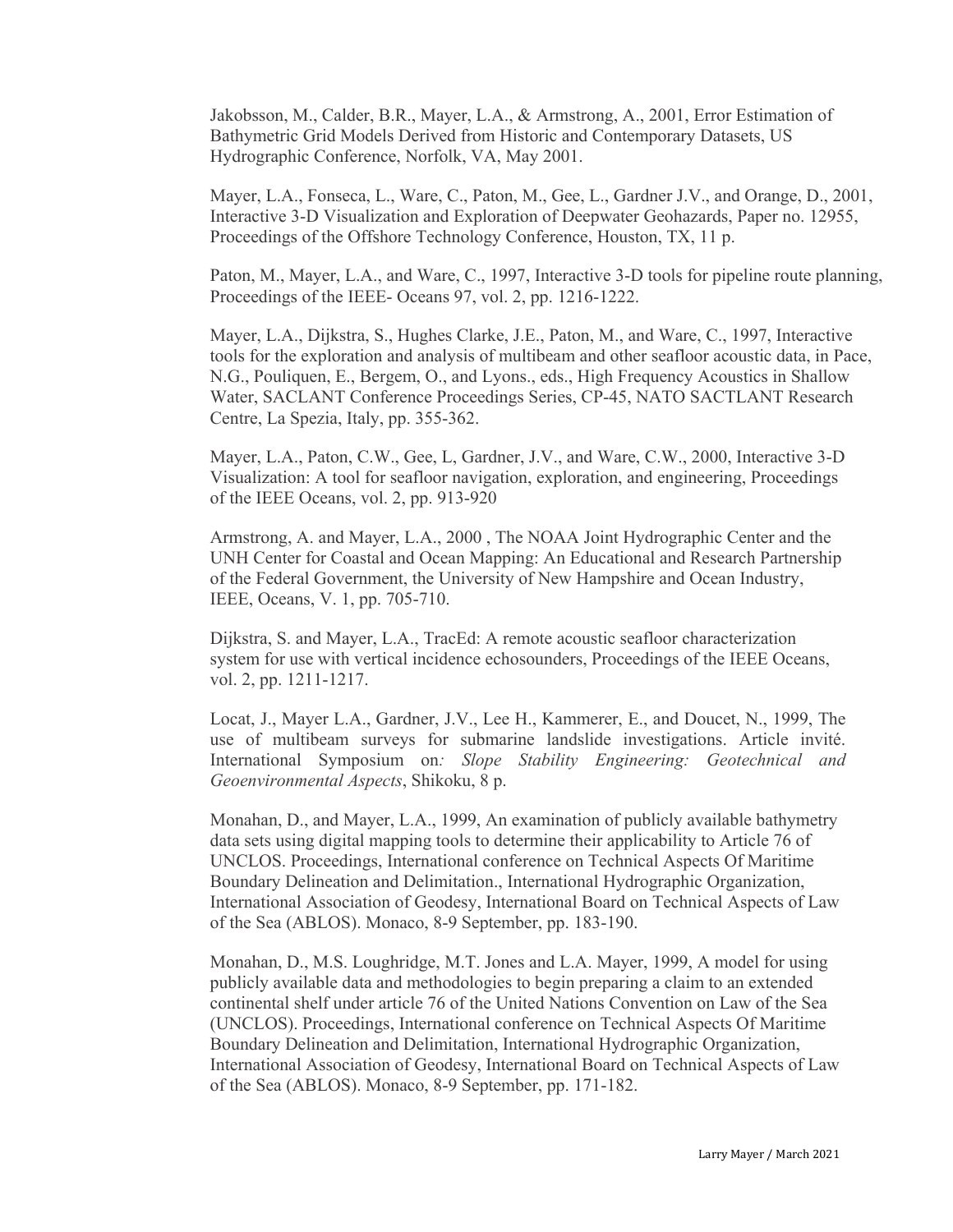Mayer, L.A., Li, Yanchao, Melvin, G., and Ware, C., 1998, The application of 3-D visualization technology to pelagic fisheries assessment and research, ICES, CM 1998/S:14, 12 pp.

Hughes Clarke, J.E., Gardner, J.V., Torreson, M., and Mayer, L.A., 1998, The limits of spatial resolution achievable using a 30 kHz multibeam sonar: model predictions and field results, in IEEE Oceans 98, Conference Proceedings, vol. 3. pp. 1823-827.

Gardner, J. V., Butman, P.B., Mayer, L.A. and Hughes Clarke, J.E., 1998, Mapping U.S. continental shclves, Sea Technology, vol. 39, no. 6, pp. 10-18.

Melvin, G., Li, Yanchao, Mayer, L.A., and Clay, A., 1998, The development of an automated sounder/sonar acoustic logging system for deployment on commercial fishing vessels, ICES CM 1998/S:14, 16 p.

Mayer, L.A., Hughes Clarke, J.E., and Dijkstra, S., 1997, Multibeam Sonar: Applications in Fisheries Research, In: Boehlert, G.W. and Schumacher, J.D., eds., Changing Oceans and Changing Fisheries: Environmental Data for Fisheries Research and Management. NOAA Special Publication NOAA-TM-NMFS-SWFSC, pp. 79-92.

Dijkstra, S.J. and Mayer, L.A., 1996, Lassoo! An interactive graphical tool for seafloor classification, Proc. IEEE-MTS Oceans '96, 1064-1070, 1996.

Du., Z, Mayer, L.A., Wells, D.E. and Huff, L., 1994, Uncertainty in SIMRAD EM1000 and RESON Seabat 9001 multibeam echo soundings in shallow water–a case study, Proceedings of the Hydrographic Society, Special Publication no. 32, pp. 103-110.

Praeger, B., Inkster, R., LaCroix, P., and Mayer, L.A., 1993, ISAH-S Bottom– preliminary results, Oceans-93, vol. III, pp. 202-207.

Hughes Clarke, J.E., Mayer, L.A., Mitchell, N.C., Godin, A. and Costello, G., 1993 Processing and interpretation of 95 kHz backscatter data from shallow-water multibeam sonars, *Oceans - 93.,* vol. II. pp. 437-442.

Mayer, L.A., Hughes Clarke, J.E., Wells, D.E. and the HYGRO-92 Team, 1993, A multi-faceted acoustic ground-truthing experiment in the Bay of Fundy. In N.G. Pace and D.N. Langhorne, eds., Acoustic Classification and Mapping of the Seabed, Proceedings of the Institute of Acoustics, V. 15, pt. 2, pp. 203-220, Bath University Press, Bath, U.K.

Hughes Clarke, J.E., Mayer, L.A., Wells, D.E., and Costello, G., 1992, Ocean Mapping–A Canadian Perspective, Proceedings of the 1991 Exclusive Economic Zone Symposium on Mapping and Research: Working Together in the Pacific EEZ, by M. Lockwood and B.A. McGregor (eds.), pp. 20-28.

Mayer, L.A., 1990, High-resolution acoustic profiling and remote sediment determinations using, among other things, a deeply-towed, broad-band source, in Simpkin, P., ed., The Correlation of Acoustic and Physical Properties of Marine Sediments, Geological Survey of Canada Open File Report no. 1519, pp 3-14.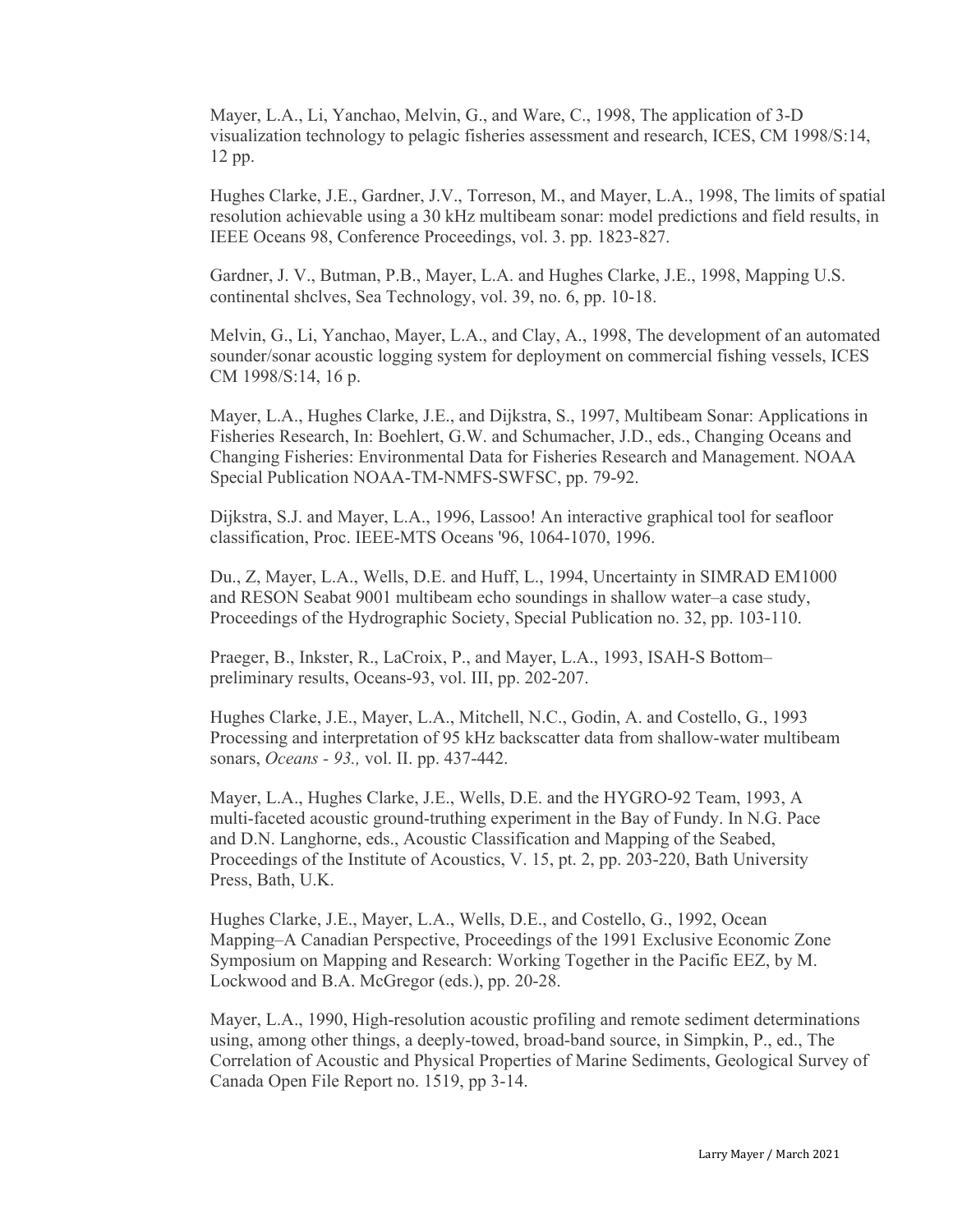Moran, K., Piper, D.J.W, Mayer, L.A., Courtney, R., Driscoll, A., and Hall, F.,1989, Scientific results of long coring on the eastern Canadian continental margin, Proceedings of the Offshore Technology Conference, Houston, Texas, May, 1989, Paper no. 5963, pp. 65-71.

Mayer, L.A. 1983. A depositional-process-oriented impedance model for marine sediments, in Pace, N.G., ed., Acoustics and the Sea-Bed, Bath University Press.

Mayer, L.A. and LeBlanc, L.R., 1983. The Chirp Sonar: A new quantitative high-resolution profiling system, in Pace, N.G., ed., Acoustics and the Sea-Bed, Bath University Press.

#### Invited Talks and Published Abstracts (1984)

Mayer, L.A. and Barron, J.A., 1984, DSDP Leg 85: Equatorial Pacific-wide seismic reflectors as indicators of major middle Miocene and late Miocene paleoceanographic events, Proceedings of CMOS/CGU 18th Annual Congress, May 1984.

Mayer, L.A. and Detrick, R.S., 1984. A seismic intercalibration experiment at DSDP Site 603 in the western North Atlantic, Proceedings CSPG-CSEG National Meeting June, 1984, pp. 262- 263.

Mayer, L.A., Shipley, T.H., Theyer, F. and Winterer, E.L. 1984 The paleoceanographic significance of equatorial Pacific seismic reflections - Invited paper, EOS, vol. 65, no. 45 pp. 977.

Detrick, R.S., Fox, P.J., Kastens, K., Ryan W.B.F., Mayer, L.A. and Karson, J., 1984. A Sea Beam survey of the Kane Fracture Zone and the adjacent Mid-Atlantic Ridge rift valley, EOS vol. 65, no. 45, pp. 1006.

Mayer, L.A., 1984, The Chirp Sonar: Towards a quantitative high- resolution seismic profiler, Inaugural lecture of Atlantic Section, Marine Technology Society, December 1984.

#### Invited Talks and Published Abstracts (1985)

Mayer, L.A., 1985, Drilling-related research on sediments and ocean history–Canadian National Workshop on Ocean Drilling, Halifax, January 1985.

Mayer, L.A., 1985, High-resolution acoustic stratigraphy: Paleoceanographic applications - Invited paper, 75th Annual Meeting of Geologische Vereinigung, Kiel, W. Germany, Terra Cognita, vol. 5, no. 1, p. 74.

Mayer, L.A., 1985, Seismic stratigraphy in the equatorial Pacific: paleoceanography and global events. Atlantic Geoscience Society. Public Lecture March, 1985.

Mayer, L.A., 1985. The Chirp Sonar: Towards a quantitative seismic profiler, Invited Paper, SEG Workshop on Geologic Environment for High Resolution Seismics, SEG Annual Meeting October 1985.

Mayer, L.A., 1985, High resolution seismic profiling and remote sediment property determination using broad-band seismic profilers, Invited Paper, Defense Research Establishment Atlantic, November 1985.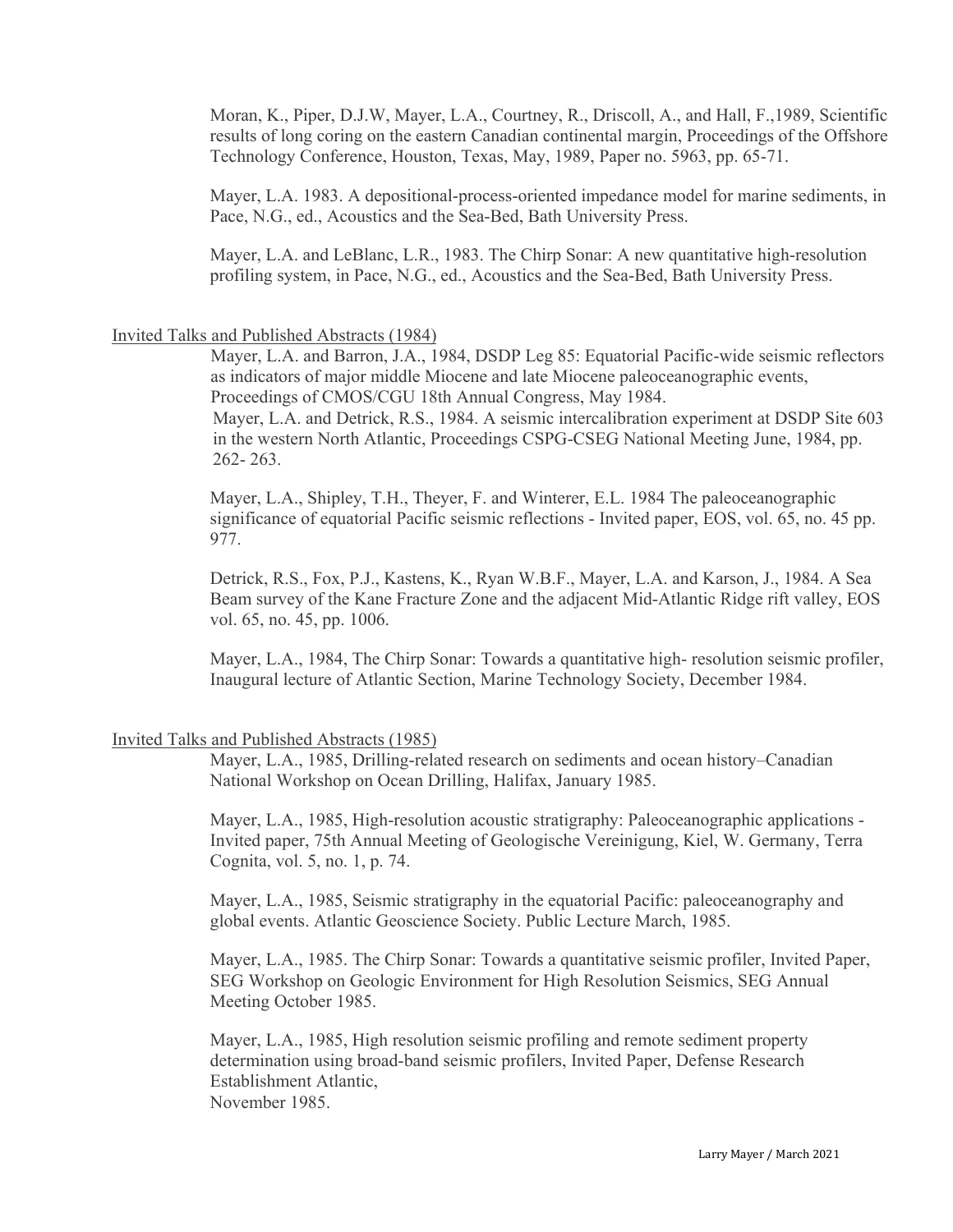Mayer, L.A., Ryan, W.B.F., Kong, L., Detrick, R.S., Fox, P.J. and Manchester, K., 1985, The structure and topography of the Mid-Atlantic Ridge south of the Kane Fracture Zone based on Sea MARC I and Sea Beam site surveys, EOS vol. 66, no. 46, pp. 1092.

Kong, L., Ryan, W.B.F., Mayer, L., Detrick, R.S., Fox, P.S., Manchester, K., 1985, Bare-rock drill sites, ODP Legs 106 and 109: Evidence for hydrothermal activity at 23N on the Mid-Atlantic Ridge EOS, vol. 66, no. 46, pp. 936.

Paleoceanography in the Equatorial Pacific: Can Geophysics tell us what the weather was like twelve million years ago? Department of Oceanography Seminar Series, Dalhousie University, September 1985.

## Invited Talks and Published Abstracts: (1986)

Marine geological/geotechnical acoustic testing, Workshop on Geotechnical In Situ Testing for the Canadian Offshore, Bedford Institute of Oceanography, January 1986.

Sediment attenuation measurements using high-resolution Chirp Sonar - 5th Biennial SEG/ONR Joint Technical Symposium, 26- 27 February 1986.

Sediment and Ocean History Problems, ODP, Conference on Ocean Drilling, Dalhousie University, March 1986.

Quantitative acoustic profiling and remote sediment property determinations using a Chirp Sonar, Special Colloquium in Geophysics, Institute for Geophysics University of Kiel, June 1986.

Tectonics and morphology of the Mid-Atlantic Ridge, Special Lectures in Modern Oceanography, Institute of Geology and Paleontology, University of Kiel, June 1986.

Paleoceanography and acoustic stratigraphy: Special Lectures in Modern Oceanography, Institute of Geology and Paleontology, University of Kiel, June 1986.

Paleoceanographic significance of equatorial Pacific seismic record, Second International Conference on Paleoceanography Woods Hole, MA, September 1986.

Submersible observations of the slope failure and giant bedforms resulting from the 1929 Grand Banks earthquake, (w/ J. Hughes Clarke), SEPM Meeting, September 1986.

Evenements Paleoceanographiques et Reflecteurs sismiques dans le Pacific Equatorial. (w/ E. Vincent) Reunion specialisee de la Societe geologique de France `Oceans' Villefranche-sur-Mer, December 1986.

#### Invited Talks and Published Abstracts (1987)

Quantitative seismic profiling and remote sediment property determinations using broad-band sources, British Geological Survey, Edinburgh, Scotland, February 1987.

High-resolution seismic profiling: Applications in paleoceanography and remote sediment classification, Conoco Distinguished Lectures, Woods Hole, MA, May 1987.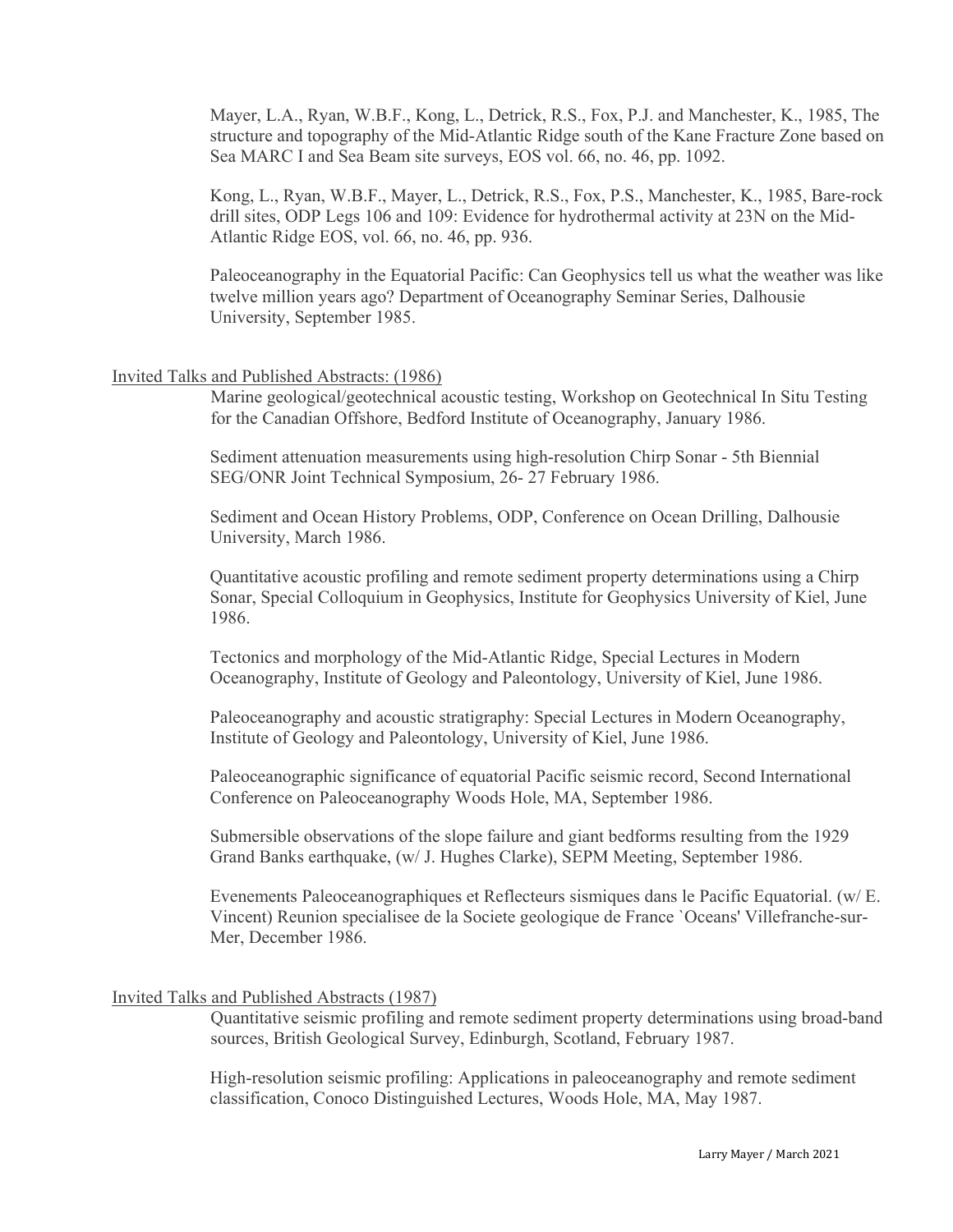Towards quantitative seismic profiling: The extraction of sediment properties from broadband seismic signals, Conoco Distinguished Lectures, Woods Hole, MA, May 1987.

Mayer, L.A., Courtney, R.C. and Moran, K. Ultrasonic measurements of marine sediment properties, Proceedings: Oceans 87, vol. 1, p. 139.

Mayer, L.A., Moran, K., Piper, D.J. and Courtney, R.C. Long cores from Emerald Basin Nova Scotia: Physical and acoustical properties EOS, vol. 68, no. 44, p. 1324.

Courtney, R.C., Mayer, L.A., and Moran K., Long cores from Emerald Basin Nova Scotia: Estimates of intrinsic attenuation, EOS vol. 68, no. 44, p. 1324.

## Invited Talks and Published Abstracts (1988)

Mayer, L.A., The ODP Sediments and Ocean History Program: A Framework for future drilling. Geol. Assoc. of Canada National Meeting, St. Johns, Newfoundland, Canada, May 1988.

Mienert, J., Mayer, L.A., and Jones, G.A., Paleoenvironmental implications of rockmagnetic and geoacoustic properties of late Quaternary deep-sea sediments from the central eastern Arctic, presented at Geologic History of the Polar Oceans: Arctic versus Antarctic, NATO Advanced Research Workshop, Bremen, Germany, October 1988.

Boyd, R., and Mayer, L.A., Sedimentary Processes and the Ocean Drilling Program, Invited Talk, American Geophysical Union Meeting, San Francisco, CA, December 1988.

Acoustic Stratigraphy―a special lecture series given at the Université of Paris VI, February 1989.

High resolution acoustic stratigraphy: Applications in paleoceanography, ETH, Zurich, Switzerland, May 1989.

Quantitative acoustic profiling and remote sediment property determination, IPG, Paris France, June 1989.

Moran, K., Christian, H., Mayer, L.A., and Fader, G.B.J., 1989, The physical properties and Quaternary sediments of the Grand Banks of Newfoundland, 25th Conference on Quaternary Engineering Geology, Edinburgh, Scotland, September 1989.

Hempel, P., Vincent, E, Mayer, L.A., Melieres, F, and Bassinot, F., Indo-Pacific oceanographic events and the high-resolution seismic record, Third Intl. Conf. on Paleoceanography, Cambridge, England, September 1989.

High-resolution acoustic profiling: progress towards the direct extraction of sediment properties and paleoceanographic data, Canadian Acoustical Association Annual Meeting, Halifax, ON, Canada, October 1989.

Predictive carbonate stratigraphy: A new tool for extremely high-resolution paleoceanographic studies and the potential for the remote extraction of paleoclimatic data,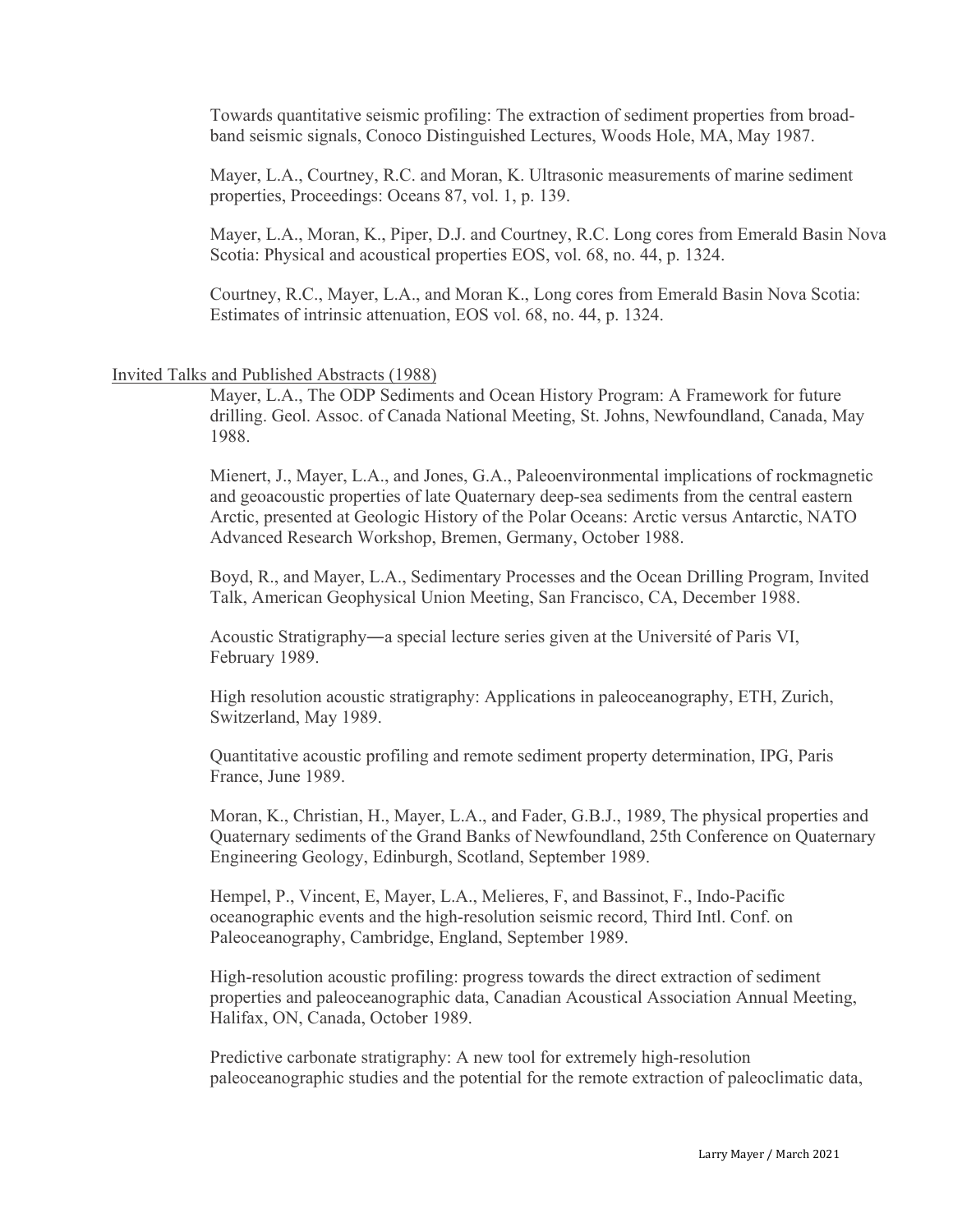EOS, vol., American Geophysical Union National Meeting, San Francisco, CA, December 1989.

Mayer, L.A., Shor, A.N., Hughes Clarke, J., and Piper, D.J.W, Dense biological communities at 3850 m on the Laurentian Fan and their relationship to the deposits of the 1929 Grand Banks earthquake, Geol. Assoc. of Canada National Meeting, Vancouver, May 1990.

Mayer, L.A., Acoustic Stratigraphy: Applications to Deep Sea Paleoceanography―a series of lectures given in Bergen Norway to representatives of the Nordic scientific community, November 1990.

Mayer, L.A., and Thompson, K., 1990, Predictive carbonate stratigraphy and the generation of long, extremely high-resolution paleoceanographic time-series. EOS, vol. 71, no. 43, p. 1378.

Tarduno, J., Mayer, L.A., Musgrave, R., and the ODP Leg 130 Shipboard Party, Highresolution whole-core magnetic susceptibility data form ODP Leg 130, Ontong Java Plateau. EOS, vol. 71, no. 43, pp. 1280.

Berger, W.H., Kroenke,L., Mayer, L.A., Backman,J. and the Leg 130 Scientific Party, Drilling on Ontong Java Plateau, Leg 130: the Neogene Carbonate Paradox, EOS, vol. 71, no. 43, p. 1358.

### Invited Talks and Published Abstracts (1991)

Vincent, E., Herbert, T.D., and Mayer, L.A., 1991, Extending Pleistocene-like stratigraphic resolution into the Neogene, European Union of Geology VI, Trieste, Italy.

Jansen, E., Mayer, L.A., Backman, J, Leckie, M, and Takayama, T., 1991, High-resolution paleoclimate record for the period 5 - 2 Ma from the Ontong Java Plateau: Long-term and short-term climatic changes, EOS vol. 72, no. 44, pp. 258- 259.

Wilkens, R., Bassinot F., Lyle, M., Mayer, L.A., and Mosher, D., 1991, New corrections to laboratory velocities of pelagic carbonates: where the seismic stratigraphers went wrong, EOS, vol. 72, no. 44, pp. 250.

Mayer, L.A., Porta, D., Schock, S, and LeBlanc, L., 1991, A digital FM (Chirp) profiling technique for high resolution surveys of surficial subbottom sediments, EOS, vol. 72, no. 51, p. 29.

Hughes Clarke, J.E., Costello, G., Mayer, L.A., and Wells, D.E., 1991, Ocean Mapping: A Canadian Perspective, 1991 Exclusive Economic Zone Symposium, Seattle, WA.

Stanton, T.K., Chu, D., Mayer, L.A., and Courtney, R., 1991, Estimating unresolved roughness from echo amplitude fluctuations, Journal of the Acoustical Society of America, vol. 90, no. 4, pt. 2, p. 2231.

Mayer, L.A., 1991, Ocean Mapping at the University of New Brunswick, SeaBEAM Users Group Annual Meeting, San Francisco, CA, December 1991.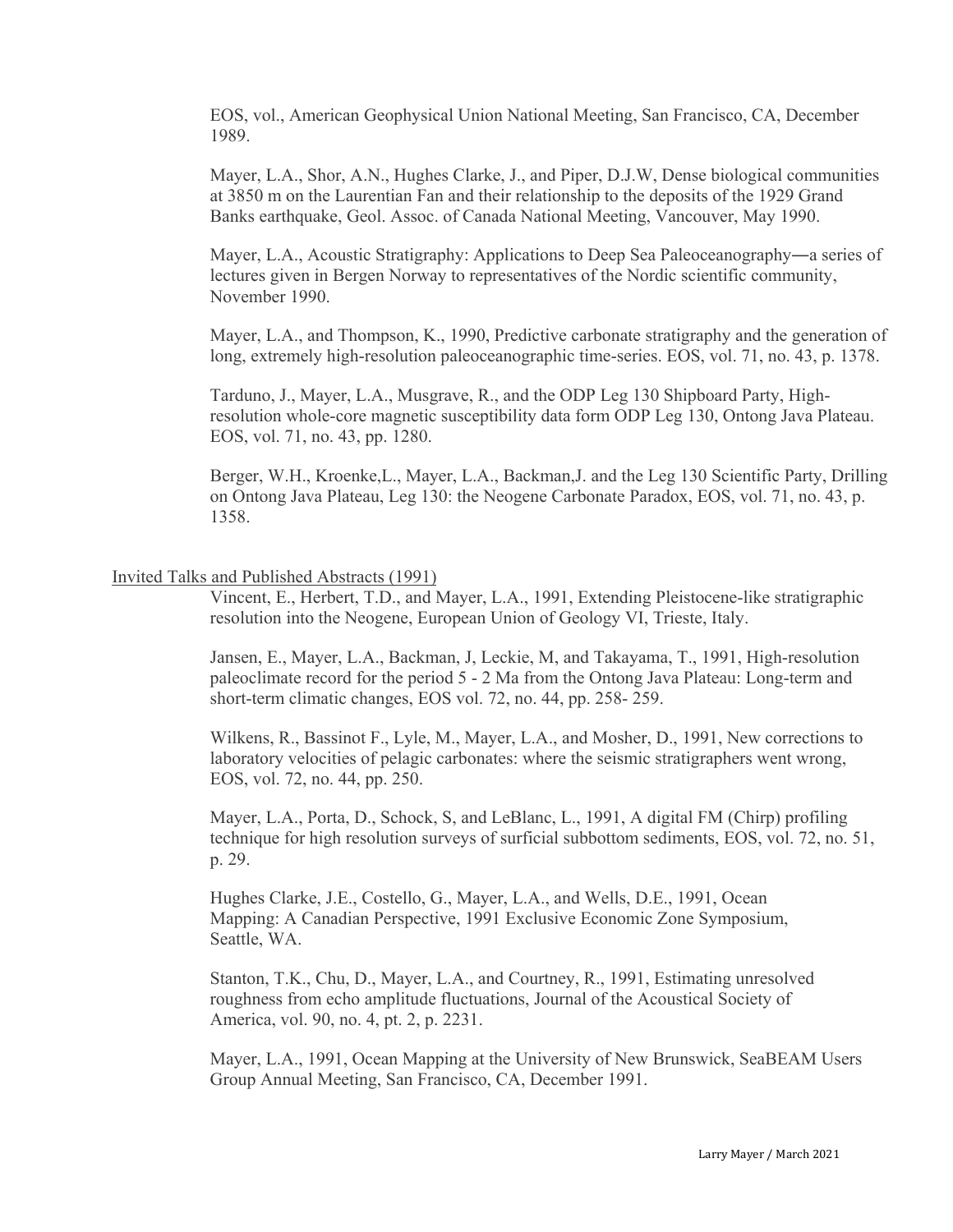## Invited Talks and Published Abstracts (1992)

Mayer, L.A., Ocean Drilling Program Leg 138: Preliminary Results, Canadian National Committee on ODP, Ottawa, ON, Canada, January 1992. Mayer. L.A., Ocean Mapping Activities in Canada, Office of Naval Research, Naval Research Lab Workshop on Mine Countermeasures, Austin, TX, February 1992.

Mayer, L.A., and Hughes Clarke, J.H., Ocean Mapping at the University of New Brunswick and the Hydrographic Ground Truthing Experiment, Atlantic Geoscience Centre Science Hour, February 1992.

Mayer, L.A., The Ocean Drilling Program and Unravelling the History of Climate, Landsdowne Lecture, University of Victoria, March 1992.

Mayer, L.A., High-Resolution Acoustic Stratigraphy: Applications in Paleoceanography and the Remote Classification of Seafloor Materials, Landsdowne Lecture, University of Victoria, March 1992.

Mayer, L.A., Ocean Mapping at UNB and the Hydrographic Ground Truthing Experiment, Canadian Hydrographic Association, Victoria, BC, Canada, March 1992.

Mayer, L.A., New Views of the Ocean: Developments in the Art of Ocean Mapping, Lansdowne Lecture, University of Victoria, March 1992.

Mayer, L.A., Ocean Mapping at UNB and the Hydrographic Ground Truthing Experiment, Defence Research Establishment Pacific, Victoria, BC, Canada, March 1992.

Mayer, L.A., Future Trends in the Earth Sciences: The Oceans–Big Programs, Big Costs, Big Thinking?, Geologic Association of Canada Annual Meeting, Special Session in Honour of the 125th Anniversary of the Geological Survey of Canada, Wolfville, NS, Canada, May 1992.

Bloomer, S.F., Mayer, L.A., and Leg 138 Shipboard Scientific Party, Preliminary results of a study of the seismic stratigraphy of the Eastern Equatorial Pacific, Proceedings of the Fourth International Conference on Paleoceanography, Kiel, Germany, pp. 67-68, September 1992.

Hagelberg, T., Shackleton, N., Mayer, L., Pisias, N., Mix, A., and ODP Leg 138 Shipboard Party, Spatial and temporal variability of late Neogene equatorial Pacific carbonate: ODP Leg 138, Proceedings of the Fourth International Conference on Paleoceanography, Kiel, Germany, pp. 134-135, September 1992.

Mayer, L.A., Shackleton, N.J., Hagelberg, T., Pisias, N., Ware, C., Marinelli, K., and the ODP Leg 138 Scientific Party, 3-D visualization of evolutionary spectra of Leg 138 carbonate records, Proceedings of the Fourth International Conference on Paleoceanography, Kiel, Germany, pp. 192-193, September 1992.

Pisias, N., Mayer, L., Shackleton, N., Hagelberg, T., Mix, A., and ODP Leg 138 Shipboard Party, Temporal response of the east Pacific carbonate system to orbital forcing: evidence from site 849 Leg 138, Proceedings of the Fourth International Conference on Paleoceanography, Kiel, Germany, pp. 228-229, September 1992.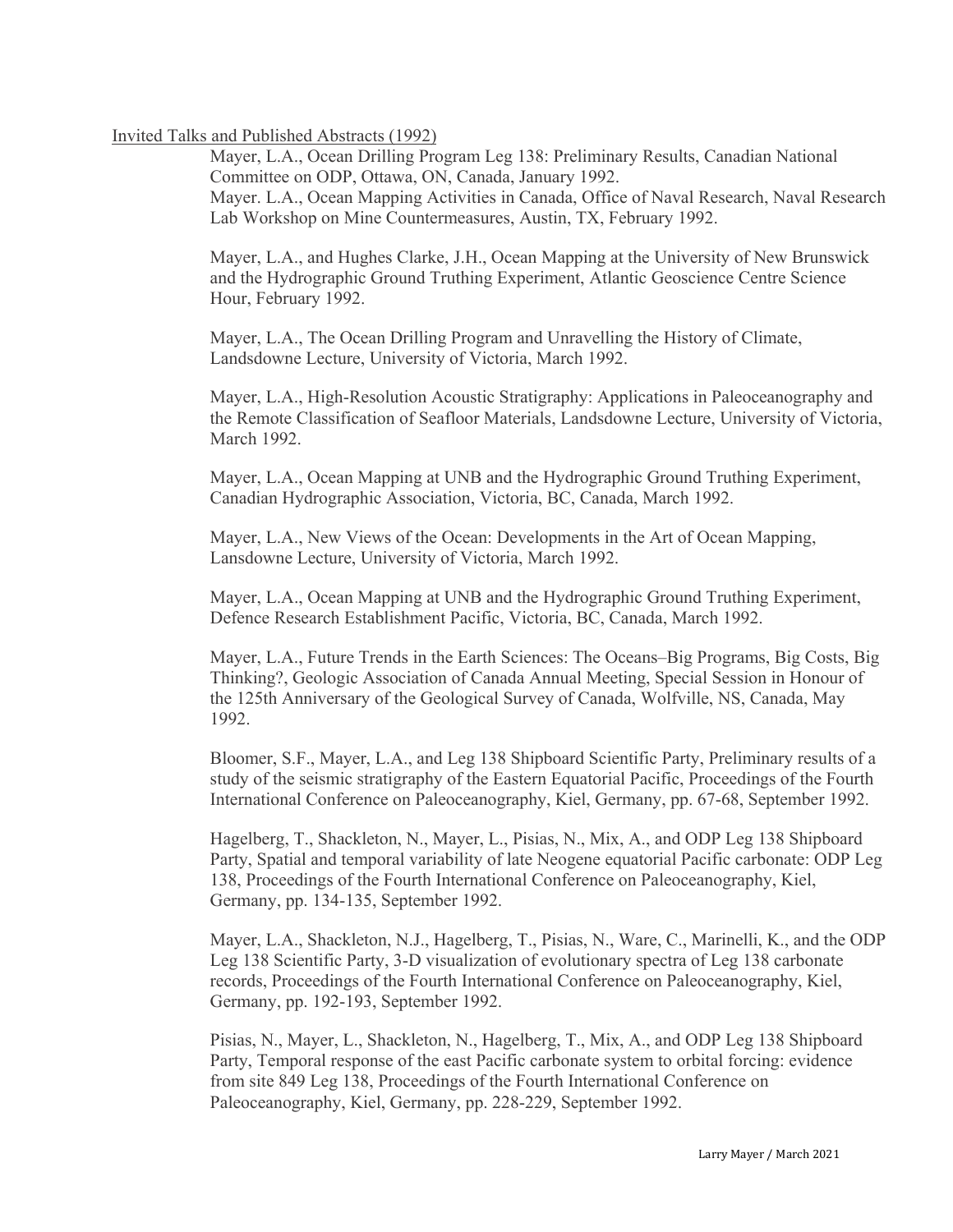Shackleton, N.J., Hall, M.A., Mayer, L., Pisias, N., and ODP Leg 138 Shipboard Party, Oxygen isotope stratigraphy of the Pliocene in ODP Site 846, Proceedings of the Fourth International Conference on Paleoceanography, Kiel, Germany, pp. 260-261, September 1992.

Mayer, L.A., Nov 6, 1992, New tools and approaches to the visualization and interpretation of ocean mapping and paleoclimatic data, The Lamont Colloquium, Lamont Doherty Geological Observatory, New York.

Pisias, N.P., Mayer, L.A. and the Leg 138 Scientific Party, 1992, High-resolution late Neogene records from the Equatorial Pacific–Legacy of ODP Leg 138, EOS, vol. 73, no. 43, pp. 249.

Hagelberg, T., Pisias, N., Shackleton, N.J., and Mayer, L.A., 1992, Spatial and temporal variability of late Neogene sediment composition in the eastern equatorial Pacific: ODP Leg 138, EOS, vol. 73, no. 43, pp. 250.

Mayer, L.A., Pisias, N.G., Berger, W.H., Rea, D.R., Janecek, T., and the staffs of ODP Legs 130, 138 and 145, 1992, High resolution paleoceanographic drilling in the Pacific: towards a synthesis, EOS, vol. 73, no. 43, pp. 250.

Mayer, L.A., 1992, New tools and visualization techniques of the UNB Ocean Mapping Group, SeaBEAM Users Group Meeting, San Francisco, CA, December 1992.

### Invited Talks and Published Abstracts (1993)

New Tools and Approaches for Exploring Ocean Mapping Data, DuPont/CONOCO Hot Topics in Earth Sciences Lecture, Woods Hole Oceanographic Institution, 22 January 1993.

Integration and interpretation of satellite, airborne, and ocean-mapping data, Annual General Meeting of the Eastern Section of the Marine Technology Society, Halifax, Nova Scotia, Canada, 25 February 1993.

A multifaceted hydrographic ground-truthing experiment in the Bay of Fundy, Keynote Talk, Acoustic Classification and Mapping of the Seabed, Institute of Acoustics, Bath England, 15 April 1993.

Carbonate Sedimentation in the Pacific, Third Technical Meeting on Natural Sources and Sinks of Greenhouse Gases, AES, Toronto, ON, Canada, 21 April 1993.

New Tools and Approaches for Exploring Ocean Mapping Data, Inst. of Geophysics and Planetary Physics, Scripps Institution of Oceanography, La Jolla, CA, 5 May, 1993.

HYGRO-92, An Acoustic Ground Truthing Experiment in the Bay of Fundy, Canadian Inst. of Mapping and Surveying Annual Meeting, Toronto, ON, Canada, 10 June 1993.

New Tools and Approaches for Exploring Ocean Mapping Data, University of Bergen, Norway, 18 June 1993.

High-resolution, Multi-parameter mapping of the Bay of Fundy, Submerged Lands Management Conference, St. Andrews, NB, Canada, September 1993.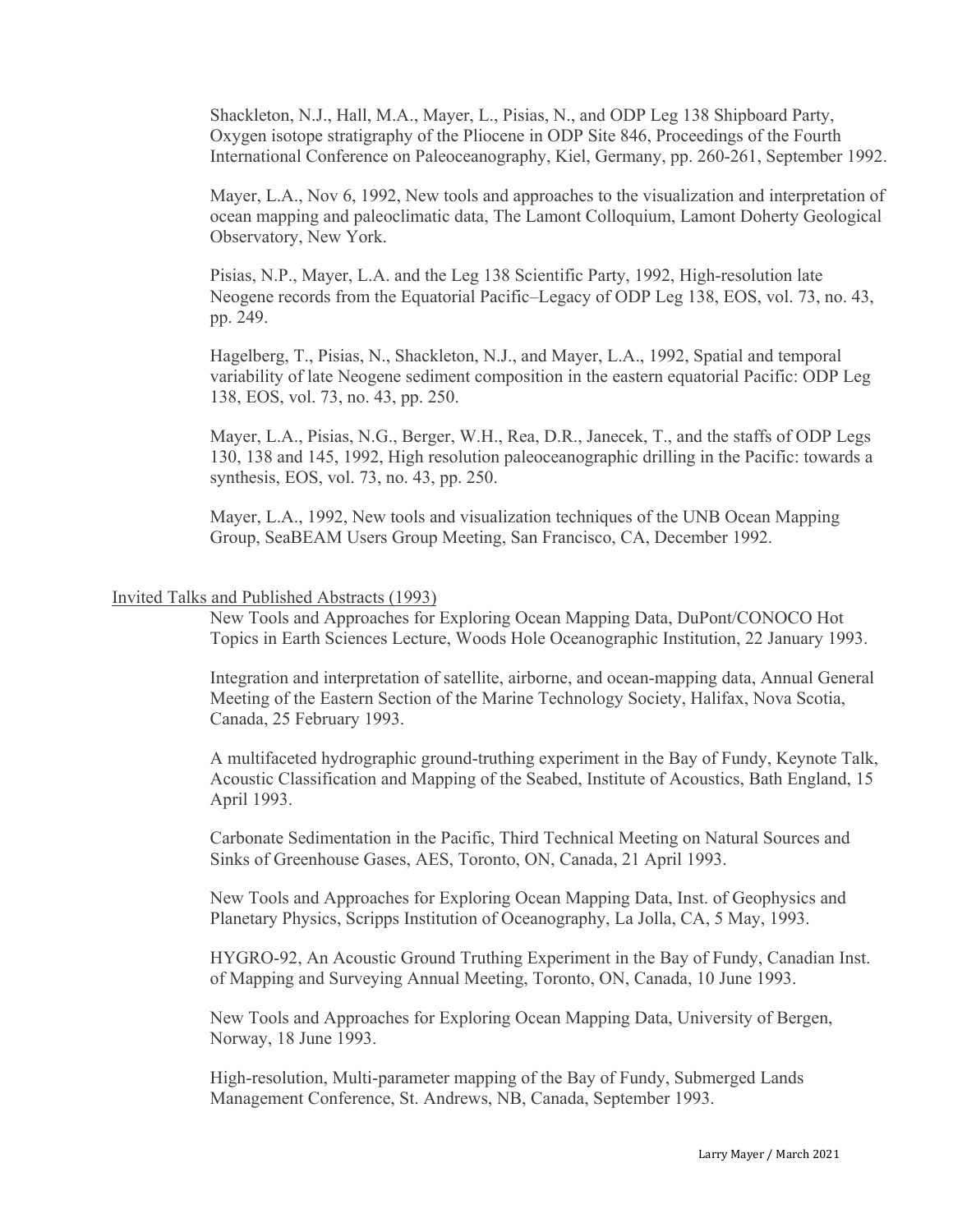Bloomer, S.F. and Mayer, L.A., 1993, Can the lateral extent of high productivity events be mapped from seismic records, EOS, vol. 74, no. 43, p. 368.

Mayer, L.A., Ware, C., Miller, S., Macdonald, K.,C., Schierer, D., Wright, D., and Forsyth, D., 1993, Interactive flight through SeaBEAM 2000 data from the East Pacific Rise between 15 and 19 degrees south, EOS, vol. 74, no. 43, p. 594.

### Invited Talks and Published Abstracts (1994)

New Tools and Approaches and Approaches to Seafloor Mapping and Remote Sediment Classification, Keynote address at British Petroleum Surveyors Technical Exchange, Aberdeen, Scotland, 28 January 1994.

Ocean Mapping Activities at The University of New Brunswick, Address to Naval Oceanographic Office and Naval Research Lab, Stennis Space Center, Bay St. Louis, MS, 28 February 1994.

Strategic Alliances in Ocean Mapping, CeBIT '94 Hannover Germany, 24 March 1994.

New Tools and Approaches and Approaches to Seafloor Mapping and Seafloor Visualization, University of Rhode Island, Marine Geology Seminar, Narragansett RI, 1 April 1994.

Ocean Mapping Trends and Article 76, Law of the Sea Article 76 Workshop, Fredericton NB, Canada, 14 April 1994.

L.A. Mayer, C.F.M. Lewis, A. Godin, and A.G. Sherin, Swath bathymetric mapping in two Lake Ontario areas: Evidence for lakebed drumlins and ship traffic debris, Geol. Assoc. of Canada Annual Meeting, May 1994.

L.A. Mayer, T. Janecek, N. Pisias, N.Shackleton, J. Farrell, and T. Hagelberg, ODP Leg 138: a high-resolution look at the paleoceanography of the eastern equatorial Pacific, Geol. Assoc. of Canada Annual Meeting, May 1994.

U.S./Canadian Hydrographic Commission (NOAA/CHS) Multibeam Training Course, St. Andrews, NB, Canada, 13- 27 August 1994.

Bloomer, S.F., and Mayer, L.A., 1994, Connecting the seismic stratigraphy of the eastern equatorial Pacific to the carbonate stratigraphy of the central equatorial Pacific and the southern ocean, EOS, Transactions, of American. Geophysical. Union, vol. 75, no. 44, p. 309.

### Invited Talks and Published Abstracts (1995)

New Approaches to Seafloor Mapping and the Remote Identification of Seafloor Properties, Hawaii Inst. of Geophysics, 1 February 1995.

Three Dimensional Visualization of Orbital Forcing and Climatic Response: Interactively Exploring the Pacemaker of the Ice-Ages, Geologische Vereinegung, Bremen, Germany, 23 February 1995.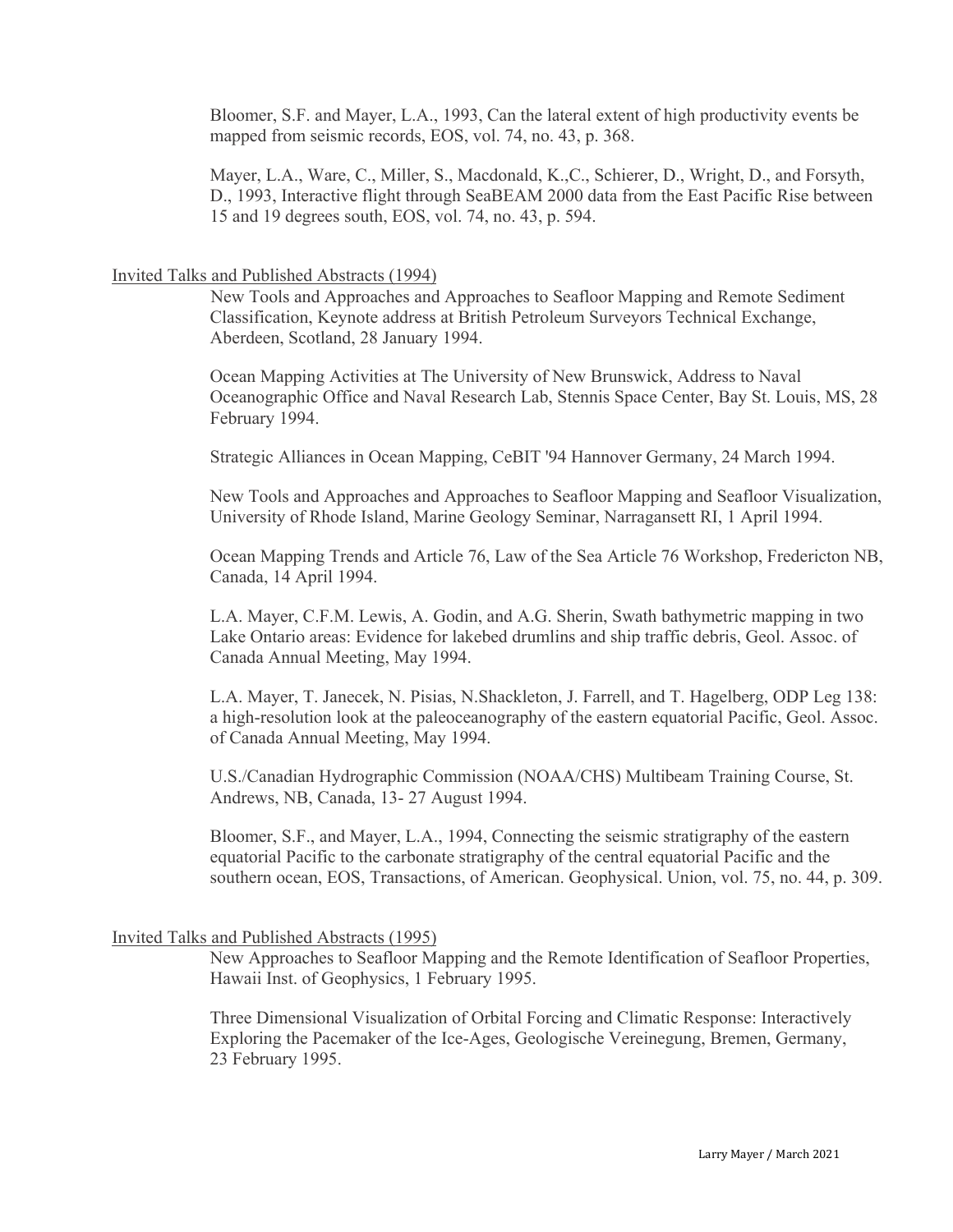Royal Danish Hydrographic Organization, Multibeam Training Course, Hundasted, Denmark, 13 - 17 March 1995.

Storage and Display of Bathymetric and Coastline Information for Tactical Sonar Applications, Defence Research Establishment Atlantic, 4 April 1995.

Three Dimensional Visualization of Orbital Forcing and Climatic Response: Interactively Exploring the Pacemaker of the Ice-Ages, Dalhousie University Oceanography Seminar Series, 4 April 1994.

Real-time Processing and Interactive 3-D Visualization of Multibeam Sonar Data, European Union of Geosciences, Strasbourg, France, 11 April 1995.

U.S./Canadian Hydrographic Commission (NOAA/CHS) Multibeam Sonar Training Course, St. Andrews. NB, Canada, 18-29 June 1994.

Climate System History and Dynamics, Royal Society of Canada Global Change Meeting, 28 September 1995.

Bloomer S.F., and Mayer, L.A., 1995, Prediction of acoustic impedances from seismic records using autoregressive deconvolution, Proc. of the Fifth Intl. Conf. on Paleoceanography, Halifax, NS, Canada, p. 32.

Bloomer, S.F., Rack, F.R., and Mayer, L.A., 1995, Evaluating the global significance of seismic events in the eastern equatorial Pacific by correlating GRAPE stratigraphies, Proc. of the Fifth Intl. Conf. on Paleoceanography, Halifax, NS, Canada, p.184.

Mayer L.A., and Gobrecht, C.A., 1995, Three dimensional visualization of orbital forcing and climatic response, Proc. of the Fifth Intl. Conf. on Paleoceanography, Halifax, NS, Canada p. 52.

Canada and the Ocean Drilling Program, Korea Inst. of Geology, Mining and Materials, Taejon, Korea, 15 November 1995.

Ocean Mapping and Seafloor Classification, Korea Inst. of Geology, Mining and Materials, Taejon, Korea, 16 November 1995.

Ocean Mapping Group Activities: Applications to Fisheries Geomatics, Inst. Maurice LaMontagne, Mont Joli, PQ, Canada, 30 November 1995.

Building a high-resolution database: the experience from ODP Leg 138, Ocean Drilling Stratigraphic Network Workshop, Bremen, Germany, 20 December 1995.

### Invited Talks and Published Abstracts (1996)

Fisheries Geomatics at UNB, Canadian Hydroacoustics Program Workshop, Ottawa, ON, Canada. 4 March 1996.

Western Australia Hydrographic Association/Naurtonix, Multibeam Sonar Training Course, Perth, Australia, 11-15 March 1996.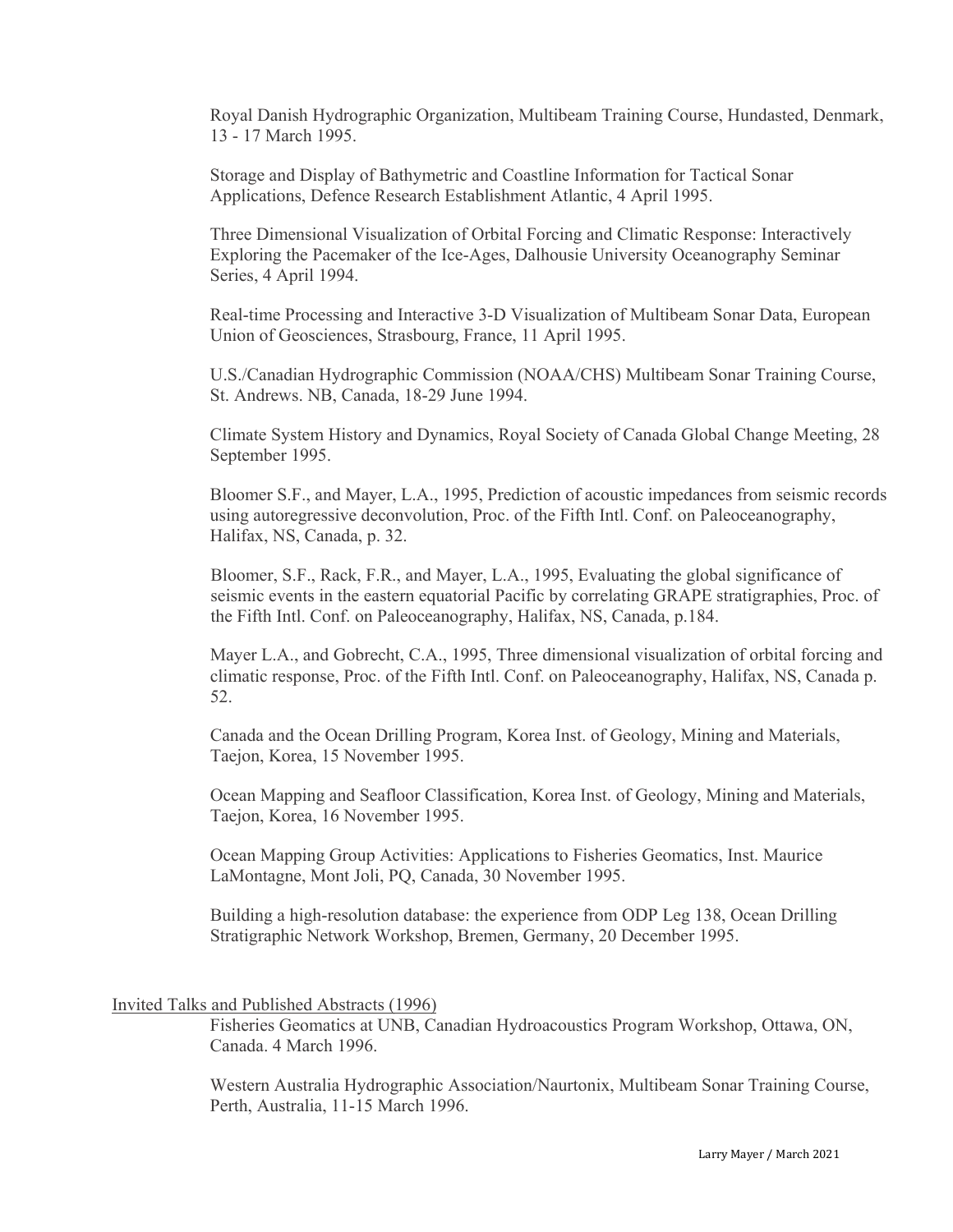Ocean Mapping at UNB, Western Pacific Hydrographic Association Meeting, Perth, Australia, 14 March 1996.

US Army Corps of Engineers Multibeam Sonar Training Course, Mobile, AL, 18-20 March 1996.

IMAGES–The Marine Component of CSHD, Canadian Geophysical Union Meeting, Banff, AB, Canada, May 1996.

U.S./Canadian Hydrographic Commission (NOAA/CHS) Multibeam Sonar Training Course, St. Andrews, NB, Canada, 15-26 June 1996.

Multibeam Sonar: Potential Applications for Fisheries Research, NOAA Environmental Data for Fisheries Research Workshop, Pacific Grove, CA, July 1996.

Interactive 3-D Visualization of Passamaquoddy Bay, RARGOM Conference, St. Andrews, NB, Canada, September 1996.

Extraction and visualization of high-resolution paleoclimatic records in the equatorial Pacific, Les Lundis du GEOTOP, Invited Seminar, October 1996.

Unravelling the History of Oceanic Variability, Invited Talk, The Earth System: Geology Lessons for our Future, An International Symposium of the Earth System Evolution Program of the Canadian Institute for Advanced Research, Toronto, ON, Canada, 5-7 December 1996.

C.L. Schuur, J.A. Goff, J.A. Austin, Jr., C. Fulthorpe, L.A. Mayer, J.E. Hughes Clarke, 1996, Quaternary geomorphology of the New Jersey continental shelf from acoustic swath mapping and high-resolution seismic reflection data, EOS, vol.77, no. 46., p. 329. December 1996.

L.A. Mayer, J.E. Hughes Clarke, J. A. Goff, C. L. Schuur, D.J.P. Swift, 1996, Multibeam Sonar Bathymetry and Imagery from the New Jersey Continental Margin: Preliminary Results, EOS, vol.77, no. 46, p. 329. Invited. December 1996.

J.A. Goff, C.L. Schuur, L.A. Mayer, J.E. Hughes Clarke, High-resolution bathymetric survey of the New Jersey continental margin: Quantitative analysis of sand ridge morphology, EOS, vol.77, no. 46, p. 329. December 1996.

J.E. Hughes Clarke, L.A. Mayer, J.A. Goff, H. Lee, W. Wakefield, 1996, Regional seabed characterization through analysis of the angular response of seabed backscatter strength: application to STRATAFORM East and West Coast surveys. EOS, vol.77, no. 46, p. 329, December 1996.

S.E. Bloomer and L.A. Mayer, 1996, Limitations of Carbonate Prediction Techniques from Wet-Bulk Density, EOS, vol. 77, no. 46, p. 291. December 1996.

#### Invited Talks and Published Abstracts (1997)

Multibeam Mapping and Fisheries Geomatics, Invited Talk at World Bank, NY, 15 January 1997.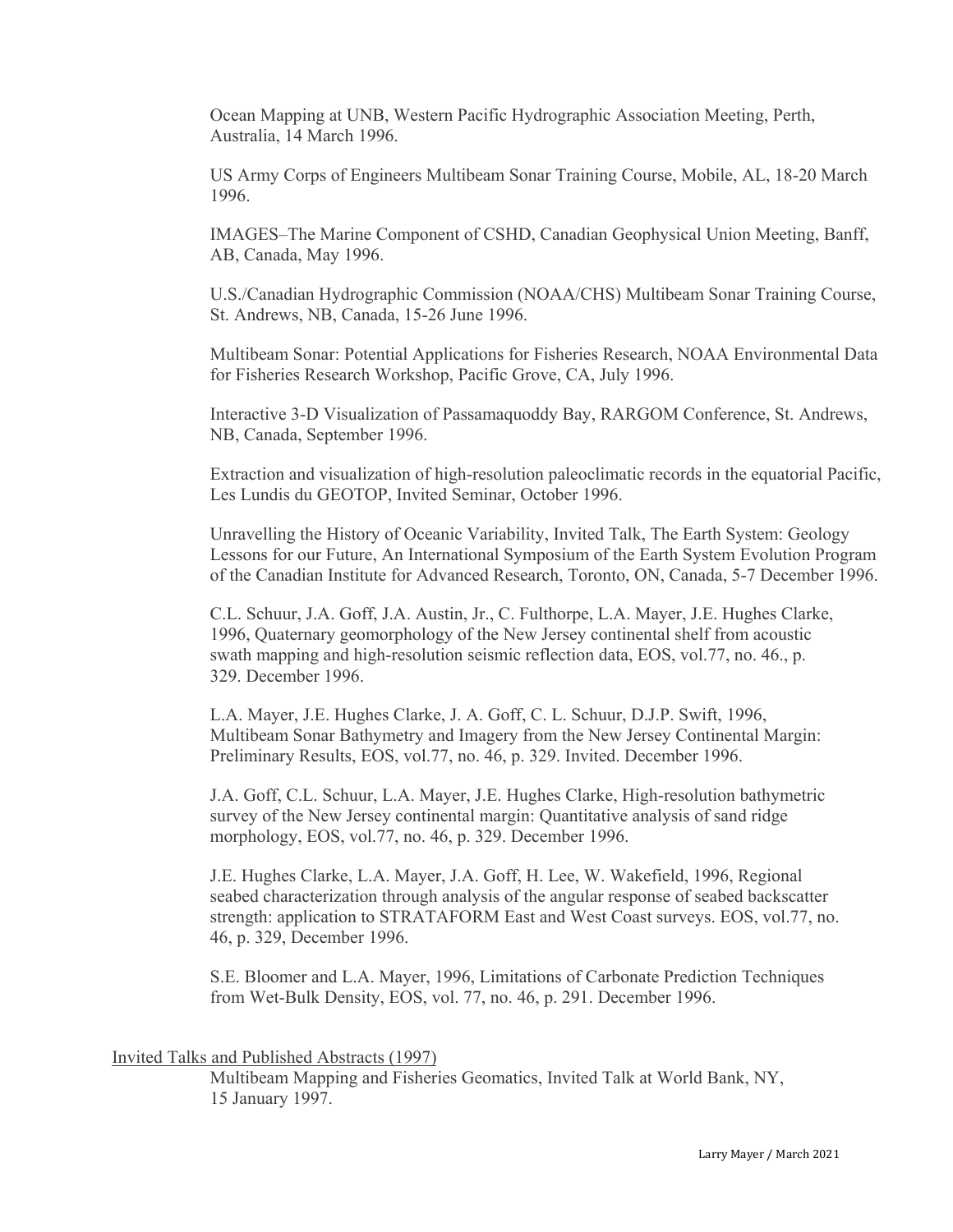Multibeam Sonar Training Course, RACAL Ltd. Grt Yarmouth, UK, 3-7 February 1997.

Recent advances in seafloor mapping and remote seafloor classification, Invited Talk, Alaska Fisheries Science Center, Seattle, WA, 3 April 1997.

Recent advanced in Seafloor Mapping and Visualization, Keynote Talk, Spatial Data and Remote Sensing in Invertebrate Fisheries Workshop, Fort Walton Beach, FL, 19 April 1997.

Mayer, L.A., Gobrecht, C., Hou, T., and Rack, F., 1997, Interactive 3-D visualization of Milankovitch forcing and the spectral response of long-paleoclimate time-series. Keynote Talk, Annual Meeting of the Canadian Geophysical Union, Abstracts of the CGU Annual Meeting, Banff, AB, Canada, p. 57.

Mayer, L.A., Multibeam Mapping of Continental Margins and the STRATAFORM Program Keynote Address, 3rd EU Conference on Exchange Processes at the Continent/Ocean Margins in the North Atlantic, Vigo, Spain, 15 May 1997.

Multibeam Mapping and the STRATAFORM Program, Invited Talk, IFREMER, Brest, France, 13 June 1997.

US/Canadian Hydrographic Commission (NOAA/CHS) Multibeam Sonar Training Course, St. Andrews, NB, Canada, 16-27 June 1997.

Mayer, L.A., Dijkstra, S., Hughes Clarke, J.E., Paton, M., and Ware, C., 1997, Interactive tools for the exploration and analysis of multibeam and other seafloor acoustic data, Keynote Talk at NATO SACTLANT Workshop on High Frequency Acoustics in Shallow Water, La Spezia, Italy, July 1997.

Mayer, L.A., Carbonate Sedimentation in the Equatorial Pacific: A non-chemist's perspective, Keynote Talk, Albatross Symposium, Royal Swedish Academy of Sciences, Stockholm, Sweden, 18 August 1997

Mayer, L.A., Rack, F.R., Hillaire-Marcel, C., de Vernal, A., and Bilodeau, G., Highresolution paleoclimate time series derived from multi-sensor track data, Proceedings, AGU, EOS.

# Invited Talks and Published Abstracts (1998)

Mayer, L.A., Visualization as a tool in fisheries assessment, Invited Talk, Methods of Fisheries Resource Assessment, sponsored by The Research Council of Norway and the Norwegian Ministry of Fisheries, Ustaoset, Norway, 2-4 February 1998.

US Naval Oceanographic Office, Multibeam Sonar Training Course, Gulfport, MS, 15-20 February 1998.

US/Canadian Hydrographic Commission Multibeam Training Course, Victoria, BC, Canada, 2-9 March 1998.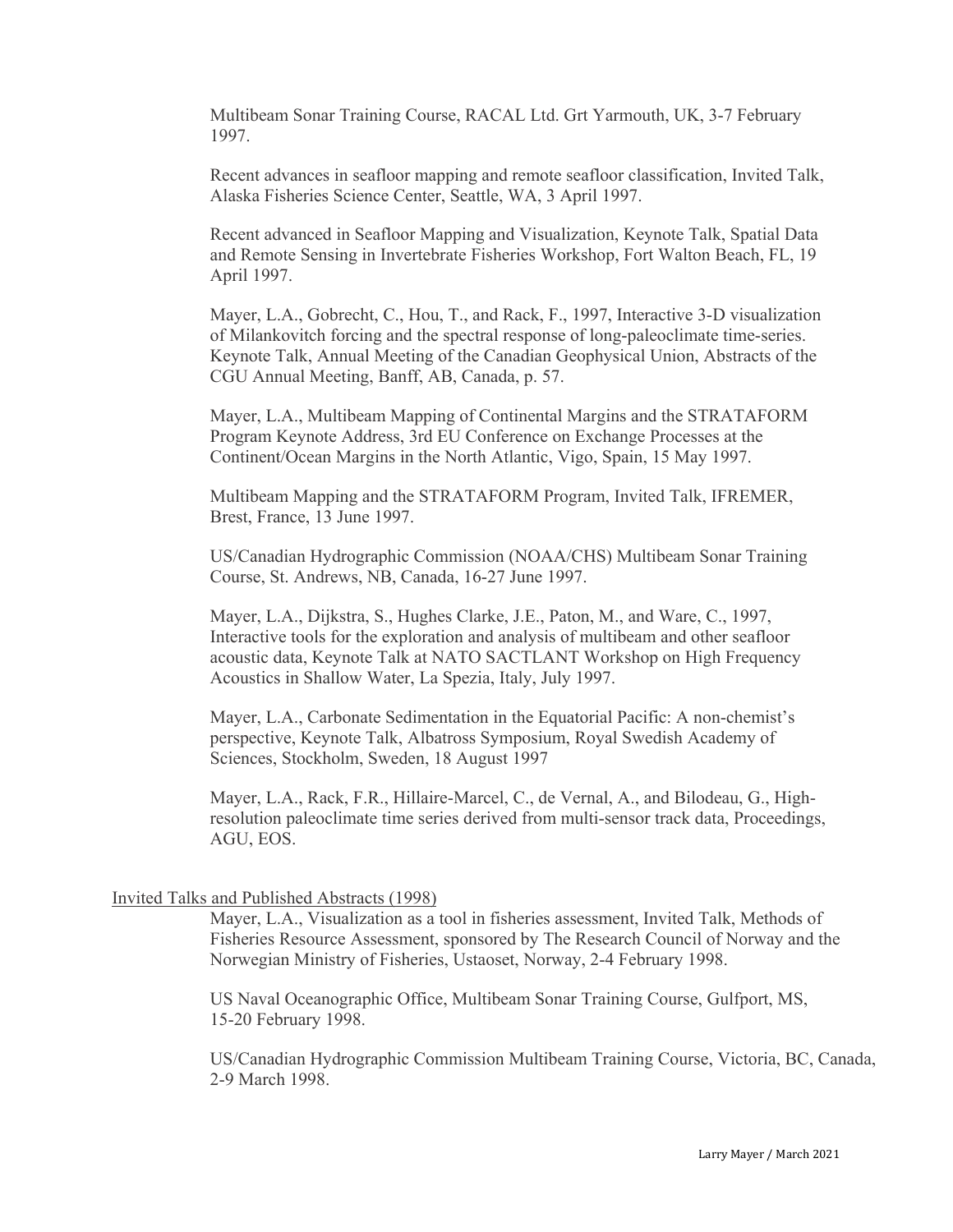Mayer, L.A., New Approaches to Ocean Mapping and Seafloor Visualization, University of New Hampshire, 13 March 1998.

Geological Survey of Canada, Multibeam Training Course, Halifax, NS, Canada, 20-24 April 1998.

Mayer, L.A., Ocean Mapping Activities in Canada, Canada Day Seminars, Louis St. Laurent at EXPO'98, Lisbon, Portugal, 1 July 1998.

Mayer. L.A., Unraveling Climatic Variability through Ocean Drilling, University of Western Ontario, 1 October 1998,

Mayer, L.A., Three-D Visualization of multibeam sonar data, Eighth Biennial Benthic Workshop, Huntsman Marine Science Centre, St. Andrews, NB, Canada, 7 October 1998.

Mayer, L.A., Paton, M., Gardner, J.V., and Ware, C., 1998, Interactive 3-D Visualization of Multibeam Sonar and Other Data: Seeing is Understanding, EOS, Transaction of the American Geophysical Union, vol. 79, no. 45, p. F818.

Mayer, L.A., Gardner, J., Hughes Clarke, J.E., 1998, The continental shelf and slope off San Diego, California: A high-resolution multibeam survey, EOS, Transaction of the American Geophysical Union, vol. 79, no. 45, pp. F824- 825.

Orange, D.L., Field, M., Driscoll, N., Mayer, L.A., 1998, High-resolution seismic images of stacked transgressive sequences proximal to an active fault on the Northern California Margin, EOS, Transaction of the American Geophysical Union, vol. 79, no. 45, p. F497.

Field, M., Gardner, J.V., Mayer, L.A., Hughes Clarke, J.E., and Beaumont, B., 1998, Highresolution multibeam survey of the insular shelf and slope of windward and southern Oahu, Hawaii, EOS, Transaction of the American Geophysical Union, vol. 79, no. 45, p. F826.

Gardner, J.V., Mayer, L.A., and Hughes Clarke, J., 1998, North Maui, Pailolo, Auau, and Kealaikahiku Channels (Maui, Molokai, Lanai, and Kohoolawe, Hawaii): A high-resolution multibeam survey, EOS, Transaction of the American Geophysical Union, vol. 79, no. 45, p. F827.

Hou, T., and Mayer, L.A., 1998, Application of a wavelet multiresolution approach to the processing and analysis of multibeam sonar backscatter data from the California Margin, EOS, Transactions of the American Geophysical Union, vol. 79, no. 45, p. F497.

Dartnell, P., Gardner, J.V., Mayer, L.A., and Hughes Clarke, J.E., 1998, The Continental Shelf off Los Angeles, Long Beach and Newport, Calif.: A high-resolution multibeam survey, EOS, Transaction of the American Geophysical Union, vol. 79, no. 45, p. F827.

Torresan, M., Gardner, J.V., Hughes Clarke, J.E., and Mayer, L.A., 1998, The Southeast insular margin of Kauai, Hawaii: A high-resolution multibeam survey., EOS, Transaction of the American Geophysical Union, vol. 79, no. 45, p. F827.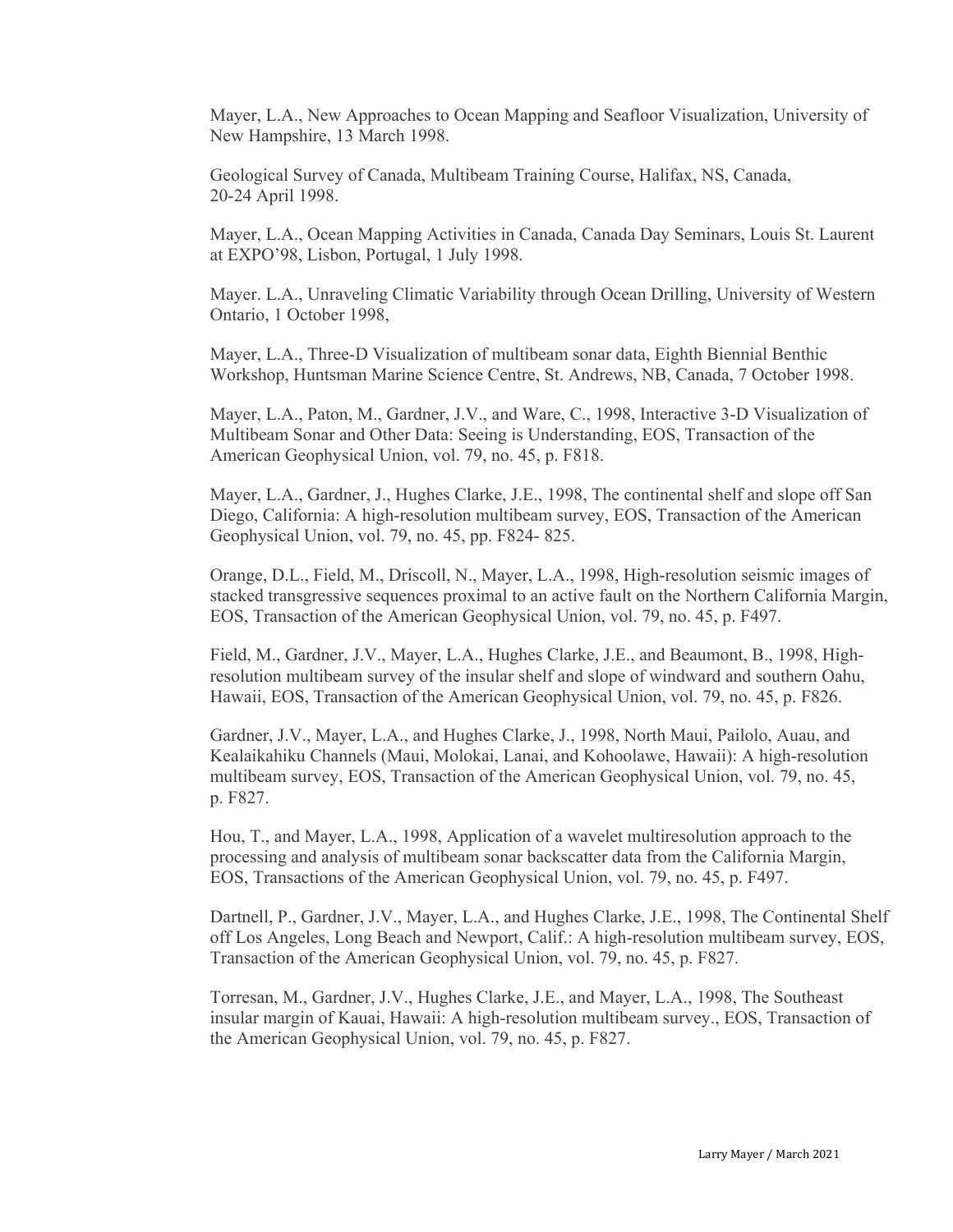# Invited Talks and Abstracts Published (1999)

Mayer, L.A., New Advances in Ocean Mapping and Seafloor Classification, Invited Lecture, State University of New York at Stony Brook, NY, 16 April 1999.

Mayer, L.A., Weber, M. and Rack, F., Prediction of oxygen isotope stratigraphy from IMAGES core MST records, Abstracts, Canadian Geophysical Union Annual Meeting, Banff, AB, Canada, May 1999.

Mayer, L.A., Viewing the seafloor and ocean history in new ways, Invited Lecture, University of Stockholm, 27 September 1999.

J.E. Hughes Clarke, L.A. Mayer, J. Shaw, R. Parrott, M. Lamplugh, J. Bradford, Data handling methods and target detection results for multibeam and sidescan data collected as part of the search for SwissAir Flight 111, High-Resolution Shallow Water Acoustics, Sydney, Australia, October 1999.

Mayer, L.A., Hughes Clarke, J.E., Ware, C., Gee, L., Paton, M., Gardner, K., Art, and Elson, S., 1999, Interactive 3-D visualization and analysis of multi-sensor, multiresolution data sets, High-Resolution Shallow Water Acoustics, Sydney, Australia, October 1999.

Mayer, L.A., The New Approaches to Ocean Mapping in Support of Safe Navigation, Invited Talk, National Marine Transportation Safety Workshop, National Academy of Sciences, Washington, DC, November 1999.

Mayer, L.A., Li, Y. and Melvin, G., Applications of Multibeam Sonar and 3-D visualization for fisheries management, Invited Talk, Inst. of Marine Research, Bergen, Norway, November 1999.

Mayer, L.A., and Jakobsson, M., 1999, 3D Visualization of Multiscale Arctic Ocean Bathymetry, EOS, Transaction of the American Geophysical Union, vol. 80, no. 46, p. F996.

Weber, M.E., Mayer, L.A., Hillaire-Marcel, C., Bilodeau, G., 1999, d18O Prediction from Corelog Data - High-resolution Paleoclimate Proxy Generation, EOS, Transactions of the American Geophysical Union, vol. 80, no. 46, p. F15.

Backman, J., Coakley, B., Edwards, M., Forsberg, Jackson, R., Jakobsson, M., Jokat, W., Kristoffersen, Y., Mayer, L.A., Musatov, E., 1999, Seafloor Sampling on the Lomonsov Ridge: the First Objective for Arctic Scientific Drilling, EOS, Transactions of the American Geophysical Union, vol. 80, no. 46 p. F999.

# Invited Talks and Published Abstracts (2000)

Mayer, L.A., Ocean Mapping at UNH, Chapman Colloquium, Department of Earth Science, University of New Hampshire, January 2000.

Mayer, L.A., New Advances in Ocean Mapping, Invited Talk, American Association of Mechanical Engineers, N.E. Chapter, January 2000.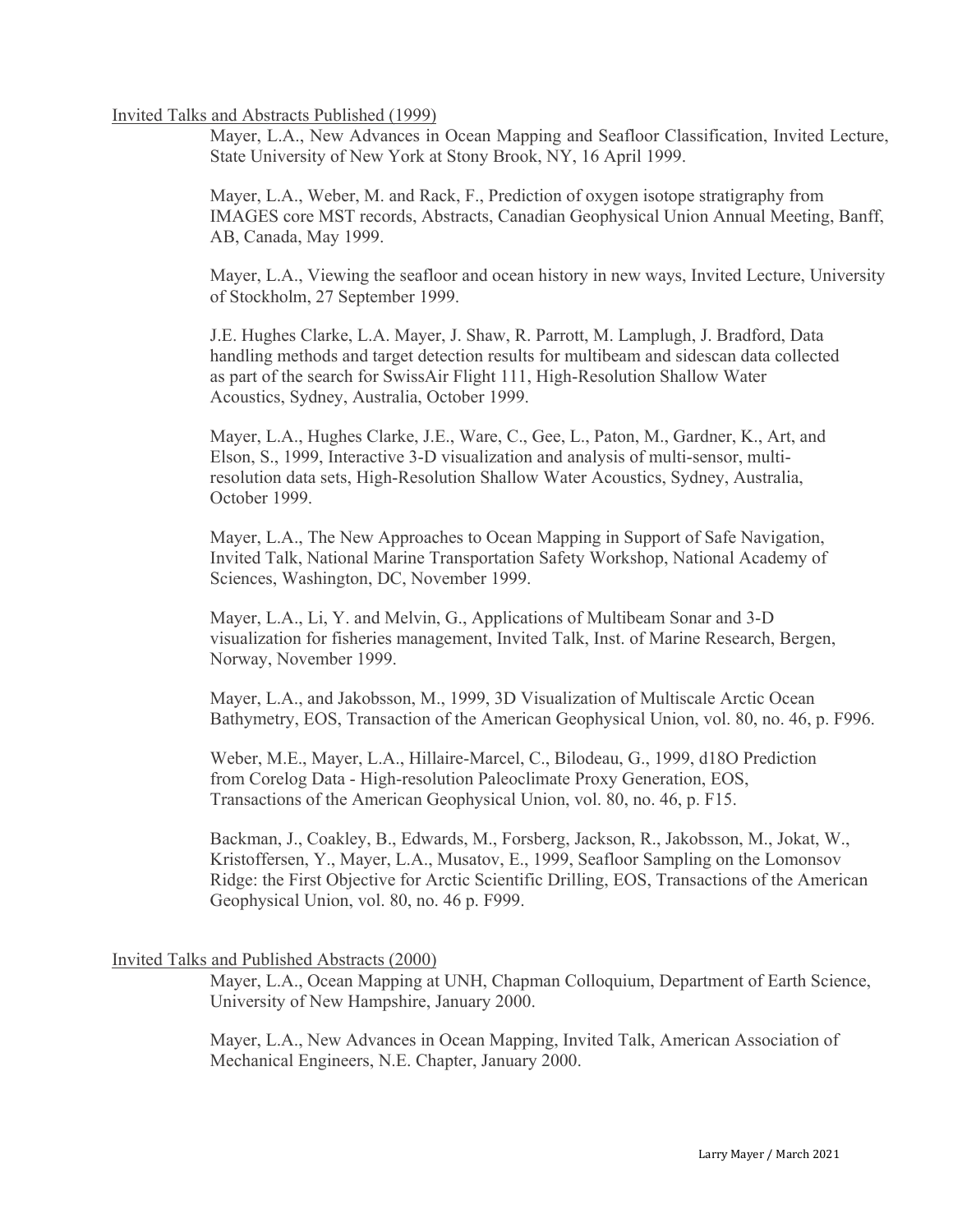Mayer, L.A., Ocean Mapping at the University of New Hampshire, Coastal Environmental Technology Briefing, U.S. Congress, April 2000.

Mayer, L.A., Applications of 3-D Visualization for a Census of Marine Life, Sloan Foundation Census of Marine Life Workshop, NAS, Woods Hole, MA, May 2000.

Mayer, L.A., Ocean Mapping: A Canadian Success Story, Invited presentation, Committee on Research Grants, NSERC, May 2000.

Weber, M.E., Mayer, L.A., Hillaire-Marcel, C., DeVernal, A., Bilodeau, G., Piper, D., Aksu, A., and Hiscott, R., 2000, Proceedings of the Canadian Geophysical Union.

Weber, M.E., and Mayer, L.A., 2000, Sub-Milankovitch Spectral Evolution of Key Climate Proxies in the Labrador Sea During the last Glacial., Proceedings of GEOCANADA 2000, Calgary, AB, Canada.

Mayer, L.A., 2000, The Ocean Drilling Program and Paleoceanography: Unraveling the History of Oceanic Variability, Proceedings of GeoCANADA 2000, Calgary, AB, Canada.

Mayer, L.A., 2000, New Advances in Ocean Mapping: The Convergence of Technologies in Support of Science and Engineering, Keynote Lecture, GeoCANADA 2000, Calgary, AB, Canada.

Mayer, L.A. 2000, Multibeam Sonar: Applications for marine census work, Sloan Foundation Pilot Census of Marine Life Meeting, Woods Hole Oceanographic Institution, September 2000.

Mayer, L.A., The Future of Ocean Mapping, USGS/GSC Joint meeting on Ocean Mapping, Woods Hole, MA, Invited Lecture, 17 October 2000.

Mayer, L.A., The UNH Center for Coastal and Ocean Mapping, Invited Lecture at the University of Southern Mississippi, Workshop on Hydrographic Sciences, 30 October 2000.

Mayer, L.A., Multibeam Sonars for seafloor and midwater mapping, National Marine Fisheries Service, Woods Hole, MA, Invited Lecture, 27 November 2000.

Mayer, L.A., New Advances in Seafloor Mapping, DARPA Deep Ocean Access workshop, Woods Hole, MA, Invited Lecture, 12 December 2000.

Calder, B.R., Rzhanov, Y., Fonseca, L., Mayer, L.A., Flood, R.D., Statistical Processing of Multibeam Sonar Data from SAX-99, EOS, Transactions of the American Geophysical Union, vol. 82, December 2000, OS62A-32.

Mayer, L.A., LeBlanc, L.R., Schock, S.G., Joe Kravitz and the Chirp Sonar: The Vision of a Prophet, the Patience of a Saint, EOS, Transactions of the American Geophysical Union, vol. 82, December 2000, OS52F-07.

Flood, R.D., Ferrini, V.L., Mayer, L.A., Multibeam Bathymetry and Backscatter at 300 kHz in the SAX99 Study Area, West Florida Shelf, EOS Transactions of the American Geophyscial Union, vol. 82, December 2000, OS62A-17.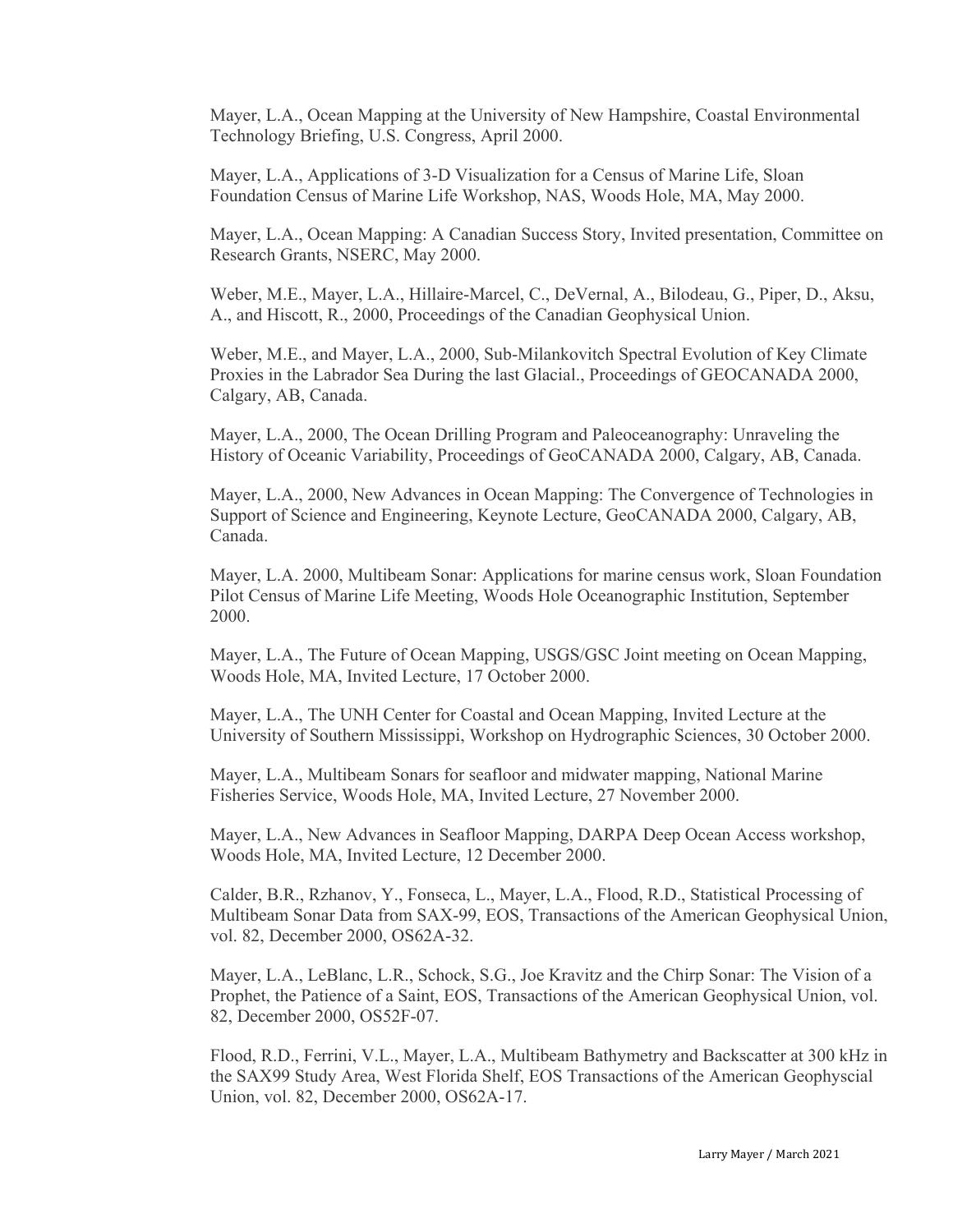Fonseca, L., and Mayer, L.A., Modeling High-Frequency Seafloor Backscattering of Gassy Sediments: The Eel River Margin Case, EOS, Transactions of the American Geophysical Union, vol. 82, December 2000, OS62A-18.

Weber, M.E., Mayer, L.A.: Hillaire-Marcel, C., Physical Properties and Their Relation to High-Frequency Climate Change as Recorded by IMAGES Cores From the Labrador Sea, EOS, Transactions of the American Geophysical Union, vol. 82, December 2000, OS52C-14.

Schock, S.G., LeBlanc, L.R., and Mayer, L.A., The Development of Chirp Sonar Technology and its Applications, EOS, Transactions of the American Geophysical Union, vol. 82, December 2000, OS62A-23.

Gardner, J.V., Mayer, L.A., Buktenica, M.W., Bacon, C.R., Dartnell, P., Hellequin, L., Ramsey, D., Robinson, J.E., High-Resolution Multibeam Mapping of Crater Lake, Oregon, EOS, Transactions of the American Geophysical Union, vol. 82, December 2000, V11B-02.

#### Invited Talks and Published Abstracts (2001)

Mayer, L.A., Visions of the Seafloor, Invited Lecture, Seacoast Science Center, Hampton, NH, 18 January 2001.

Mayer, L.A., Interactive 3-D Visualization and Exploration of Deepwater Geohazards, Keynote Address, Deep-Sea Geohazards, Offshore Technology Conference, Houston TX, 30 April 2001.

Mayer, L.A., The Strataform GIS, Invited Presentation, Marine Geology and Geophysics Database Management Workshop, La Jolla, CA, 15 May 2001.

Mayer, L.A., Future Directions in Seafloor Mapping and Visualization, University of Massachusetts Seminar Series, 17 May 2001.

Mayer, L.A., Melvin, G., Li, Y., and Cochrane, N., Multibeam Sonars: Applications in Fisheries Research, Invited Tutorial, Acoustical Society of America Annual Meeting, Chicago, IL. 4 June 2001.

Mayer, L.A. and Calder, B.R., Mapping and Visualizing Uncertainty in Multibeam Sonar Data, ONR Uncertainty DRI Meeting, Seattle, WA, 27 June 2001.

Mayer, L.A., New Frontiers in Sea Floor Mapping and Data Visualization, Invited Address to National Academy of Sciences Ocean Studies Board, Woods Hole, MA, 10 July 2001.

Jakobsson, M., Calder, B.R., Mayer L.A., and Armstrong, A.A., On the Estimation of Errors in Sparse Bathymetric Geophysical Datasets, EOS Transactions AGU, 82(20), Spring Meeting Supplement, Abstract OS21A-08.

Jakobsson, M., Calder, B.R., Mayer, L.A., and Armstrong, A.A., The uncertainty of a bathymetric contour: implications for the cut-off line, ABLOS Conference, Monaco.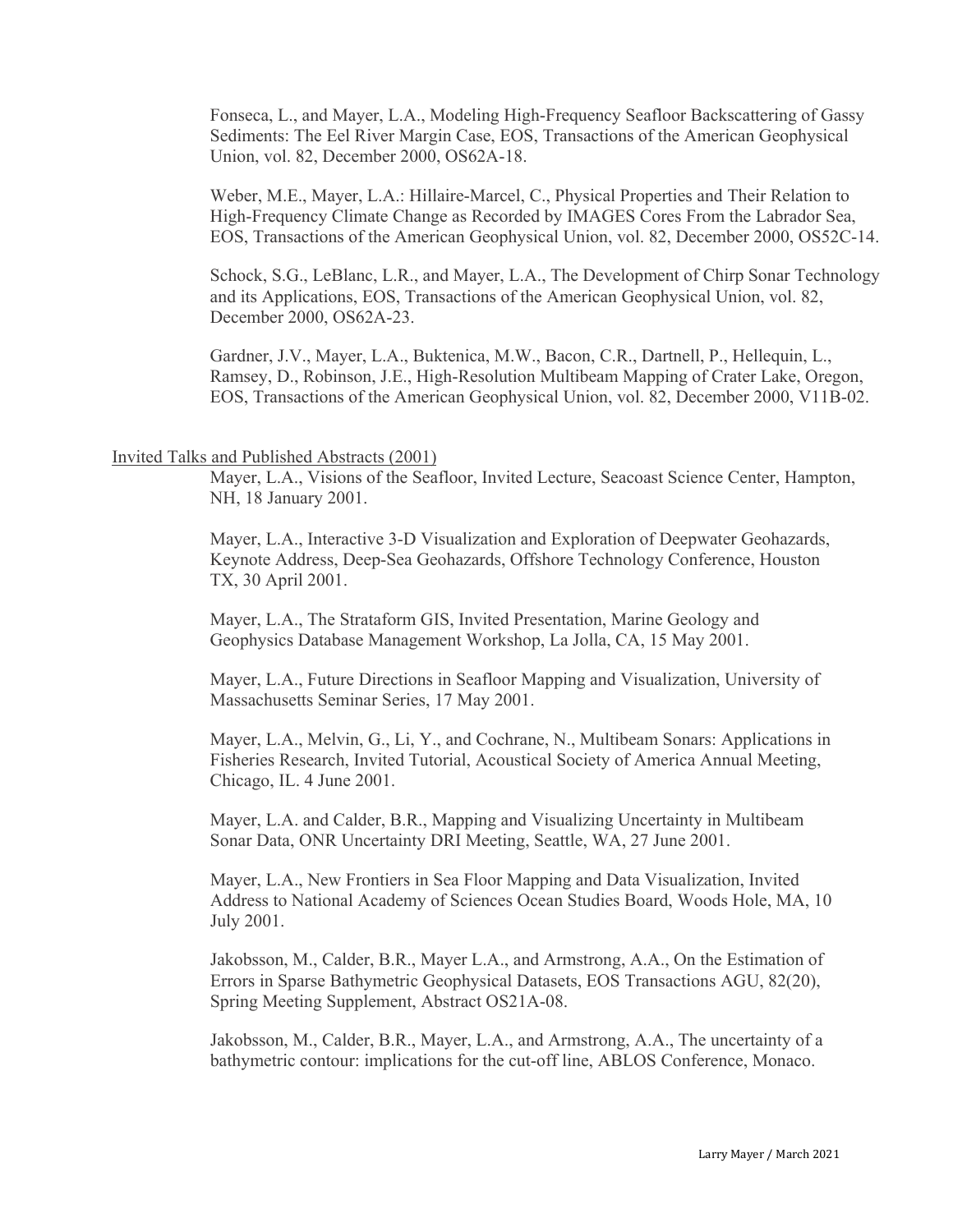Mayer, L.A., Multibeam mapping and seafloor visualization, Invited Lecture, Gulf of Maine Marine Habitat Mapping Workshop, 22 October 2001.

Mayer, L.A., New advances in seafloor mapping and data visualization, Invited Lecture, GEOFORUM, Houston, TX, 30 October 2001.

Mayer, L.A., Fonseca, L., Paton, M., Jakobsson, M., McLeod, P., The STRATAFORM GIS: Interactive Exploration in 2 and 3 Dimensions, EOS Transactions, AGU, 82 (47), Fall Meeting Supplement, Abstract OS11B-0351.

Ramsey, D.W., Robinson, J.E., Dartnell, P., Bacon, C.R., Gardner, J.V., Mayer, L.A., Buktenica, M.W., Crater Lake Revealed: Using GIS to Visualize and Analyze Postcaldera Volcanoes Beneath Crater Lake, Oregon, EOS Transactions, AGU, 82 (47), Fall Meeting Supplement, Abstract V42C-1041.

Riedel, M., Kelly, D.S., Delaney, J.R., Spence, G.D., Hyndman, R.D., Mayer, L.A., Calder, B.R., Lilley, M.D., Olson, E.O., Schrenk, M.O., Coffin, R., Discovery of an Active Submarine Mud Volcano Along the Nootka Fault West of Vancouver Island, EOS Transactions, AGU, 82 (47), Fall Meeting Supplement, Abstract OS12B-0428.

Austin, J., Goff, J., Gulick, S., Fulthorpe, C., Nordfjord, S., Wiederspahn, M., Saustrup, S., Schock, S., Wulf, J., Gjerding, K., Mayer, L.A., Sommerfield, C., Assessing the "GEO" in GEOCLUTTER: New Chirp Sonar, Sampling, and Compressional Wave Velocity Results From the New Jersey Shelf, EOS Transactions, AGU, 82 (47), Fall Meeting Supplement, Abstract OS42A-0456.

Dingler, J.A., Kent, G.M., Babcock, J.A., Driscoll, N.W., Harding, A.J., Seitz, G.G., Gardner, J.V., Goldman, C.R., Mayer, L.A., Morgan, C.W., Richards, B.C., Differential Strain Accumulation Across Lake Tahoe as Measured From Submerged Paleo-Shorelines, EOS Transactions, AGU, 82 (47), Fall Meeting Supplement, Abstract S52C-0645.

Mayer, L.A., The status of scientific planning in the Integrated Ocean Drilling Program, ODP/IODP Town Meeting, San Francisco, CA, 11 December 2001.

#### Invited Talks and Published Abstracts (2002)

The Mine Burial Prediction Web Site: Mine Burial Prediction Workshop, Scripps Institution of Oceanography, La Jolla, CA, 15 January 2002. New Directions in Seafloor Mapping and Data Visualization, Invited Talk, American Academy for the Advancement of Science, Boston, MA, 18 February 2002.

New Directions in Seafloor Mapping and Visualization, Invited Talk, Reson User Group Seminar, London, England, 5 March 2002.

Seafloor Mapping and Ocean Exploration, Invited Talk, National Academies of Science, International Global Ocean Exploration Workshop, Paris, France, 14 May 2002.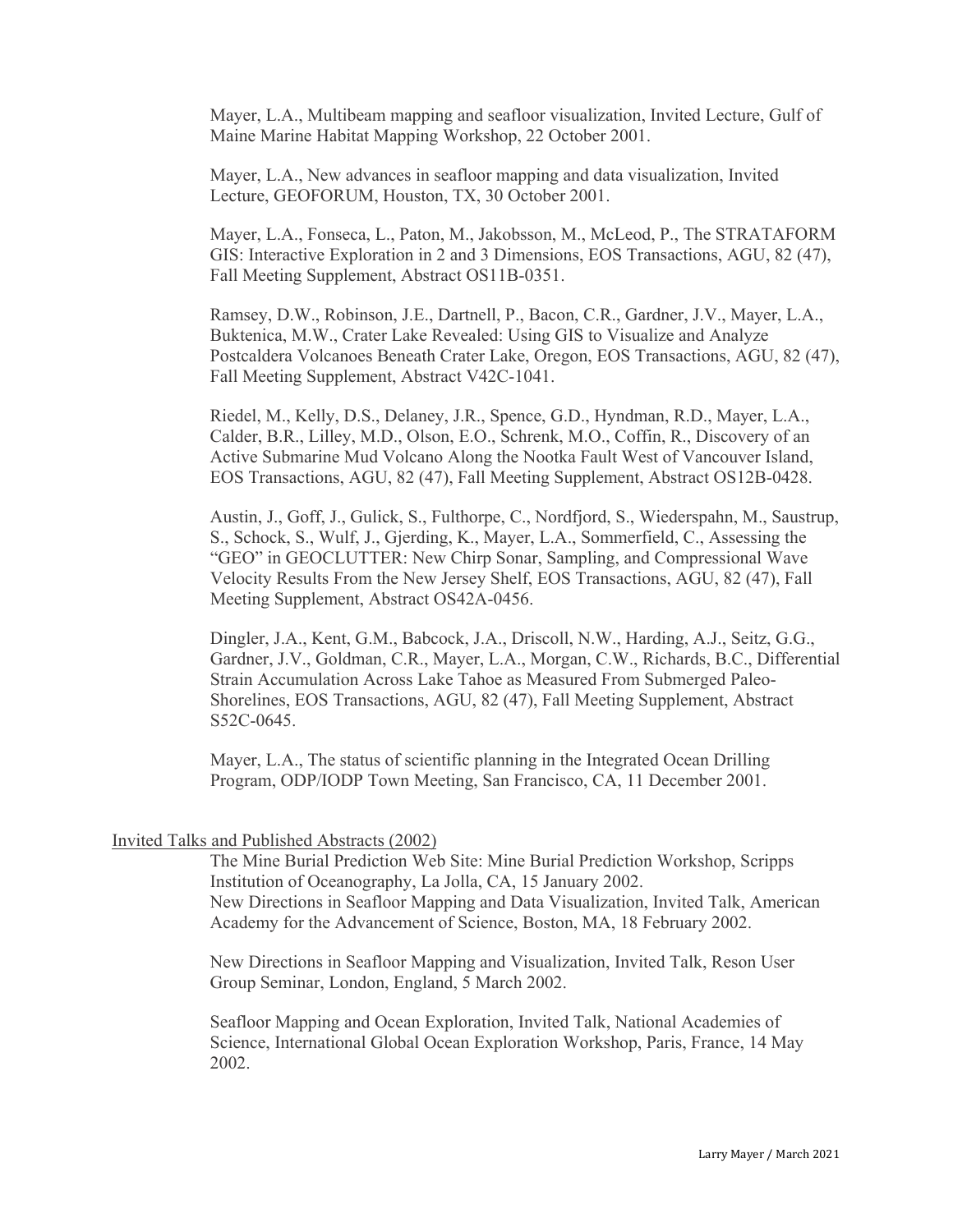Mapping the U.S. EEZ, Presentation to the U.S. Commission on Ocean Policy, 22 July 2002.

UNH Study of Status of Data in Support of U.S. Law of the Sea Claim, Law of the Sea Working Group, NOAA HQ, Bethesda MD, 9 September 2002.

Feasibility and technical limitations in sonar detection of time-dependent seafloor topography, Seafloor Geodesy Workshop, Deep Ocean Exploration Institute, Woods Hole, MA, 11 October 2002.

Gee, L., Reed, B., and Mayer, L.A., Interactive 3D Visualization: An Important Element in Dealing with Increasing Data Volumes and Decreasing Resources, EOS Transactions, AGU, 83 (47), Fall Meeting Supplement, Abstract U52-04, 2002.

Goff, J.A., Mayer, L.A., Schwab, B., Traykovski,P., Wilkins, R., Jenkins, C., Kraft, B., Evans, R., Buynevich, I., Site Survey of the Martha's Vineyard Coastal Observatory: Backscatter, Grain Size and Temporal Evolution of Rippled Scour Depressions, EOS Transactions, AGU, 83 (47), Fall Meeting Supplement, Abstract OS61A-0181, 2002.

Kraft, B.J., Mayer, L.A., Simpkin, P., Goff J.A., Schwab,B., Jenkins C., In Situ Measurement of Sediment Properties and Relationship to Backscatter: An Example From the ONR Mine Burial Program, Martha's Vineyard Coastal Observatory, EOS Transactions, AGU, 83 (47), Fall Meeting Supplement, Abstract OS61A-0182, 2002

Mayer, L.A. Raymond, R., Glang, G., Huff, L., Resolving the Ripples (and a Mine): High-Resolution Multibeam Survey of Martha's Vineyard ONR Mine Burial Program Field Area, EOS Transactions, AGU, 83 (47), Fall Meeting Supplement, Abstract OS61A-0183, 2002.

Hou, T., Mayer, L.A., Kraft, B., Seafloor Characterization from Spatial Variation of Multibeam Backscatter vs. "Best Estimated" Grazing Angle, EOS Transactions, AGU, 83 (47), Fall Meeting Supplement, Abstract S71C-0296, 2002.

#### Invited Talks and Published Abstracts (2003)

Bransdsottir, B., P. Einarsson, R.S. Detrick, L. A. Mayer, B.R. Calder, N. Driscoll and B. Richter, 2003, Lost in Iceland? Fracture Zone Complications along the Mid-Atlantic Plate Boundary. EOS Transactions*,* AGU 84 (46), Abstract, T22A-0504.

Detrick, R.S., B. Brandsottir, N. Driscoll, B. Richter, L.A. Mayer, D. Fornari, B.R. Calder and G. Kent, 2003, The Tectonic Evolution of the  $T<sub>j</sub> \lq \lq \rq \rceil$  are Fracture Zone, offshore Northern Iceland-Ridge Jumps and Rift Propagation, EOS Transactions*,* AGU 84 (46), Abstract, T21E-03.

Lewis, C.F.M., Blasco, S.M., Forsyth, D.A., Mayer, L.A., Dijkstra, S., Jacobi, R.D., Todd, B.J., Coakley, J.P. and King, J.W., 2003, Do Quaternary sediments register paleoseismicity or neotectonic rejuvenation of ancient faults beneath Lake Ontario?, Geological Society of America NE Section 38 Annual Meeting, March 2003.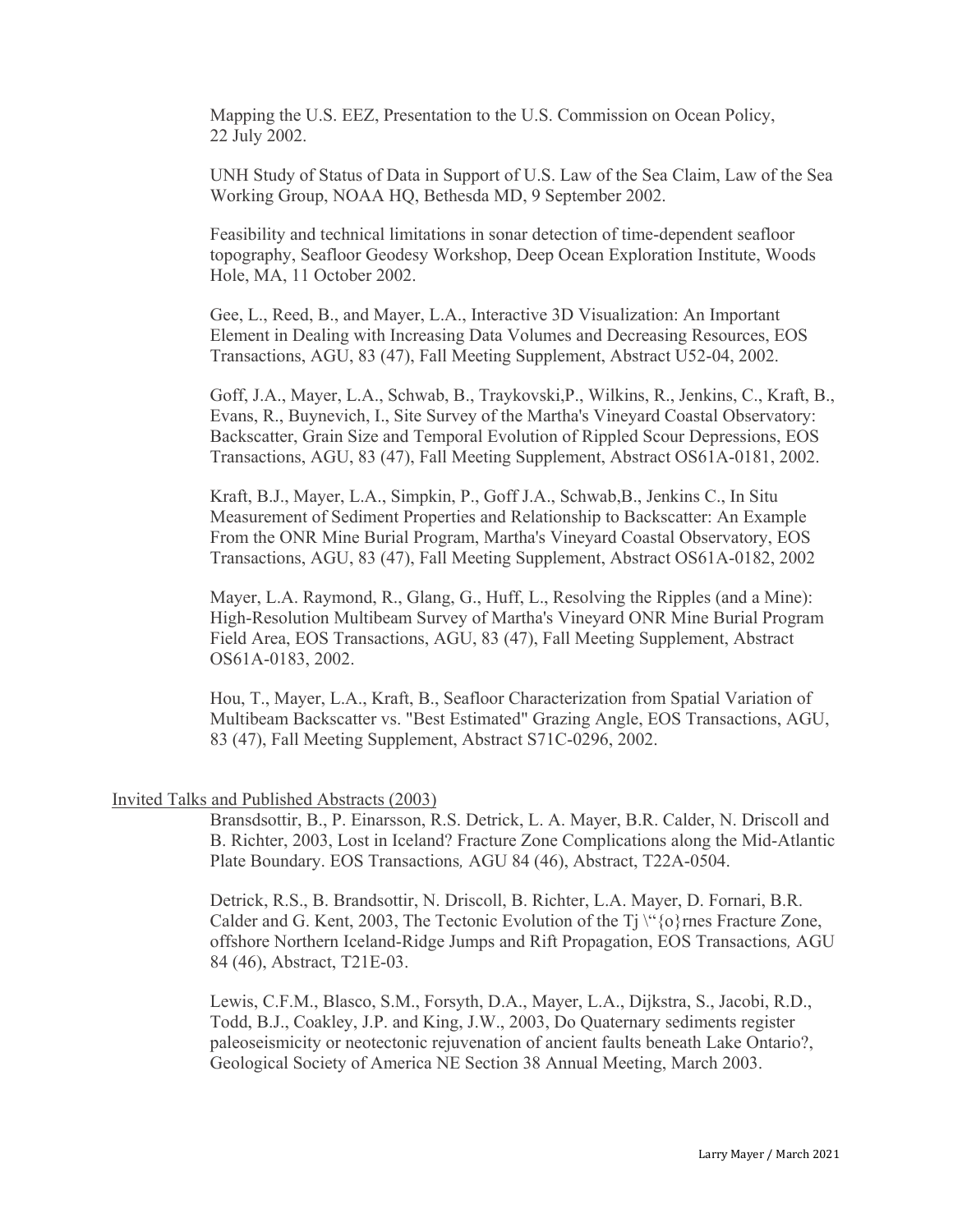Mayer, L.A., New Directions in Seafloor Mapping and Data Visualization, Invited Talk, Ocean Engineering Seminar Series, University of Rhode Island, 7 February 2003.

Mayer, L.A., Multibeam 101, Invited Talk, NOAA Multibeam Sonar Technology Workshop, 12 February 2003.

Mayer, L.A., Future Directions of Multibeam Technology, Invited Talk, NOAA Multibeam Sonar Technology Workshop, 12 February 2003.

Mayer, L.A., Martha's Vineyard Multibeam Surveys, Invited Talk ONR Mine Burial Workshop, St. Petersburg, FL, 28 January 2003.

Mayer, L.A., Fundamentals of Multibeam Mapping, Invited Talk, NOAA Multibeam Workshop, Silver Spring, MD, 12 February 2003.

Mayer, L.A., Future Directions in Seafloor Mapping, Invited Talk, NOAA Multibeam Workshop, Silver Spring, MD, 12 February 2003.

Mayer, L.A., Visualization Tools for Seafloor Mapping, Invited presentation at workshop, U.S. Hydrographic Conference, Biloxi, MS, 27 March 2003.

Mayer, L.A., The Future of Seafloor Mapping, Invited Presentation, GEBCO Centenary Celebration, Monaco, 17 April 2003.

Mayer, L.A., Jakobbson, M., and Armstrong, A.A., Evaluating U.S. Holdings Relevant to Definition of the Limits of the Continental Shelf, Invited Presentation, International Symposium on Legal and Scientific Aspects of Continental Shelf Limits, Reykjavik, Iceland, 26 June 2003.

Mayer, L.A., Visualization of Geophysical Data Sets, Invited Lecture, Darling Marine Center Summer Institute for Geospatial Data Analysis, 22 July 2003.

Mayer, L.A., Evaluating U.S. Holdings Relevant to Definition of the Limits of the Continental Shelf, U.S. Senate Forum on Law of the Sea, Washington DC, 1 October 2003.

Mayer, L.A., New Paradigms for Multibeam Data Processing, Keynote Lecture, Shallow Survey 2003, Sydney, Australia, 18 October 2003.

Mayer, L.A., Overview of NOAA Technical Needs for Multibeam Mapping, NOAA Multibeam Workshop, Durham, NH, 27 October 2003.

Mayer, L.A., Jeffreys Ledge Multibeam Surveys, Marine Closed Area Working Group, Brown Center, Durham NH, 30 October 2003.

Mayer, L.A., New Directions in Seafloor Mapping and Visualization, Deep Submergence Lab Lecture Series, Woods Hole Oceanographic Institution, Woods Hole, MA, 3-4 November 2003.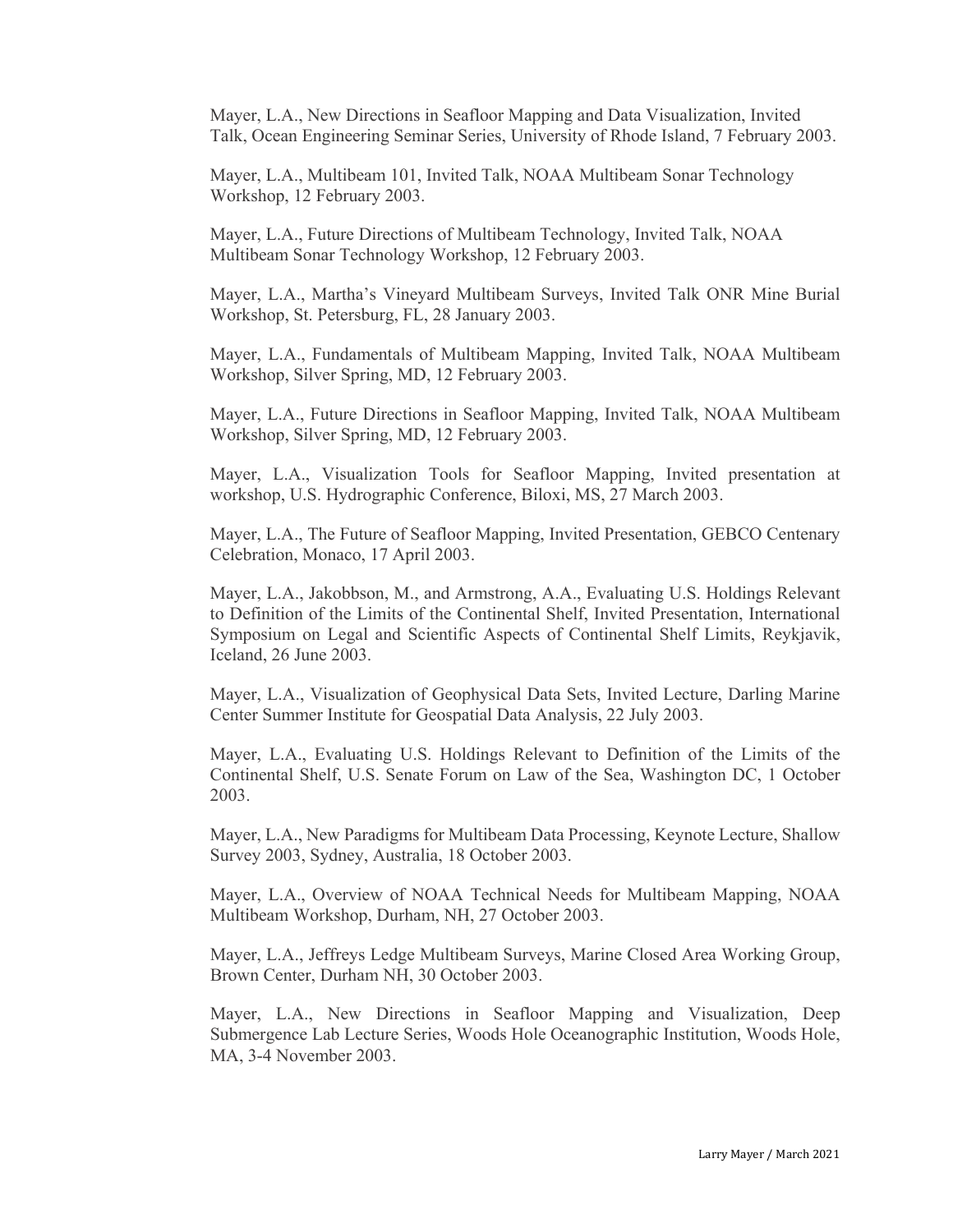Mayer, L.A., B.R. Calder, R. Brennan, L. Gee, S. Smith, C. Ware, L. Alexander, A. Armstrong, R. Arsenault, M. Jurley, F. Mogger, M. Paton, and M. Plumlee, New Paradigms for Hydrographic Data Processing and Products, Invited, Proceedings: 3rd Int. Conference. On High-Resolution Surveys in Shallow Water, Sydney, Australia, November 2003.

Mayer, L.A., B.R. Calder and J.S. Schmidt, 2003, High Resolution Multibeam Sonar Survey and Interactive 3-D Exploration of the D-Day Wrecks off Normandy. EOS Transactions*,* AGU 84 (46) Abstract, ED31E-02.

Mayer, L.A., B. R., Calder, J.S., Schmidt, and C. Malzonne, 2003, Providing the third dimension: High-resolution multibeam sonar as a tool for archaeological investigations – an example from the D-Day beaches of Normandy, in Proceedings of the U.S. Hydrographic Conference, Technical Papers CD.

Paton, M., L. Gee, B.R. Calder and L.A. Mayer, The Integrated Seafloor: Efficient Multi-Sensor Processing and Visualization Techniques for Seafloor Mapping Data. Proceedings: 4th Australasian Hydrographic Symposium, Christchurch, New Zealand, November 2003.

Rzhanov, Y., L.A. Mayer, D. Fornari, T. Shank, S. Humphris, D. Scheirer, J. Kinsey, and L. Whitcomb, 2003, High-Resolution Photo-Mosaicing of the Rosebud Hydrothermal Vent Site and Surrounding Lava Flows, Galapagos Rift 86W: Techniques and Interpretation. EOS Transactions*,* AGU 84 (46), Abstract, OS32A-0231.

Rzhanov, Y., G.R. Cutter and L.A. Mayer, Seafloor segmentation based on bathymetric measurements from multibeam echosounder data, Proceedings: 7<sup>th</sup> International Symposium on Signal processing and its Applications, Paris, France, July 2003.

#### Invited Talks and Published Abstracts (2004)

Mayer, L.A., Visualizing Components of the Climate: Milankovitch Cycles, Invited Lecture, University of Bergen, Norway, 14 January 2004. Mayer, L.A., Visualization Principles and Applications, Invited Lecture, University of Bergen, Norway, 15 January 2004.

Mayer, L.A., New Tools for Fusion and Visualization of Ocean Mapping Data, Invited Keynote Address, Geological Society of London, London, England, 24 February 2004.

Mayer, L.A., New Directions in Seafloor Mapping and Data Visualization, Invited Seminar, The Bedford Institute of Oceanography Seminar Series, Halifax, NS, Canada, 5 March 2004.

Finney, B.P., Jaeger, J.M., Mix, A.C., Cowan, E.A., Gulick, S.S., Mayer, L.A., Pisias, N.G., Powell, R.D., Prahl, F., Stoner, J.S., 2004, High-Resolution Holocene Records of Paleoceanographic and Paleoclimatic Variability from the Southern Alaskan Continental Margin. EOS Transactions, AGU, 85(47), Fall Meeting Supplement, Abstract 0S52A-04.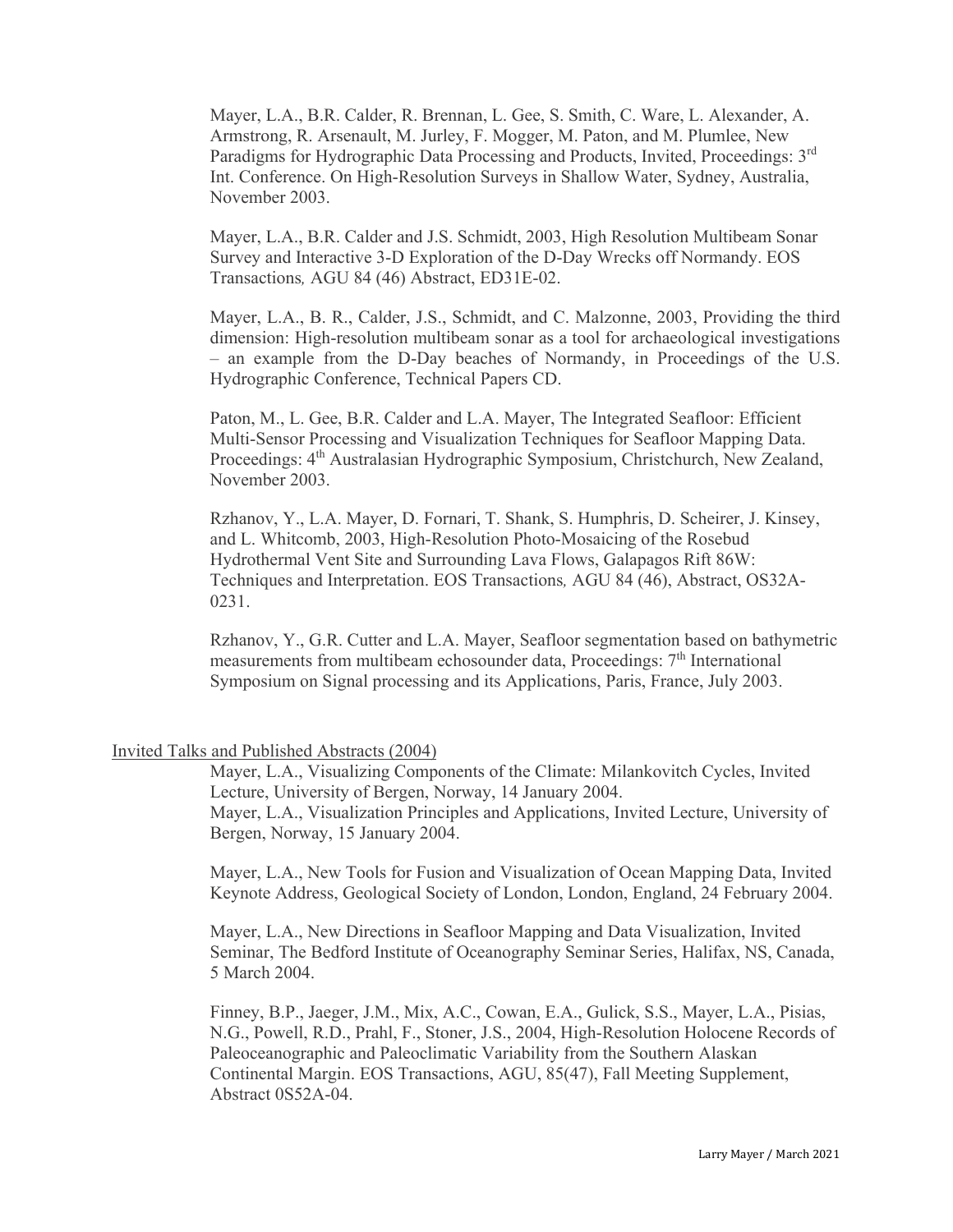Brandsdottir, B., Richter, B., Riedel, C., Dahm, T., Helgadottir, G., Kjartansson, E., Dertick, R., Magnusson, A., Asgrimsson, A.L., Palsson, B.H., Karson, J., S'mundsson, K., Mayer, L.A., Calder, B.R., Dricoll, N. (2004), Tectonic Details of the Tjornes Fracture Zone, an Onshore-Offshore Ridge-Transform in N-Iceland, EOS Transactions, AGU*,* 85(47), Fall Meeting Supplement, Abstract T41A-1172.

Gulik, S.S., Powell, R.D., Jaeger, J.M., Cowan, E.A., Mayer, L.A., Mix, A.C., Finney, B.P., Pisias, N.G., Prahl, F., Stoner, J.S., 2004, Glacial Advances and Retreats in Tectonic Southeast Alaska During the Little Ice Age and Last Glacial Maximum: Preliminary Results from EW0408, EOS Transactions, AGU*,* 85(47), Fall Meeting Supplement, Abstract H51A-1099.

Mayer, L.A., Rzhanov, Y., Fornari, D.J., Soule, A., Shank, T.M., Beaulieu, S.E., Schouten, H., Tivey, M., 2004, Mosaicking Techniques for Deep Submergence Vehicle Video Imagery, Applications to Ridge2000 Science, EOS Transactions, AGU, 85(47), Fall Meeting Supplement, Abstract B13A-0163

Fonseca, L., Mayer, L.A., Kraft, B., Brandsdottir, B., Richter, B., 2004, AVO Analysis of Multibeam Backscatter, an example from Little Bay, NH and Skjalfandi Bay, Iceland, EOS Transactions, AGU, 85(47), Fall Meeting Supplement, Abstract OS41C-0483.

#### Invited Talks and Published Abstracts (2005)

Mapping and Visualizing the Seafloor: Seeing Without Really Being There, Invited Presentation, Annual Meeting of the American Association of Advancement of Science, Washington, DC, 19 February 2005.

New Directions in Seafloor Mapping and Visualization, Invited Presentation, Lamont Colloquium, Lamont Doherty Earth Observatory, NY, 25 February 2005.

Mapping the Unseen: High Tech Imaging of the Seafloor, Invited Presentation, Sea Secrets Lecture Series of the University of Miami and the Ocean Research and Education Foundation, Miami, FL, 16 March 2005.

New Directions in Seafloor Mapping and Data Visualization: Keynote Talk, RESON Multibeam Users Workshop, Tokyo, Japan, 20 April 2005.

New Directions in Seafloor Mapping and Data Visualization: Invited Lecture, National Geospatial Intelligence Agency, Bethesda, MD, 13 July 2005.

Mapping the Unseen: New Directions in Seafloor Mapping and Data Visualization, Bock Memorial Lecture, United States Naval Academy, 18 October 2005.

#### Invited Talks and Published Abstracts (2006)

Vogt, P.R., Jung, W., Jakobsson, M., Mayer, L.A., and Williamson, M., 2006, The Alpha-Mendeleev Magmatic Province, Arctic Ocean: A New Synthesis, EOS, Transactions of the American Geophysical Union, vol. 87, no. 36, Joint Assembly Supplement Abstract, no. OS31A-02.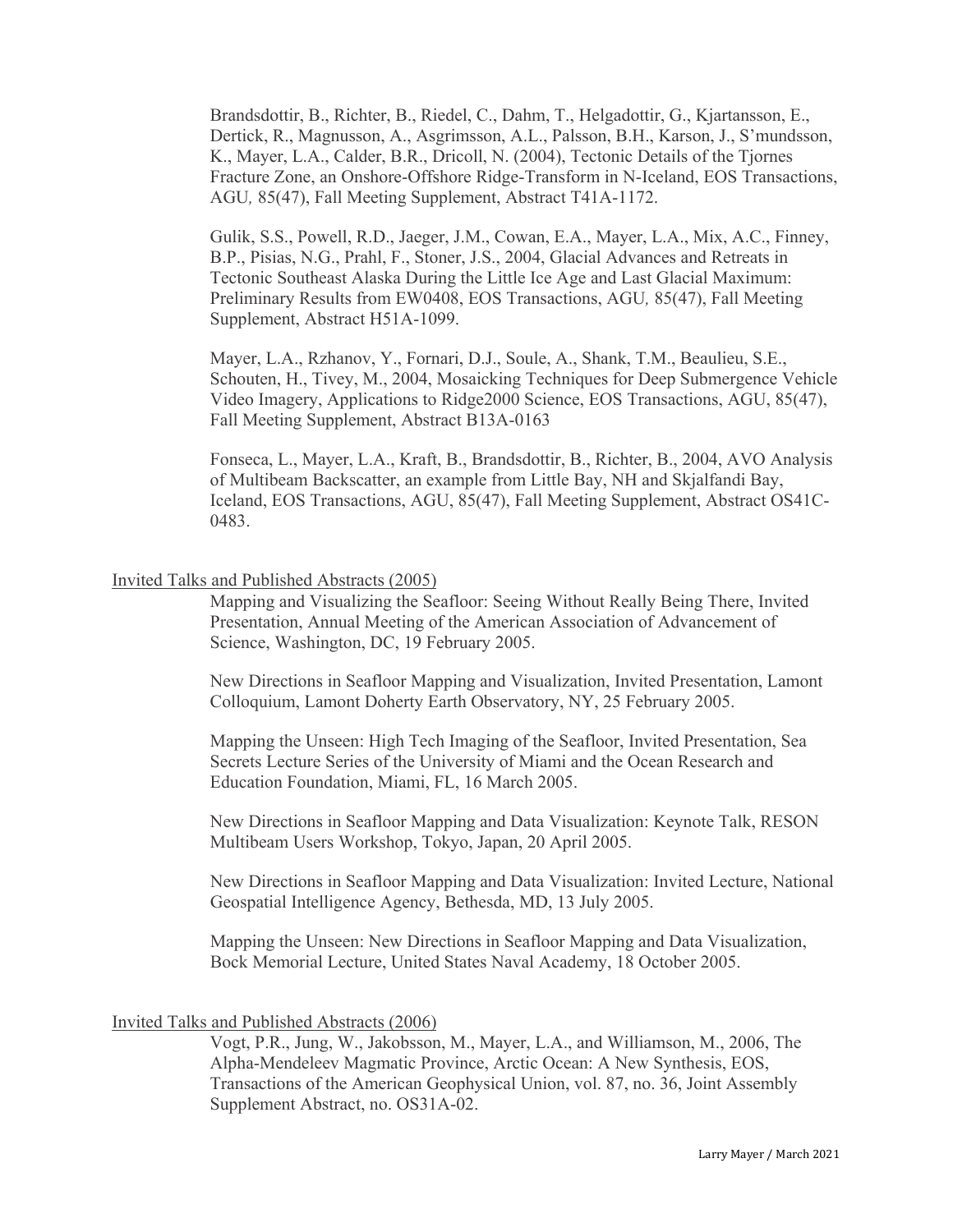Changing Perspectives of the Seafloor: New Approaches to Seafloor Mapping and Data Visualization, Sedimentology Lecture Series, ETH, Zurich, Switzerland, 16 January 2006.

Evans, R.L., Kraft, B.J., and Mayer, L.A., 2006, Use of seafloor electromagnetic and acoustic backscatter data for seafloor classification: an example from Martha's Vineyard, MA, EOS Transactions, American Geophysical Union, vol. 87 (52).

Kraft, B.J., de Moustier, C.P., Calder, B.R., and Mayer, L.A., 2006, High resolution mapping and backscatter studies in support of the Ripples Program: J. Acout. Soc. Am, vol. 120, p. 3180.

New View of the Gulf of Alaska: Mapping a Transitional Margin, International Symposium on Scientific and Technical Aspects of the of the Outer Limits of the Continental Shelf beyond 200 Nautical Miles, United National University, Tokyo, Japan, 7 March 2006.

An Academic Desktop Survey of Existing U.S. Data Holding Relevant to the Definition of the Continental Shelf Limits, International Symposium on Scientific and Technical Aspects of the of the Outer Limits of the Continental Shelf beyond 200 Nautical Miles, United National University, Tokyo, Japan, 8 March 2006.

New Approaches to Ocean Mapping and Data Visualization, Ocean Seminar Series, the University of Delaware, Newark, DE, 16 March 2006.

Orion-Cyber Infrastructure, Orion-OOI Meeting, Salt Lake City, UT, 28 March 2006.

Ocean Mapping, NSF Advisory Committee-GeoSciences, Washington, DC, 5 May 2006.

New Advances in Ocean Mapping, New England Mapping Association, University of New Hampshire, Durham, NH, 8 June 2006. [Invited]

Ocean Exploration, NOAA-Science Advisory Board, Monterey, CA, 25 July 2006.

Seafloor Mapping in Support of Habitat Studies, NMFS Fish Habitat Workshop, Seattle, WA, 30 August 2006.

Seafloor Mapping and Law of the Sea, Seminar: University of Massachusetts, Boston, MA, 18 October 2006.

Fish Memorial Lecture: New Directions in Seafloor Mapping, University of Rhode Island, Kingston, RI, 3 November 2006.

New Tools for Seafloor Mapping, Lecture New England Consortium, Portsmouth, NH, 5 December 2006. [Invited]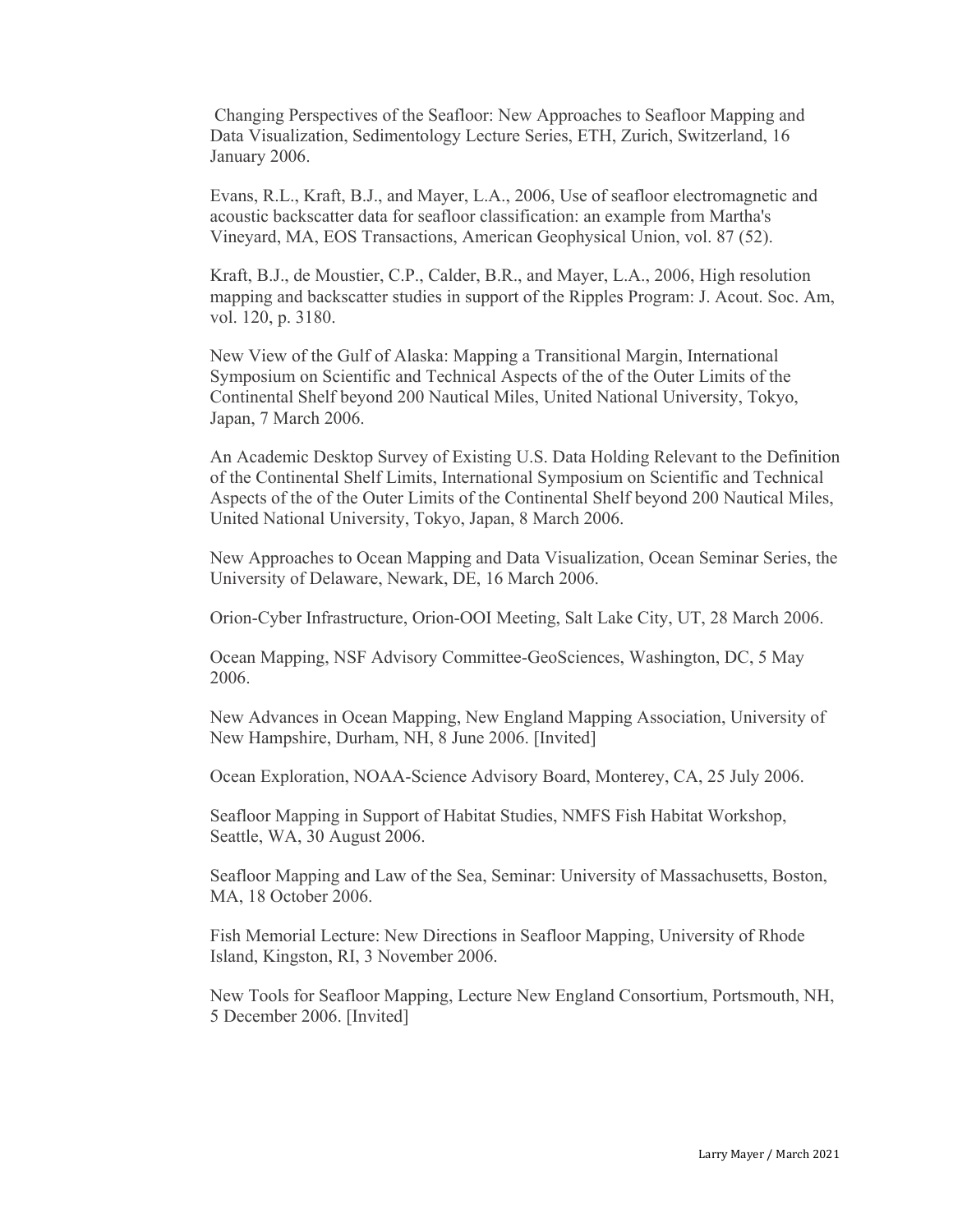# Invited Talks and Published Abstracts (2007)

Gardner, J.V., Mayer, L.A., and Armstrong, A., 2007, High-resolution mapping in support of UNCLOS Article 76: Seeing the seafloor with new eyes, U.S. Hydro Conference, Norfolk, VA, pp.12.

Sweeney, E.M., Gardner, J.V., Mayer, L.A., and Johnson, J.E., 2007, Interpretations of low backscatter anomaly found in12 kHz data on the U.S. mid-Atlantic lower continental slope, Geological Society of America NE Section Meeting, Durham, NH.

Rzhanov, Y., Mayer, L.A., Beaulieu, S., Soule, A., and Shank, T., 2007, The generation of georeferenced video mosaics in support of submersible and ROV operations, CenSeam Standardization Working Group and Data Analysis Working Group Meeting, Dartington Hall, Plymouth, UK, 15 -17 May 2007.

Delimiting the Outer Boundary of the U.S. Extended Continental Shelf, Invited Talk, NOAA Office of General Counsel 2007 International Law Training Seminar, 31 January 2007.

New Directions in Seafloor Mapping and Data Visualization, Invited Lecture, Portsmouth Propeller Club, 15 February 2007.

New Directions in Seafloor Mapping and Data Visualization, Invited Seminar, University of New England, 16 February 2007.

Mayer, L.A., and Malik, M., Assessing bottom gear impact in the WGOM Closure Area: A multifaceted approach, Invited paper, Western Gulf of Maine Closure Area: 2007 Symposium, Durham NH, 26 March 2007.

Multibeam Echosounding as a Tool for Fisheries Habitat Studies, Mayer, L.A. and Fonseca, L., Invited Lecture, Marine Habitat Mapping Technology Workshop, Anchorage AK, 2 April 2007.

New Views of Seafloors and Tsunamis: Interactive Visualization of Geospatial Data, Invited Seminar, Institute for Pure and Applied Math, UCLA, Los Angeles, CA, 21 May 2007.

Progress on U.S. Mapping in Support of an Extended Continental Shelf, Invited presentation, Task Force on U.S. Extended Continental Shelf, Washington DC, 29 May 2007.

Testimony to House Subcommittee on Fisheries Wildlife and Oceans, Washington, DC, 5 June 2007.

Hydrography: It's not just for charting anymore, Invited presentation, Capitol Hill Oceans Week, 6 June 2007.

Changing Perspectives of the Seafloor, Geologischce Vereiningung e.V., Bremen, Germany, Invited Plenary Lecture, 4 October 2007.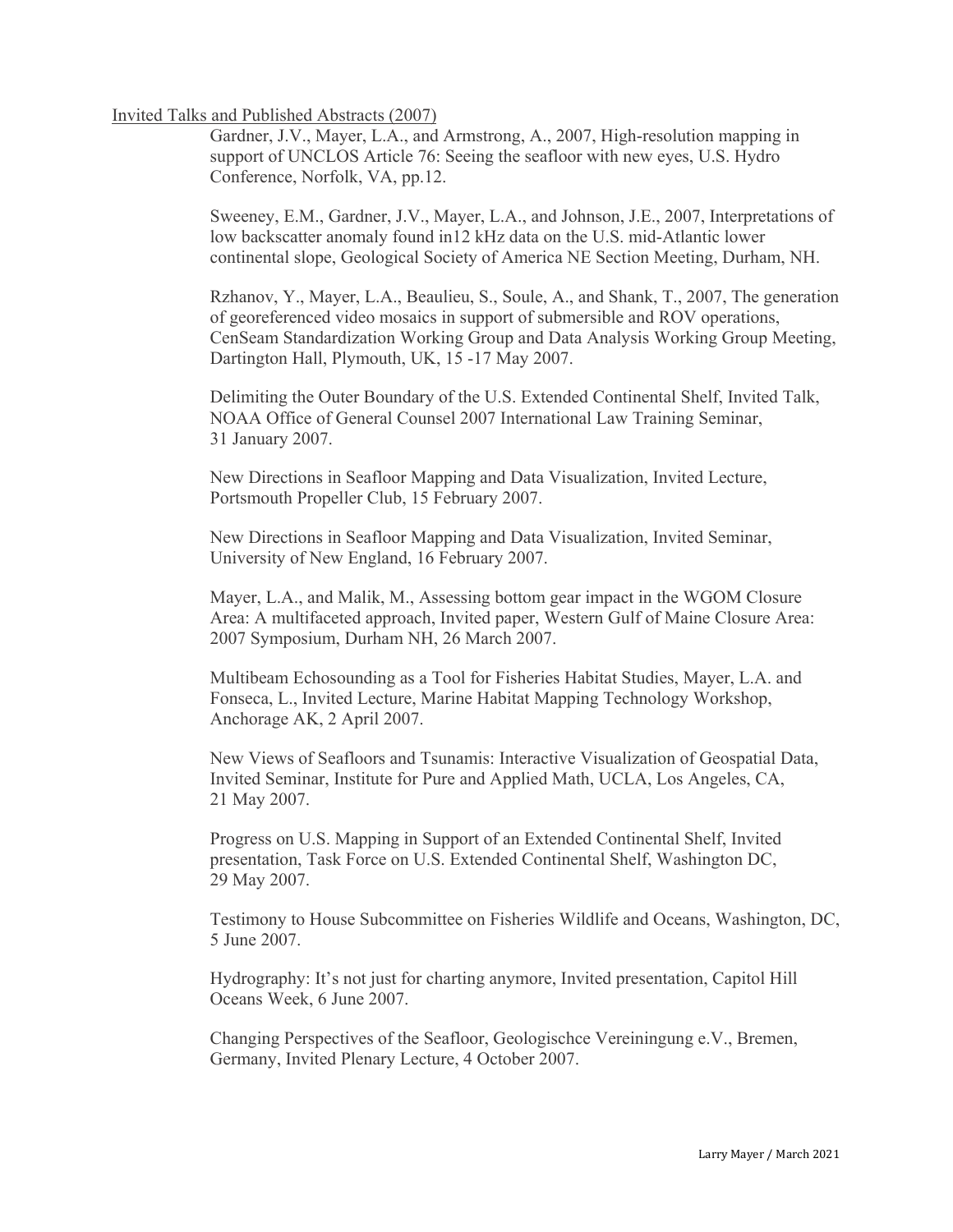New Directions in Seafloor Mapping and Visualization, InWaterTec: International Conference on Marine Technologies, Kiel, Germany, Invited Plenary Lecture.

Mayer, L.A., K Moran, J Backman, 2008, Invited Talk and published abstract, The Cenozoic Arctic Ocean Unveiled through Scientific Ocean Drilling, EOS Transactions, AGU*, 88*(52), Fall Meeting Supplement, Abstract PP43D-02.

Gardner, J.V., Mayer, L.A. and Armstrong, A.A., 2007, Multibeam Bathymetry Mapping for U.S. UNCLOS Concerns: A Gold Mine for Marine Geology, EOS Transactions, AGU, 88(52), Fall Meeting Supplement, Abstract OS53A-0965.

M.A. Malik, J.M. Licciardi, L.G. Ward, L.A. Mayer, 2007, Glacial Features in the Western Gulf of Maine Inferred From High Resolution Bathymetric Data, EOS Transactions, AGU, 88(52), Fall Meeting Supplement, Abstract U31A-0005.

### Invited Talks and Published Abstracts (2008)

Mayer, L.A., UNH Desktop Study and Bathymetric Data Collection in the Arctic Ocean, Invited Talk, State Department ECS Taskforce Arctic Geology Workshop, Arlington, VA, 31 January 2008.

Mayer, L.A., Integrated Ocean Mapping? Keynote address at Interagency Working Group on Ocean and Coastal Mapping, National Ocean and Coastal Mapping, Strategic Action Plan Workshop, Dania Beach, FL, 26 February 2008.

Mayer, L.A., Initial Assessment of Pacific Areas in UNH Desktop Study and Why Foot of the Slope is the Critical Factor, ECS Taskforce Pacific Geology Workshop, Honolulu, HI, 22 April 2008.

Mayer, L.A., Seafloor Characterization, Invited Talk, Geoscience Australia, Canberra, Australia, 30 April 2008.

Mayer, L.A., Mapping the Uncharted Arctic, Invited Talk, National Defense University, National War College Symposium on National Security, Climate Change and the Arctic Frontier, 13 May 2008.

Mayer, L.A., Gardner, J.V. and Armstrong, A.A., U.S. Efforts to Delineate its Extended Continental, Invited Lecture, International Geological Congress, Oslo, Norway, 6 August 2008.

Mayer, L.A., Arctic Mapping in Support of Law of the Sea, Invited Lecture, Southwest School of Law, Los Angeles, CA, 3 October 2008.

Mayer, L.A., Recovering the TRIFFID and other Sailboat Adventures, Invited Lecture, Mark Wimbush Symposium, University of Rhode Island, 17 October 2008.

Mayer, L.A., Initial Assessment Bering Sea and Gulf of Alaska in UNH Desktop Study and Potential Implications of the Statement of Understanding, Invited Talk, ECS Taskforce Pacific Geology Workshop, Menlo Park, CA, 3 December 2008.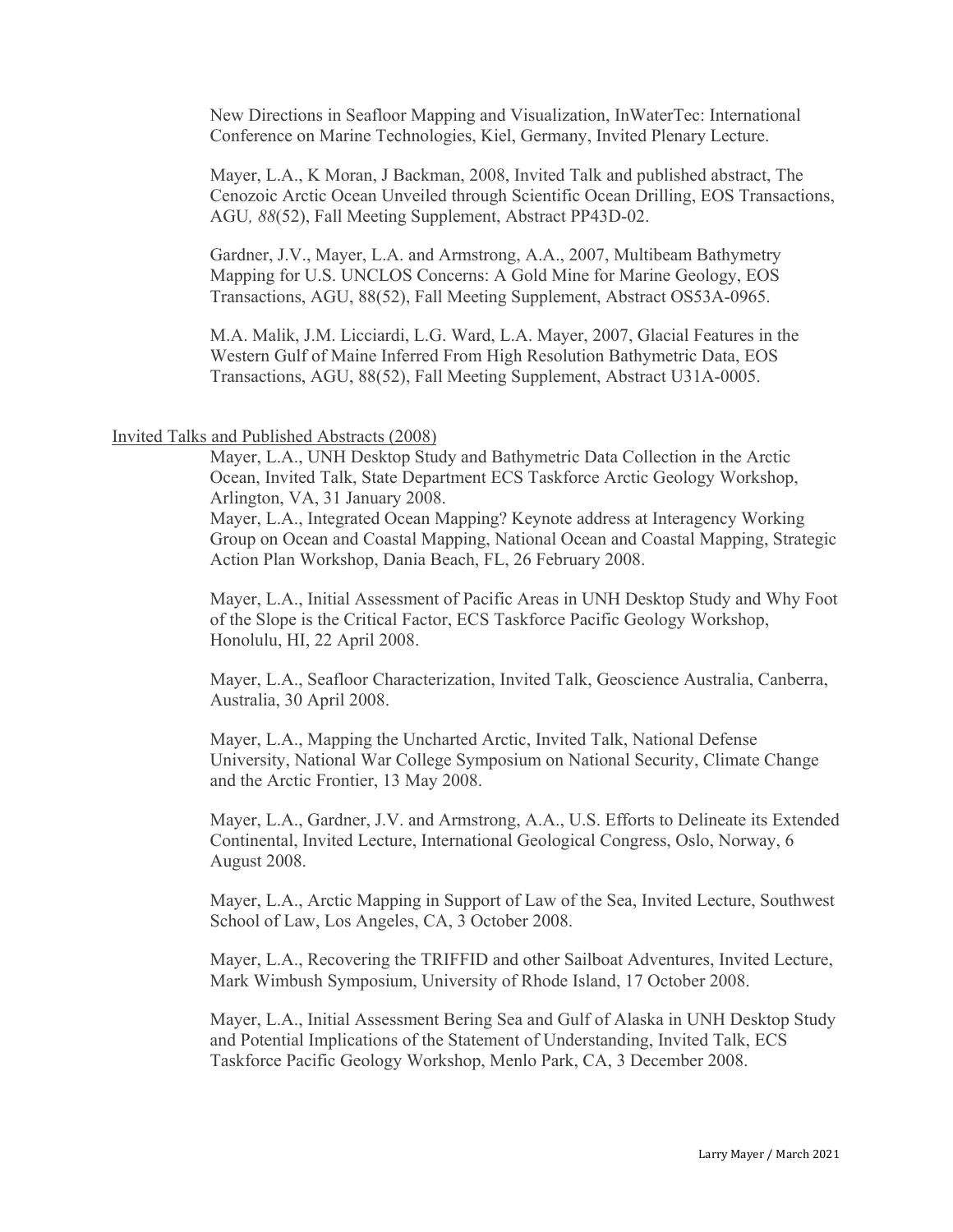Mayer, L.A. and Jakobsson, M., Seafloor Mapping in the High Arctic: The Challenges and the Joys, Plenary Talk, Arctic Change 2008, Quebec City, PQ, Canada, 11 December 2008.

Mayer, L.A., Mapping the Arctic Ocean for science and country: Recent results and availability of bathymetric data from the Chukchi and Beaufort Seas, Invited Talk, Arctic Research: Goals, Updates and Opportunities, Arctic Research Commission Town Hall Meeting, American Geophysical Union, San Francisco, CA, 13 December 2008.

Trusel, L.D., B.A. Willems, R.D. Powell, L.A. Mayer, 2008, Quantification of Glacimarine Sediment Yields Using Multibeam Sonar in Alaskan Fjords, EOS Transactions, AGU, 89(53), Fall Meeting Supplement, Abstract C11B-0508.

Mayer, L.A., K. Brumley, A. Andronikov, D.N. Chayes, A.A. Armstrong, B.R. Calder, J.K. Hall, W.C. Clyde, W.A. Bothner, J.V. Gardner, 2008, Recent mapping and sampling on the Chukchi Borderland and Alpha/Mendeleev Ridge, EOS Transactions, AGU, 89(53), Fall Meeting Supplement, Abstract C11C-0516.

Jakobsson, M., L.A. Mayer, HEALY Scientific Party, ODEN Scientific Party, 2008, Glaciogenic bedforms on the Chukchi Borderland, Morris Jesup Rise and Yermak Plateau: three prolongations of the Arctic Ocean continental margin, EOS Transactions, AGU, 89(53), Fall Meeting Supplement, Abstract C14A-05.

Felzenberg, J.A., L.G. Ward, Y. Rzhanov, J.D. Irish, L.A. Mayer, 2008, Detecting Bedform Migration in Portsmouth Harbor, New Hampshire, USA on Relatively Short Spatial and Temporal Scales, EOS Transactions, AGU, 89(53), Fall Meeting Supplement, Abstract OS21E-1219.

Andronikov, A., S. Mukasa, L.A. Mayer, K. Brumley, 2008, First Recovery of Submarine Basalts from the Chukchi Borderland and Alpha / Mendeleev Ridge, Arctic Ocean, EOS Transactions, AGU, 89(53), Fall Meeting Supplement, Abstract V41D-2124.

Brumley, K., L.A. Mayer, E.L. Miller, B. Coakley, 2008, Dredged Rock Samples from the Alpha Ridge, Arctic Ocean: Implications for the Tectonic History and Origin of the Amerasian Basin, EOS Trans AGU, 89(53), Fall Meeting Supplement, Abstract T43B-2013.

# Invited Talks and Published Abstracts (2009)

Trusel, L.D., Powell, R.D., Willems, B.A. and Mayer. L.A., 2009, Inferences into temperate fjord deglaciation from glacial and paraglacial submarine landforms in southeast Alaska, Geological Society of America North-Central Section, 43rd Annual Meeting, 2-3 April 2009.

Mayer, L.A., Continental Shelf Issues: Mounting Tensions and Melting Ice: Exploring the Legal and Political Future of the Arctic, Invited Talk, Vanderbilt University School of Law, Memphis, TN, 6 February 2009.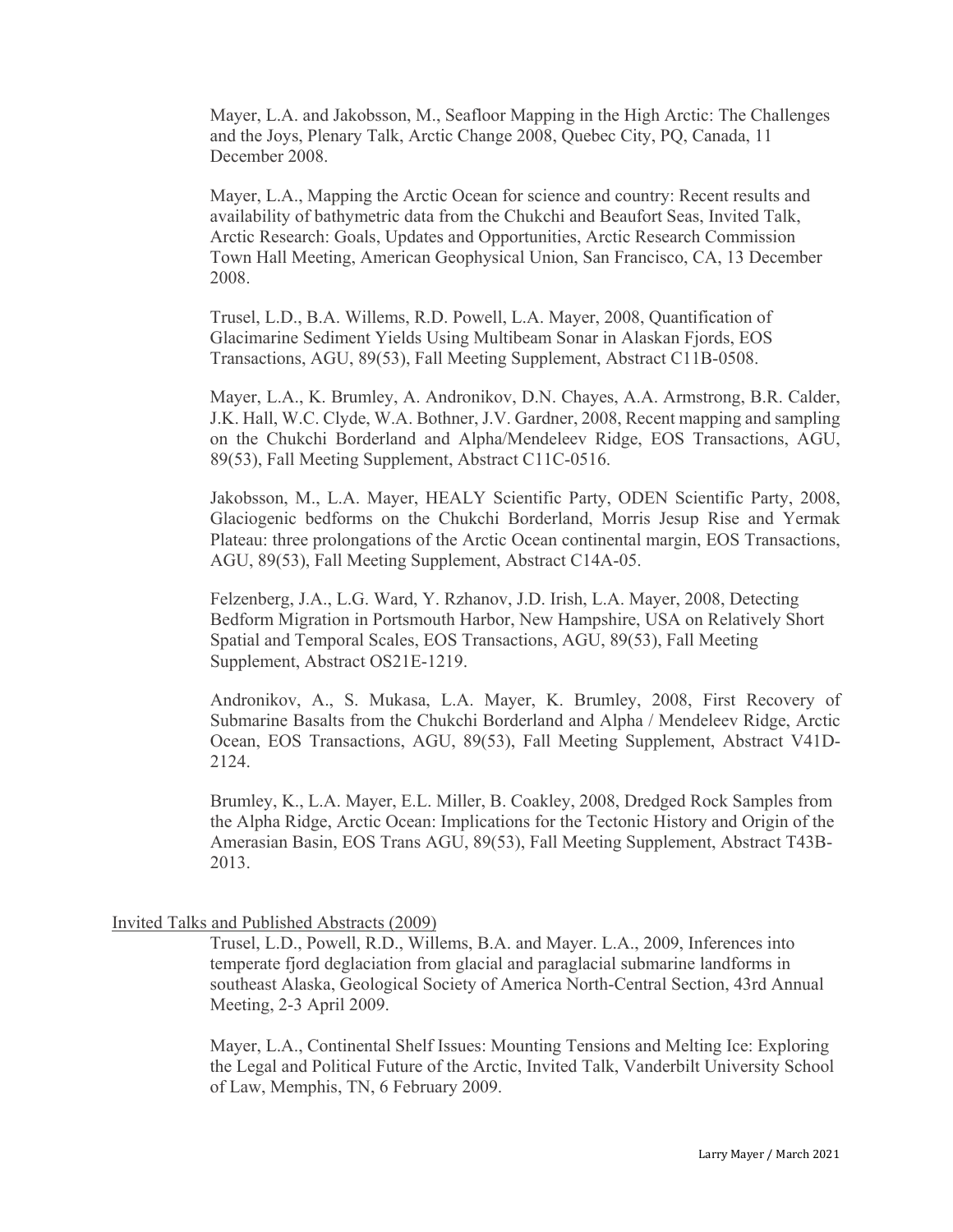Mayer, L.A., Arctic ECS Issues: Invited Talk, 22<sup>nd</sup> Annual United States Pacific Command International Military Operations and Law Conference, Auckland, New Zealand, 2 April 2009.

Malik, M., Weirich, J., Russel, C., Stuart, E., Peters, C., Mayer, L.A., and Armstrong, A.A., *Okeanos Explorer* – Aligning today's technology to a new paradigm of ocean exploration, Invited Talk (delivered by Mayer) FEMME 2009, Lisbon, Portugal, 22 April 2009.

Mayer, L.A., Center for Coastal and Ocean Mapping Activities – A national center for ocean mapping activities, Invited Talk, Portuguese Hydrographic Institute, Lisbon, Portugal, 23 April 2009.

Mayer, L.A., Changing Perspectives of the Seafloor: New Approaches to Seafloor Mapping and Data Visualization, Invited Talk, Geosciences Symposium, Texas A&M University, College Station, TX, 27 April 2009.

Mayer, L.A., Armstrong, A.A., and Gardner J.V., 2009, Mapping in the Arctic in support of a potential U.S. Extended Continental Shelf, U.S. Hydro Conference, Invited Talk and paper on CD, Norfolk, VA, 14 May 2009.

Mayer, L.A., New Tools and Approaches for Ocean (and Atmospheric) Mapping, Keynote Address, NOAA Corps Dining Out, Washington, DC, 16 May 2009.

Mayer, L.A., Mapping and Exploring in a Changing Sea Ice Environment, Invited Talk, 33<sup>rd</sup> Center for Ocean Law and Policy Conference, Changes in the Arctic and the Law of the Sea, Seward, AK, 21 May 2009.

Mayer, L.A., New Tools for Seafloor Mapping: Lifting the Veil, Invited Talk, Capitol Hill Ocean Week, Washington, DC, 10 June 2009.

Mayer, L.A., U.S. Mapping of the Extended Continental Shelf in the Arctic, Invited Talk, 3rd Symposium on the Impacts of an Ice-Diminishing Arctic on Naval and Maritime Operations, Annapolis, MD, 11 June 2009.

Mayer, L.A., Invited Keynote, Autonomous Vehicle Applications in Estuaries, Annapolis, MD, 16 June 2009.

Mayer, L.A., U.S. Mapping Activities in the Arctic, Invited Presentation for Assistant Secretary of State Kerry Anne Jones, 30 September 2009.

Mayer, L.A., New Views of the Chukchi Borderland and Alpha/Mendeleev Ridge Complex, Invited Presentation, Penrose Conference on Tectonic Development of the Amerasian Basin, Banff, AB, Canada, 5 October 2009.

Mayer, L.A., Mapping in the Arctic, Invited presentation to National Geographic Society Advisory Board for OCEANUS TV Series, 27 October 2009.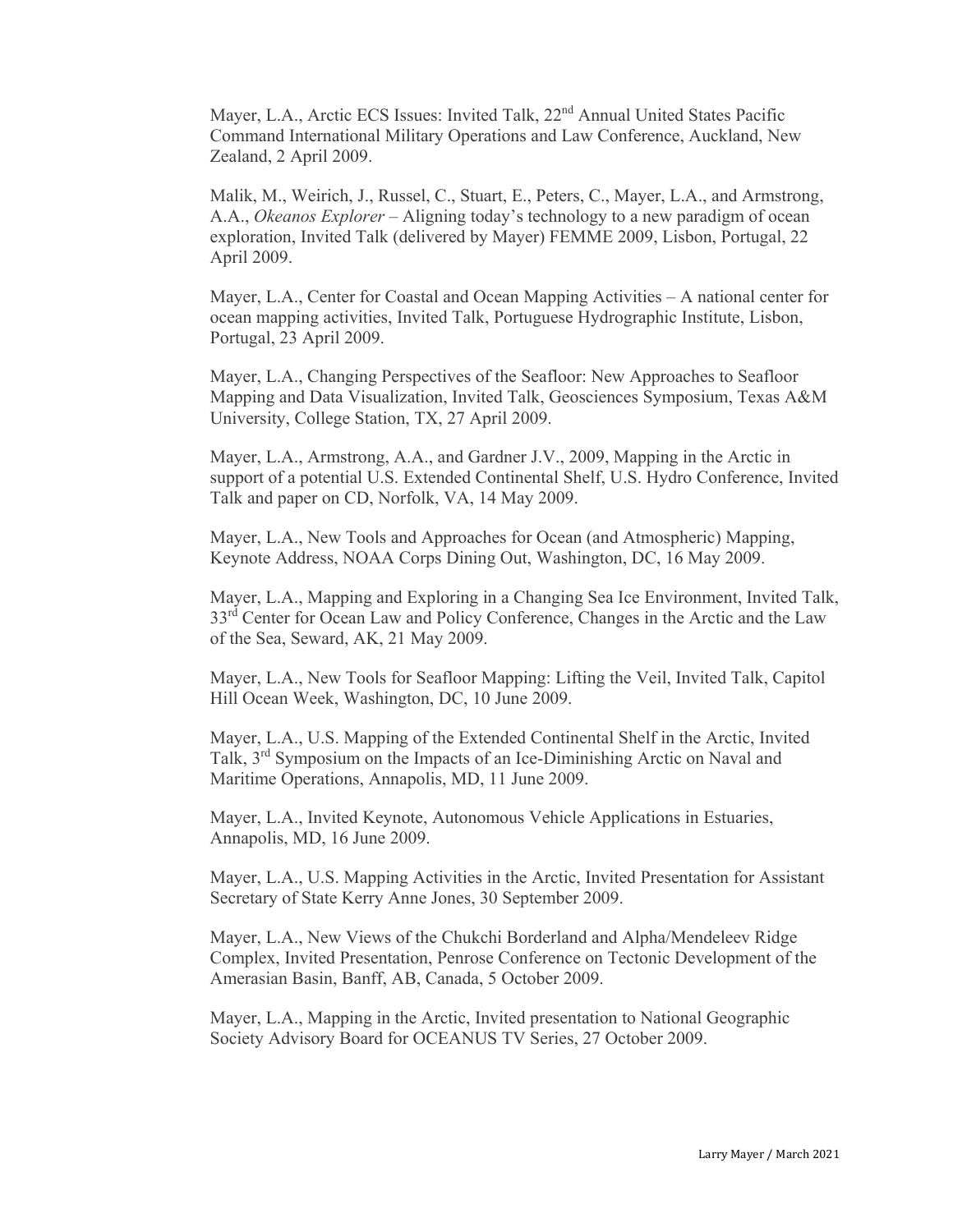Mayer, L.A., U.S. ECS Activities in the Arctic, Invited Presentation, Canadian, U.S., Russian and Danish Joint Meeting on Arctic ECS Activities, Halifax, NS, Canada, 17 November 2009.

Mayer, L.A., Requirements for UNCLOS Article 76, Invited Presentation, U.S. ECS Task Force Data Management Workshop, Durham, NH, 8 December 2009.

#### Invited Talks and Published Abstracts (2010)

Mayer, L.A., Law of the Sea and Mapping the Extended Continental Shelf in the Arctic, Keynote Presentation, Alaska Marine Science Symposium, Anchorage, AK, 20 January 2010.

Mayer, L.A., Adding the Third Dimension: High-Resolution Multibeam Sonar as a Tool for Archaeological Investigations, Invited Talk, U.S. Naval Academy, Annapolis MD, 9 March 2010.

Mayer, L.A., Marine Spatial Planning: An Academic Perspective, Consortium of Ocean Leadership Public Policy Forum, Panel Moderator and Presenter, Washington, DC, 10 March 2010.

Mayer, L.A., Mapping the Unseen: New Approaches to Ocean Exploration, Invited Lecture, UNH College of Engineering and Physical Sciences Alumni Association, Durham, NH, 29 March 2010.

Mayer, L.A., Mapping the Unseen: New Approaches to Seafloor Mapping and Ocean Exploration, Invited Lecture, College of Charleston, Charleston SC, 2 April 2010.

Mayer, L.A., Seafloor Mapping and the Law of the Sea, Invited Talk, University of Delaware, Newark, DE, 22 April 2010.

Mayer, L.A., Testimony before the Subcommittee on Insular Affairs, Oceans and Wildlife of the Natural Resources Committee Legislative Hearing on H.R. 2864 – Congress, Washington, DC, 6 May 2010.

Mayer, L.A. and Lobecker, E., Current Status of Multibeam Sonar Acquisition and Processing on the NOAA Vessel *Okeanos Explorer*, Invited Presentation, NSF Workshop on Multibeam Sonar Operations, NSF HQ, Arlington, VA, 16 June 2010.

Mayer, L.A., The Center for Coastal and Ocean Mapping and Deepwater Horizon, Invited presentation to the Board of Trustees, University of New Hampshire, Durham, NH, 24 June 2010.

Mayer, L.A., Marine Geology, Climate Change and Law of the Sea – a series of lectures at the Rhodes Academy of Ocean Policy and Law, Rhodes, Greece, 28 June-1 July 2010.

Mayer, L.A., Subsurface Monitoring Activities in Support of Deepwater Horizon, Telepresentation to Congressional Staffers from E/V *Nautilus*, 24 August 2010.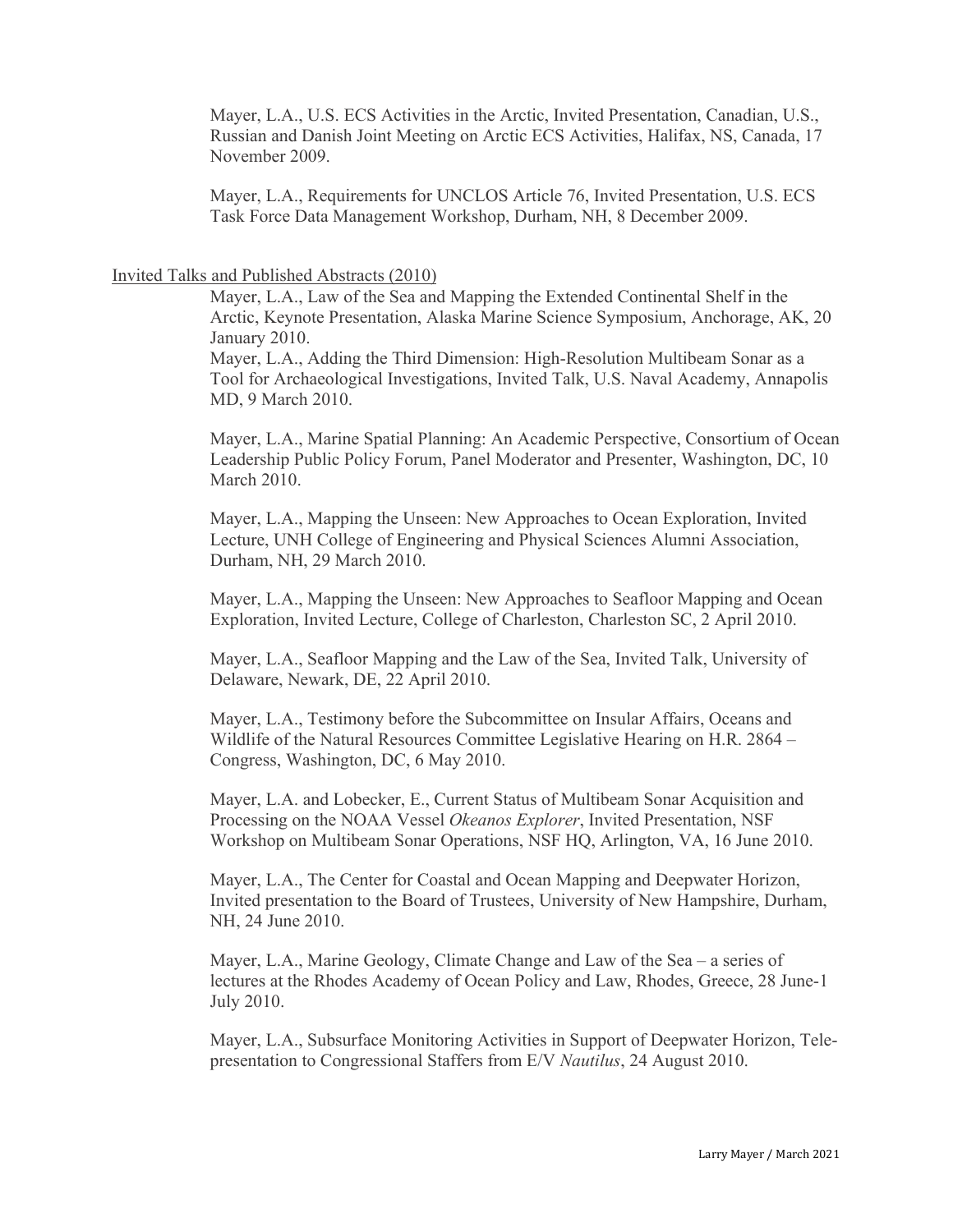Mayer, L.A., UNH/CCOM Response to the Deepwater Horizon MC252: Subsurface Monitoring, Invited presentation to Senate Staffers, Capitol Building, Washington DC, 24 September 2010.

Mayer, L.A., Mapping the Unseen: New Approaches to Ocean Exploration, Invited Five Colleges Lecture, University of Massachusetts Amherst, Amherst, MA, 25 October 2010.

Mayer, L.A., Delineation of the Continental Shelf in the Arctic, Invited Lecture, Canadian Council on International Law, Ottawa ON, Canada, 30 October 2010.

Mayer, L.A., New Capabilities in Ocean Mapping and Data Visualization, Invited Lecture, International Meeting on AUVs and Sensor Capabilities, Waikoloa, HI, 9 November 2010.

Mayer, L.A., Delineating the Continental Shelf in the Arctic, Invited Lecture, Preserving the Environment of the Arctic Region, Beckman Center of the National Academy of Sciences, Irvine, CA, 12 November 2010.

Weber, Thomas, C., Mayer L.A., De Robertis, A., Wilson, C.D., Greenaway, S., Smith, S., and Rice, G., 2011, Acoustic Observations in Support of the Response to the Deepwater Horizon Oil Spill, Invited Talk, 2<sup>nd</sup> Pan-American/Iberian on Acoustics, Cancun, Mexico, 17 November 2010.

Mayer, L.A., Research Activities at the Center for Coastal and Ocean Mapping, University of New Hampshire, Invited Lecture, National University of Singapore, Singapore, 23 November 2010.

Mayer, L.A., Deepwater Horizon and the Arctic: Is There a Need for International Regulation? Invited Lecture, Globalization and Law of the Sea, Washington, DC, 3 December 2010.

Mayer, L.A., Weber, T.C., Gardner, J.V., Malik, M., Doucet, M., and Beaudoin, J., More than the Bottom: Multibeam Sonars and Water-column Imaging, Invited Lecture, American Geophysical Union Meeting, San Francisco CA, 13 December 2010.

Mosher, D C., Shimeld, J., Jackson, R., Hutchinson, D.R., Chapman, B., Chian, D., Childs, J.R., Mayer, L.A., Edwards, B.D., and Verhoef, J., 2010, Sedimentation in Canada Basin, Western Arctic Abstract T31A-2126, presented at 2010 Fall Meeting, AGU, San Francisco, CA, 13-17 December 2010.

Hutchinson, D.R., Mosher, D.C., Shimeld, J., Jackson, R., Chian, D., Edwards, B.D., Hart, P.E., Mayer, L.A., A new look at Northwind Ridge: implications for the history of the Canada Basin, Abstract T31A-2128, presented at 2010 Fall Meeting, AGU, San Francisco, CA, 13-17 December 2010.

Gottlieb, E.S., Miller, E L., Andronikov, A.V., Brumley, K., Mayer, L.A., Mukasa, S.B., 2010. Cretaceous Arctic magmatism: Slab vs. plume? Or slab and plume? Abstract T31A-2139, presented at 2010 Fall Meeting, AGU, San Francisco, CA, 13-17 December 2010.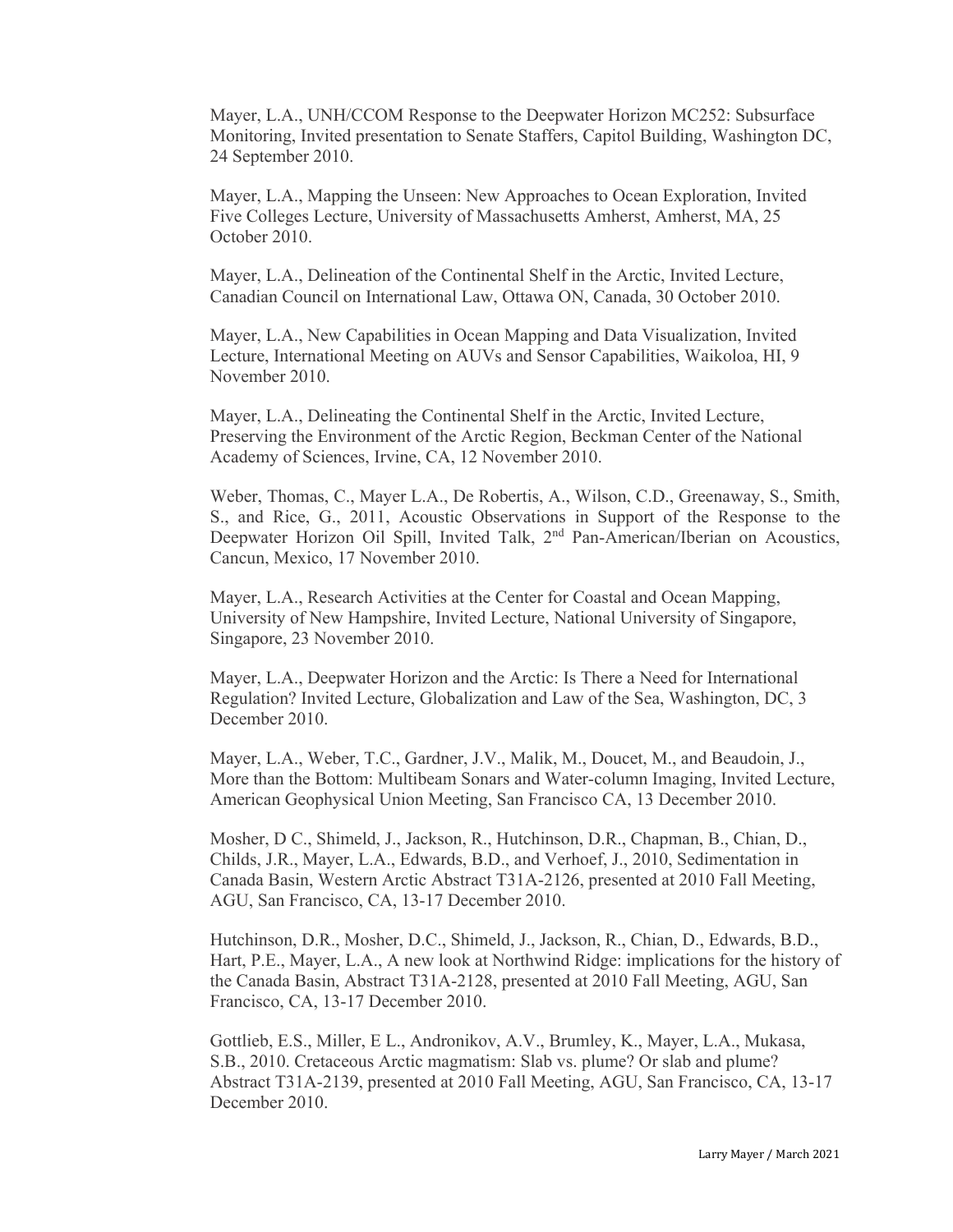Brumley, K., Miller, E., Mayer, L.A., Andronikov, A., Wooden, J.L., Dumitru, T.A., Elliott, B., Gehrels, G.E., Mukasa, S.B., 2010, Petrography and U-Pb detrital zircon geochronology of metasedimentary strata dredged from the Chukchi Borderland, Amerasia Basin, Arctic Ocean, Abstract T31A-2144, presented at 2010 Fall Meeting, AGU, San Francisco, CA, 13-17 December 2010.

# Invited Talks and Published Abstracts (2011)

Battle for the Arctic? 2011, Keynote Speaker, Heritage Dinner, Seacoast Science Center, Rye, NH, 10 February 2011.

Mayer, L.A., 2011, Arctic Marine Research: The Perspective of a U.S. Practitioner, Invited Talk, International Conference on Arctic Marine Science, International Law and Climate Protection, hosted by the German Federal Foreign Office and Ministry of Foreign Affairs of Finland, Berlin. Germany, 17 March 2011.

Mayer, L.A., 2011, Mapping in the Gulf of Mexico after the Deepwater Horizon Spill, Invited Lecture, Ministry of Marine Affairs and Fisheries, Indonesia, 7 April 2011.

Mayer, L.A., 2011, Ocean Mapping: A Fundamental Tool for Ocean Exploration, Invited Lecture, BPPT (Agency for Assessment and Advancement of Technology), Jakarta, Indonesia, 8 April 2011.

Mayer, L.A., 2011, Hydrographic Science and the Deepwater Horizon, Keynote Address, U.S. Hydrographic Conference, 26 April 2011.

Mayer, L.A., Status of U.S. Arctic Mapping Activities, Invited Talk, Arctic-Antarctic Mapping, Stockholm, Sweden, 3 May 2011.

Mayer, L.A., Status of U.S. Arctic Mapping Activities, Invited Talk, Navigation, Hydrography and Oceanography: Priorities of Development and Innovations of Maritime Activities, NHO-2011, St. Petersburg, Russia, 18 May 2011.

Mayer, L.A., New Approaches to Seafloor Mapping: From D-Day to Deepwater Horizon, Keynote Public Lecture, Oceans Week, Halifax, NS, Canada, 1 June 2011.

Mayer, L.A., The Continental Shelf and Sea Level Change, Invited Talk, International Conference on Maritime Boundary Diplomacy, Bali, Indonesia, 23 June 2011.

Mayer, L.A, Law of the Sea and Mapping the Extended Continental Shelf in the Arctic, Invited Lecture, Roger Williams Law School, 11 October 2011.

Mayer, L.A., Ocean Mapping and the Deepwater Horizon Spill, Invited Lecture, URI Graduate School of Oceanography Lecture Series, 14 October 2011.

Mayer, L.A., Adventures in Arctic Mapping, Dinner Lecture, UNH Foundation, 9 November 2011.

Mayer, L.A., Status of U.S. Bathymetric Mapping in the Arctic, Invited Lecture, A-5 Arctic Summit, Copenhagen, Denmark, 16 November 2011.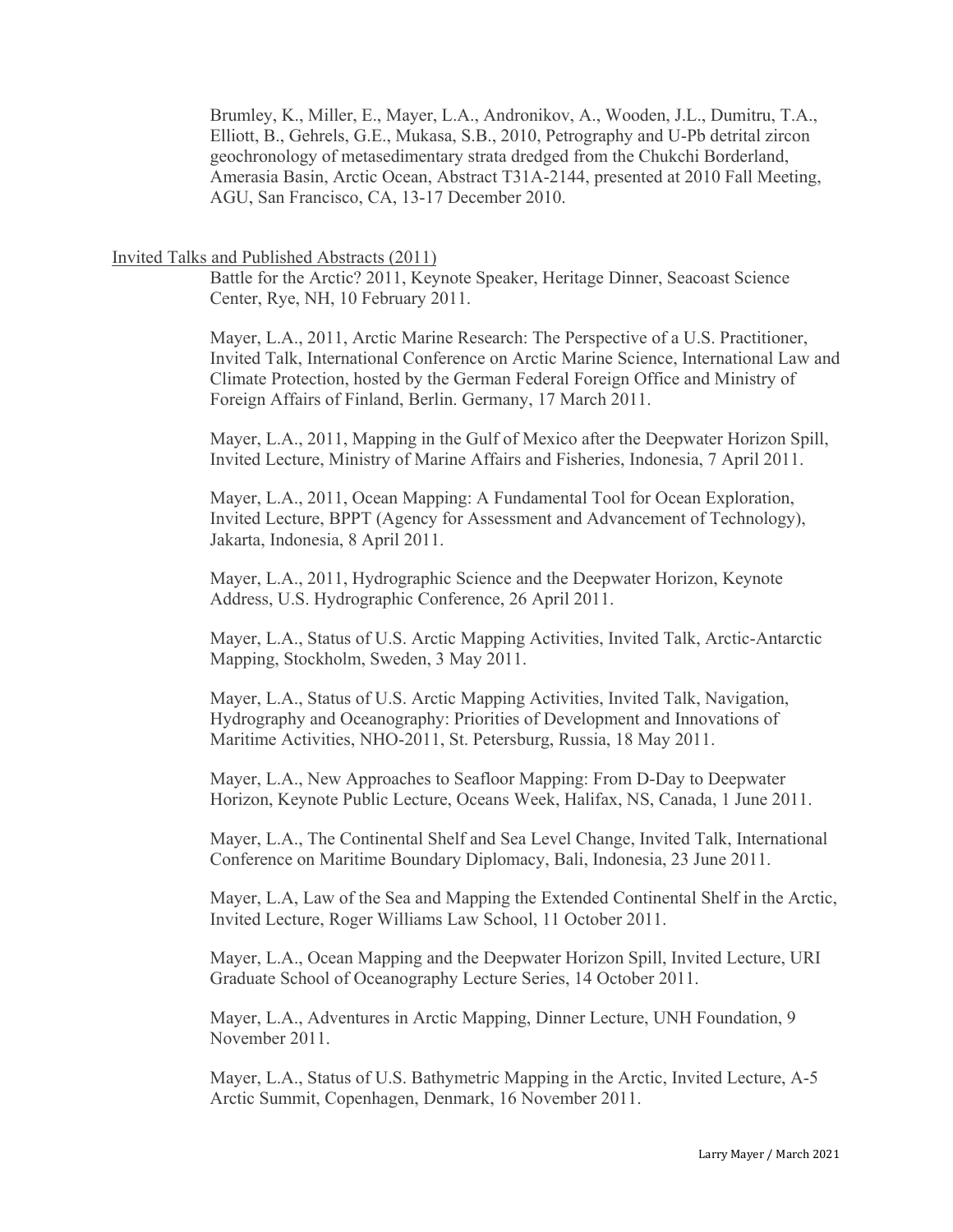Mayer, L.A., Ocean Mapping and the Deepwater Horizon Oil Spill, Invited Lecture., U.S./Japan Natural Resources Subcommittee on Seafloor Mapping, Boulder, CO, 1 December 2011.

Brumley, K., E L. Miller, L.A. Mayer, J.L. Wooden, T.A. Dumitru, Petrography and U-Pb zircon geochronology of Caledonian age orthogenesis dredged from the Chukchi Borderland, Arctic Ocean, Abstract T51K-07, presented at Fall Meeting, AGU, San Francisco, CA, 5-9 December 2011.

Bell, K.L., R.D. Ballard, D.F. Coleman, C. Roman, M.L. Brennan, T. Turanli, M. Duman, S. Carey, P. Nomikou, M. Marani, M. Rosi, J.A. Austin, M. Canals, J. Karson, L.A. Mayer, Y. Makovsky, New Frontiers in Ocean Exploration: The 2011 E/V *Nautilus* Field Season, Abstract OS21A-1570, presented at the Fall Meeting, AGU, San Francisco, Calif., 5-9 December 2011.

# Invited Talks and Published Abstracts (2012)

Mayer, L.A., From Whence We've Come and Where We Might Be Going, Keynote Address, Shallow Survey 2012, Wellington, New Zealand, 20 February 2012. Mayer, L.A., Extended Continental Shelf in the Arctic, Invited Talk, ArcticNet Workshop on Maritime Boundaries in the Arctic, Salt Spring Island, BC, Canada, 2 March 2012.

A. Bowen, M. Jakuba, D. Yoerger, C. German, J.C. Kinsey, L.L. Whitcomb, and L.A. Mayer. Lightly tethered unmanned underwater vehicle for under-ice exploration. In IEEE Aerospace Conference, 12 p., March 2012.

Mayer, L.A., New Directions in Ocean Mapping: From D-Day to Deepwater Horizon, Invited Talk, Eminent Lecture Series, University of South Florida, Tampa, FL, 5 April 2012.

Mayer, L.A., Mapping the Continental Shelf in a Changing Arctic, Invited Lecture, Leadership for the Arctic Conference, United States Coast Guard Academy, New London, CT, 12 April 2012.

Mayer, L.A., The Meaning of Natural Prolongation in Article 76 of the Law of the Sea Treaty, Invited Talk, State Department ECS Technical Workshop, Woods Hole, MA, 17 April 2012.

Mayer, L.A., Extended Continental Shelf on the Atlantic Margin, Invited Talk, State Department ECS Technical Workshop, Woods Hole, MA, 17 April 2012.

Mayer L.A., Adventures in Ocean Mapping, Invited Talk, UNH Foundation Luncheon, 2, Portsmouth, NH, June 2012.

Mayer, L.A., Future Trends in Seafloor and Ocean Mapping, Invited Talk, UNOLS Fleet Improvement Committee, Boston, MA, 5 June 2012.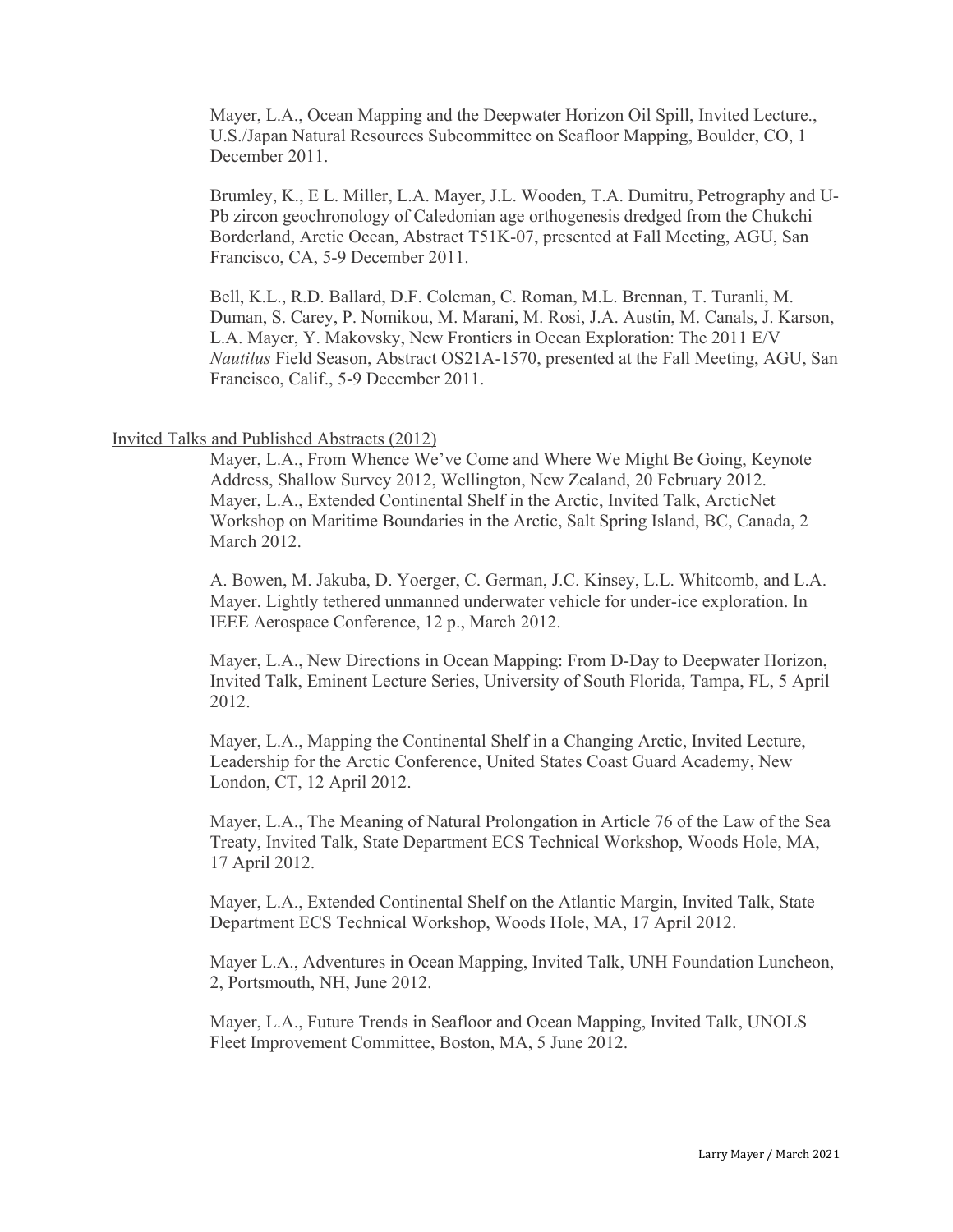Mayer, L.A., Lessons Learned from Deepwater Horizon: Perspectives from the Field, Invited Talk, The Regulation of Continental Shelf Development Conference, Halifax, NS, Canada, 22 June 2012.

Mayer, L.A., Exploration of Eratosthenes Seamount on the E/V *Nautilus*, Invited Talk, Ocean Exploration Trust Educators at Sea Symposium, Narragansett RI, 25 June 2012.

Mayer, L.A., Atlantic Margin Extended Continental Shelf, Invited Talk, State Department Extended Continental Shelf Scenario Reckoning Workshop, Washington DC, 28 June 2012.

Mayer, L.A., Law of the Sea and Mapping in the Arctic (and elsewhere), Invited Talk, National Academy of Engineering, Washington DC, 1 October 2012.

Mitchell, G., Mayer, L.A., Rzhanov, Y., OCEANS 2012, MTS/IEEE, Exploring Eratosthenes Seamount with Deep Submergence Vehicles Telepresence and the E/V *Nautilus*, Hampton Roads, VA, 14 October 2012.

Mayer, L.A., 2012, Ocean Mapping: Exploring the Secrets of the Deep, Keynote Lecture, Bedford Institute of Oceanography  $50<sup>th</sup>$  Anniversary Lecture Series, Halifax, NS, Canada, 22 October 2012.

Mayer, L.A., Armstrong, A.A., Hutchinson, D., Van Pay, B., and Moore, B., Status of U.S. Mapping Activities in the Arctic, Invited Talk, International Scientific Conference on the Extended Continental Shelf in the Arctic, Portsmouth, NH, 6 November 2012.

Mayer, L.A., 2012, Mapping in the Arctic in Support of Law of the Sea: Implications of Climate Change, Invited Talk, 9<sup>th</sup> Marine Law Symposium, Roger Williams Law School, Bristol, RI, 14 November 2012.

Mayer, L.A., 2012, Call a Doctor: A New Paradigm for Ocean Exploration, Invited Talk, Ocean Exploration Caribbean Workshop, Miami FL, 16 November 2012.

Mosher, D.C., Shimeld, J., Hutchinson, D., Jackson, R., Chian, D, Lebedeva-Ivanova, N., Oakey, G, Evangaletos, J, Li, Q., Funck, T., Mayer, L.A., Verhoef, J., and Forbes, S., 2012, Re-evaluating Amerasian Basin tectonics and sedimentation with new geophysical data, International Geologic Congress, Brisbane, Australia.

L.L. Whitcomb, A. Bowen, D.R. Yoerger, C.R. German, J.C. Kinsey, L.A. Mayer, M. Jakuba, D. Gomez-Ibanez, C.L. Taylor, C. Machado, J.C. Howland, C.L. Kaiser, M. Heintz, Development of Nereid-UI: A Remotely Operated Underwater Vehicle for Oceanographic Access Under Ice, Abs. # C13E-0654, presented at Fall Meeting, AGU, San Francisco, CA, 3-7 Dec. 2012.

A. Abramova, D. Monahan, L.A. Mayer, T.C. Lippmann, B.R. Calder, Quality Assessment of GEBCO 08, Smith and Sandwell and SRTM30 Plus Grids in the Arctic, Abs. # OS51D-1905, presented at Fall Meeting, AGU, San Francisco, CA, 3-7 December 2012.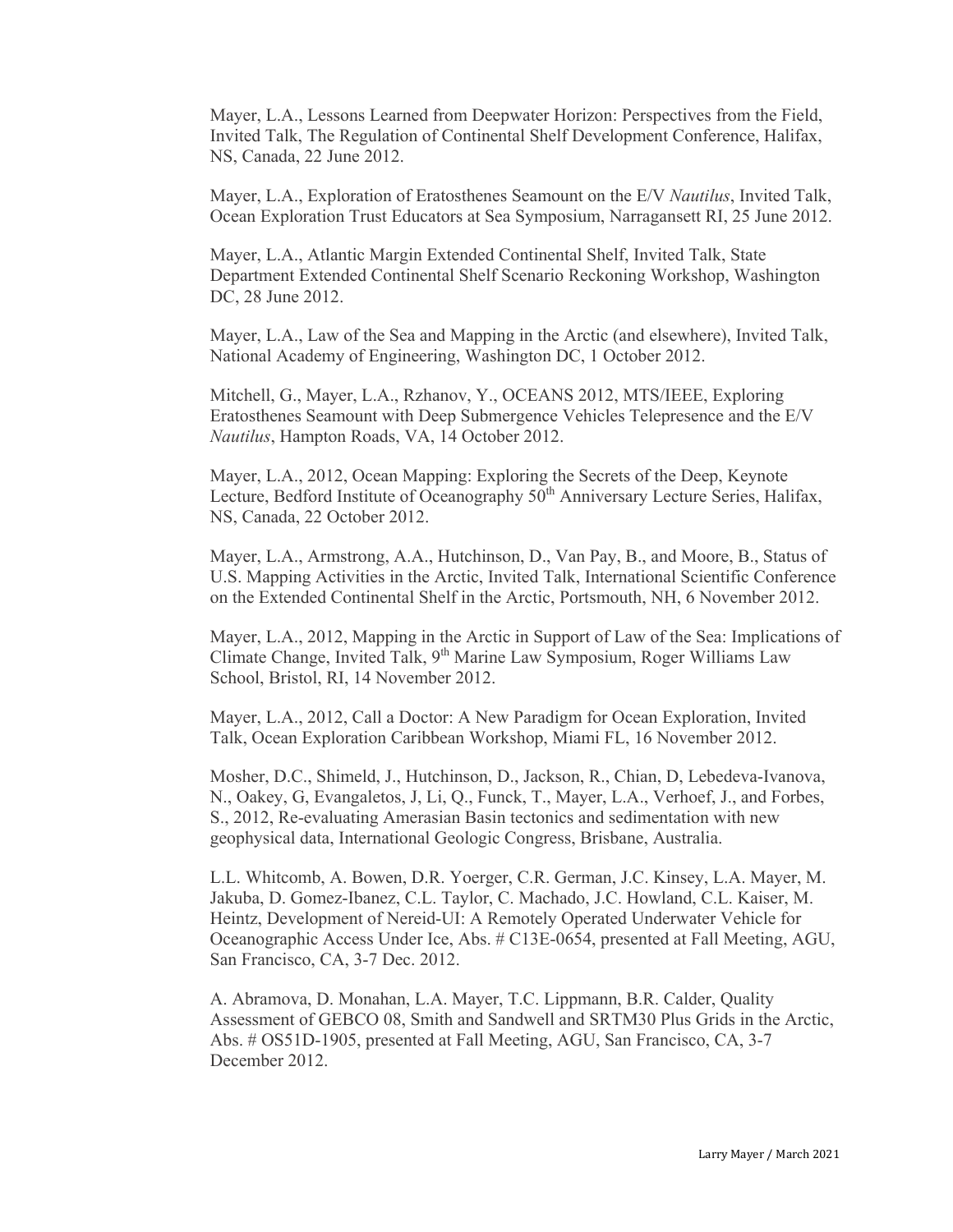K.L. Bell, R.D. Ballard, M.L. Brennan, N.A. Raineault, Ti.M. Shank, L.A. Mayer, C. Roman, G.A. Mitchell, D.F. Coleman, Exploration of the Black, Aegean, and Mediterranean Seas Aboard E/V *Nautilus*, Abs. # OS51D-1911, presented at the Fall Meeting, AGU, San Francisco, CA, 3-7 December 2012.

A. Bowen,., M. Jakuba, D. Yoerger, L.L. Whitcomb, J.C. Kinsey, L.A. Mayer, and C.R. German, Nereid UI: A light-tethered remotely operated vehicle for under-ice telepresence. In Proceedings Arctic Technology Conference, Houston .TX, December 2012.

# Invited Talks and Published Abstracts (2013)

Mayer, L.A., Ocean Mapping, Invited Talk, Chief of Naval Operations Strategic Study Group, Naval War College, Newport, RI, 12 February 2013.

Mayer, L.A., The Arctic and the Gulf Oil Spill: What if Deepwater Horizon happened in the Arctic? Invited Talk, Seacoast Science Center Heritage Dinner Series, Rye, NH, 28 March 2013.

Mayer, L.A., An "Almost Old" Man's Look at from Whence We've Come and Where we Might be Going, Keynote Address FEMME 2013, Boston, MA, 17 April 2013.

Mayer, L.A., New Directions in Visualizing the Ocean: From D-Day to Deepwater Horizon to Law of the Sea, Invited Lecture, Worcester State University, Worcester, MA, 25 April 2013.

Mayer, L.A., U.S. Seabed and Habitat Mapping Initiatives, Invited Lecture, The Atlantic – A Shared Resource, Galway, Ireland, 23 May 2013.

Mayer, L.A., Mapping the Extended Continental Shelf in a Changing Arctic, Invited Lecture, 5<sup>th</sup> Symposium on the Impacts of an Ice-Diminishing Arctic on Naval and Maritime Operations, Navy Memorial Washington DC, 17 July 2013.

Mayer, L.A. Ocean Mapping: Exposing the Secrets of the Deep, Invited Public Lecture, Aquarium of the Pacific Ocean Exploration Lecture Series, Long Beach, CA, 29 August 2013,

[http://www.aquariumofpacific.org/multimedia/player/lecture\\_archive\\_larry\\_mayer](http://www.aquariumofpacific.org/multimedia/player/lecture_archive_larry_mayer)

Mayer, L.A., Law of the Sea and Mapping in the Arctic (and elsewhere), Invited Lecture, Arctic Studies Group, Naval War College, Newport RI, 30 September 2013.

Mayer, L.A., Law of the Sea and Mapping the Extended Continental Shelf in the Arctic, Invited Lecture, Roger Williams School of Law, Bristol, RI, 30 September 2013.

Mayer, L.A., Law of the Sea and Mapping the Continental Shelf in the Arctic, Invited Plenary, Arctic Circle Assembly, Reykjavik, Iceland, 13 October 2013.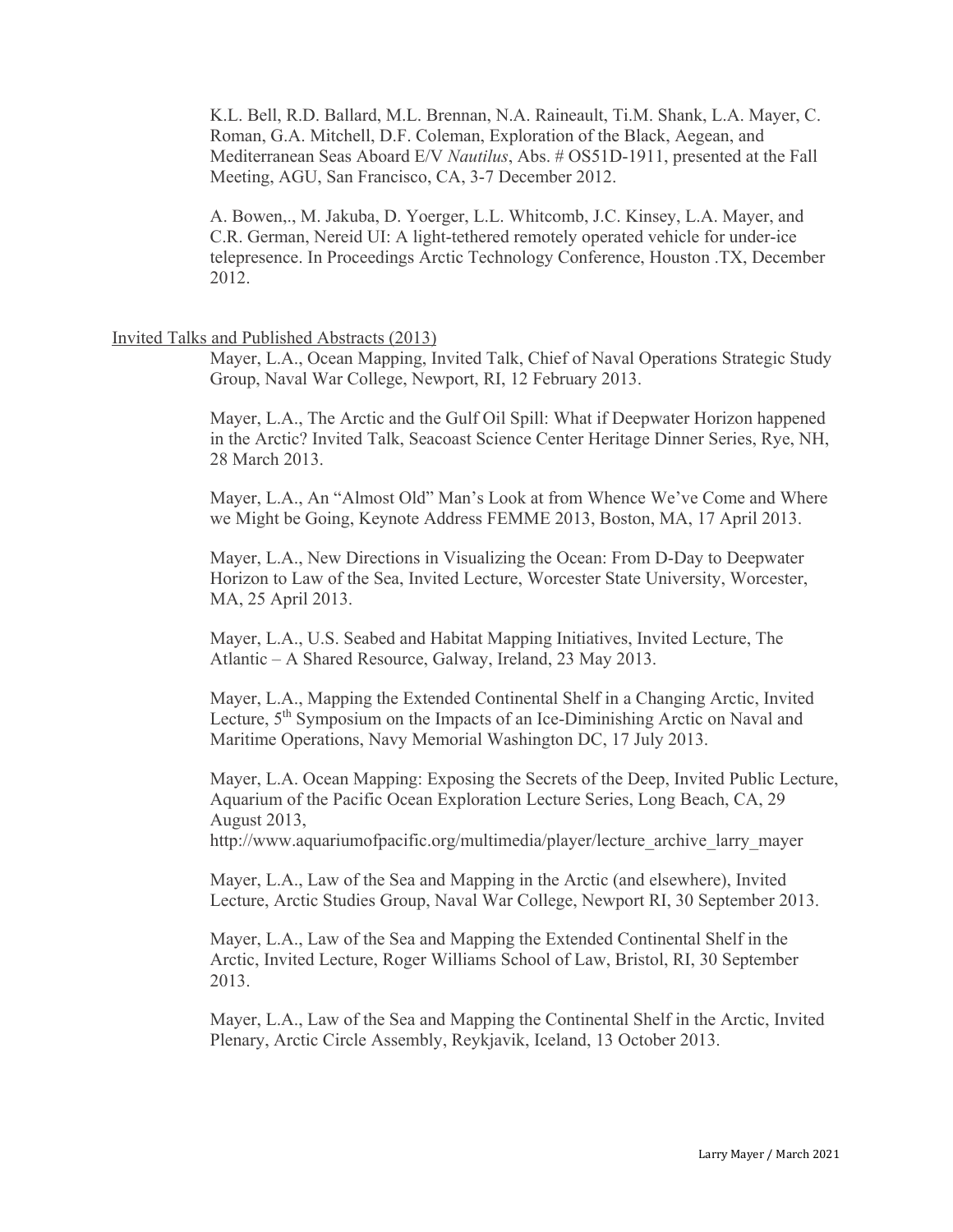Mayer, L.A., Deepwater Horizon and the Arctic – An Academic Practitioner's Perspective, Invited Lecture, Arctic Circle Assembly, Reykjavik, Iceland, 13 October 2013.

Mayer, L.A., Armstrong, A.A., and Brumley, K., U.S. Bathymetric Mapping and Sampling Activities in the Arctic, Arctic V Meeting, Stavanger, Norway, 5 November 2013.

Jakobsson, M., Mayer, L.A., Marcussen, C., Scientific Discoveries in the Central Arctic Ocean Based on Seafloor Mapping Carried Out to Support Article 76 Extended Continental Shelf Claims (Invited), Abs. #OS12B-03, presented at the Fall Meeting, AGU, San Francisco, CA, 9-13 December 2013.

Brumley, K.J., Mukasa, S.B., O'Brien, T.M., Mayer, L.A., Chayes, D.N., Dredged Bedrock Samples from the Amerasia Basin, Arctic Ocean, Abs. #OS13B-1707, presented at the Fall Meeting, AGU, San Francisco, CA, 9-13 December 2013.

Englert, C.M., Butkiewicz, T., Mayer, L.A., Schmidt, V., Beaudoin, J., Trembanis, A.C., Duval, C. 2013, Designing improved sediment transport visualizations binding a GIS data model with human perception research, OCEANS 2013 MTS/IEEE San Diego Conference: An Ocean in Common, San Diego, CA, Published.

Englert, C.M., Butkiewicz, T., Mayer, L.A., Schmidt, V., Beaudoin, J., Trembanis, A.C., Duval, C. 2013, Designing improved sediment transport visualizations Binding a GIS data model with human perception research, OCEANS 2013 MTS/IEEE San Diego Conference: An Ocean in Common, San Diego, CA, Published.

Sowers, D., Mayer, L.A., Gardner, J.V., Utilizing New Multibeam Sonar Datasets to Map Potential Locations of Sensitive Benthic Habitats in the U.S. Atlantic Extended Continental Shelf, Abs. #OS13B-1709, presented at the Fall Meeting, AGU, San Francisco, CA, 9-13 December 2013.

O'Brien, T., Brumley, K.J., Miller, E.L., Mayer, L.A., The Caledonian suture in the high Arctic? New Data from the Chukchi Borderland, Amerasia Basin, Abs. #T13B-2522, presented at the Fall Meeting, AGU, San Francisco, CA, 9-13 December 2013.

DuVal, C., Trembanis, A., Beaudoin, J., Schmidt, V., and Mayer, L.A., Hurricane Sandy's Fingerprint: Ripple Bedforms at an Inner Continental Shelf Sorted Bedform Site, Abs. #OS31A-1695, presented at the Fall Meeting, AGU, San Francisco, CA, 9-13 December 2013.

Trembanis, A., Beaudoin, J., DuVal, C., Schmidt, V., and Mayer, L., Morphodynamic Impacts of Hurricane Sandy on the Inner-shelf (Invited), Abs. #OS33C-03, presented at the Fall Meeting, AGU, San Francisco, CA, 9-13 December 2013.

Whitcomb, L., Bowen, A., Yoerger, D., German C., Kinsey, J., Mayer, L.A., Jakuba, M., Gomez-Ibanez, D., Taylor, C., Machado, C., Howland, J., Kaiser, C., Heintz, M, Pontbriand, C., Suman. S., and O'Hara, L., Design and Fabrication of Nereid-UI: A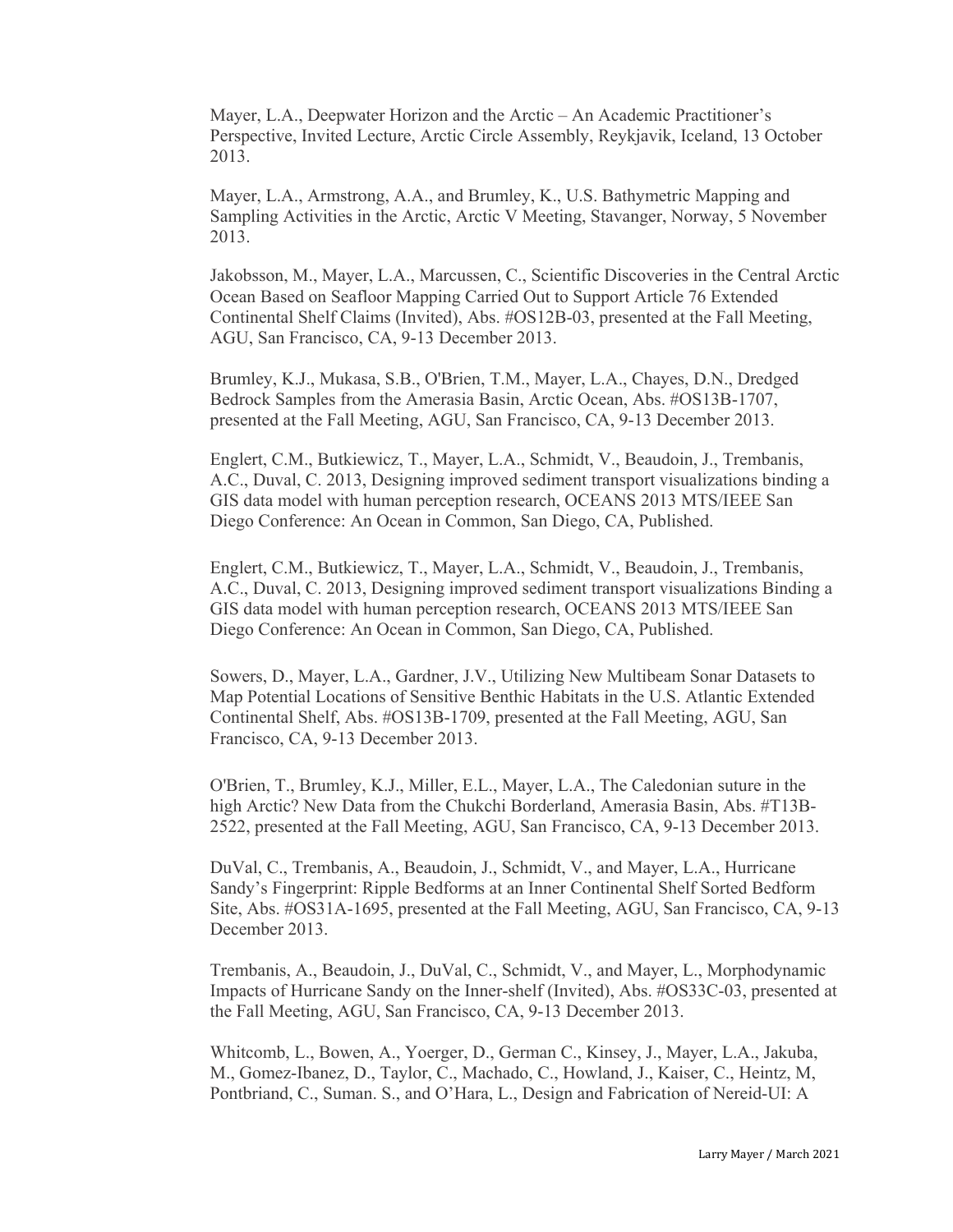Remotely Operated Vehicle for Oceanographic Access Under Ice, Abs. #C31B-0646, presented at the Fall Meeting, AGU, San Francisco, CA, 9-13 December 2013.

#### Invited Talks and Published Abstracts (2014)

Mayer, L.A., Armstrong, J.V., and Calder, B.R., U.S. Mapping Activities in the Arctic, Invited Lecture, Arctic Hydrographic Commission Science Day, Durham, NH, 28 January 2014.

Mayer, L.A., The Chart of the Future, Testimony before the Subcommittee on Coast Guard and Maritime Transportation Committee on Transportation and Infrastructure, U.S. House of Representatives, Washington, DC, 4 February 2014.

Mayer, L.A., Exploring the Secrets of the Deep, New Tools for Ocean Mapping, Invited Lecture, Texas A&M University Institute for Nautical Archeology, College Station, TX, 18 February 2014.

Mayer, L.A., Mapping to Establish the Extended Continental Shelf under Article 76, Invited Plenary Lecture, International Cable Protection Commission, Dubai, United Arab Emirates, 20 March 2014.

Mayer, L.A., Mapping in the High Arctic, Invited Plenary Lecture, Intl. Cable Protection Commission, Dubai, United Arab Emirates, 20 March 2014.

Mayer, L.A., Seafloor Mapping For Marine Policy, Invited Lecture, Marine Policy Seminar, David Kaiser, UNH, Durham NH, 27 March 2014.

Mayer, L.A., Recent Changes in Arctic Ice Cover from First Hand Experience, Invited Lecture, European Geophysical Union GIFT Symposium, Vienna, Austria, 30 April 2014.

Mayer, L.A., and Butkiewicz, T., UNH CCOM Visualization Activities, Invited Showcase Exhibition, U.S. Navy Technology Advancement for the Next Generation Workshop, Pearl Harbor, HI, 5 May 2014.

Mayer, L.A., The Arctic Continental Shelf: The Evolving Morphologic Context, Invited Lecture, Challenges of the Changing Arctic Continental Shelf, Navigation, and Fisheries, COLP, Bergen, Norway, 26 June 2014.

Di Stefano, M., Masetti, G., and Mayer, L.A., Use of seafloor stereo-images to validate automatic classification of benthic habitats, GeoHab 2014, Lorne, Victoria, Australia, 5-9 May 2014, Published conference proceedings.

Mayer, L.A., Law of the Sea and Mapping in the Arctic (and elsewhere), Invited Lecture, Arctic Studies Group, Naval War College, Newport, RI, 14 October 2014.

Mayer, L.A., Law of the Sea and Mapping the Extended Continental Shelf in the Arctic, Invited Lecture, Roger Williams School of Law, Bristol, RI, 14 October 2014.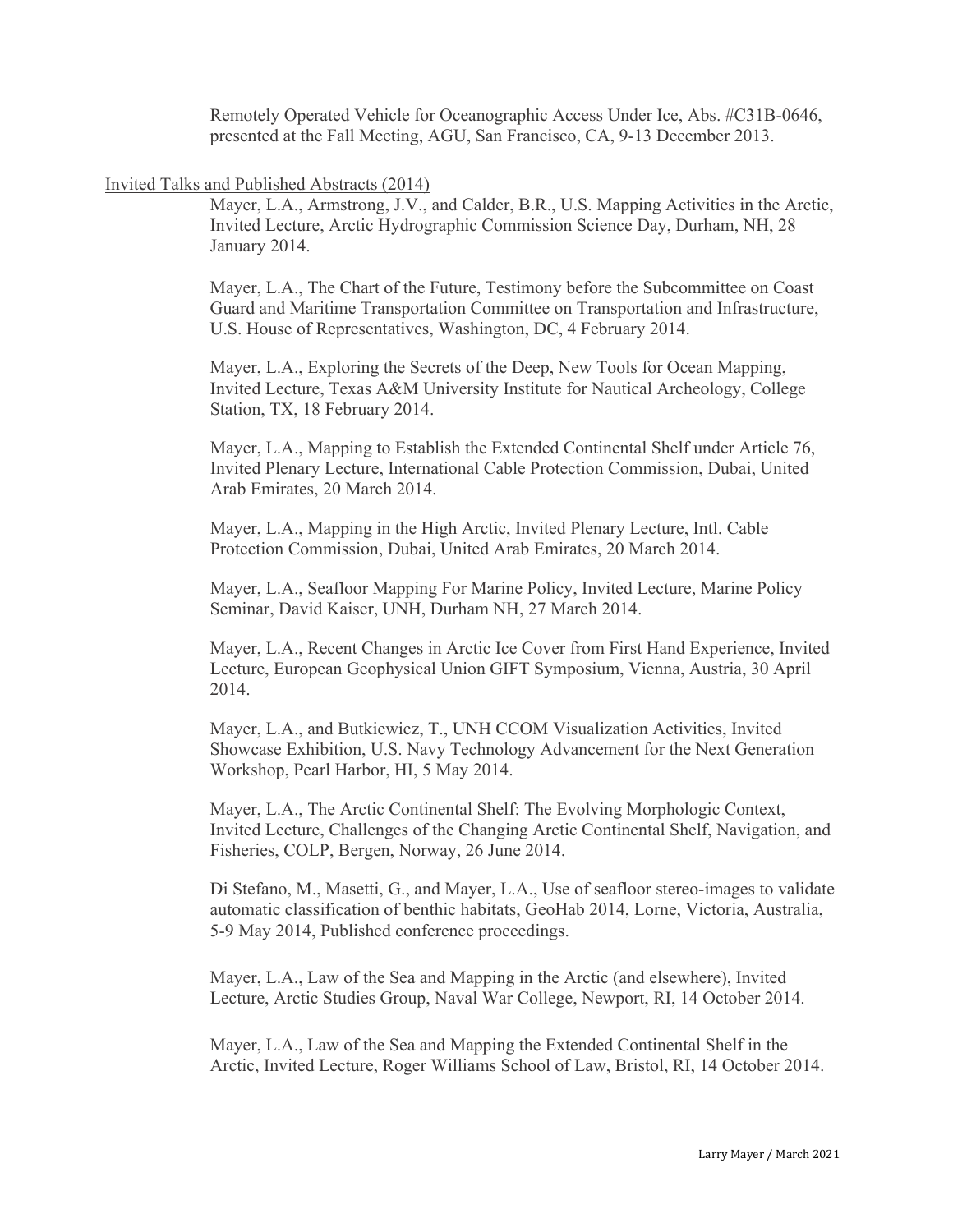Mayer, L.A., Arctic Infrastructure and Operational Challenges: The Perspective of a U.S. Academic Researcher, Invited Presentation, Center for New American Security, Washington, DC, 22 October 2014.

Mayer, L.A., Understanding Article 76 and the Challenges of Working in the Arctic, Invited Lecture, Centre for International Law, National University of Singapore, Singapore, 25 November 2014.

Mayer, L.A., Extended Continental Shelf Mapping in the Arctic, Keynote Address, International Symposium on Frontier Mapping from Extended Continental Shelf Studies, National Taiwan University, Taipei, Taiwan, 3 December 2014.

Mayer, L.A., and Gardner, J.V., What a Difference a Swath Makes!, Abs. #OS34A-02, presented at the Fall Meeting, AGU, San Francisco, CA, 15-19 December 2014.

Whitcomb, L.L., Jakuba, M., German, C.R., Bowen, A., Yoerger, D., Kinsey, J.C., Mayer, L.A., McFarland, C., Suman, S., Bailey, J., Judge, C., Elliott, S., Gomez-Ibanez, D., Taylor, C.L., Machado, C., Howland, J.C., Kaiser, C., Heintz, M., Pontbriand, C., O'Hara, L., McDonald, G., and Boetius, A., Preliminary Polar Sea Trials of Nereid-UI: A Remotely Operated Underwater Vehicle for Oceanographic Access Under Ice, Abs. #C31D-0343, presented at the Fall Meeting, AGU, San Francisco, CA, 15-19 December 2014.

German, C.R., Boetius, A., Whitcomb, L.L., Jakuba, M., Bailey, J., Judge, C., McFarland, C., Suman, S., Elliott, S., Katlein, C., Arndt, S., Bowen, A., Yoerger, D., Kinsey, J.C., Mayer, L.A., Nicolaus, M., Laney, S., Singh, H., Maksym, T.L., and PS86 Scientific Research Team, 2014, First scientific dives of the Nereid Under Ice Hybrid ROV in the Arctic Ocean. (Invited), Abs. #B23G-07, presented at the Fall Meeting, AGU, San Francisco, CA, 15-19 December 2014.

Freire, F., Gyllencreutz, R., Greenwood, S., Mayer, L.A., and Jakobsson, M., Highresolution Mapping of Offshore and Onshore Glaciogenic Features in Melville Bay, Northwestern Greenland, Abs. #OS31A-0973, presented at the Fall Meeting, AGU, San Francisco, CA, 15-19 December 2014.

Mosher, D.C., Jakobsson, M., Gebhardt, C., and Mayer, L.A., Mapping the Surficial Geology of the Arctic Ocean, Abs. #OS33D-07, presented at the Fall Meeting, AGU, San Francisco, CA, 15-19 December 2014.

# Invited Talks and Published Abstracts (2015)

Mukasa, S.B., Mayer, L.A., Aviado, K., Bryce, J., Andronikov, A., Brumley, K., Blichert-Toft, J., Petrov, O., and Shokalsky, S. 2015, Alpha / Mendeleev Ridge and Chukchi Borderland 40Ar/39Ar Geochronology and Geochemistry: Character of the First Submarine Intraplate Lavas Recovered from the Arctic Ocean Geophysical Research Abstracts vol. 17, EGU2015-8291-2, 2015.

Mayer, L.A., Acoustic Mapping of Gas Seeps: From Deep Water Horizon to the East Siberian Arctic, Invited Lecture, Bigelow Marine Laboratory, Boothbay Me, 12 February 2015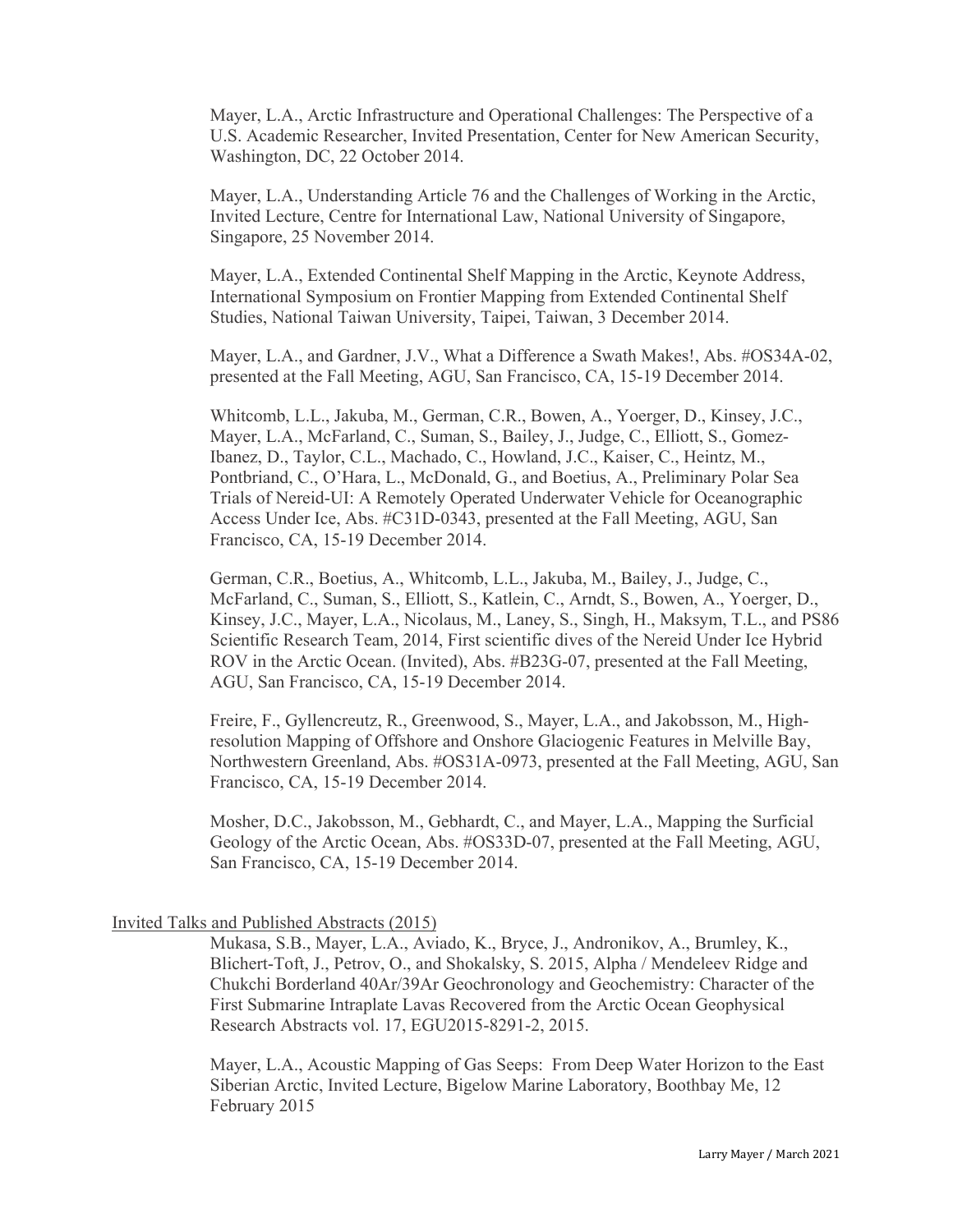Mayer, L.A., Understanding Article 76 and its Application in the Arctic, Invited Lecture Yale School of Law, New Haven, Conn. 18 February 2015

Mayer, L.A., Armstrong, A., Gardner, J.V., and Calder, B., U.S. Extended Continental Shelf Mapping 2002 – 2015, Invited Presentation, Ocean Exploration Advisory Board, Narragansett, R.I., 1 October 2015

Mayer, L.A., Law of the Sea and Mapping in the Arctic (and elsewhere), Invited Lecture, Arctic Studies Group, U.S. Naval War College, Newport, R.I., October 2015

Mayer, L.A., Law of the Sea and Mapping the Extended Continental Shelf in the Arctic, Invited Lecture, Roger Williams School of Law, October 2015

Mayer, L.A., Law of the Sea and Mapping the Extended Continental Shelf, Invited Lecture, Univ of R.I., School of Marine Policy, October 2015

Mayer, L.A., Gazing into the Crystal Ball: The Future of Ocean Mapping, Invited Plenary Talk, Ocean Innovations, St. John's Newfoundland, October 29, 2015

Mayer, L.A., The Arctic and the Gulf Oil Spill: What if Deepwater Horizon Happened in the Arctic? Invited Lecture, River Woods, Exeter, N.H., 2 November 2015

Mayer, L.A., Acoustic Mapping of Gas Seeps: From Deep Water Horizon to the East Siberian Arctic, Invite Lecture, K. Douglas Nelson Colloquium, Syracuse University, Syracuse N.Y., 12 November 2015

Mayer, L.A., Weidner, E., Jerram, K., Weber, T., Jakobsson, M., Chernykh, D., Ananiev, R., Mohammad, R., Semiltov, I., A Multi-Frequency Look at Gas Seeps on the East Siberian Margin, Abs. #C43A-0779, presented at the Fall Meeting, AGU, San Francisco, CA, 14-18 December 2015.

Jakobsson, M., O'Regan, M., Kirchner, N., Ananiev, R., Bachman, J., Barrientos, N., Chernykh, D., Coxall, H., Cronin, T., Koshunikov, A., Lobkowvsky, A., Mayer, L., Noormets, R., Muschitiello, F., Nilsson, J., Pearce, C., Semiletov, I., Stranne, C., On the Existence of an East-Siberian-Chukchi Ice Sheet: New Insights from the SWERUS-C3 Expedition 2014, Abs. #C43A-0775, presented at the Fall Meeting, AGU, San Francisco, CA, 14-18 December 2015.

# Invited Talks and Published Abstracts (2016)

Mayer, L.A., From Deepwater Horizon to the Arctic Ocean: UNH Exploring the Mysteries of the Deep, Invited Lecture Harbor Branch Oceanographic Institution. 9 February 2016

Mayer, L.A., Understanding Article 76 and its Application in the Arctic, Invited Lecture Yale School of Law, New Haven, Conn. 15 February 2016

Mayer, L.A., Ocean Mapping: We're Remote Sensors Too!, Invited Keynote Address, American Society of Photogrammetry and Remote Sensing Annual Meeting, Ft. Worth, Texas, 13 April 2016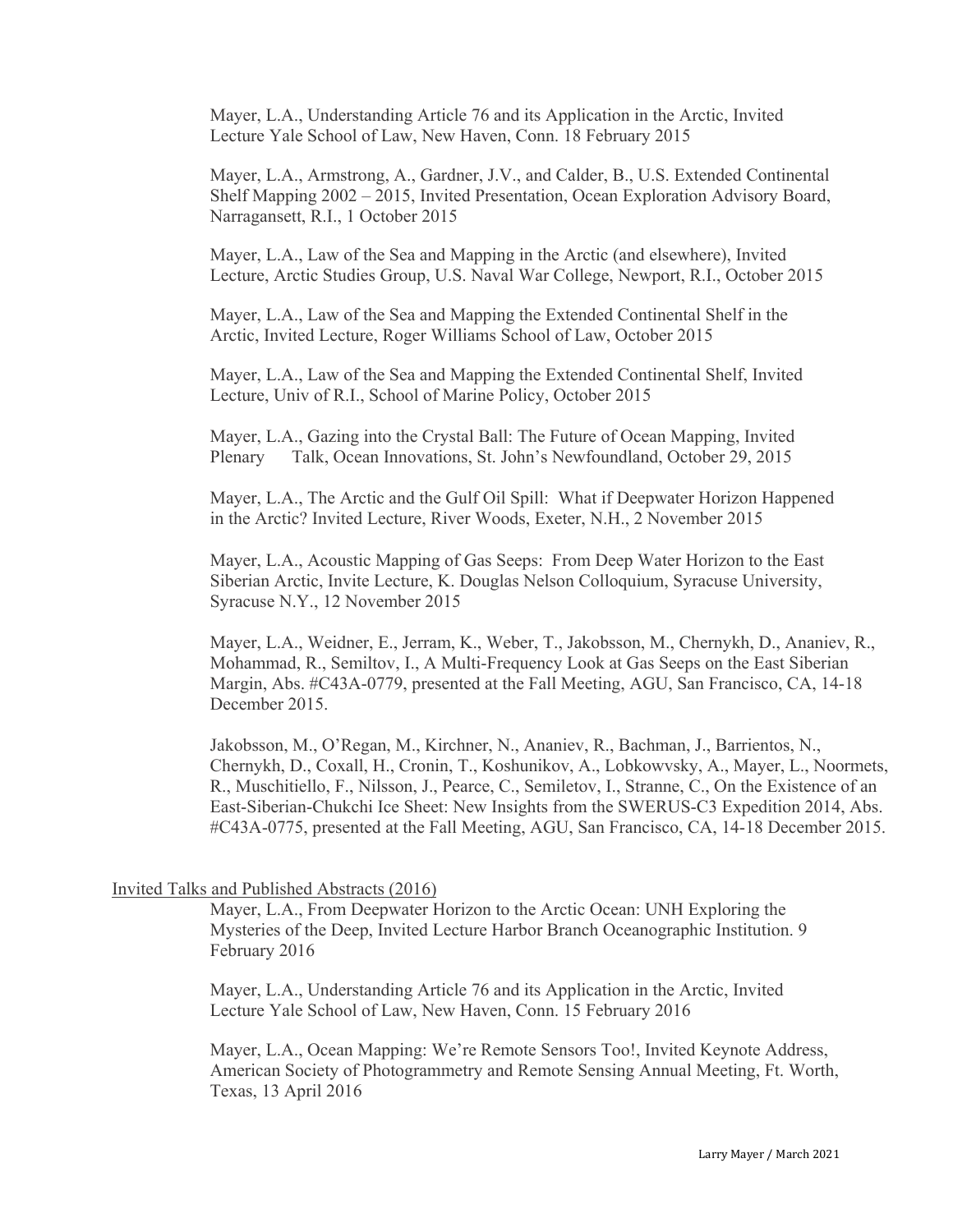Mayer, L.A., Ruminations on the Future of Ocean Mapping, Keynote Lecture, GeoHab Conference, Winchester U.K., 3 May 2016

Mayer, L.A., U.S. Extended Continental Shelf Mapping in the Arctic (and a Bit More), Invited Lecture, IBCAO-IBCSO Meeting, Monaco, 12 June 2016

Mayer, L.A., The Oceans Are So Big But Our Footprints Are So Small, Keynote Lecture, Forum for Future of Ocean Floor Mapping, Monaco, 15 June 2016

Mayer, L.A., Bathymetric Data Collection in the Arctic and the Grounding of the Clipper Adventurer, Invited Lecture, IONS Workshop, Arctic Domain Awareness Center, Anchorage Alaska, 21 June 2016

Mayer, L.A., Setting the Context: The Scientific Aspects of Article 76, Invited Lecture, Legal Order in the World's Oceans: UN Convention on the Law of the Sea, United Nations Headquarters, N.Y.C., 28 June 2016

Mayer, L.A., Oceans, Global Warming and a bit of Law of the Sea, Invited, Distinguished Lecture Series, University of Virginia School of Law: Center for Oceans Law and Policy, Charlottesville, VA., 28 November 2016

Mayer, L.A., Acoustic Mapping of Gas Seeps: From Deepwater Horizon to the East Siberian Margin, Invited, Distinguished Lecture Series, University of Delaware, Newark, DE., 29 November 2016

Mayer, L.A., Arctic Marine Research: A Practitioner's Perspective, Keynote, 2016 UNOLS Annual Meeting, Arlington, VA., 30 November 2016

Raineault, N., Smart, C., Mayer, L.A., Ballard, R.D., Fisher, C.R., Marsh, L., Shank, T., Signs of Recent Volcanism and Hydrothermal Activity Along the Eastern Segment of the Galapagos Spreading Center, Abs. #OS41C-1985, presented at Fall Meeting, AGU, San Francisco, CA, 12-16 December 2016

Weidner, E.F., Mayer, L.A., Jakobsson, M., Chernykh, D., Ananiev, R., Weber, T.C., Jerram, K., Mohammad, R., Semiletov, I.P., Invited, Quantification of Methane Gas Flux and Bubble Fate on the Eastern Siberian Arctic Shelf Utilizing Calibrated Splitbeam Echosounder Data, Abs. # OS44A-01, presented at Fall Meeting, AGU, San Francisco, CA, 12-16 December 2016.

Mix, A.C., Jakobsson, M., Andrews, J.T., Jennings, A.E., Mayer, L.A., Anderson, S.T., Brook, E., Ceperley, E., Cheseby, M., Clark, J., Dalerum, F., Dyke, L.M., Einarsson, D., Erkisson, D.B., Frojd, C., Glueder, A., Hedman, U., Heirman, K., Heuze, C., Hogan, K., Holden, R., Padman, J., Pecnerova, P., Reilly, B., Reusche, M., Ross, A., Stranne, C., Marcott, S.A., Muenchow, A., Stoner, J.S., Andresen, C.S., Nicholls, K.W., Holm, C., Jerram, K., Krutzfeld, J., Nicolas, L., Par, L., Lomac-MacNair, K., Madlener, S., McKay, J., Meijer, T., Meiton, A., Brian, M., Mohammed, R., Molin, M., Moser, C., Normark, E., Trinhammer, P., Walczak, M.H., Walczak, P., Washam, P., Karasti, M., Anker, P., The Petermann Glacier Experiment,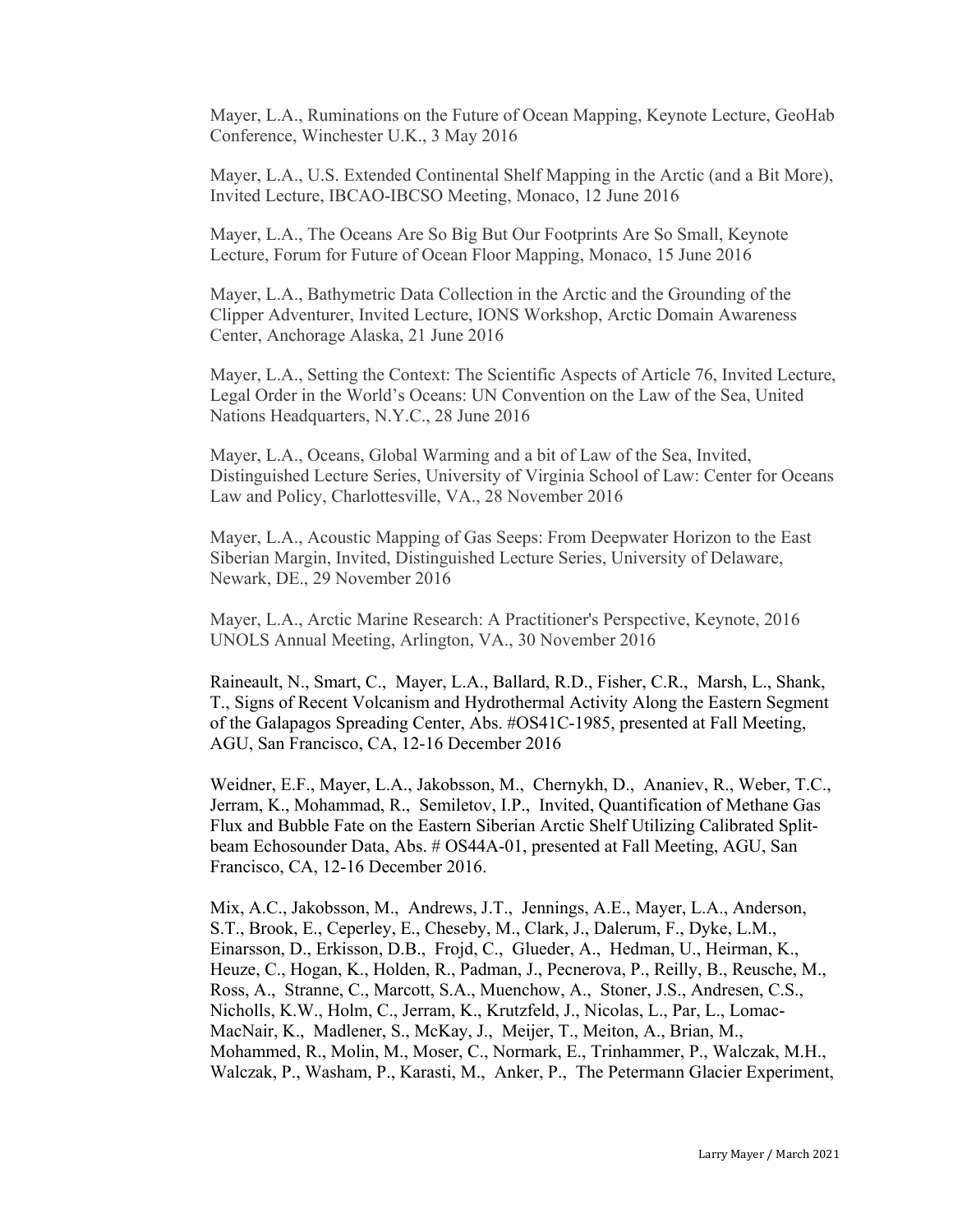NW Greenland, Abs. #PP12C-01, presented at Fall Meeting, AGU, San Francisco, CA, 12-16 December 2016.

Mayer, L.A., Jakobsson, M., Mix, A.C., Heffron, E., Jerram, K., Hogan, K., Muenchow, A., Invited, Towards the Complete Characterization of Marine-Terminating Glacier Outlet Systems, Abs. # PP12C-02, presented at Fall Meeting, AGU, San Francisco, CA, 12-16 December 2016.

Jakobsson, M., Hogan, K., Mayer, L.A., Mix, A.C., Jerram, K., Mohammad, R., Stranne, C., Eriksson, B., The history of retreat dynamics of Petermann Glacier inferred from submarine glacial landforms, Abs. # PP13A-2037, presented at Fall Meeting, AGU, San Francisco, CA, 12-16 December 2016.

Hogan, K., Jakobsson, M., Mayer, L.A., Mix, A., Jerram, K., Nielsen, T., Kamla, E., Stranne, C., Eriksson, B., The glacimarine sediment budget of the Nares Strait-Peterman Fjord area since the Last Glacial Maximum, Abs. # PP13A-2040, presented at Fall Meeting, AGU, San Francisco, CA, 12-16 December 2016

# Invited Talks and Published Abstracts (2017)

Mayer, L.A., Challenges of Mapping the Deep Ocean: If Only Airborne Laser Bathymetry Worked in 10,000m of Water, Keynote Address, International LIDAR Forum, Denver, CO. 13 Feb. 2017

Mayer, L.A., Acoustic Mapping of Gas Seeps: From Deepwater Horizon to the Arctic, Institute of Ocean Sciences, Victoria B.C. 12 April 2017

Mayer, L.A., The Chart of the Future, Hydrographic Services Review Panel, Seattle WA, 20 April 2017.

Mayer, L.A., CCOM in the Arctic, Whale Alert Meeting, Nantucket, MA., 1 May 2017

Mayer, L.A., Exploring the Secrets of the Deep, UNH Foundation Board Emeriti, 4 May 2017.

Mayer, L.A., From Deepwater Horizon to the Arctic: Exploring the Secrets of the Deep, Women's International Forum, United Nations, N.Y. 2 June 2017

Mayer, L.A., Exploring the Secrets of the Deep, Capitol Hill Oceans Week, Washington D.C., 15 June 2017

Mayer, L.A., Status of ECS Activities in the Arctic, Symposium on the Impacts of Diminishing Ice on Naval and Maritime Operations, Washington, D.C., 19 July 2017.

Mayer, L.A., Interactive 4-D Visualization in Support of Ocean Mapping Applications, Gordon Conference on Visualization in Science and Education, Bates College, Maine, 8 August 2017

Mayer, L.A., Presentation at Alternative Futures Symposium – U.S. Navy, Naval War College, Newport, R.I., 20 August 2017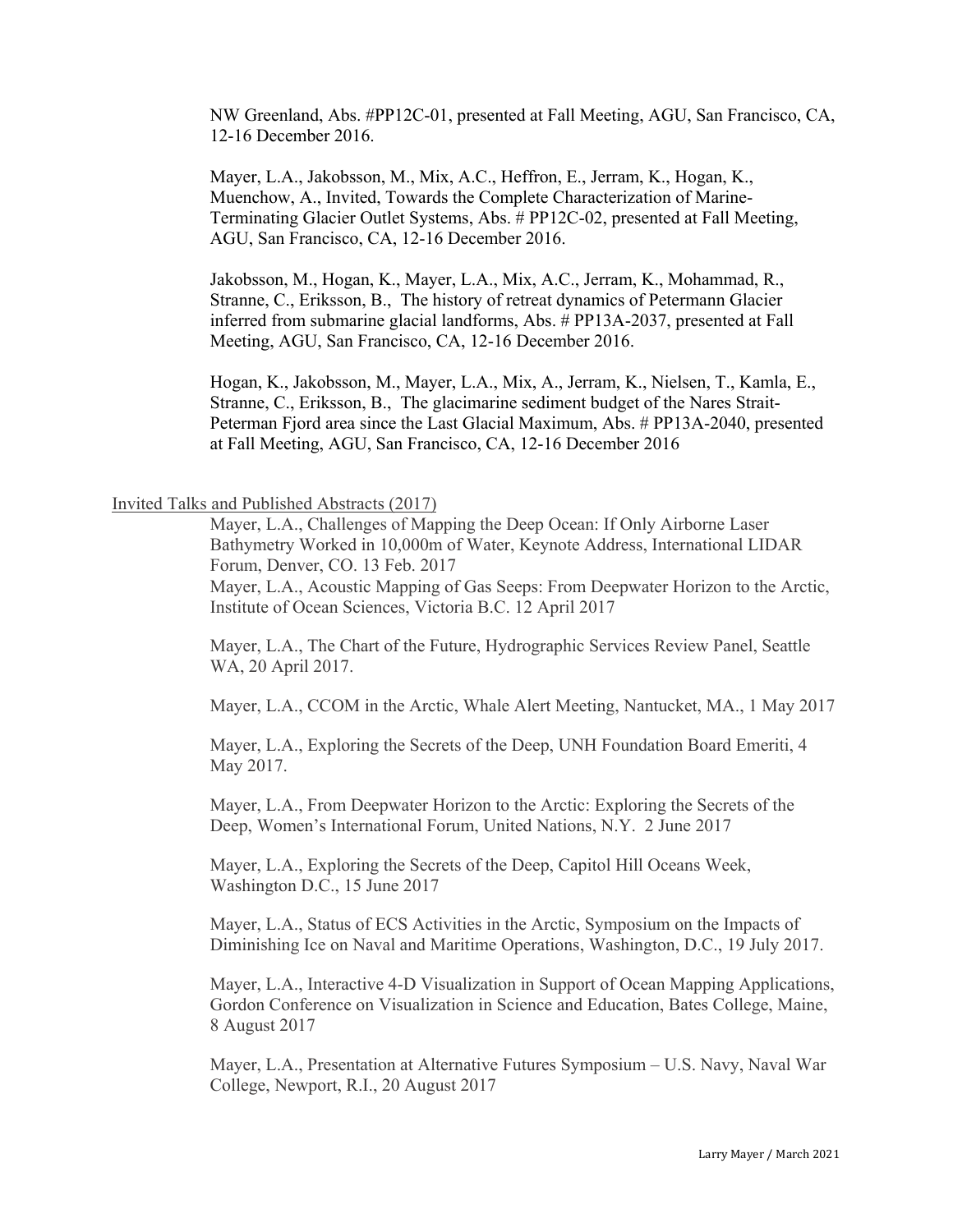Mayer, L.A., Research Sometimes Takes Unexpected Directions with Impact on National Needs, Hydrographic Services Review Panel, Portsmouth, N.H., 11 September 2017

Mayer, L.A., Ocean Mapping: Exploring the Secrets of the Deep, Thamsk Lecture, Royal Academy of Sciences, Stockholm, Sweden, 13 September 2017

Mayer, L.A., Understanding Article 76 and its Application in the Arctic, Harvard Law School, 19 October 2017

Mayer, L.A., CCOM in the Arctic, School of Marine Science and Ocean Engineering Arctic Symposium, Durham, N.H., 8 November 2017

Mayer, L.A., Surficial Geology and Base of the Slope in the Alaskan Beaufort Margin, Arctic V Meeting, Ottawa, CA, 8 Dec, 2017.

Heffron, E., Mayer, L.A., Jakobsson, M., Hogan, K., J., and Jerram, K., (2017), Distribution of an Acoustic Scattering Layer, Petermann Fjord, Northwest Greenland , Abstract OS31B-1355 presented at 2017 Fall Meeting, AGU, New Orleans, LA, 11-15 Dec.

Jakobsson, M., Anderson, L., G., Backman, J., Barrientos, N., Bjork, G.M., Coxall, H., Cronin, T., M., De Boer, A.M., Gemery, L., Jerram, K., Johansson, C, Kirshner, N., Mayer, L.A., Morth, C-M, Nillson, J., Noormets, R., O'Regan, M., Pearce, C., Semiletov, I., adnd Stranne, C., (2017), The Deglacial to Holocene Paleoceanography of Bering Strait: Results From the SWERUS-C3 Program (Invited) , Abstract PP54-02 presented at 2017 Fall Meeting, AGU, New Orleans, LA, 11-15 Dec.

Mayer, L.A., (2017), Seafloor Mapping: We've Come a Long Way – But Still Have Far to Go (Invited), Abstract OS21C-01 presented at 2017 Fall Meeting, AGU, New Orleans, LA, 11-15 Dec.

Raineault, N., Ballard, R.D., Fahy, J., Mayer, L.A., Heffron, E., Krasnosky, K., Roman, C., Schmidt, V.E., Mcleod, A., Bursek, J., Broad, K., (2017), Correlating sea level rise still-stands to marine terraces and undiscovered submerged shoreline features in the Channel Islands (USA) using autonomous and remotely operated systems, Abstract OS33C-06 presented at 2017 Fall Meeting, AGU, New Orleans, LA, 11-15 Dec.

Weidner, E.F., Weber, T.C., and Mayer, L.A., (2017), Implementation of an acousticbased methane flux estimation methodology in the Eastern Siberian Arctic Sea (Invited), Abstract U13B-13 presented at 2017 Fall Meeting, AGU, New Orleans, LA, 11-15 Dec.

Weidner, E.F., Jakobsson, M., Nycander, J., and Mayer, L.A., (2017), A multifrequency investigation of the influences of groundwater discharge on hydrocarbon emission and transport in the Baltic Sea, Abstract OS11B-1134 presented at 2017 Fall Meeting, AGU, New Orleans, LA, 11-15 Dec.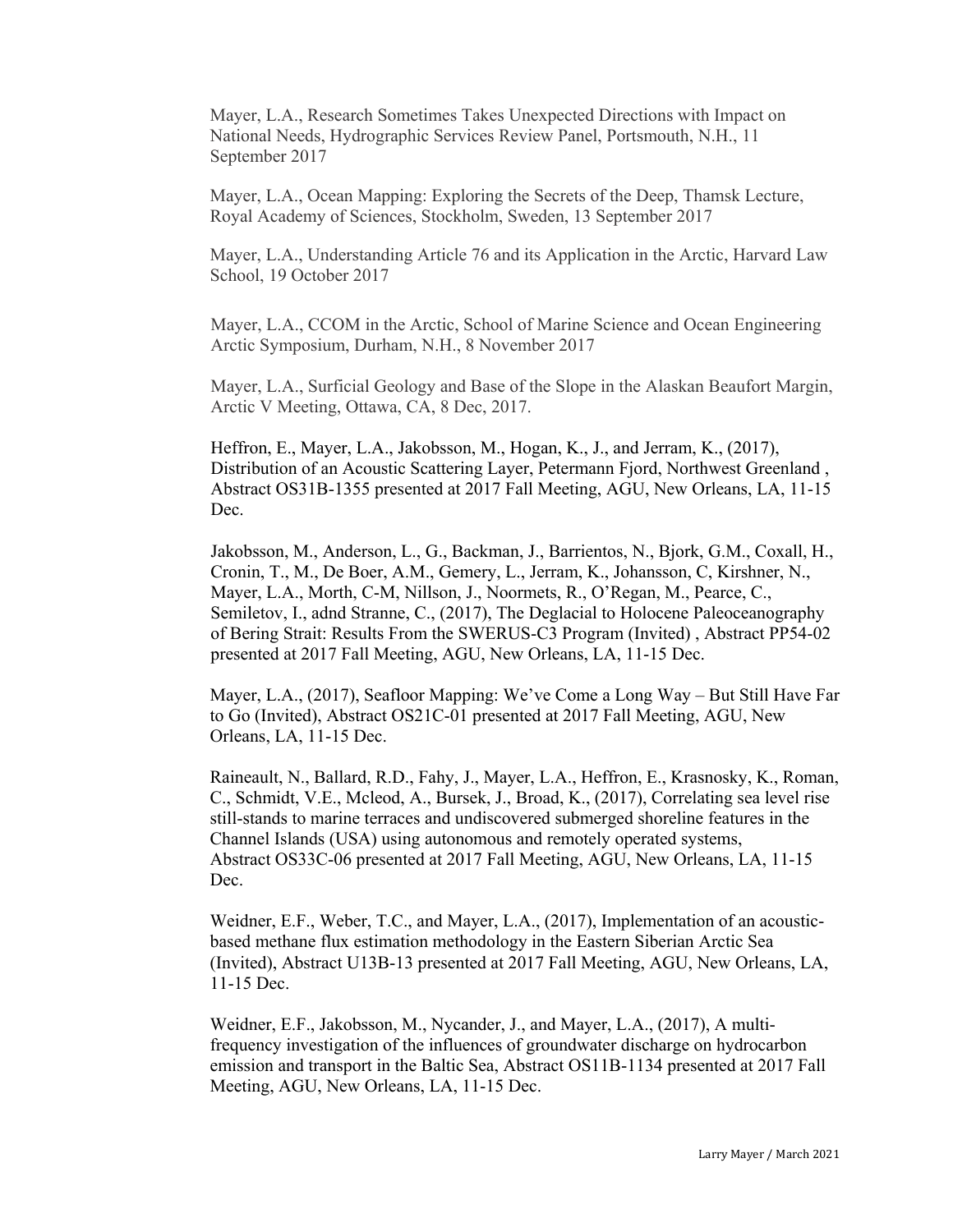# Invited Talks and Published Abstracts (2018)

Mayer, L.A., (2018), ASV Activities at CCOM/UNH, United States-Japan Natural Resources Committee Annual meeting, Honolulu, HI, 29 January 2018. Invited Mayer, L.A. (2018), The Nippon Foundation – GEBCO Seabed 2030 Program, United States-Japan Natural Resources Committee Annual Meeting, Honolulu, HI., 30 January 2018, Invited

Mayer, L.A., (2018) Comprehensive and Sustained Ocean Observations: An Essential Component of Understanding Global Change; Keynote talk at the Royal Swedish Academy of Sciences Symposium: "The Oceans in a +2deg World: An Analytic Perspective", 21 February 2018

Mayer, L.A., (2018), Acoustic Mapping of Gas Seeps: From Deepwater Horizon to the Arctic, Invited Talk, University of Southern Mississippi, 2 March 2018.

Mayer, L.A., (2018), Extended Continental Shelf Activities in the Arctic, Invited Lecture U.S. Maritime Administration (MARAD), Washington, D.C., 23 April 2018

Mayer, L.A., (2018), Arctic Marine Research and UNCLOS: Challenges from the Perspective of a Practitioner, Invited Lecture, Jebsen Center for Law of the Sea, Tromso, Norway, 4 June 2018

Mayer, L.A., (2018), Article 76 and the Arctic, Invited Lecture, Jebsen Center for Law of the Sea, Tromso, Norway, 5 June 2018

Mayer, L.A., (2018), UNCLOS, Article 76 and Arctic, Invited Lecture, U.S. Embassy, Oslo, Norway, 7 June 2018

Mayer, L.A. (2018), Ocean Mapping: We've Come a Long Way; Still Have Far to Go, Office of Naval Research Distinguished Lecture, Washington, D.C., 12 June 2018

Mayer, L.A., (2018), Sonar Imaging and Ocean Mapping, Invited Lecture, Nineteenth meeting of the United Nations Open-ended Informal Consultative Process on Oceans and Law of the Sea "Anthropogenic Underwater Noise", 18 June 2018

Mayer, L.A., (2018), Climate Change and the Legal Effects of Sea Level Rise: An Introduction to the Science, Invited Talk, Conference on New Knowledge and Changing Circumstances in Law of the Sea, Rejkyavik Iceland, 27 June 2018

Mayer, L.A. (2018) – Several invited presentations on sea floor mapping and visualization – Office of Net Assessment Committee on the Oceans in 2050, New London Conn, 9-13 July 2018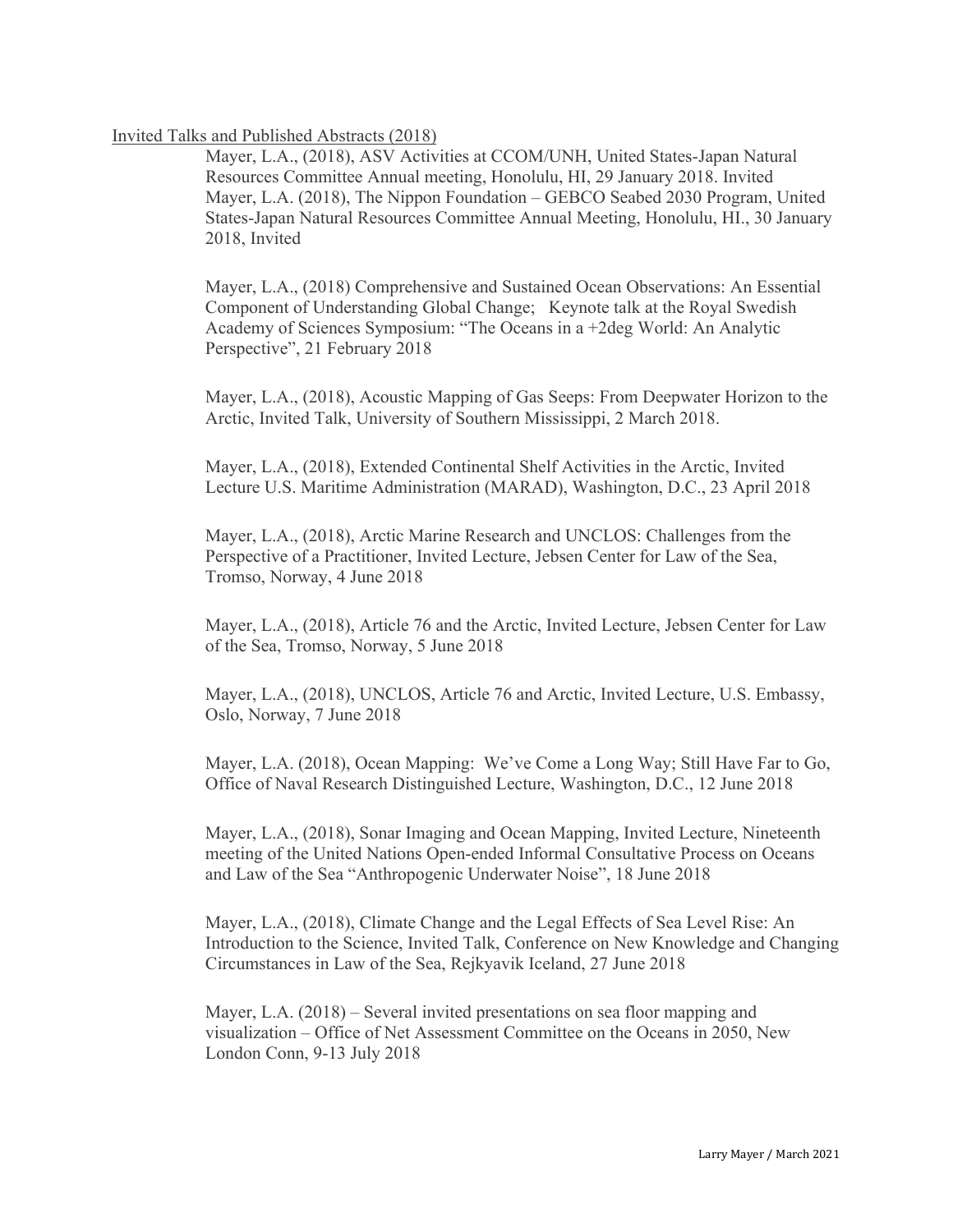Mayer, L.A. (2018), Ocean Mapping: Exploring the Secrets of the Deep, Keynote Lecture – Blue Marble Graphics Annual Users Meeting, Portland, ME, 21 Sept. 2018

Mayer, L.A., (2018), Understanding Article 76 and its Application in the Arctic, Invited Lecture, Harvard Law School, Boston, MA., 27 September 2018

Mayer, L.A., (2018), From Deepwater Horizon to the Arctic: Exploring the Secrets of the Deep, Invited Talk, UNH Board of Trustees Emeriti, 28 September 2018\

Mayer, L.A. (2018), North Pacific Regional Data Center Report, Seabed 2030, Invited presentation, Arctic-North Pacific and Antarctic RDACC Meeting, Stockholm, Sweden, 9 October 2018

Mayer, L.A., (2018), Ocean Mapping: Illuminating the Depths, Keynote Talk – Ocean-Climate-Sustainability Research Frontiers, Berlin, Germany, 22 October 2018

Mayer, L.A. (2018), Seabed 2030, Invited Talk at NOAA Town Hhall Meeting on ASPIRE, AGU Meeting, Washington, D.C., 11 December 2018

# Invited Talks and Published Abstracts (2019)

Mayer, L.A. (2019), Ocean Mapping: Exploring the Rest of the Earth, Invited Lecture Stanford, University, Dept. of Geosciences, 19 February 2019

Mayer, L.A., (2019), Article 76 of the Law of the Sea Treaty, Invited Lectures, Yale University School of Law, 26 February 2019

Mayer, L.A., (2019) UNH Center for Coastal and Ocean Mapping/Joint Hydrographic Center, Overview and Accomplishments, Invited talk, Hydrographic Services Review Panel, Washington, D.C., 4 March 2019

Mayer, L.A., (2019) UNH Center for Coastal and Ocean Mapping/Joint Hydrographic Center, Future Focus Areas, Invited talk, Hydrographic Services Review Panel, Washington, D.C., 4 March 2019

Mayer, L.A., (2019) Scientific Ocean Drilling: A Long-term View, Keynote Lecture, 25<sup>th</sup> Anniversary of the Bremen ODP/IODP Core Repository, Bremen Germany, 12 March 2019

Mayer, L.A., (2019) UNH Center for Coastal and Ocean Mapping/Joint Hydrographic Center, Overview of Activities, Presented to the Naval Undersea Warfighters Center., 26 March 2019

Mayer, L.A., (2019), A First-Hand Look at a Melting Arctic, Invited Talk, 3<sup>rd</sup> ASIAQ Meeting, Durham N.H., 9 April 2019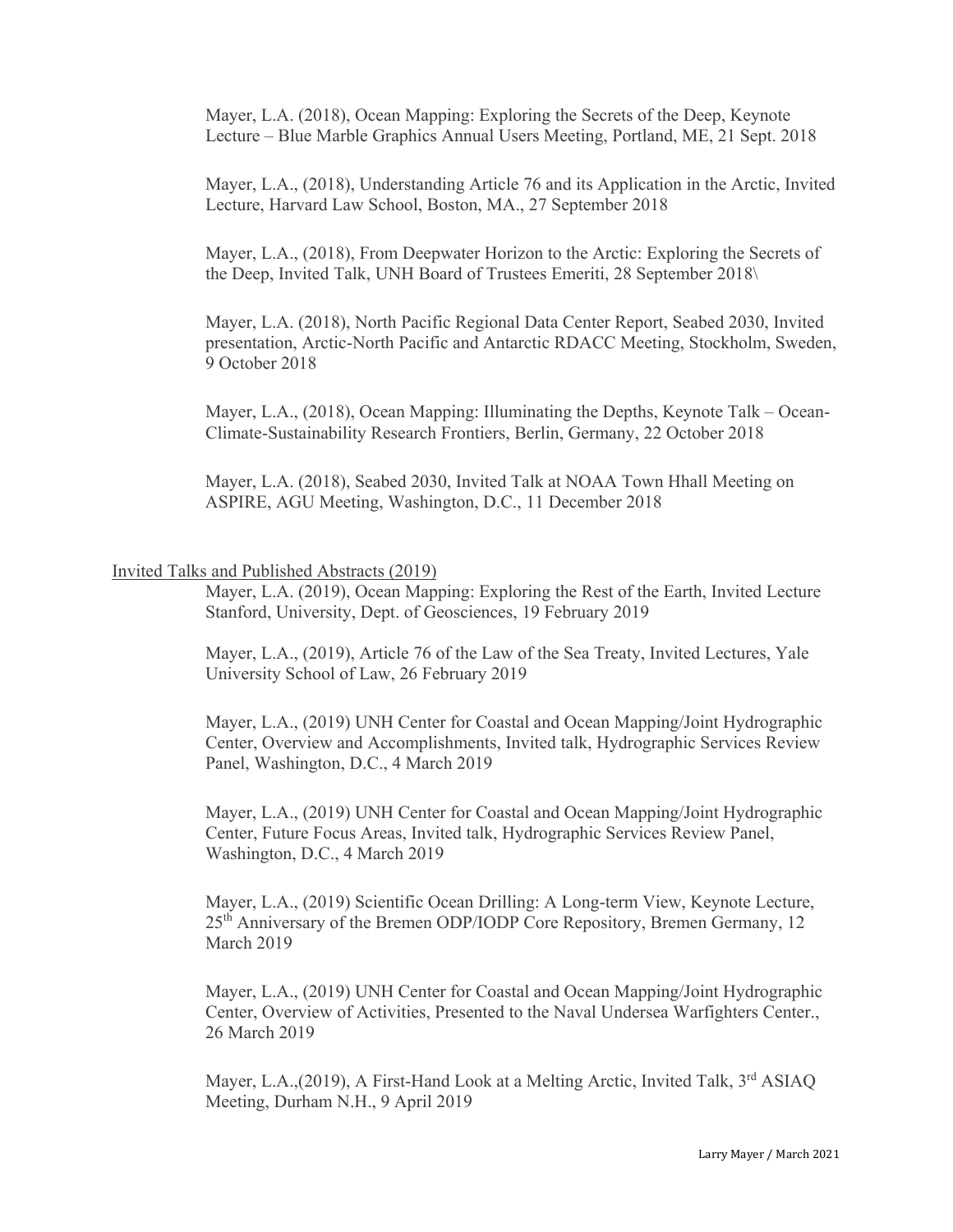Mayer, L.A., (2019) A Geospatial Context for Everything, Invited talk, 43<sup>rd</sup> Conference of the Center of Ocean Law and Policy, World Maritime University, Malmo, Sweden, 14 May 2019.

Mayer, L.A., (2019), Keynote talk, From Deepwater Horizon to the Arctic Ocean: Exploring the Secrets of the Deep, National Marine Science Educators Annual Meeting, Durham, N.H, 24 July 2019.

Mayer, L.A., 2019, Invited Plenary Flash Talk: The Geospatial Context for all Ocean Observations, Ocean Obs 2019, Honolulu, HI, 16 Sept. 2019

Mayer, L.A., 2019, Invited Keynote, Accelerating Seabed2030 Progress Through Technological Innovation, Seabed 2030 Vision to Action Symposium, Royal Society of London, London, UK, 22 October 2019

Mayer, L.A., Keynote Talk: Challenges of Arctic Mapping: A Practitioner's Perspective, National Geospatial Agency, Arctic Maritime Domain Awareness Symposium, Springfield VA, 21 November 2019

Mayer, L.A., Invited Dinner Talk, Mapping the Fjords of Northwestern Greenland to Understand the History of the Greenland Ice Sheet, Arctic 5 Conference, Colorado Springs CO, 3 December 2019

Mayer, L.A, Invited Talk, Seabed2030 and IBCAO 4.0, Arctic 5 Conference, Colorado Springs, CO, 4 December 2019

Mayer, L.A., Invited Talk, Water Column Mapping in the Arctic: Gas Seeps and Oceanography, Arctic 5 Conference, Colorado Springs, CO, 5 December 2019

Jakobsson, M. and Mayer, L.A., [\(2019\), Evolving Arctic Bathymetry: The International](https://agu.confex.com/agu/fm19/meetingapp.cgi/Paper/575093)  [Bathymetric Chart of the Arctic Ocean \(IBCAO\) Version 4.0 Compiled Under the](https://agu.confex.com/agu/fm19/meetingapp.cgi/Paper/575093)  [Auspices of the Nippon Foundation-GEBCO-Seabed 2030 Project,](https://agu.confex.com/agu/fm19/meetingapp.cgi/Paper/575093) Abstract OS13C-115 presented at 2019 Fall Meeting, AGU, San Francisco CA, 9-13 December 2019

Sowers, D., Masetti, G., Mayer, L.A, Johnson, P.J, Gardner, J.V., and Armstrong, A., (2019), [Adding Value to Broad-scale Ocean Exploration Mapping Data Through](https://agu.confex.com/agu/fm19/meetingapp.cgi/Paper/613245)  [Standardized Geomorphic Classification and Backscatter Data Analysis,](https://agu.confex.com/agu/fm19/meetingapp.cgi/Paper/613245) Abstract OS11A-03 presented at 2019 Fall Meeting, AGU, San Francisco CA, 9-13 December 2019

Invited Talks and Published Abstracts (2020)

Mayer, L.A., Invited Talk, The Nippon Foundation/GEBCO Seabed 2030 Project, Atlantic Seafloor Mapping International Working Group, Brussels Belgium, 4 February 2020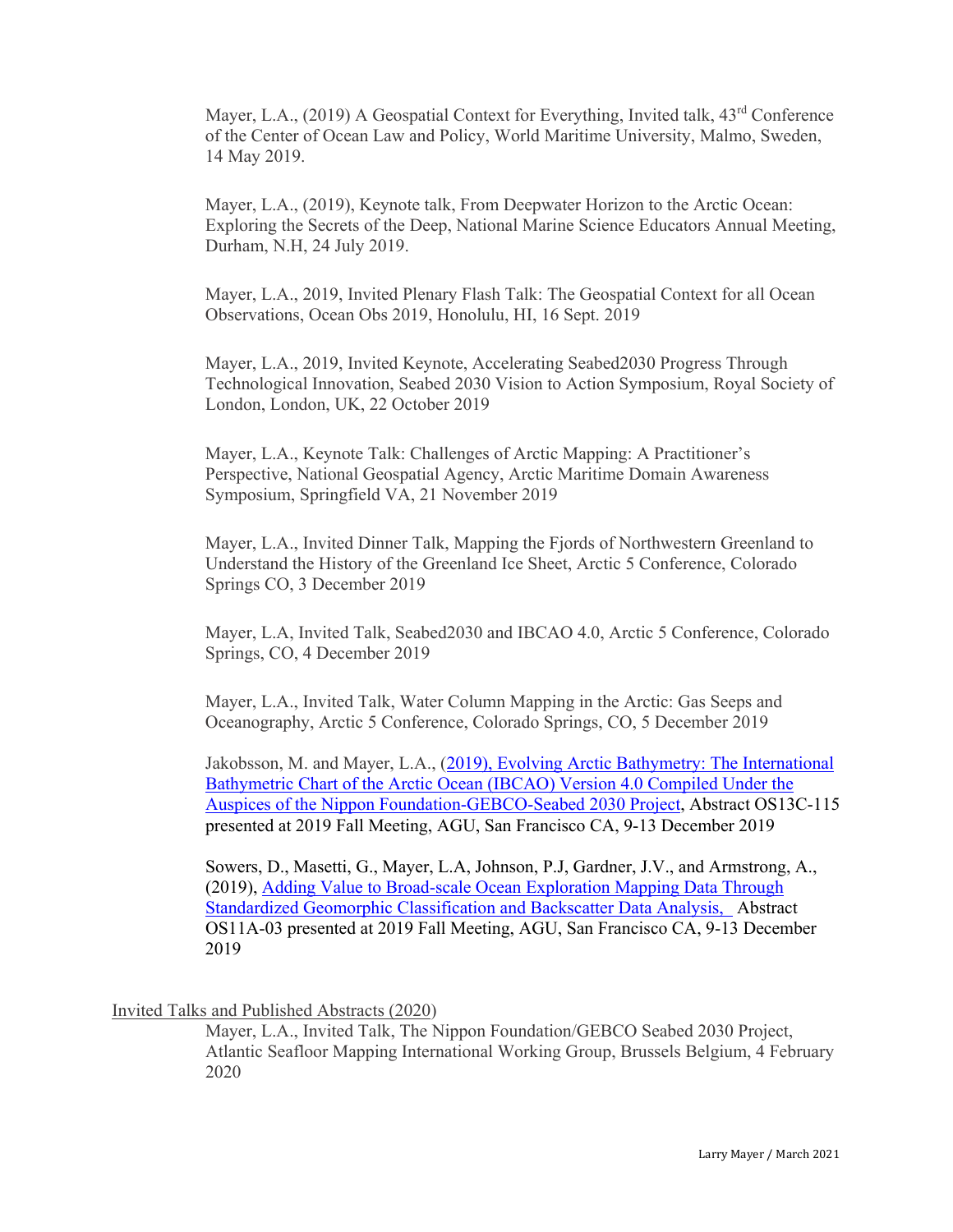Mayer, L.A., Invited Talk, Oceans, Global Warming and Law of the Sea, Directorate General MARE, European Commission, Brussels Belgium, 5 February 2020

Mayer, L.A., Invited Talk, Understanding UNCLOS Article 76 and its Application in the Arctic, Legal Services Directorate, European Commission, Brussels Belgium, 6 February 2020.

Mayer, L.A., Invited Lecture, Understanding UNCLOS Article 76 and its Application in the Arctic, Harvard Law School, 27 February 2020.

Mayer, L.A., Invited Lecture, Understanding UNCLOS Article 76 and its Application in the Arctic, Yale Law School, 3 March 2020.

Mayer, L.A., Invited Panel Member, White House Summit on Partnerships in Ocean Science and Technology: Ocean Exploration Session, Consortium of Ocean Leadership Public Policy Forum, Washington DC, 12 March 2020

Mayer, L.A. Update on Autonomous Vehicle Research and Development Program at the NOAA – UNH Joint Hydrographic Center/Center for Coastal and Ocean Mapping. Invited Talk, Hydrographic Services Review Panel – 28 April 2020.

Mayer, L.A., Invited Talk: Characterizing the Ocean, Invited Talk, Global Oceans 2020, 7 October 2020

Mayer, L.A., Invited Talk: The U.S. National Committee for the Decade of Ocean Science, National Academy of Sciences Webinar – 16 October 2020

Mayer, L.A., Invited Lecture: The Walter Munk Annual Lecture Celebrating the Founding Director of IGPP, Ocean Mapping: The Quest to Make the Ocean Transparent, 19 October 2020

Mayer, L.A., Keynote Talk: Ocean Mapping: Establishing the Geospatial Context for the REST of the Planet, GEOGRAPHY 2050 – Annual Meeting, 18 November 2020

Mayer, L.A. Invited Talk: The U.S. National Committee on the Ocean Decade and Is a Truly International Arctic Research Program Possible? Norwegian Research Council and the IOC-UNESCO Symposium on Arctic Research in Support of the UN Decade of Ocean Science, 29 November 2020

Mayer, L.A., Invited Talk: The Role of National Committees in the U.N. Decade for Ocean Science in Support of Sustainable Development, Youth Summit for the UN Ocean Decade, 5 December 2020

Mayer, L.A., Keynote Lecture: The Munk Award Lecture, Can We Map the Entire Global Ocean Seafloor by 2030, 9 December 2020

Mayer, L.A., Invited Talk: The U.S. National Committee on the Decade of Ocean Science, American Geophysical Union Town Hall Meeting on the Decade of Ocean Science, 9 December 2020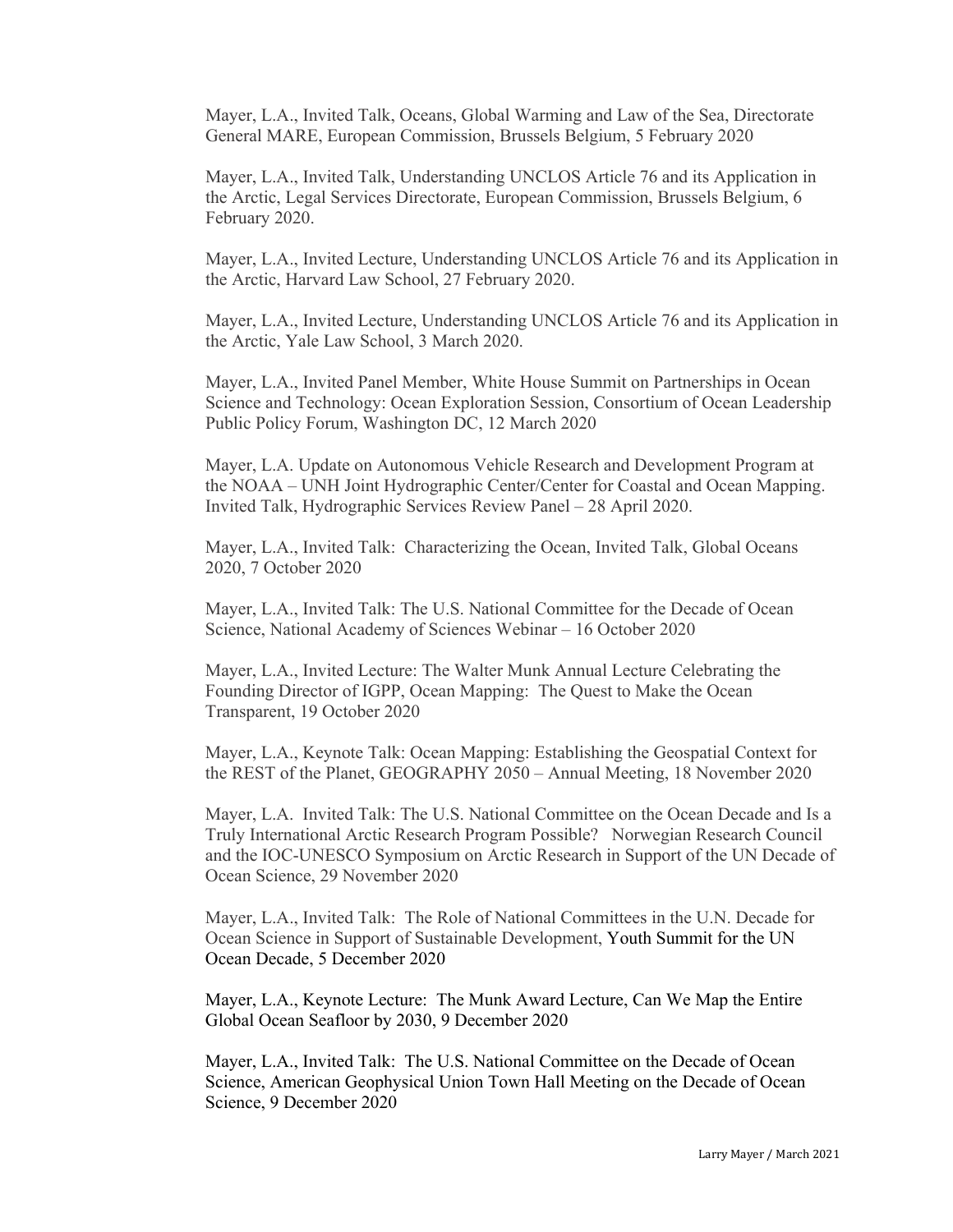# Invited Talks and Published Abstracts (2021)

Mayer, L.A. Invited Talk: Ocean Science and Technology: International Cooperation and Competition in the Blue Economy and National Security, at National Security: Significance of a Changing Climate: Risk and Resilience in the 21st Century, United States Naval War College, 8 January 2021

Mayer, L.A., Invited Talk: Autonomous Systems and Ocean Mapping, GEBCO Symposium, 12 January 2021

Mayer, L.A., Invited Moderator, The Decade of Ocean Science in Support of Sustainable Development, AIR Center, 15 January 2021

Mayer, L.A., Chairperson – The U.S. National Committee for the Decade of Ocean Science in Support of Sustainable Development – Kick-Off meeting 3 – 4 February 2021

Mayer, L.A., Invited Talk – Law of the Sea and Scientific Research – Lisbon Club, 22 February 2021

Mayer, L.A., Invited Talk, Update on Saildrone and other USV Activities at CCOM, Hydrographic Services Review Panel, 3 March 2021

Mayer, L.A., Invited Talk – The U.S. National Committee on The Decade of Ocean Science for Sustainable Development, First Meeting of Decade National Committees, 1 April, 2021

Mayer, L.A., Invited Talk – The U.S. National Committee on the Decade of Ocean Science for Sustainable Development, Launch Meeting for Decade of Ocean Science Activities in Colombia, 9 April 2021

Mayer, L.A., Invited Talk – From Deepwater Horizon to the Arctic Ocean: Exploring the Secrets of the Deep, Castilleja School, 12 April 2021

Mayer, L.A., Invited Talk – The Quest to Completely Map the World's Seafloor by 2030, Univ of Southern Florida Center for Ocean Mapping and Innovative Technologies Inaugural Seminar, 26 May 2021.

Mayer, L.A., Invited Talk, Seafloor Mapping: Where we are and where we are going, Global Maritime Forum 2021, National Maritime Intelligence Integration Office, Applied Research Lab, University of Hawaii, 21 September 2021.

Mayer, L.A., Invited webinar, Transiting the Northwest Passage, NERACOOS Webinar, 6 October 2021

Mayer, L.A., Keynote Talk, Seabed 2030, ABLOS Annual Meeting, Monaco, 7 October 2021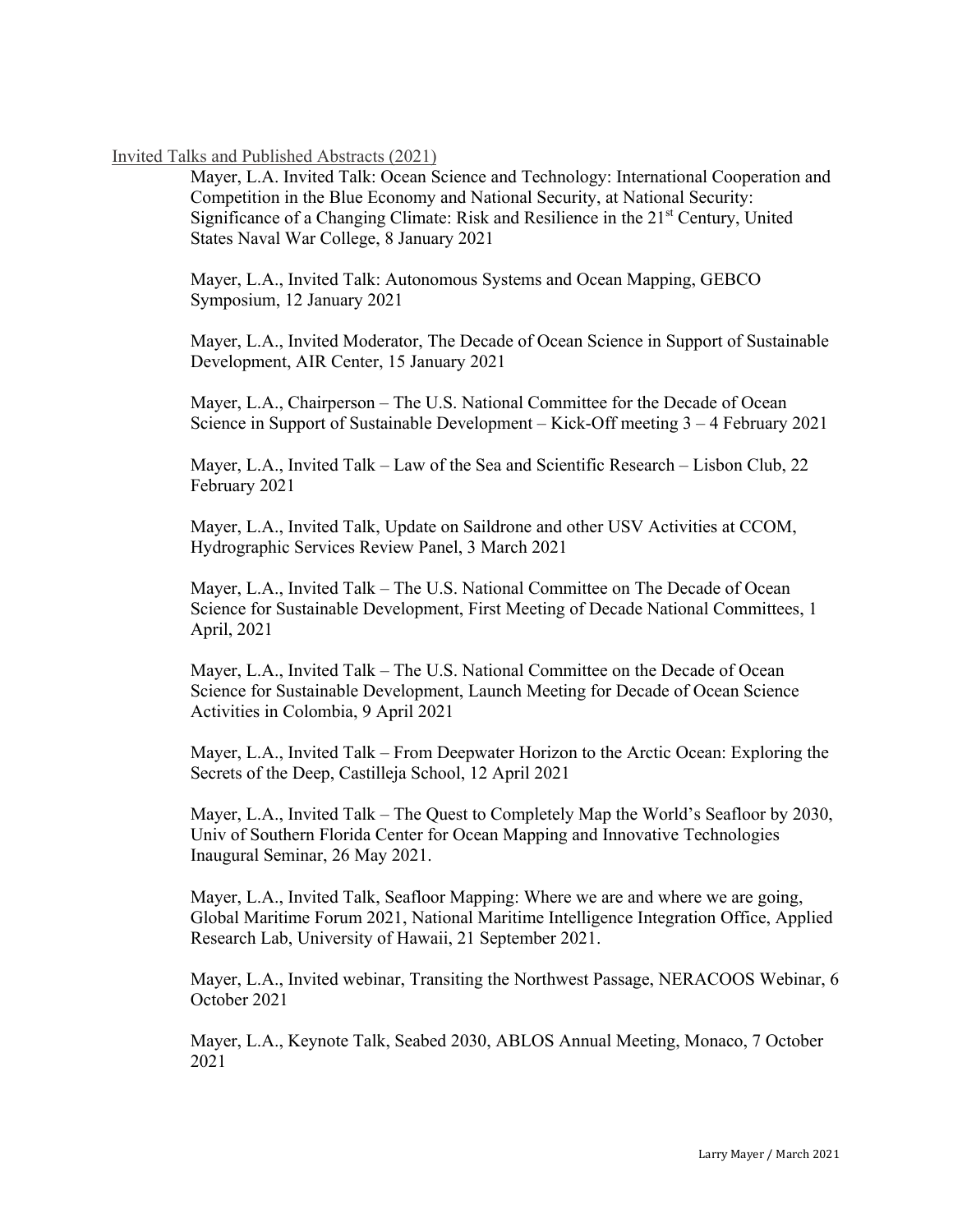Mayer, L.A., Invited Talk, The Ocean Exploration Cooperative Institute: UNH Activities, OECI Webinar, 20 October 2021

Mayer, L.A., Invited Lecture, Sailing through the Northwest Passage: How Scientific Research and International Diplomacy Made that Possible, Harvard Kennedy School, 26 October 2021

Mayer, L.A., Featured Speaker, The U.S. National Committee on the Decade of Ocean Science, UNOLS Annual Meeting, 1 November 2021

Mayer, L.A., Invited Talk, Arctic Mapping Perspectives, International Cooperative Engagement Program for Polar Research SAWG-NSWG, 08 November 2021

Mayer, L.A., Invited Presentation, U.S. National Committee on the Decade of Ocean Science, American Geophysical Union, New Orleans, 7 December 2021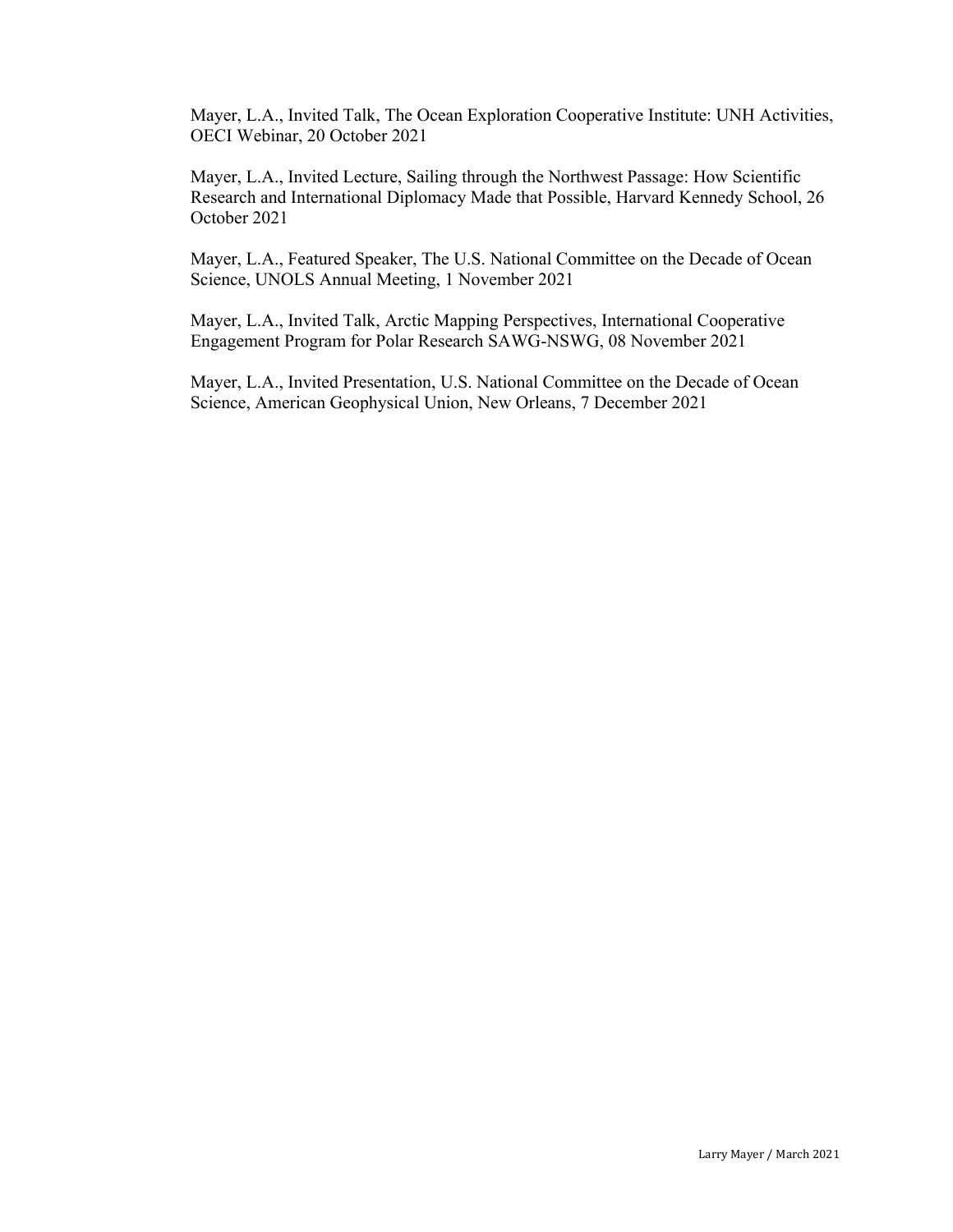# Sea Experience

| COCOTOW Leg 2         | Acapulco - Panama              | $08 - 9 - 74$  | Watch stander<br>piston coring                                      |
|-----------------------|--------------------------------|----------------|---------------------------------------------------------------------|
| COCOTOW Leg 3         | Panama - Panama                | 09-10-74       | Deep-tow navigator,<br>piston coring                                |
| NATOW Leg 2           | Azores - Iceland               | 07-0875        | Deep-tow navigator,<br>deep-tow nephelometry,<br>in situ filtration |
| NATOW Leg 3           | Iceland - Scotland             | 08-09-75       | Deep-tow, watch leader                                              |
| PLEIADES Leg 3        | Panama - Hawaii                | $07 - 08 - 76$ | Asst. Chief Scientist                                               |
| PLEIADES Leg 4        | Hawaii - San Diego             | 08-09-76       | Deep-tow watch leader,<br>computer data analyses                    |
| <b>INDOMED</b> Leg 2  | Panama - Cadiz, Spain          | $11 - 12 - 77$ | Box coring, piston coring                                           |
| <b>INDOMED</b> Leg 11 | Cadiz, Spain - Bermuda         | 08-09-78       | Deep-tow watch<br>leader, coring                                    |
| <b>DSDP LEG 68</b>    | Curacao - Quayaquil            | 08-09-79       | <b>Physical Property</b><br>Specialist                              |
| <b>KNORR Leg 78</b>   | WHOI - WHOI                    | $04 - 05 - 80$ | Instrument retrieval                                                |
| RAMA Leg 3            | Midway - Yokosuka              | 06-80          | Seismics, suspended sediments                                       |
| <b>KNORR Leg 83</b>   | WHOI - WHOI                    | 09-80          | Mooring launch                                                      |
| $NR-1$                | Port Canaveral -<br>New London | $03 - 81$      | Scientific observer                                                 |
| <b>ENDEAVOR Leg 7</b> | WHOI - Narragansett            | $05 - 81$      | <b>HEBBLE</b>                                                       |
| <b>SCHOCK</b>         | Provincetown                   | $10 - 81$      | Chirp Sonar sea trials                                              |
| DSDP Leg 85           | San Pedro - Hawaii             | $03 - 05 - 82$ | Co-chief scientist<br>paleoceanography                              |
| <b>HUDSON 83-017</b>  | Halifax - St. John's           | 06-83          | Sea Marc I, Chirp Sonar                                             |
| <b>ENDEAVOR 104</b>   | Narragansett                   | 08-83          | Co-chief Scientist,<br>seismic inter-calibration<br>experiment      |
| <b>HUDSON 84-040</b>  | St. John's - Halifax           | 10-84          | Sea Marc I, Chirp Sonar                                             |
| <b>CSS ENDEAVOR</b>   | Sidney - Sidney, BC            | $04 - 85$      | Seismic Intercalibration                                            |
| <b>HUDSON 85-010</b>  | Halifax - Azores               | $05 - 85$      | Chief Scientist, Sea MARC<br><b>ODP</b> Site surveys                |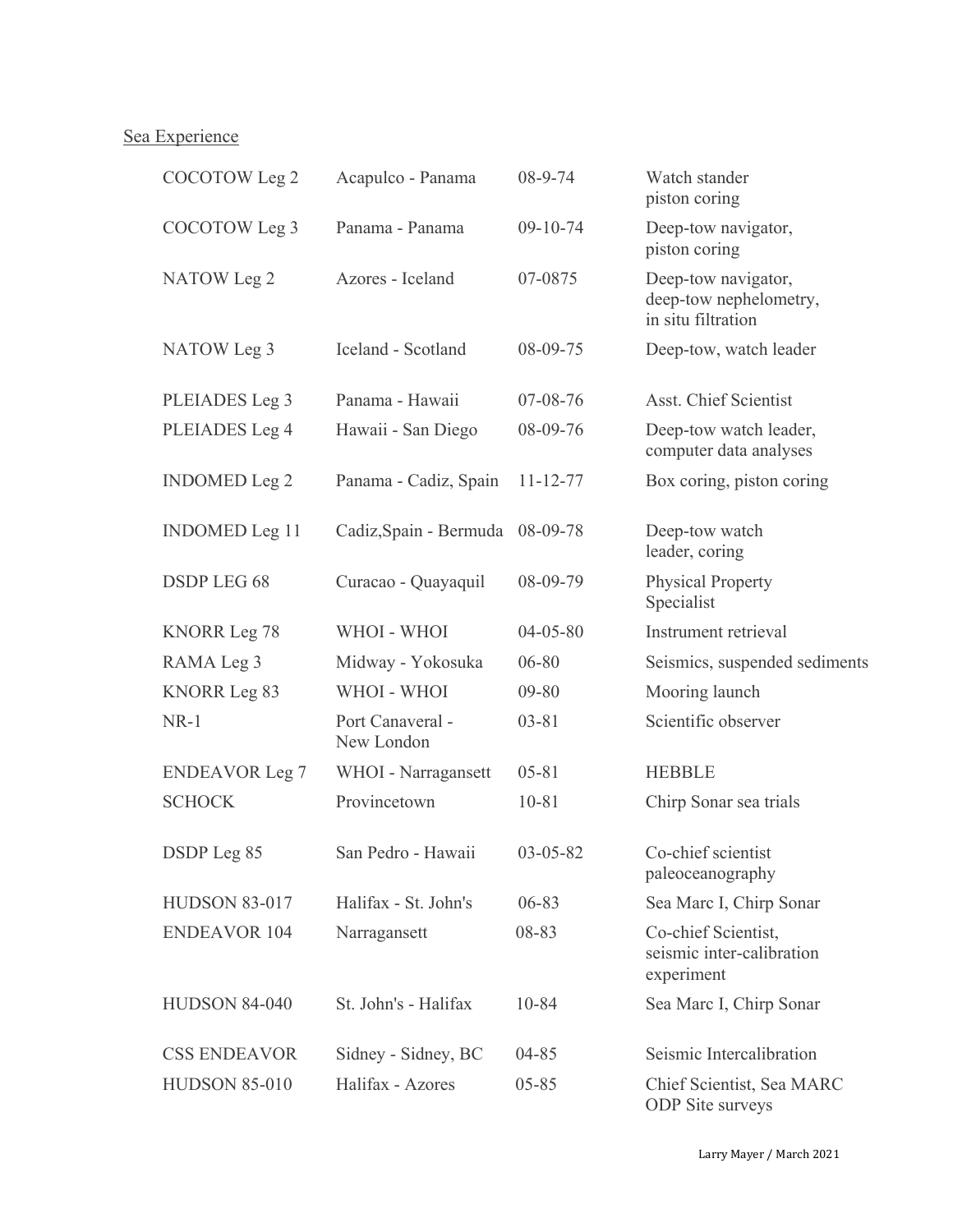| PANDORA 85-059                                  | Argentia - Halifax     | $07 - 85$      | Submersible<br>dives Laurentian Fan                                           |  |
|-------------------------------------------------|------------------------|----------------|-------------------------------------------------------------------------------|--|
| <b>GEOTROPEX 85</b>                             | Dakar - Rio de Janiero | $09 - 85$      | Sidescan, ODP Site Survey<br>Seismic                                          |  |
| AII 116                                         | WHOI-WHOI              | 08-86          | <b>Alvin Dives</b><br>Laurentian Fan                                          |  |
| <b>HUDSON 86-034</b>                            | St. John's - Halifax   | 10-86          | Coring/seismic/velocimeter                                                    |  |
| <b>HUDSON 87-003</b>                            | Halifax - Halifax      | 0487           | Co-chief scientist<br>long cores, dredging box cores,<br>seismic, velocimeter |  |
| <b>R/V HENLOPEN</b>                             | WHOI - Delaware        | 09-87          | Chirp sonar, High<br>resolution seismics                                      |  |
| <b>BALDER CHALL.</b>                            | Halifax - Halifax      | 09-87          | Borehole drilling<br>velocimeter, seismics                                    |  |
| <b>HMCS QUEST</b>                               | Bermuda - Halifax      | 03-88          | ROV operations                                                                |  |
| <b>R/V ATLANTIC</b><br><b>TWIN</b>              | NY - NY                | 06-88          | Chirp Sonar                                                                   |  |
| <b>R/V THOMAS</b><br><b>WASHINGTON</b>          | Majuro-Majuro          | 12-88          | Seismics, ODP<br>site surveys                                                 |  |
| <b>R/V THOMAS</b><br><b>WASHINGTON</b>          | San Diego- Manzanillo  | 11-89          | Seismics, ODP<br>site surveys                                                 |  |
| <b>JOIDES</b><br><b>RESOLUTION</b><br>Leg $130$ | Guam - Guam            | $01 - 04 - 90$ | <b>ODP</b> Drilling<br>Ontong Java Plateau                                    |  |
| R/V LAURENTIAN Sault St. Marie                  |                        | 06-90          | High-res seismic, paleoclimate                                                |  |
| <b>JOIDES</b><br><b>RESOLUTION</b><br>Leg $138$ | Panama - San Diego     | 05-07-91       | Co-chief Scientist                                                            |  |
| R/V LAURENTIAN Lake Huron                       |                        | $09-91$        | High-res seismic<br>sidescan, coring                                          |  |
| <b>R/V FARNELLA</b>                             | <b>West Coast</b>      | $05 - 92$      | High-res seismic                                                              |  |
| <b>FCG SMITH</b>                                | Bay of Fundy           | 07-92          | Hydrographic ground truth                                                     |  |
| <b>FG CREED</b>                                 | Bay of Fundy           | 08-92          | Hydrographic ground truth                                                     |  |
| <b>FG CREED</b>                                 | Lake Ontario           | 06-93          | Neotectonic studies                                                           |  |
| R/V MIRAMACHI                                   | Saint John Harbor      | 08-93          | Hydrographic ground truth<br>Surveyor                                         |  |
| <b>FG CREED</b>                                 | Saint John Harbor      | $09-93$        | Hydrographic ground truth                                                     |  |
| <b>FG CREED</b>                                 | Stellwagen Bank        | 10-93          | Multibeam survey                                                              |  |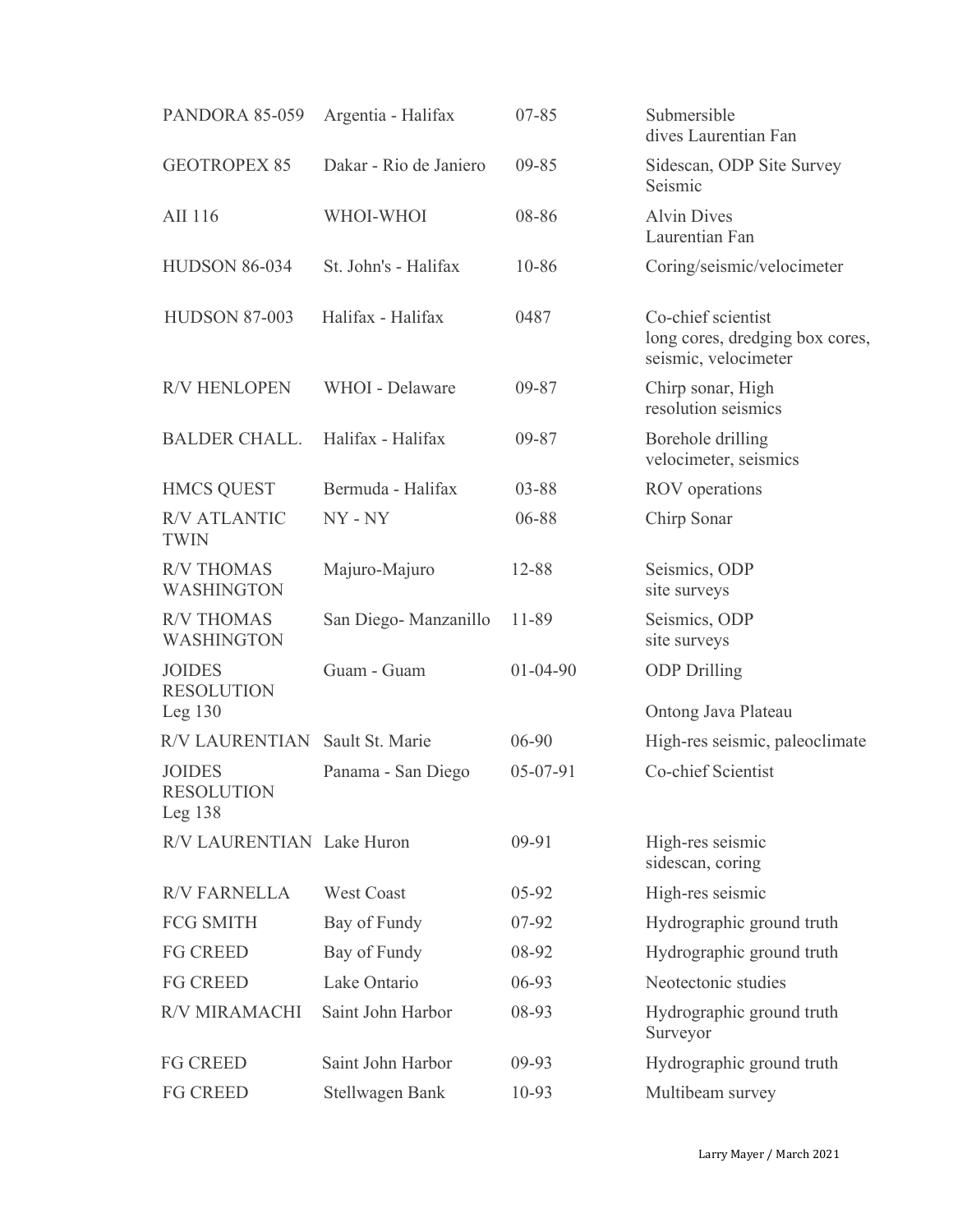| MARY-O                                | Saint John Harbor      | 09-93      | Hydrographic ground truth                                  |
|---------------------------------------|------------------------|------------|------------------------------------------------------------|
| <b>FG CREED</b>                       | Saint John Harbor      | 05-94      | Hydrographic ground truth                                  |
| <b>FG CREED</b>                       | Bay of Fundy           | 06-94      | <b>Fundy Dune Survey</b>                                   |
| <b>MARION</b><br><b>DUFRESNE II</b>   | Eastern North Atlantic | $05 - 95$  | IMAGES, Long cores                                         |
| <b>R/V PACIFIC</b>                    | California Margin      | 07/08-95   | <b>ONR Strataform Multibeam</b>                            |
| <b>HUNTER</b>                         | Monterey Bay           | 08-95      | <b>USGS Multibeam</b>                                      |
| <b>FG CREED</b>                       | NJ Margin              | 05-06-96   | <b>ONR Strataform Multibeam</b>                            |
| <b>R/V COASTAL</b><br><b>SURVEYOR</b> | Santa Monica           | 09-96      | Multibeam Mapping USGS                                     |
| <b>TELEOS</b>                         | Yarmouth N.S.          | 09-97      | Hydroacoustics and<br><b>Fisheries Geomatics</b>           |
| <b>R/V OCEAN</b><br><b>ALERT</b>      | San Diego, CA          | 03-98      | Multibeam Mapping USGS                                     |
| <b>R/V THOMAS</b><br><b>THOMPSON</b>  | Juan de Fuca Ridge     | 07-99      | <b>ROPOS ROV</b> dives<br>Marine Protected Area<br>Mapping |
| <b>R/V INLAND</b><br><b>SURVEYOR</b>  | Lake Tahoe             | $8/9 - 99$ | Multibeam Mapping                                          |
| <b>R/V SURF</b><br><b>SURVEYOR</b>    | <b>Crater Lake</b>     | $7/8 - 00$ | Multibeam Mapping                                          |
| NOAA Ship<br><b>WHITING</b>           | Portsmouth Harbor      | $11 - 00$  | Multibeam Mapping                                          |
| <b>R/V COASTAL</b><br><b>SURVEYOR</b> | Portsmouth Harbor      | $06 - 01$  | Multibeam Mapping                                          |
| <b>R/V THOMAS</b><br><b>THOMPSON</b>  | Nootka Fracture Zone   | $07 - 01$  | Multibeam Mapping                                          |
| <b>R/V CAPE</b><br><b>HENLOPEN</b>    | NJ Margin              | 08-01      | <b>ONR</b> Geoclutter<br>in-situ acoustic measurements     |
| <b>R/V MOANA</b><br><b>WAVE</b>       | NE Gulf of Mexico      | $09 - 01$  | Multibeam mapping                                          |
| <b>R/V MOANA</b><br><b>WAVE</b>       | NW Gulf of Mexico      | $07 - 02$  | Multibeam mapping                                          |
| <b>OCEAN</b><br><b>EXPLORER</b>       | Martha's Vineyard      | $07 - 02$  | Multibeam mapping<br><b>ONR Mine Burial CS</b>             |
| <b>GENESIS</b><br><b>USNHC</b>        | Normandy               | 07-08-02   | Wreck mapping<br>Archeology CS                             |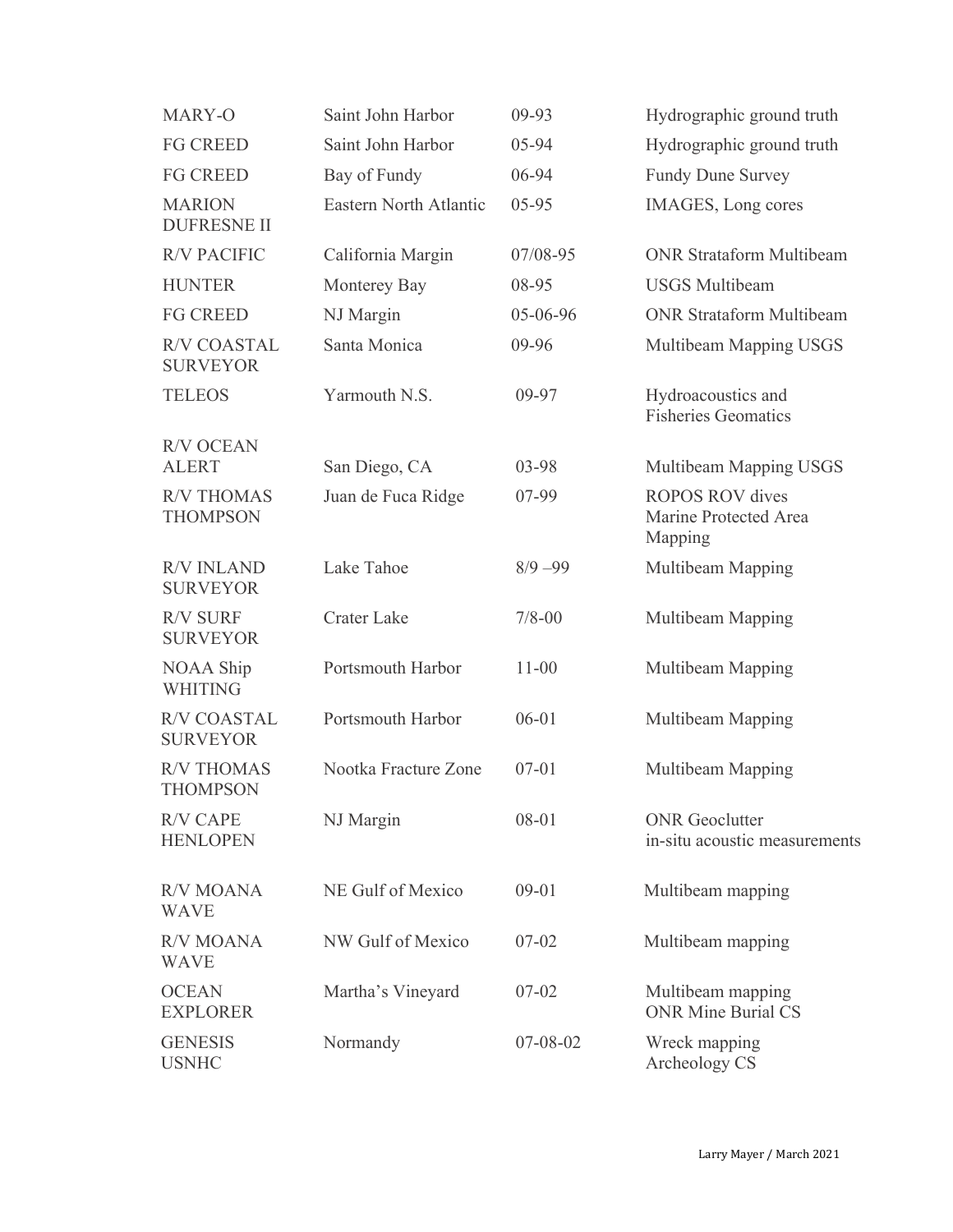| Various                                   | Toledo Bend, TX                            | $03 - 03$      | Space Shuttle Columbia<br>Search                                                            |  |
|-------------------------------------------|--------------------------------------------|----------------|---------------------------------------------------------------------------------------------|--|
| <b>R/V BALDUR</b>                         | Husavik, Iceland                           | 08-03          | Multibeam Mapping                                                                           |  |
| <b>USCG HEALY</b>                         | Barrow - Barrow, AK                        | 08-09-03       | Multibeam Mapping<br>LoS Arctic CS                                                          |  |
| Loughrea Scanner                          | WHOI-WHOI                                  | $09-10-03$     | Multibeam Mapping<br><b>ONR-Mine Burial</b>                                                 |  |
| <b>R/V EWING</b>                          | Newport, OR -<br>Kodiak, AK                | 08-09-04       | Multibeam mapping,<br>seismic and coring<br>Alaskan Fjords, NSF<br><b>OPDP</b> Site Surveys |  |
| <b>USCG HEALY</b>                         | Nome – Barrow, AK                          | $10 - 04$      | Multibeam Mapping -<br>LoS-Arctic - CS                                                      |  |
| M/V THE<br><b>PERFORMER</b>               | Phuket - Phuket,<br>Thailand               | 05-06-05       | ROV operations at tsunami site                                                              |  |
| R/V KILO MOANA                            | Kodiak - Honolulu                          | $08 - 9 - 05$  | LoS Mapping – Gulf of Alaska                                                                |  |
| <b>USCG HEALY</b>                         | <b>Barrow - Barrow</b>                     | 08-09-07       | LoS Mapping Arctic CS                                                                       |  |
| <b>USCG HEALY</b>                         | <b>Barrow - Barrow</b>                     | 08-09-08       | LoS Mapping, Dredging CS                                                                    |  |
| <b>R/V TIOGA</b>                          | WHOI - WHOI                                | $07 - 09$      | <b>AUV work ONR</b>                                                                         |  |
| <b>USCG HEALY</b>                         | <b>Barrow - Barrow</b>                     | 08-09-09       | LoS Mapping, Seismic Dredge                                                                 |  |
| <b>E/V NAUTILUS</b>                       | Santorini - Haifa                          | $08 - 09 - 10$ | Exploration, ROV, video CS                                                                  |  |
| <b>USCG HEALY</b>                         | Barrow - Dutch Harbor                      | $08-09-11$     | LOS Mapping, Arctic CS                                                                      |  |
| <b>E/V NAUTILUS</b>                       | Paphos - Paphos,<br>Cyprus                 | 08-12          | Exploration ROV video CS                                                                    |  |
| <b>USCG HEALY</b>                         | Barrow - Dutch Harbor 08-09-12             |                | LoS Mapping, Arctic CS                                                                      |  |
| OF SWEDEN                                 | OCEAN EXPLORER Upernavik - Greenland 08-13 |                | <b>Exploration</b> , Mapping                                                                |  |
| <b>E/V NAUTILUS</b>                       | Ft. Lauderdale -<br>Gulfport, FL           | $06 - 14$      | Exploration/ROV                                                                             |  |
| <b>ICEBREAKER ODEN Barrow - Tromso</b>    |                                            | $08 - 10 - 14$ | Mapping seafloor and gas<br>seeps                                                           |  |
| <b>E/V NAUTILUS</b>                       | Galapagos                                  | $06 - 15$      | Return to the vents                                                                         |  |
| <b>ICEBREAKER ODEN Northern Greenland</b> |                                            | $08 - 09 - 15$ | Mapping Petermann Fjord                                                                     |  |
| <b>USCG HEALY</b>                         | Nome - Dutch Harbor                        | $09-10-16$     | LoS Mapping Arctic CS                                                                       |  |
| <b>R/V SALLY RIDE</b>                     | San Diego - San Diego                      | $01 - 17$      | <b>MBES SCORE Array</b>                                                                     |  |
| <b>R/V SHEARWATER</b>                     | Santa Barbara                              | $06 - 17$      | <b>ASV Mapping</b>                                                                          |  |